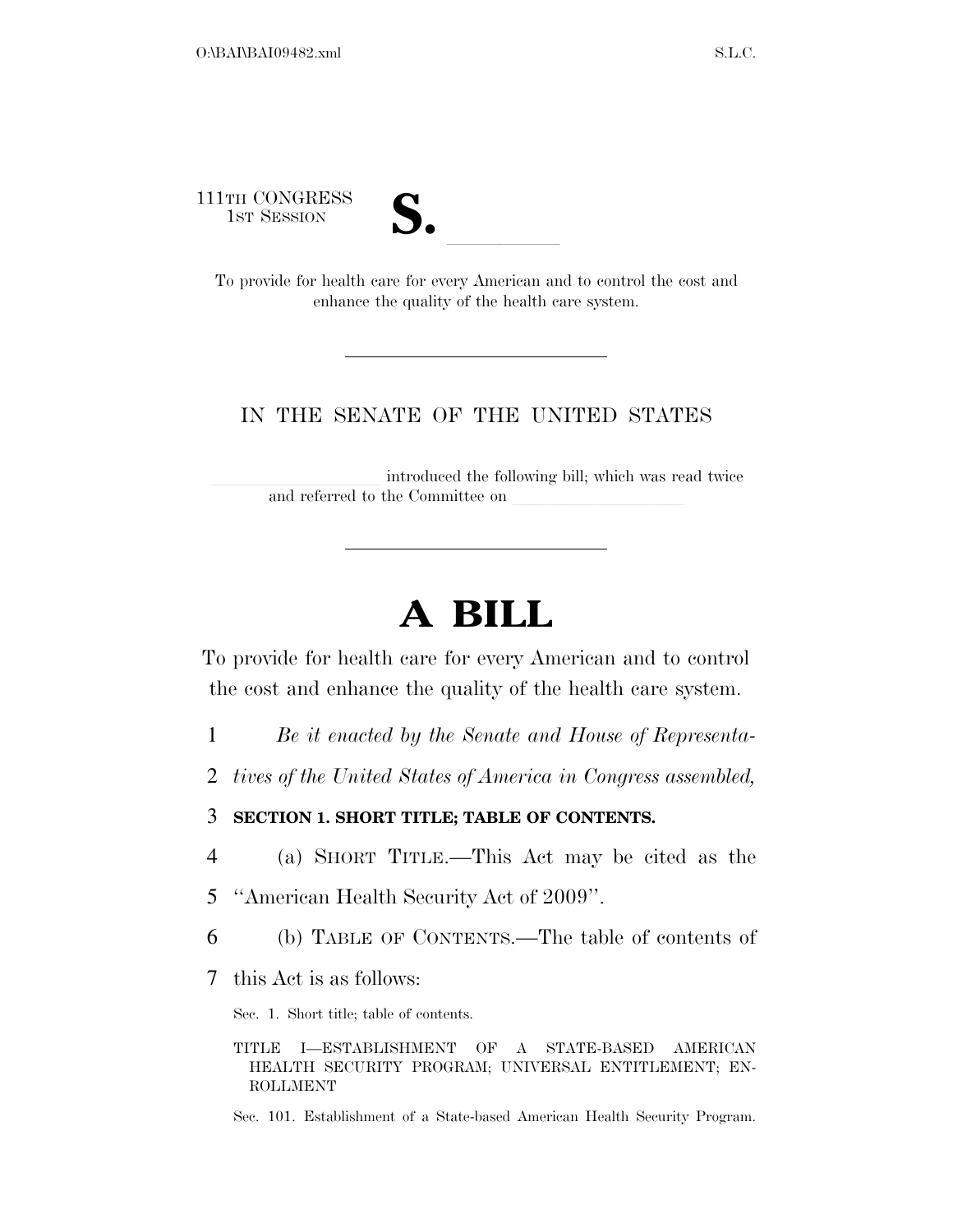- Sec. 102. Universal entitlement.
- Sec. 103. Enrollment.
- Sec. 104. Portability of benefits.
- Sec. 105. Effective date of benefits.
- Sec. 106. Relationship to existing Federal health programs.

## TITLE II—COMPREHENSIVE BENEFITS, INCLUDING PREVENTIVE BENEFITS AND BENEFITS FOR LONG-TERM CARE

- Sec. 201. Comprehensive benefits.
- Sec. 202. Definitions relating to services.
- Sec. 203. Special rules for home and community-based long-term care services.
- Sec. 204. Exclusions and limitations.
- Sec. 205. Certification; quality review; plans of care.

### TITLE III—PROVIDER PARTICIPATION

- Sec. 301. Provider participation and standards.
- Sec. 302. Qualifications for providers.
- Sec. 303. Qualifications for comprehensive health service organizations.
- Sec. 304. Limitation on certain physician referrals.

#### TITLE IV—ADMINISTRATION

#### Subtitle A—General Administrative Provisions

- Sec. 401. American Health Security Standards Board.
- Sec. 402. American Health Security Advisory Council.
- Sec. 403. Consultation with private entities.
- Sec. 404. State health security programs.
- Sec. 405. Complementary conduct of related health programs.

#### Subtitle B—Control Over Fraud and Abuse

- Sec. 411. Application of Federal sanctions to all fraud and abuse under American Health Security Program.
- Sec. 412. Requirements for operation of State health care fraud and abuse control units.

#### TITLE V—QUALITY ASSESSMENT

- Sec. 501. American Health Security Quality Council.
- Sec. 502. Development of certain methodologies, guidelines, and standards.
- Sec. 503. State quality review programs.
- Sec. 504. Elimination of utilization review programs; transition.

## TITLE VI—HEALTH SECURITY BUDGET; PAYMENTS; COST CONTAINMENT MEASURES

#### Subtitle A—Budgeting and Payments to States

- Sec. 601. National health security budget.
- Sec. 602. Computation of individual and State capitation amounts.
- Sec. 603. State health security budgets.
- Sec. 604. Federal payments to States.
- Sec. 605. Account for health professional education expenditures.

Subtitle B—Payments by States to Providers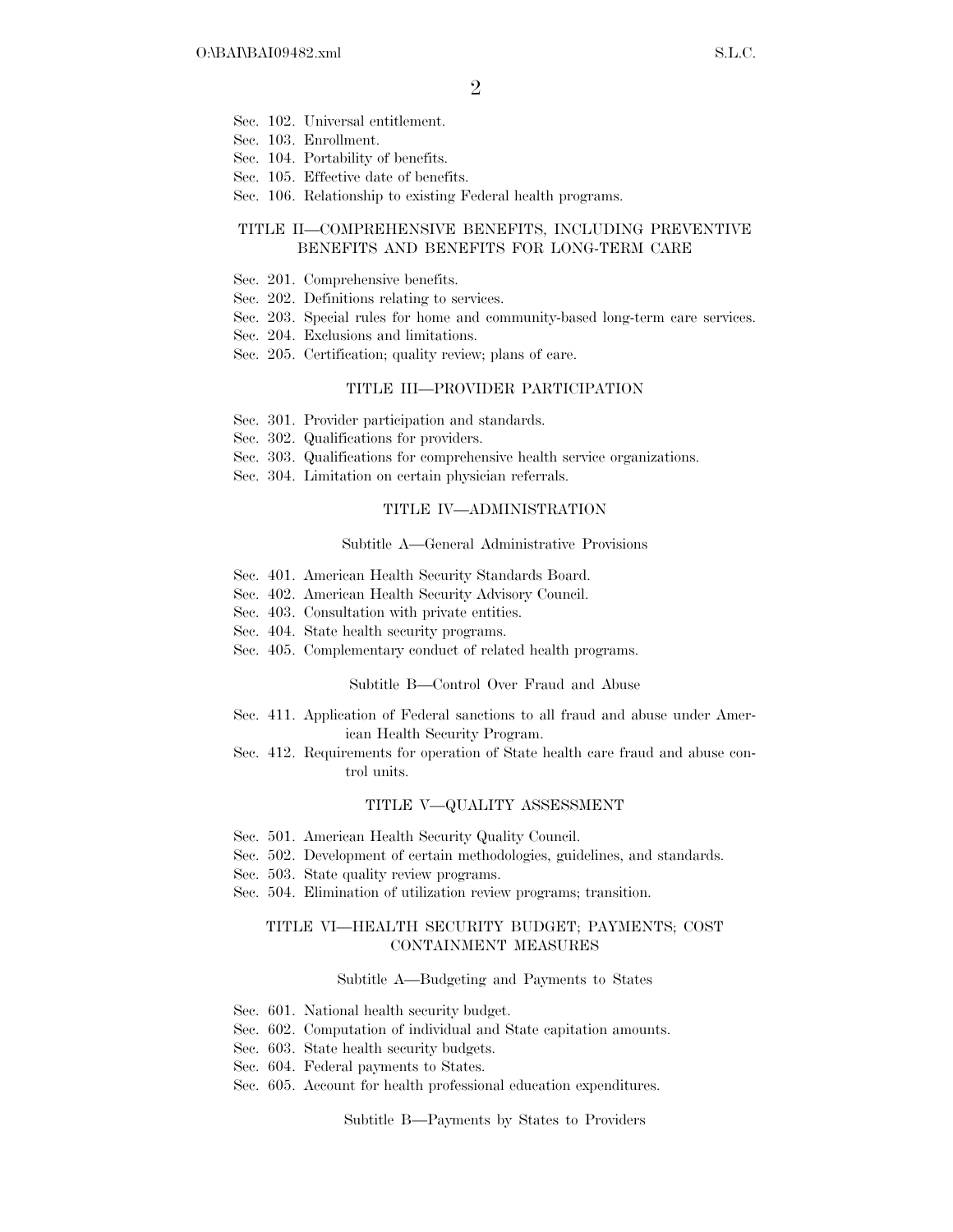- Sec. 611. Payments to hospitals and other facility-based services for operating expenses on the basis of approved global budgets.
- Sec. 612. Payments to health care practitioners based on prospective fee schedule.
- Sec. 613. Payments to comprehensive health service organizations.
- Sec. 614. Payments for community-based primary health services.
- Sec. 615. Payments for prescription drugs.
- Sec. 616. Payments for approved devices and equipment.
- Sec. 617. Payments for other items and services.
- Sec. 618. Payment incentives for medically underserved areas.
- Sec. 619. Authority for alternative payment methodologies.

Subtitle C—Mandatory Assignment and Administrative Provisions

- Sec. 631. Mandatory assignment.
- Sec. 632. Procedures for reimbursement; appeals.

## TITLE VII—PROMOTION OF PRIMARY HEALTH CARE; DEVELOP-MENT OF HEALTH SERVICE CAPACITY; PROGRAMS TO ASSIST THE MEDICALLY UNDERSERVED

Subtitle A—Promotion and Expansion of Primary Care Professional Training

- Sec. 701. Role of Board; establishment of primary care professional output goals.
- Sec. 702. Establishment of Advisory Committee on Health Professional Education.
- Sec. 703. Grants for health professions education, nurse education, and the National Health Service Corps.

#### Subtitle B—Direct Health Care Delivery

- Sec. 711. Set-aside for public health.
- Sec. 712. Set-aside for primary health care delivery.
- Sec. 713. Primary care service expansion grants.

#### Subtitle C—Primary Care and Outcomes Research

- Sec. 721. Set-aside for outcomes research.
- Sec. 722. Office of Primary Care and Prevention Research.

#### Subtitle D—School-Related Health Services

- Sec. 731. Authorizations of appropriations.
- Sec. 732. Eligibility for development and operation grants.
- Sec. 733. Preferences.
- Sec. 734. Grants for development of projects.
- Sec. 735. Grants for operation of projects.
- Sec. 736. Federal administrative costs.
- Sec. 737. Definitions.

### TITLE VIII—FINANCING PROVISIONS; AMERICAN HEALTH SECURITY TRUST FUND

Sec. 800. Amendment of 1986 code; Section 15 not to apply.

Subtitle A—American Health Security Trust Fund

Sec. 801. American Health Security Trust Fund.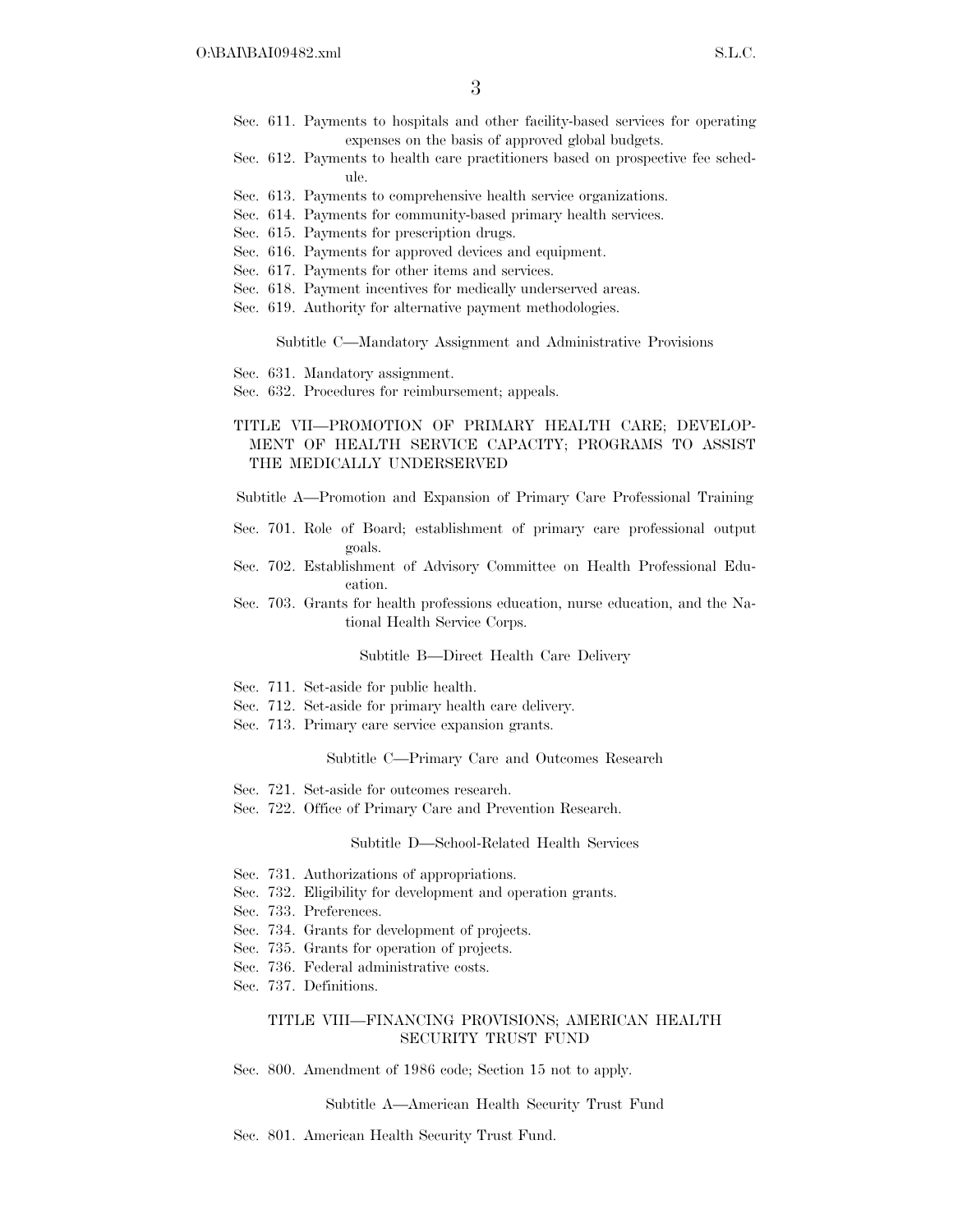Subtitle B—Taxes Based on Income and Wages

- Sec. 811. Payroll tax on employers.
- Sec. 812. Health care income tax.

TITLE IX—CONFORMING AMENDMENTS TO THE EMPLOYEE RETIREMENT INCOME SECURITY ACT OF 1974

- Sec. 901. ERISA inapplicable to health coverage arrangements under State health security programs.
- Sec. 902. Exemption of State health security programs from ERISA preemption.
- Sec. 903. Prohibition of employee benefits duplicative of benefits under State health security programs; coordination in case of workers' compensation.

Sec. 904. Repeal of continuation coverage requirements under ERISA and certain other requirements relating to group health plans.

Sec. 905. Effective date of title.

#### TITLE X—ADDITIONAL CONFORMING AMENDMENTS

Sec. 1001. Repeal of certain provisions in Internal Revenue Code of 1986.

Sec. 1002. Repeal of certain provisions in the Employee Retirement Income Security Act of 1974.

Sec. 1003. Repeal of certain provisions in the Public Health Service Act and related provisions.

Sec. 1004. Effective date of title.

# 1 **TITLE I—ESTABLISHMENT OF A**  2 **STATE-BASED AMERICAN**  3 **HEALTH SECURITY PRO-**4 **GRAM; UNIVERSAL ENTITLE-**5 **MENT; ENROLLMENT**  6 **SEC. 101. ESTABLISHMENT OF A STATE-BASED AMERICAN**  7 **HEALTH SECURITY PROGRAM.**  8 (a) IN GENERAL.—There is hereby established in the

 United States a State-Based American Health Security Program to be administered by the individual States in accordance with Federal standards specified in, or estab-lished under, this Act.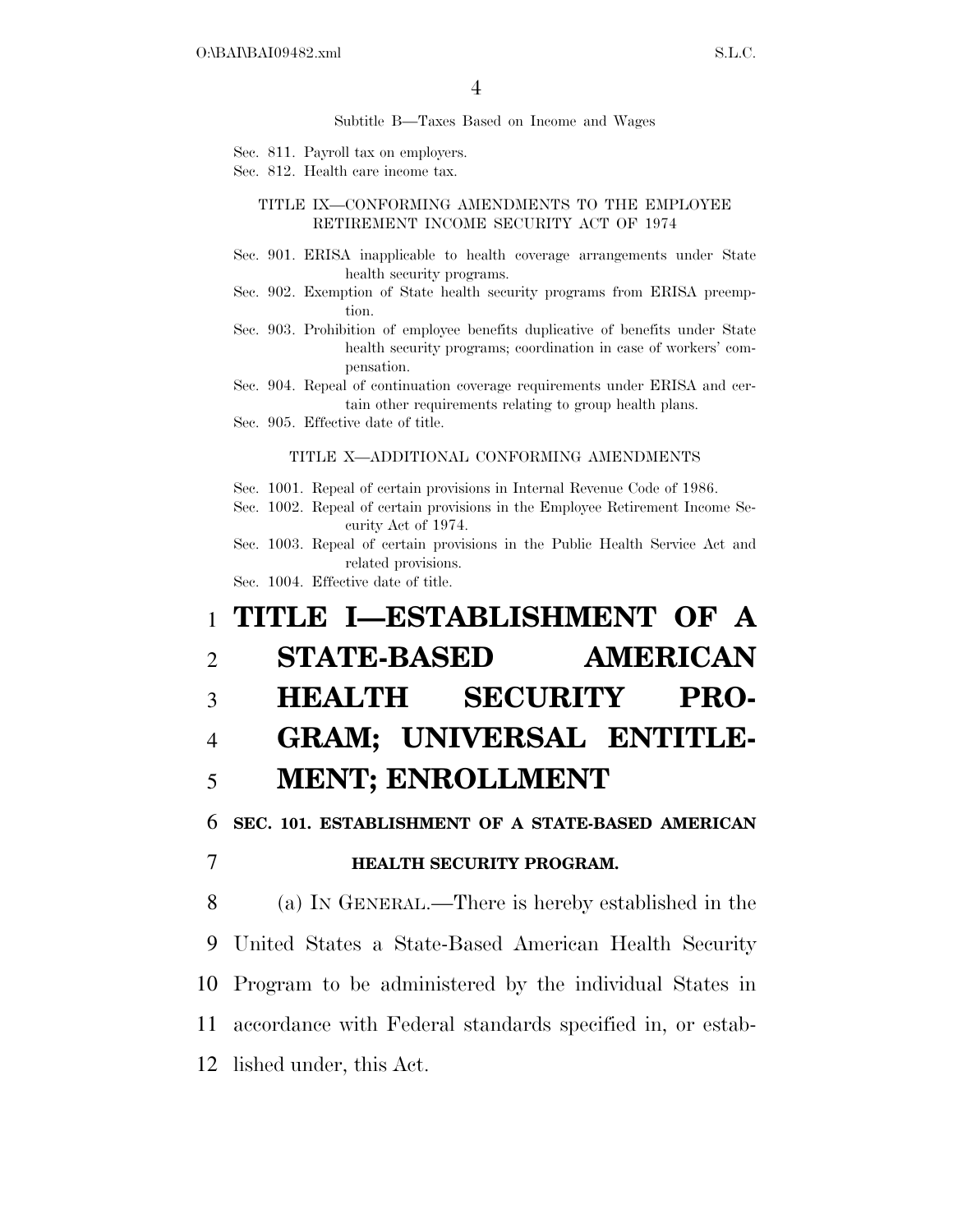(b) STATE HEALTH SECURITY PROGRAMS.—In order for a State to be eligible to receive payment under section 604, a State must establish a State health security pro-gram in accordance with this Act.

(c) STATE DEFINED.—

 (1) IN GENERAL.—In this Act, subject to para- graph (2), the term ''State'' means each of the 50 States and the District of Columbia.

 (2) ELECTION.—If the Governor of Puerto Rico, the Virgin Islands, Guam, American Samoa, or the Northern Mariana Islands certifies to the Presi- dent that the legislature of the Commonwealth or territory has enacted legislation desiring that the Commonwealth or territory be included as a State under the provisions of this Act, such Common- wealth or territory shall be included as a ''State'' under this Act beginning January 1 of the first year beginning 90 days after the President receives the notification.

# **SEC. 102. UNIVERSAL ENTITLEMENT.**

 (a) IN GENERAL.—Every individual who is a resident of the United States and is a citizen or national of the United States or lawful resident alien (as defined in sub- section (d)) is entitled to benefits for health care services under this Act under the appropriate State health security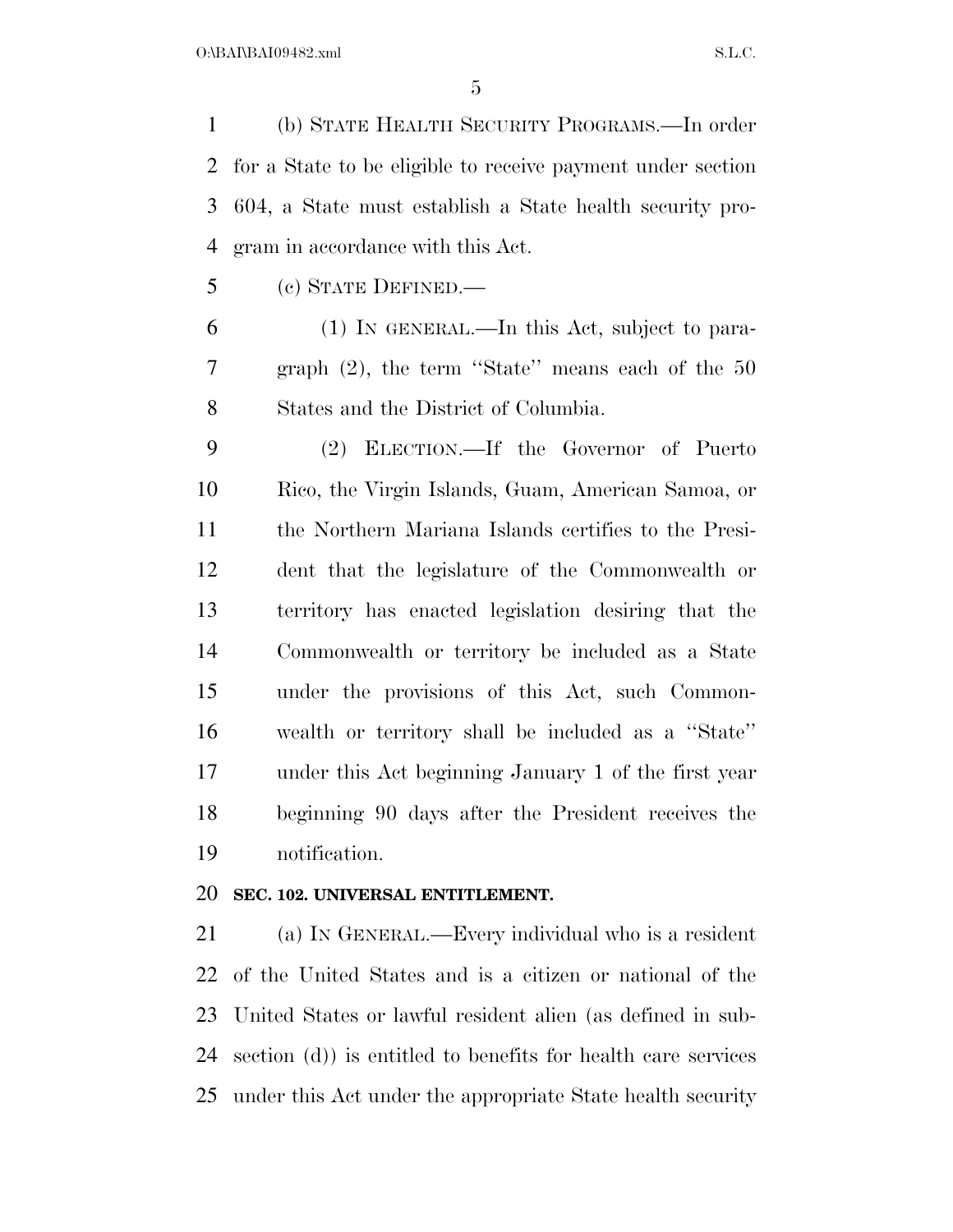program. In this section, the term ''appropriate State health security program'' means, with respect to an indi- vidual, the State health security program for the State in which the individual maintains a primary residence.

(b) TREATMENT OF CERTAIN NONIMMIGRANTS.—

 (1) IN GENERAL.—The American Health Secu- rity Standards Board (in this Act referred to as the ''Board'') may make eligible for benefits for health care services under the appropriate State health se- curity program under this Act such classes of aliens admitted to the United States as nonimmigrants as the Board may provide.

 (2) CONSIDERATION.—In providing for eligi- bility under paragraph (1), the Board shall consider reciprocity in health care services offered to United States citizens who are nonimmigrants in other for- eign states, and such other factors as the Board de-termines to be appropriate.

19 (c) TREATMENT OF OTHER INDIVIDUALS.—

 (1) BY BOARD.—The Board also may make eli- gible for benefits for health care services under the appropriate State health security program under this Act other individuals not described in subsection (a) or (b), and regulate the nature of the eligibility of such individuals, in order—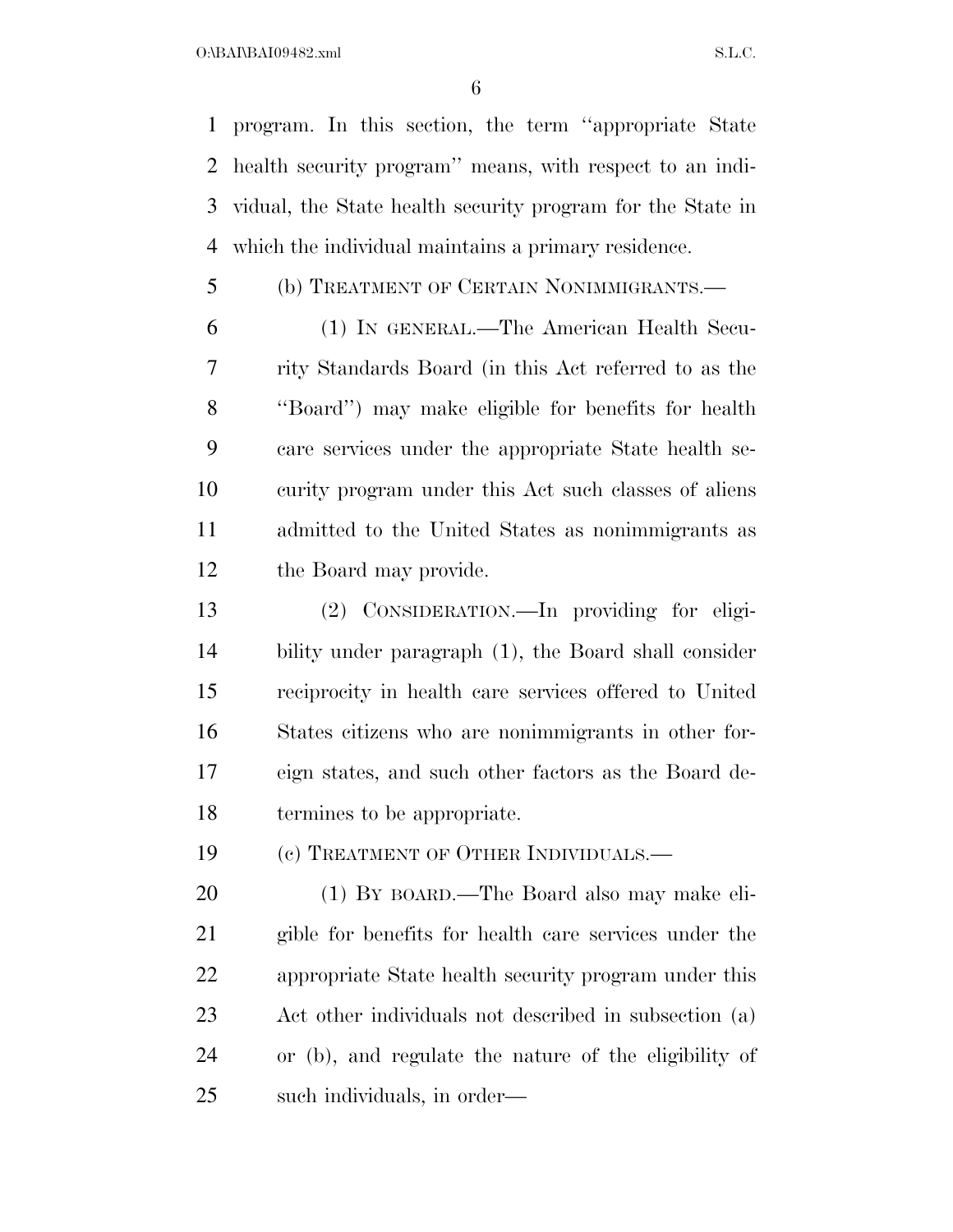| $\mathbf{1}$   | $(A)$ to preserve the public health of com-                  |
|----------------|--------------------------------------------------------------|
| $\overline{2}$ | munities;                                                    |
| 3              | (B) to compensate States for the addi-                       |
| $\overline{4}$ | tional health care financing burdens created by              |
| 5              | such individuals; and                                        |
| 6              | (C) to prevent adverse financial and med-                    |
| $\tau$         | ical consequences of uncompensated care,                     |
| 8              | while inhibiting travel and immigration to the               |
| 9              | United States for the sole purpose of obtaining              |
| 10             | health care services.                                        |
| 11             | (2) BY STATES.—Any State health security pro-                |
| 12             | gram may make individuals described in paragraph             |
| 13             | (1) eligible for benefits at the expense of the State.       |
| 14             | (d) LAWFUL RESIDENT ALIEN DEFINED.—For pur-                  |
| 15             | poses of this section, the term "lawful resident alien"      |
| 16             | means an alien lawfully admitted for permanent residence     |
| 17             | and any other alien lawfully residing permanently in the     |
|                | 18 United States under color of law, including an alien with |
| 19             | lawful temporary resident status under section 210, 210A,    |
| 20             | or 234A of the Immigration and Nationality Act (8 U.S.C.     |
| 21             | 1160, 1161, or $1255a$ ).                                    |
| 22             | SEC. 103. ENROLLMENT.                                        |
| 23             | (a) IN GENERAL.—Each State health security pro-              |

gram shall provide a mechanism for the enrollment of indi-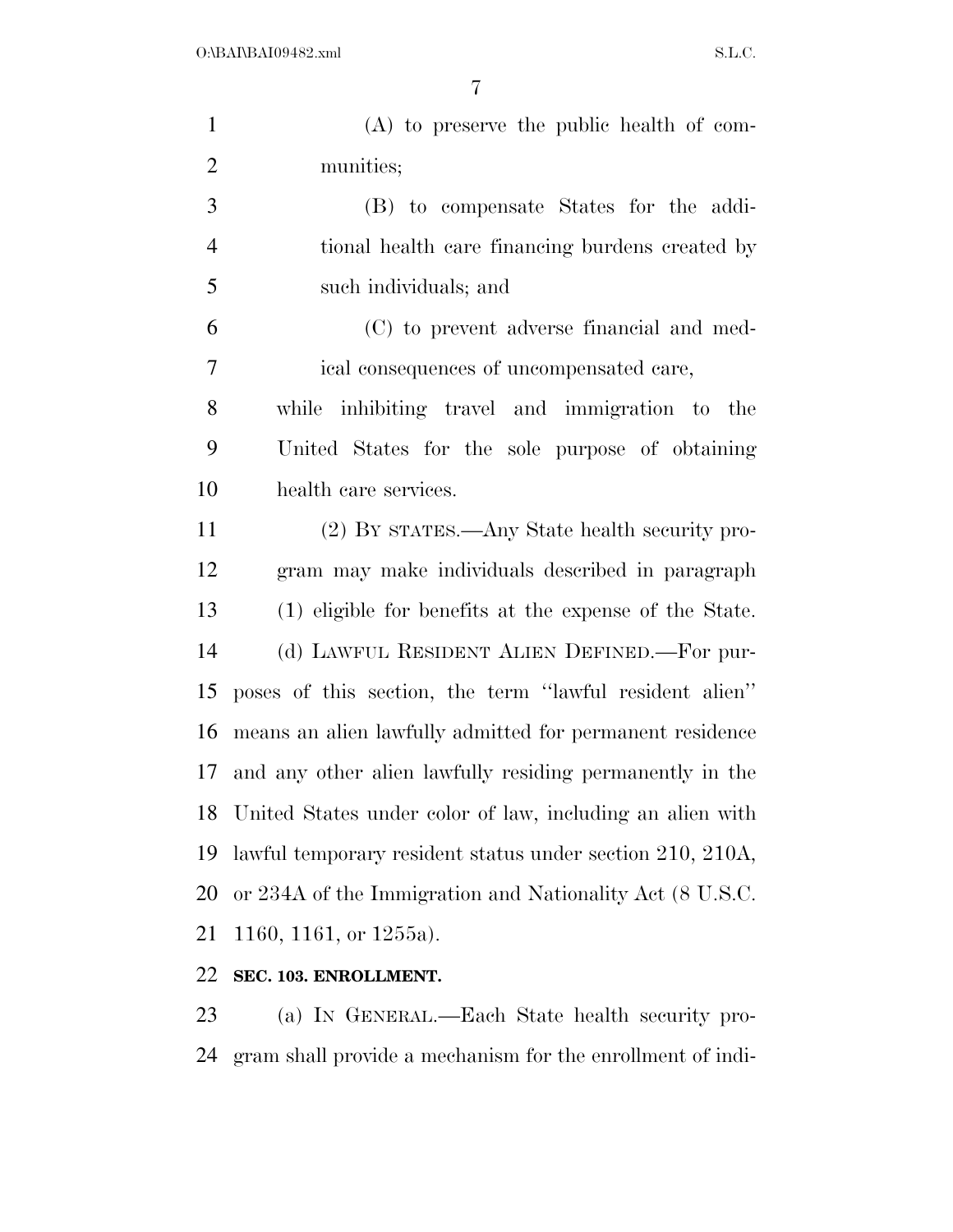O:\BAI\BAI09482.xml S.L.C.

 viduals entitled or eligible for benefits under this Act. The mechanism shall—

 (1) include a process for the automatic enroll- ment of individuals at the time of birth in the United States and at the time of immigration into the United States or other acquisition of lawful resi-dent status in the United States;

 (2) provide for the enrollment, as of January 1, 2011, of all individuals who are eligible to be en-rolled as of such date; and

 (3) include a process for the enrollment of indi- viduals made eligible for health care services under subsections (b) and (c) of section 102.

 (b) AVAILABILITY OF APPLICATIONS.—Each State health security program shall make applications for enroll-ment under the program available—

 (1) at employment and payroll offices of em-ployers located in the State;

 (2) at local offices of the Social Security Ad-ministration;

21 (3) at social services locations;

 (4) at out-reach sites (such as provider and practitioner locations); and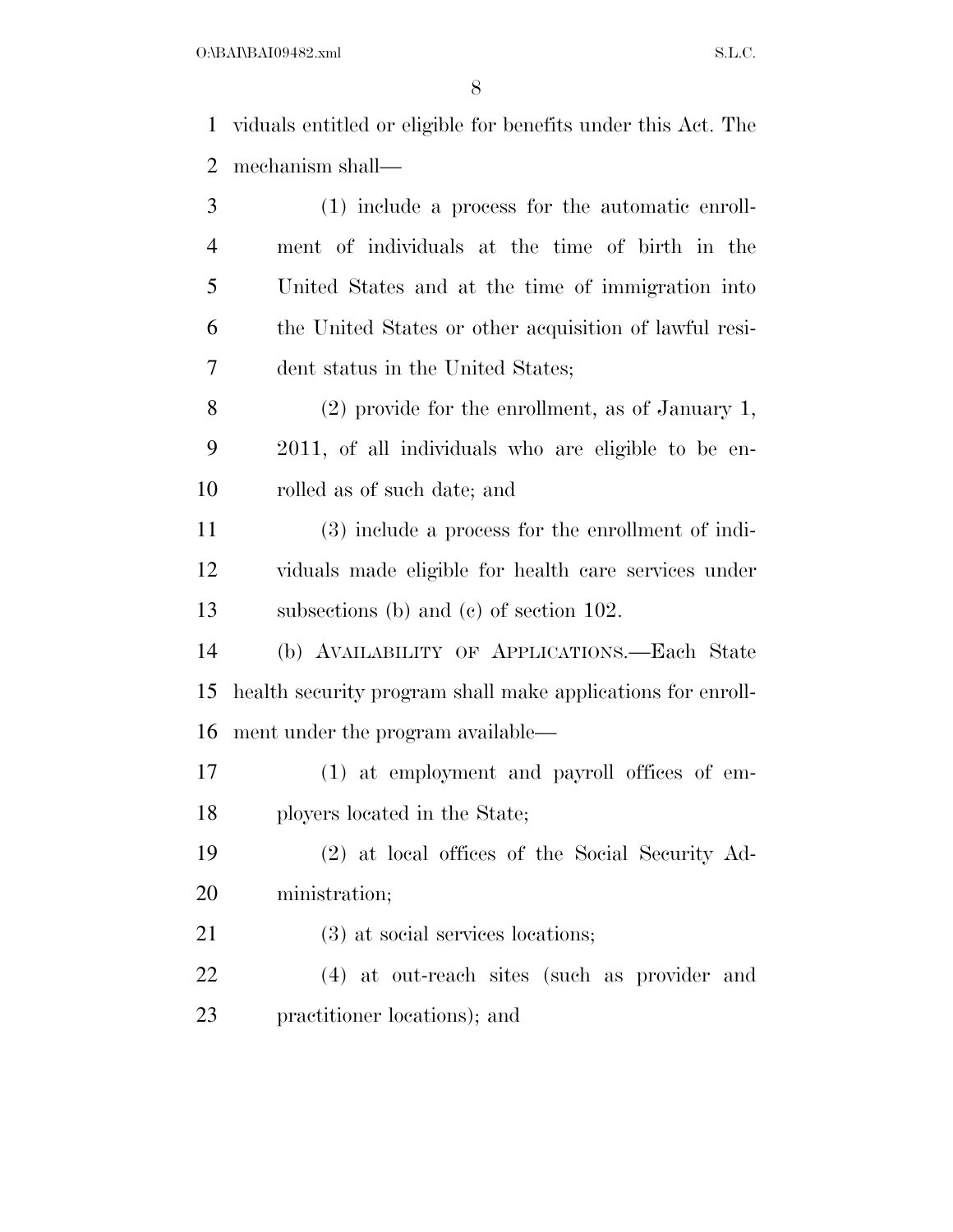(5) at other locations (including post offices and schools) accessible to a broad cross-section of in-dividuals eligible to enroll.

 (c) ISSUANCE OF HEALTH SECURITY CARDS.—In conjunction with an individual's enrollment for benefits under this Act, the State health security program shall provide for the issuance of a health security card that shall be used for purposes of identification and processing of claims for benefits under the program. The State health security program may provide for issuance of such cards by employers for purposes of carrying out enrollment pur-12 suant to subsection  $(a)(2)$ .

## **SEC. 104. PORTABILITY OF BENEFITS.**

 (a) IN GENERAL.—To ensure continuous access to benefits for health care services covered under this Act, each State health security program—

 (1) shall not impose any minimum period of residence in the State, or waiting period, in excess of 3 months before residents of the State are enti- tled to, or eligible for, such benefits under the pro-gram;

 (2) shall provide continuation of payment for covered health care services to individuals who have terminated their residence in the State and estab-lished their residence in another State, for the dura-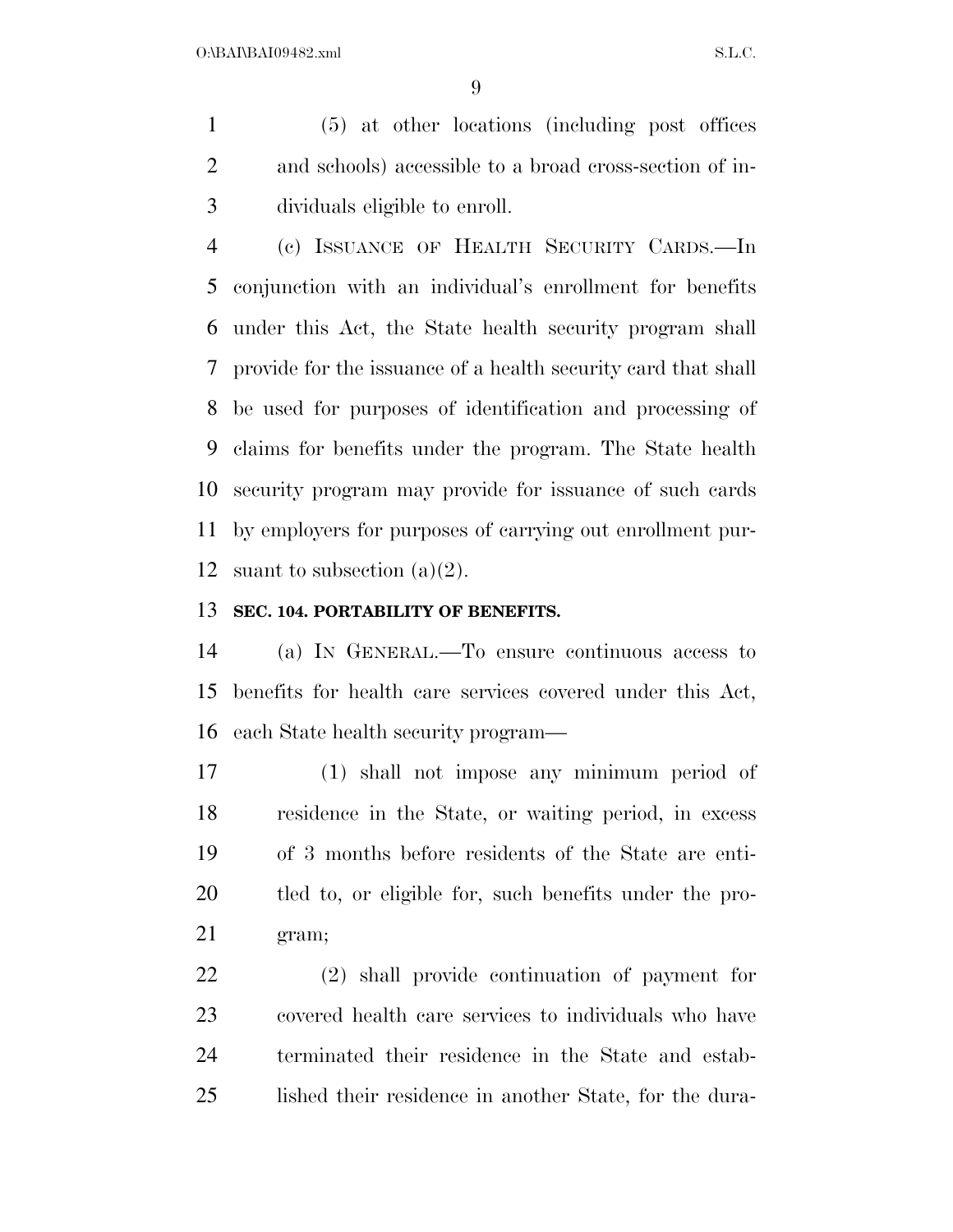| $\mathbf{1}$   | tion of any waiting period imposed in the State of        |
|----------------|-----------------------------------------------------------|
| $\overline{2}$ | new residency for establishing entitlement to, or eli-    |
| 3              | gibility for, such services; and                          |
| $\overline{4}$ | (3) shall provide for the payment for health              |
| 5              | care services covered under this Act provided to indi-    |
| 6              | viduals while temporarily absent from the State           |
| $\tau$         | based on the following principles:                        |
| 8              | (A) Payment for such health care services                 |
| 9              | is at the rate that is approved by the State              |
| 10             | health security program in the State in which             |
| 11             | the services are provided, unless the States con-         |
| 12             | cerned agree to apportion the cost between                |
| 13             | them in a different manner.                               |
| 14             | (B) Payment for such health care services                 |
| 15             | provided outside the United States is made on             |
| 16             | the basis of the amount that would have been              |
| 17             | paid by the State health security program for             |
| 18             | similar services rendered in the State, with due          |
| 19             | regard, in the case of hospital services, to the          |
| 20             | size of the hospital, standards of service, and           |
| 21             | other relevant factors.                                   |
| 22             | CROSS-BORDER ARRANGEMENTS.—A State<br>(b)                 |
|                | 23 hoalth socurity program for a State may pogetiate with |

 health security program for a State may negotiate with such a program in an adjacent State a reciprocal arrange-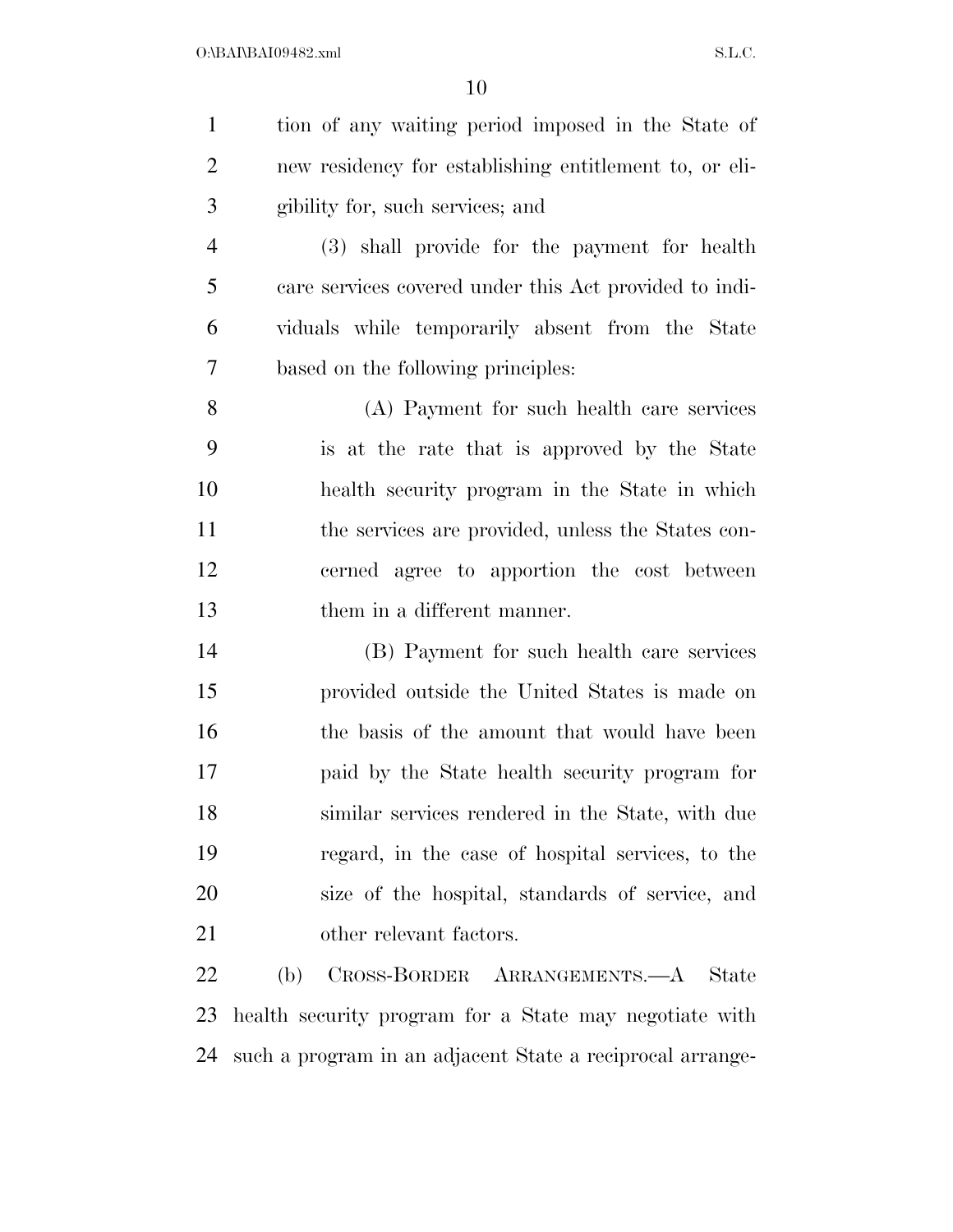ment for the coverage under such other program of health care services to enrollees residing in the border region. **SEC. 105. EFFECTIVE DATE OF BENEFITS.**  Benefits shall first be available under this Act for items and services furnished on or after January 1, 2011. **SEC. 106. RELATIONSHIP TO EXISTING FEDERAL HEALTH PROGRAMS.**  (a) MEDICARE, MEDICAID AND STATE CHILDREN'S HEALTH INSURANCE PROGRAM (SCHIP).— (1) IN GENERAL.—Notwithstanding any other provision of law, subject to paragraph (2)— (A) no benefits shall be available under 13 title XVIII of the Social Security Act for any item or service furnished after December 31, 2010; (B) no individual is entitled to medical as- sistance under a State plan approved under 18 title XIX of such Act for any item or service furnished after such date; (C) no individual is entitled to medical as- sistance under an SCHIP plan under title XXI of such Act for any item or service furnished after such date; and (D) no payment shall be made to a State 25 under section  $1903(a)$  or  $2105(a)$  of such Act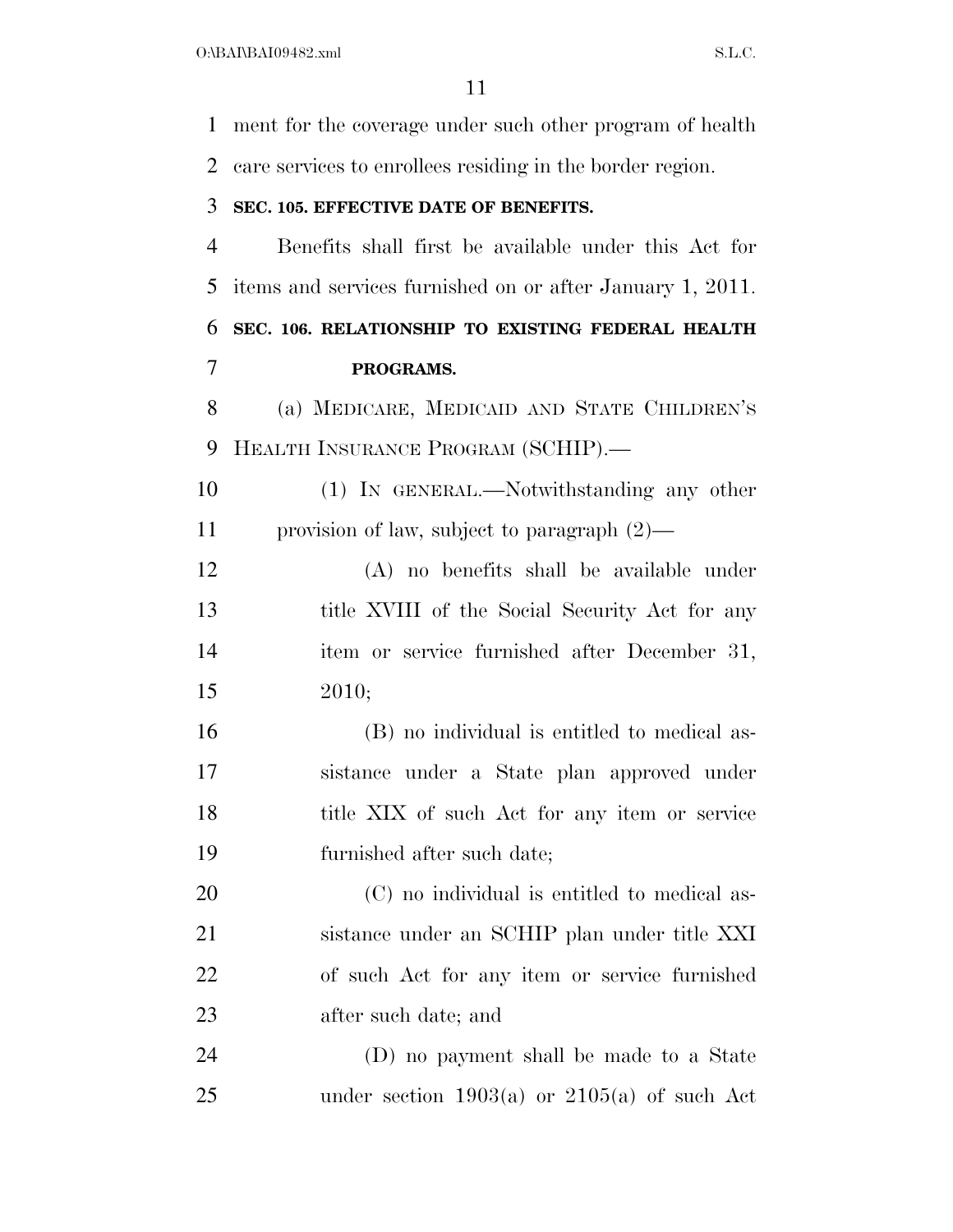with respect to medical assistance or child health assistance for any item or service fur-nished after such date.

 (2) TRANSITION.—In the case of inpatient hos- pital services and extended care services during a continuous period of stay which began before Janu- ary 1, 2011, and which had not ended as of such date, for which benefits are provided under title XVIII, under a State plan under title XIX, or a State child health plan under title XXI, of the Social Security Act, the Secretary of Health and Human Services and each State plan, respectively, shall pro- vide for continuation of benefits under such title or plan until the end of the period of stay.

 (b) FEDERAL EMPLOYEES HEALTH BENEFITS PRO- GRAM.—No benefits shall be made available under chapter 89 of title 5, United States Code, for any part of a cov-erage period occurring after December 31, 2010.

 (c) CHAMPUS.—No benefits shall be made available under sections 1079 and 1086 of title 10, United States Code, for items or services furnished after December 31, 2010.

23 (d) TREATMENT OF BENEFITS FOR VETERANS AND NATIVE AMERICANS.—Nothing in this Act shall affect the eligibility of veterans for the medical benefits and services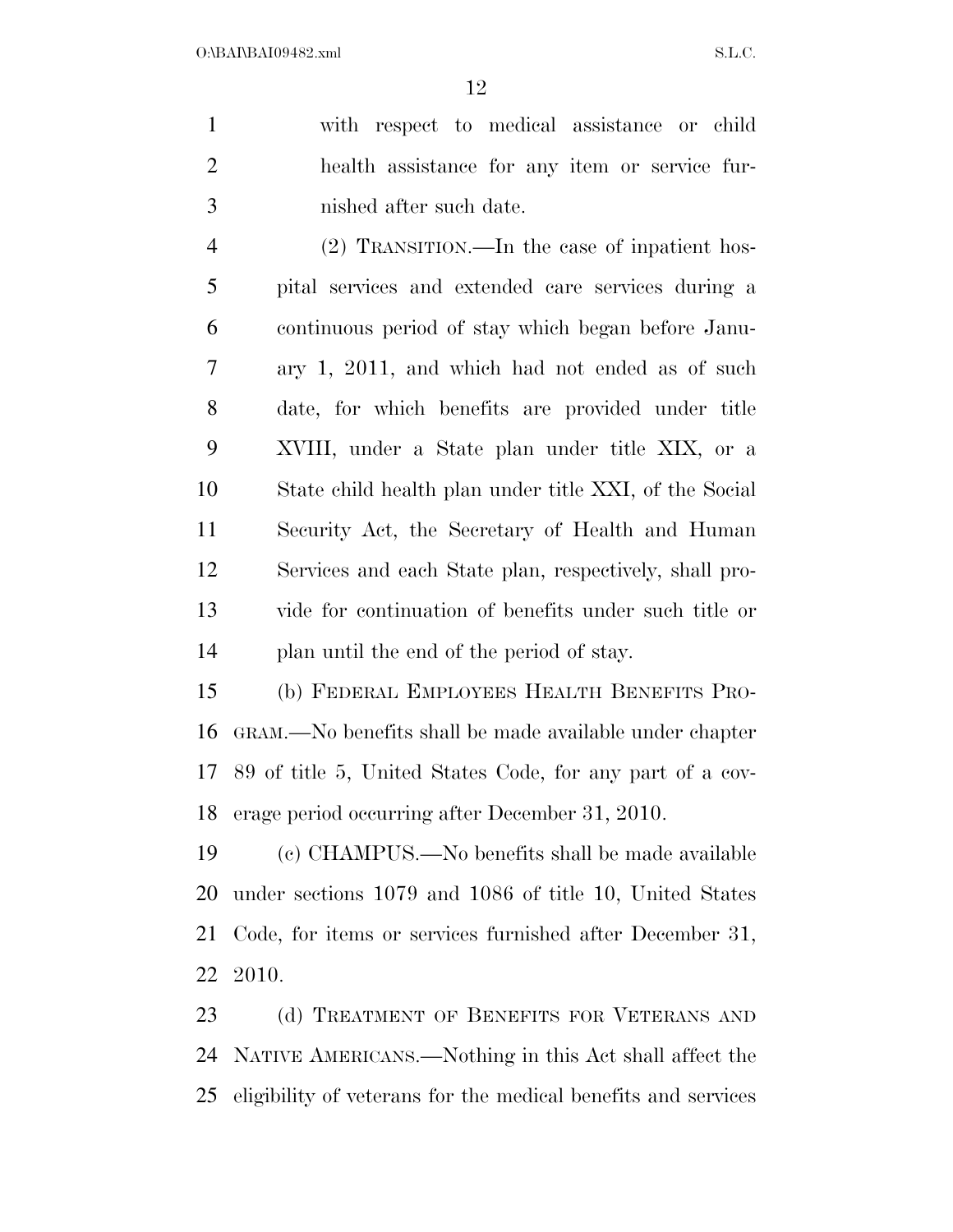provided under title 38, United States Code, or of Indians for the medical benefits and services provided by or through the Indian Health Service.

# **TITLE II—COMPREHENSIVE BEN- EFITS, INCLUDING PREVEN- TIVE BENEFITS AND BENE-FITS FOR LONG-TERM CARE**

# **SEC. 201. COMPREHENSIVE BENEFITS.**

 (a) IN GENERAL.—Subject to the succeeding provi- sions of this title, individuals enrolled for benefits under this Act are entitled to have payment made under a State health security program for the following items and serv- ices if medically necessary or appropriate for the mainte- nance of health or for the diagnosis, treatment, or rehabili-tation of a health condition:

- (1) HOSPITAL SERVICES.—Inpatient and out- patient hospital care, including 24-hour-a-day emer-gency services.
- (2) PROFESSIONAL SERVICES.—Professional services of health care practitioners authorized to provide health care services under State law, includ- ing patient education and training in self-manage-ment techniques.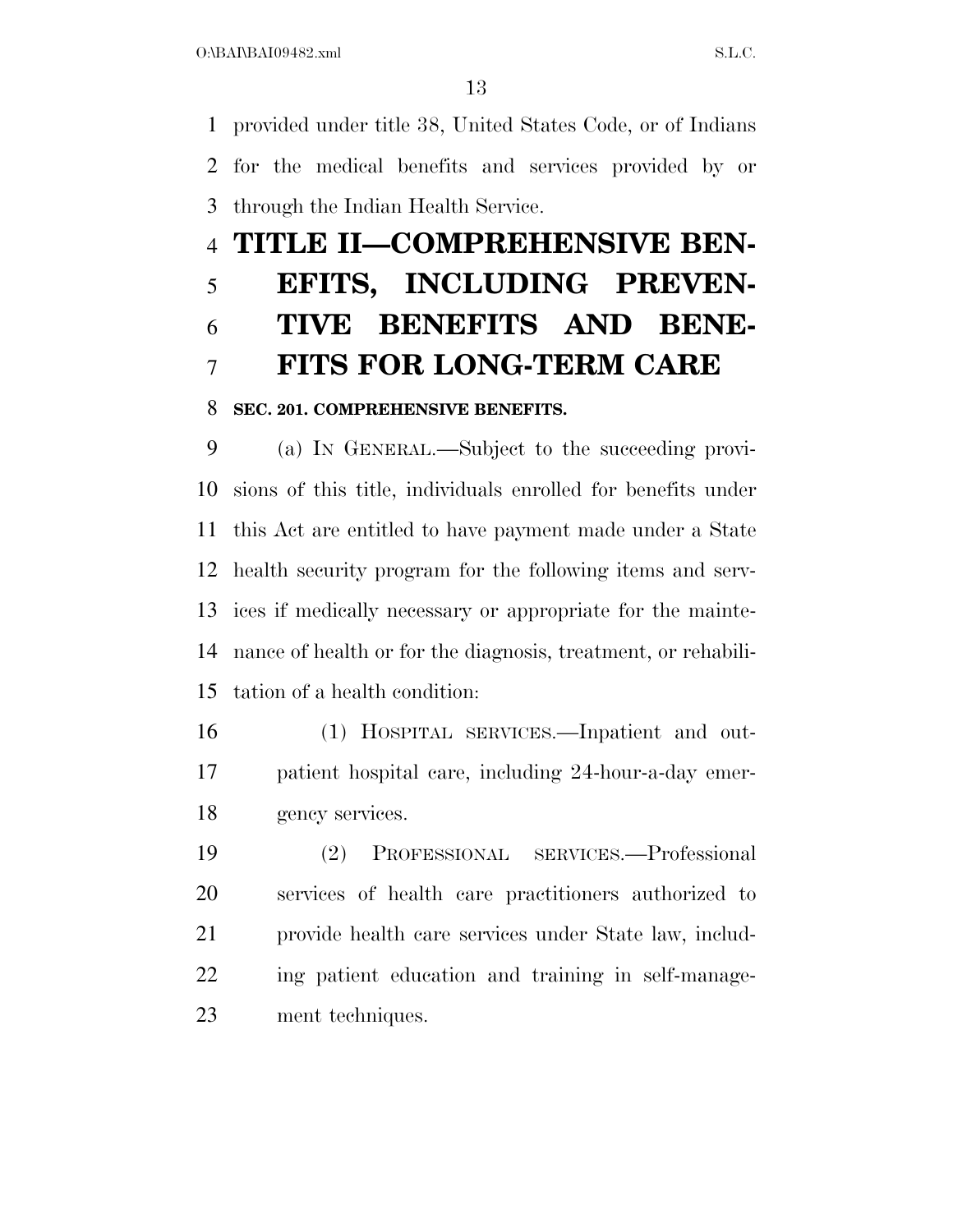| $\mathbf{1}$   | (3)<br>COMMUNITY-BASED PRIMARY HEALTH               |
|----------------|-----------------------------------------------------|
| $\overline{2}$ | SERVICES.—Community-based primary health serv-      |
| 3              | ices (as defined in section $202(a)$ ).             |
| $\overline{4}$ | (4) PREVENTIVE SERVICES.—Preventive serv-           |
| 5              | ices (as defined in section $202(b)$ ).             |
| 6              | (5) LONG-TERM, ACUTE, AND CHRONIC CARE              |
| 7              | SERVICES.-                                          |
| 8              | (A) Nursing facility services.                      |
| 9              | (B) Home health services.                           |
| 10             | (C) Home and community-based long-term              |
| 11             | care services (as defined in section $202(c)$ ) for |
| 12             | individuals described in section $203(a)$ .         |
| 13             | (D) Hospice care.                                   |
| 14             | (E) Services in intermediate care facilities        |
| 15             | for individuals with mental retardation.            |
| 16             | (6) PRESCRIPTION DRUGS, BIOLOGICALS, INSU-          |
| 17             | LIN, MEDICAL FOODS.-                                |
| 18             | (A) Outpatient prescription drugs and bio-          |
| 19             | logics, as specified by the Board consistent with   |
| 20             | section 615.                                        |
| 21             | (B) Insulin.                                        |
| 22             | (C) Medical foods (as defined in section            |
| 23             | $202(e)$ ).                                         |
| 24             | (7) DENTAL SERVICES.—Dental services (as de-        |
| 25             | fined in section $202(h)$ ).                        |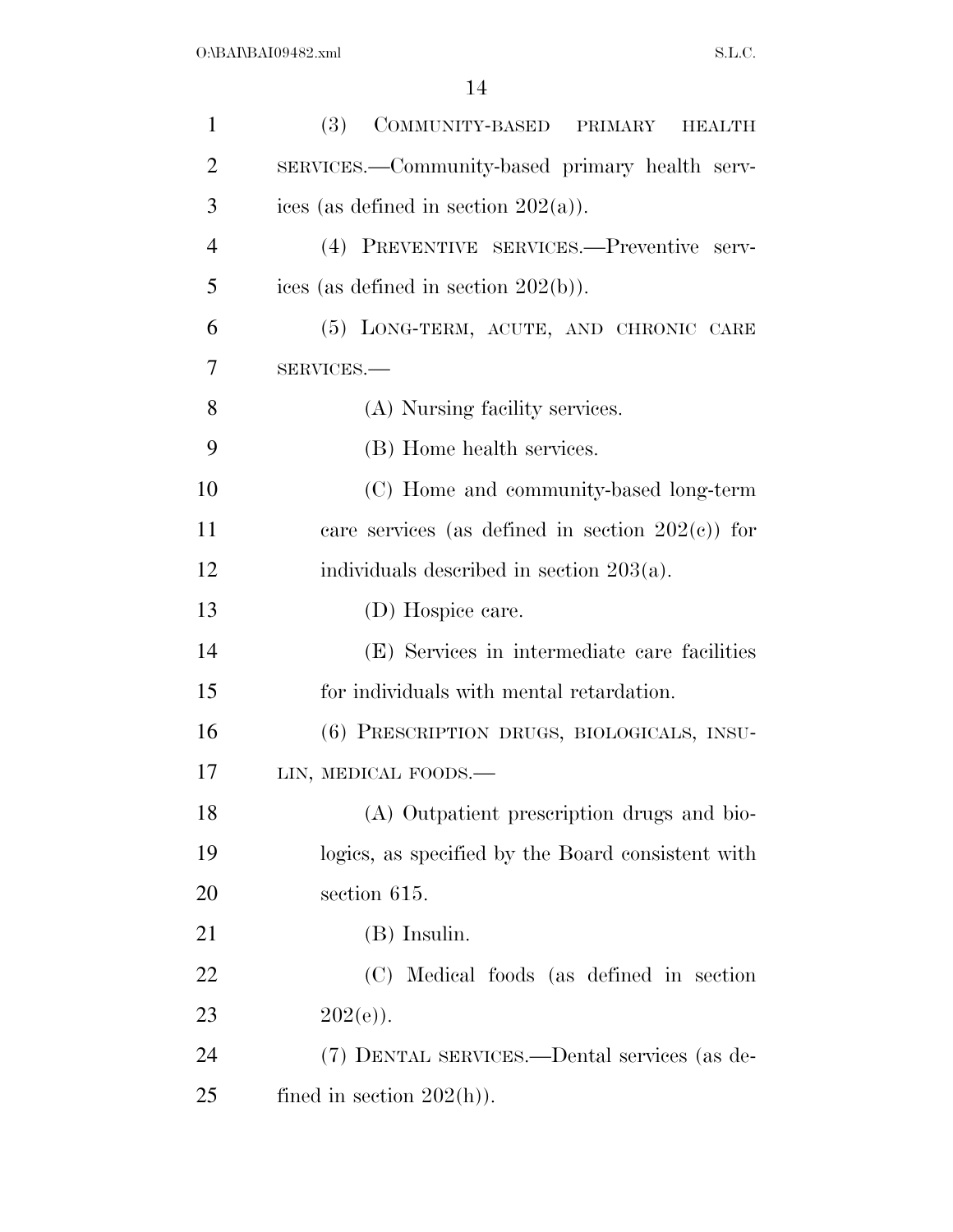| 1              | (8) MENTAL HEALTH AND SUBSTANCE ABUSE                       |
|----------------|-------------------------------------------------------------|
| $\overline{2}$ | TREATMENT SERVICES.—Mental health and sub-                  |
| 3              | stance abuse treatment services (as defined in sec-         |
| $\overline{4}$ | tion $202(f)$ ).                                            |
| 5              | (9) DIAGNOSTIC TESTS.—Diagnostic tests.                     |
| 6              | (10) OTHER ITEMS AND SERVICES.-                             |
| 7              | (A) OUTPATIENT THERAPY.—Outpatient                          |
| 8              | physical therapy services, outpatient speech pa-            |
| 9              | thology services, and outpatient occupational               |
| 10             | therapy services in all settings.                           |
| 11             | (B) DURABLE MEDICAL EQUIPMENT.-- Du-                        |
| 12             | rable medical equipment.                                    |
| 13             | (C) HOME DIALYSIS.—Home dialysis sup-                       |
| 14             | plies and equipment.                                        |
| 15             | (D) AMBULANCE.—Emergency ambulance                          |
| 16             | service.                                                    |
| 17             | (E) PROSTHETIC DEVICES.—Prosthetic de-                      |
| 18             | vices, including replacements of such devices.              |
| 19             | (F) ADDITIONAL ITEMS AND SERVICES.—                         |
| 20             | Such other medical or health care items or serv-            |
| 21             | ices as the Board may specify.                              |
| 22             | (b) PROHIBITION OF BALANCE BILLING.—As pro-                 |
| 23             | vided in section 531, no person may impose a charge for     |
| 24             | covered services for which benefits are provided under this |
|                | 25 Act.                                                     |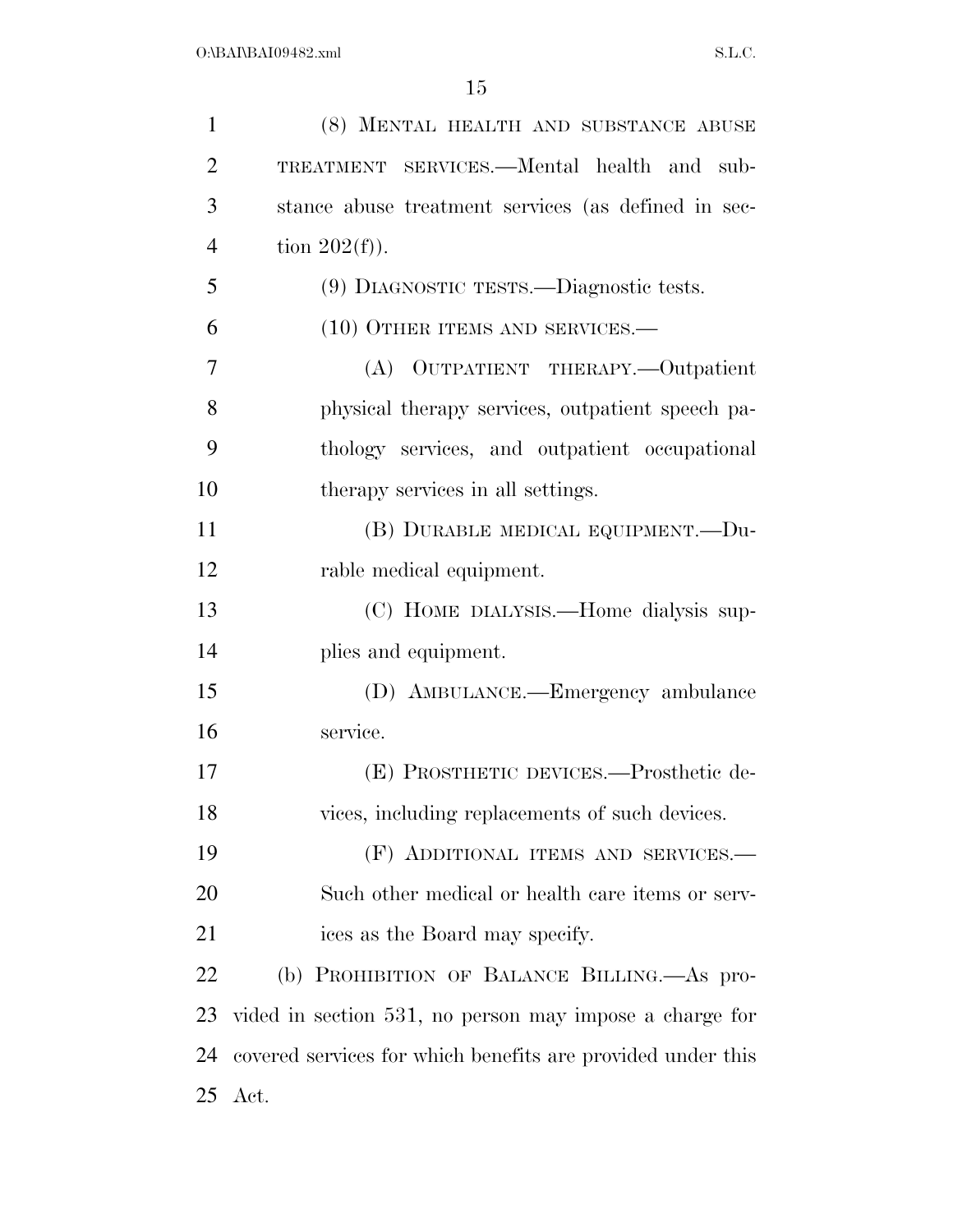(c) NO DUPLICATE HEALTH INSURANCE.—Each State health security program shall prohibit the sale of health insurance in the State if payment under the insur- ance duplicates payment for any items or services for which payment may be made under such a program.

 (d) STATE PROGRAM MAY PROVIDE ADDITIONAL BENEFITS.—Nothing in this Act shall be construed as limiting the benefits that may be made available under a State health security program to residents of the State at the expense of the State.

 (e) EMPLOYERS MAY PROVIDE ADDITIONAL BENE- FITS.—Nothing in this Act shall be construed as limiting the additional benefits that an employer may provide to employees or their dependents, or to former employees or their dependents.

## **SEC. 202. DEFINITIONS RELATING TO SERVICES.**

 (a) COMMUNITY-BASED PRIMARY HEALTH SERV- ICES.—In this title, the term ''community-based primary health services'' means ambulatory health services fur-nished—

21 (1) by a rural health clinic;

 (2) by a federally qualified health center (as de-23 fined in section  $1905(l)(2)(B)$  of the Social Security Act), and which, for purposes of this Act, include services furnished by State and local health agencies;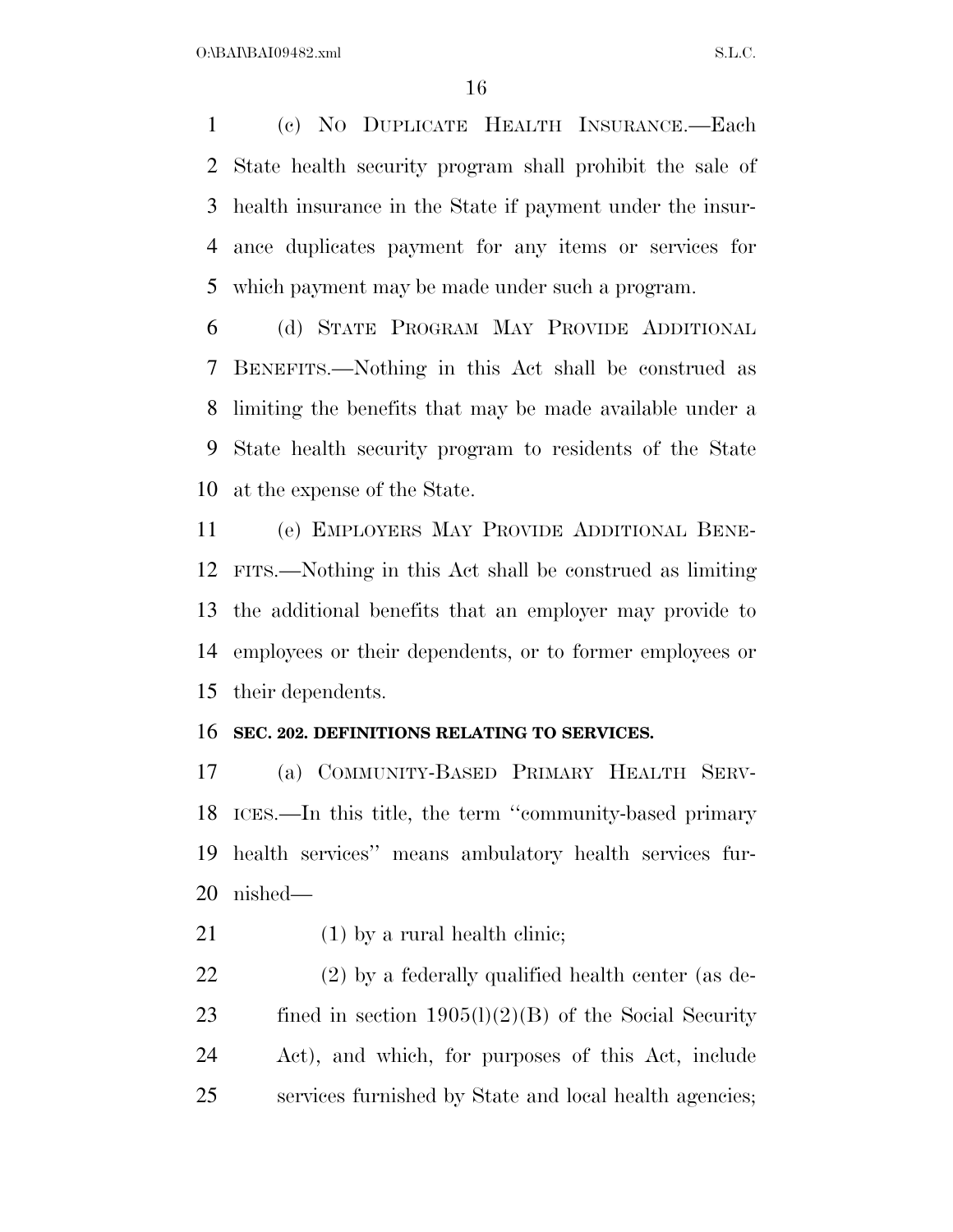| $\mathbf{1}$   | (3) in a school-based setting;                        |
|----------------|-------------------------------------------------------|
| $\overline{2}$ | (4) by public educational agencies and other          |
| 3              | providers of services to children entitled to assist- |
| $\overline{4}$ | ance under the Individuals with Disabilities Edu-     |
| 5              | cation Act for services furnished pursuant to a writ- |
| 6              | ten Individualized Family Services Plan or Indi-      |
| 7              | vidual Education Plan under such Act; and             |
| 8              | (5) public and private nonprofit entities receiv-     |
| 9              | ing Federal assistance under the Public Health        |
| 10             | Service Act.                                          |
| 11             | (b) PREVENTIVE SERVICES.-                             |
| 12             | $(1)$ In GENERAL.—In this title, the term "pre-       |
| 13             | ventive services" means items and services—           |
| 14             | $(A)$ which—                                          |
| 15             | (i) are specified in paragraph $(2)$ ; or             |
| 16             | (ii) the Board determines to be effec-                |
| 17             | tive in the maintenance and promotion of              |
| 18             | health or minimizing the effect of illness,           |
| 19             | disease, or medical condition; and                    |
| 20             | (B) which are provided consistent with the            |
| 21             | periodicity schedule established under para-          |
| 22             | $graph(3)$ .                                          |
| 23             | SPECIFIED PREVENTIVE SERVICES.—The<br>(2)             |
| 24             | services specified in this paragraph are as follows:  |
| 25             | (A) Basic immunizations.                              |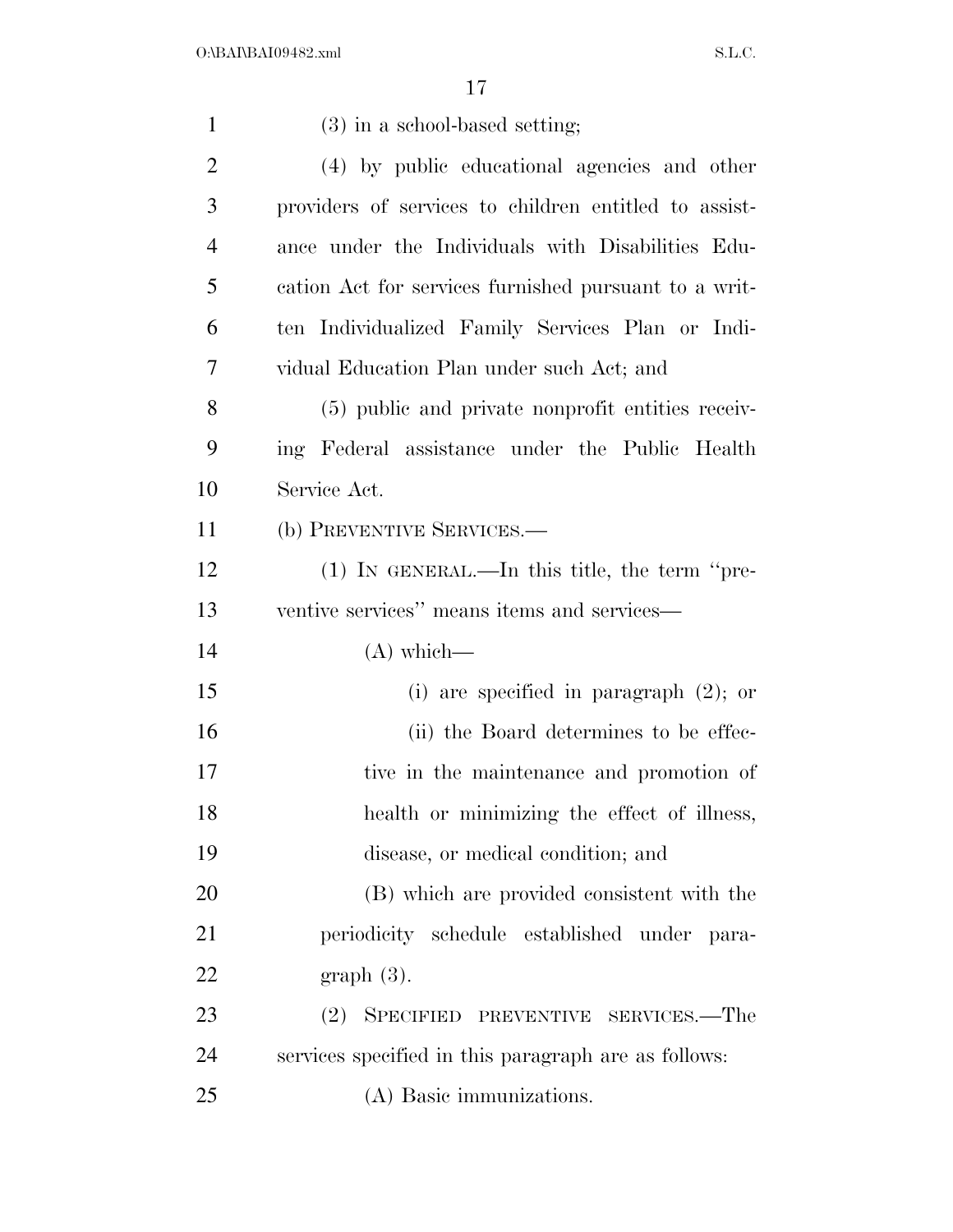| $\mathbf{1}$   | (B) Prenatal and well-baby care (for in-             |
|----------------|------------------------------------------------------|
| $\overline{2}$ | fants under 1 year of age).                          |
| 3              | (C) Well-child care (including periodic              |
| $\overline{4}$ | physical examinations, hearing and vision            |
| 5              | screening, and developmental screening and ex-       |
| 6              | aminations) for individuals under 18 years of        |
| 7              | age.                                                 |
| 8              | (D) Periodic screening mammography, Pap              |
| 9              | smears, and colorectal examinations and exami-       |
| 10             | nations for prostate cancer.                         |
| 11             | (E) Physical examinations.                           |
| 12             | (F) Family planning services.                        |
| 13             | (G) Routine eye examinations, eyeglasses,            |
| 14             | and contact lenses.                                  |
| 15             | (H) Hearing aids, but only upon a deter-             |
| 16             | mination of a certified audiologist or physician     |
| 17             | that a hearing problem exists and is caused by       |
| 18             | a condition that can be corrected by use of a        |
| 19             | hearing aid.                                         |
| 20             | (3) SCHEDULE.—The Board shall establish, in          |
| 21             | consultation with experts in preventive medicine and |
| <u>22</u>      | public health and taking into consideration those    |
| 23             | preventive services recommended by the Preventive    |
| 24             | Services Task Force and published as the Guide to    |
| 25             | Clinical Preventive Services, a periodicity schedule |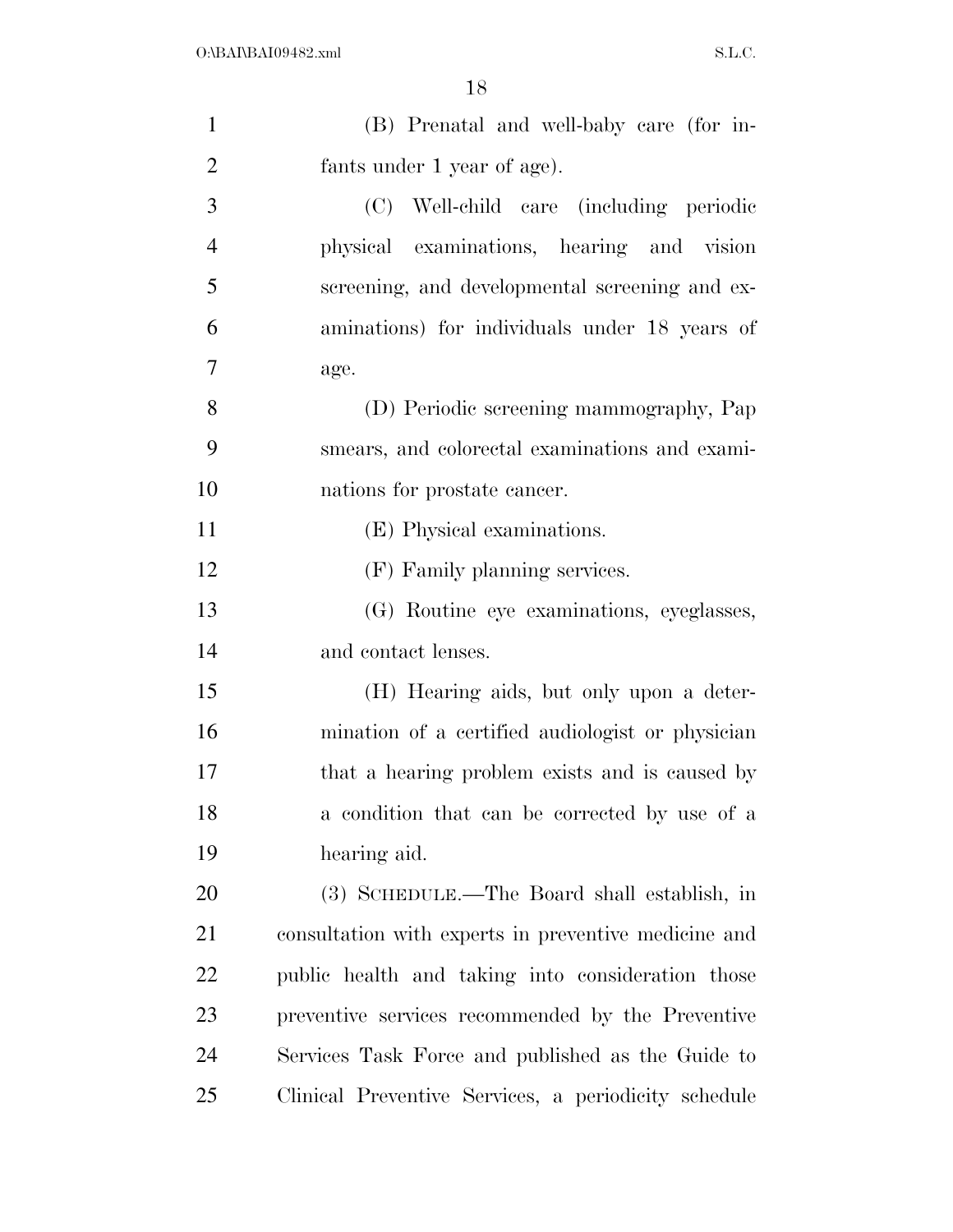for the coverage of preventive services under para- graph (1). Such schedule shall take into consider- ation the cost-effectiveness of appropriate preventive care and shall be revised not less frequently than once every 5 years, in consultation with experts in preventive medicine and public health.

 (c) HOME AND COMMUNITY-BASED LONG-TERM CARE SERVICES.—In this title, the term ''home and com- munity-based long-term care services'' means the following services provided to an individual to enable the individual to remain in such individual's place of residence within the community:

(1) Home health aide services.

 (2) Adult day health care, social day care or psychiatric day care.

(3) Medical social work services.

 (4) Care coordination services, as defined in 18 subsection  $(g)(1)$ .

 (5) Respite care, including training for informal caregivers.

 (6) Personal assistance services, and home- maker services (including meals) incidental to the provision of personal assistance services.

24 (d) HOME HEALTH SERVICES.—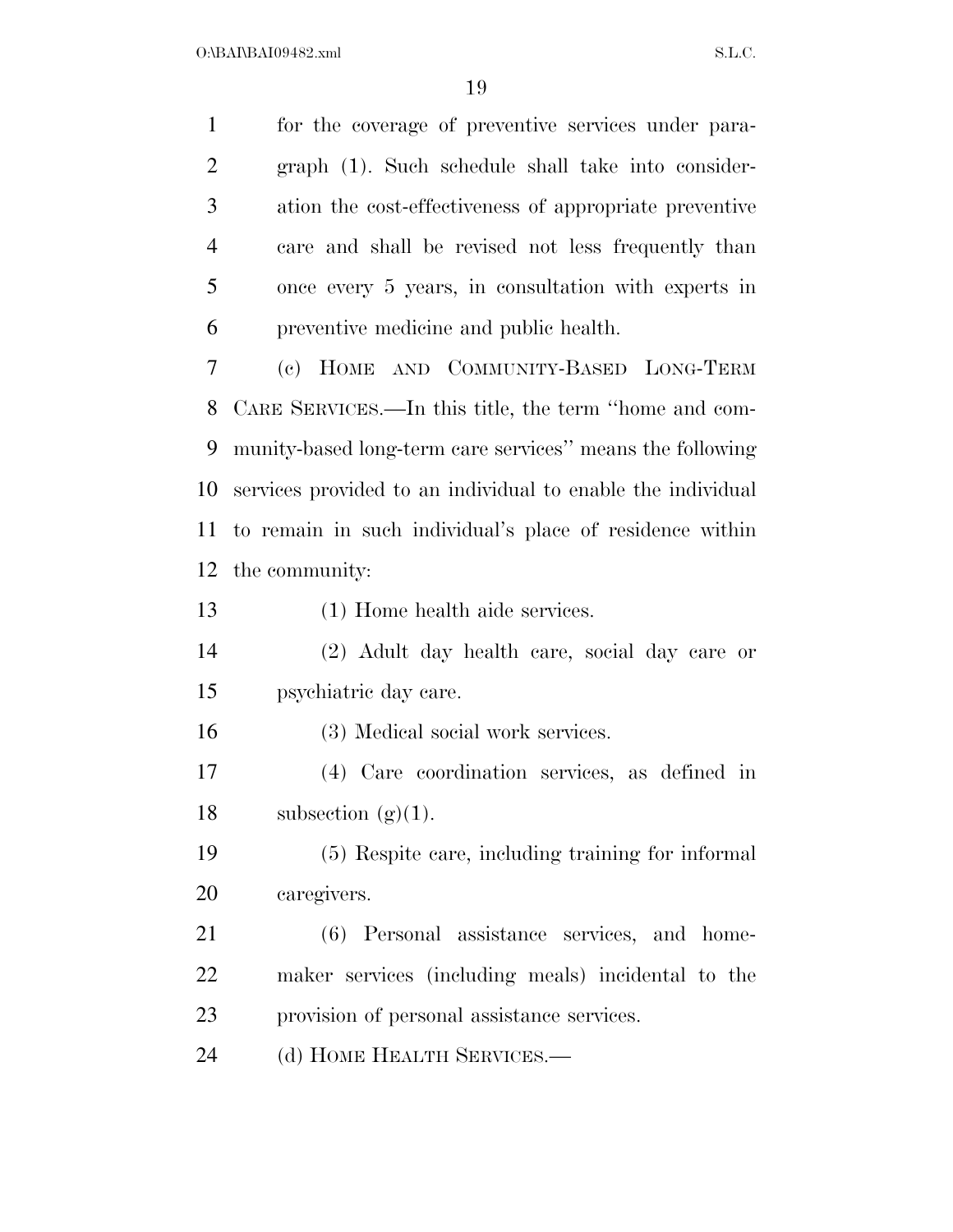(1) IN GENERAL.—The term ''home health services'' means items and services described in sec- tion 1861(m) of the Social Security Act and includes home infusion services.

 (2) HOME INFUSION SERVICES.—The term ''home infusion services'' includes the nursing, phar- macy, and related services that are necessary to con- duct the home infusion of a drug regimen safely and effectively under a plan established and periodically reviewed by a physician and that are provided in compliance with quality assurance requirements es-tablished by the Secretary.

 (e) MEDICAL FOODS.—In this title, the term ''med- ical foods'' means foods which are formulated to be con- sumed or administered enterally under the supervision of a physician and which are intended for the specific dietary management of a disease or condition for which distinctive nutritional requirements, based on recognized scientific principles, are established by medical evaluation.

 (f) MENTAL HEALTH AND SUBSTANCE ABUSE TREATMENT SERVICES.—

 (1) SERVICES DESCRIBED.—In this title, the term ''mental health and substance abuse treatment services'' means the following services related to the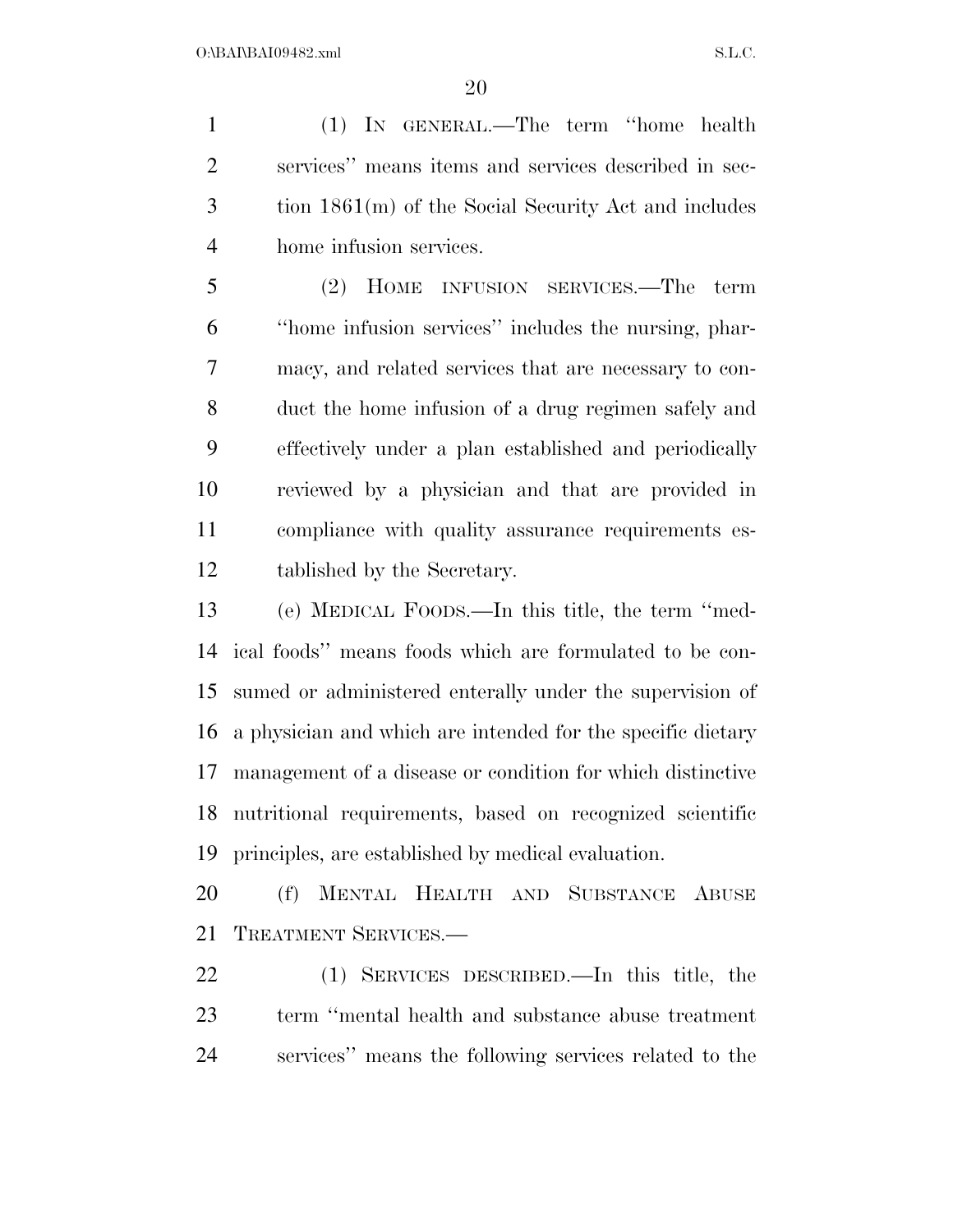prevention, diagnosis, treatment, and rehabilitation of mental illness and promotion of mental health:

 (A) INPATIENT HOSPITAL SERVICES.—In- patient hospital services furnished primarily for the diagnosis or treatment of mental illness or substance abuse for up to 60 days during a year, reduced by a number of days determined by the Secretary so that the actuarial value of providing such number of days of services under this paragraph to the individual is equal to the actuarial value of the days of inpatient residential services furnished to the individual under subparagraph (B) during the year after such services have been furnished to the indi- vidual for 120 days during the year (rounded to 16 the nearest day), but only if (with respect to services furnished to an individual described in 18 section  $204(b)(1)$  such services are furnished in conformity with the plan of an organized sys- tem of care for mental health and substance abuse services in accordance with section  $204(b)(2)$ .

 (B) INTENSIVE RESIDENTIAL SERVICES.— Intensive residential services (as defined in paragraph (2)) furnished to an individual for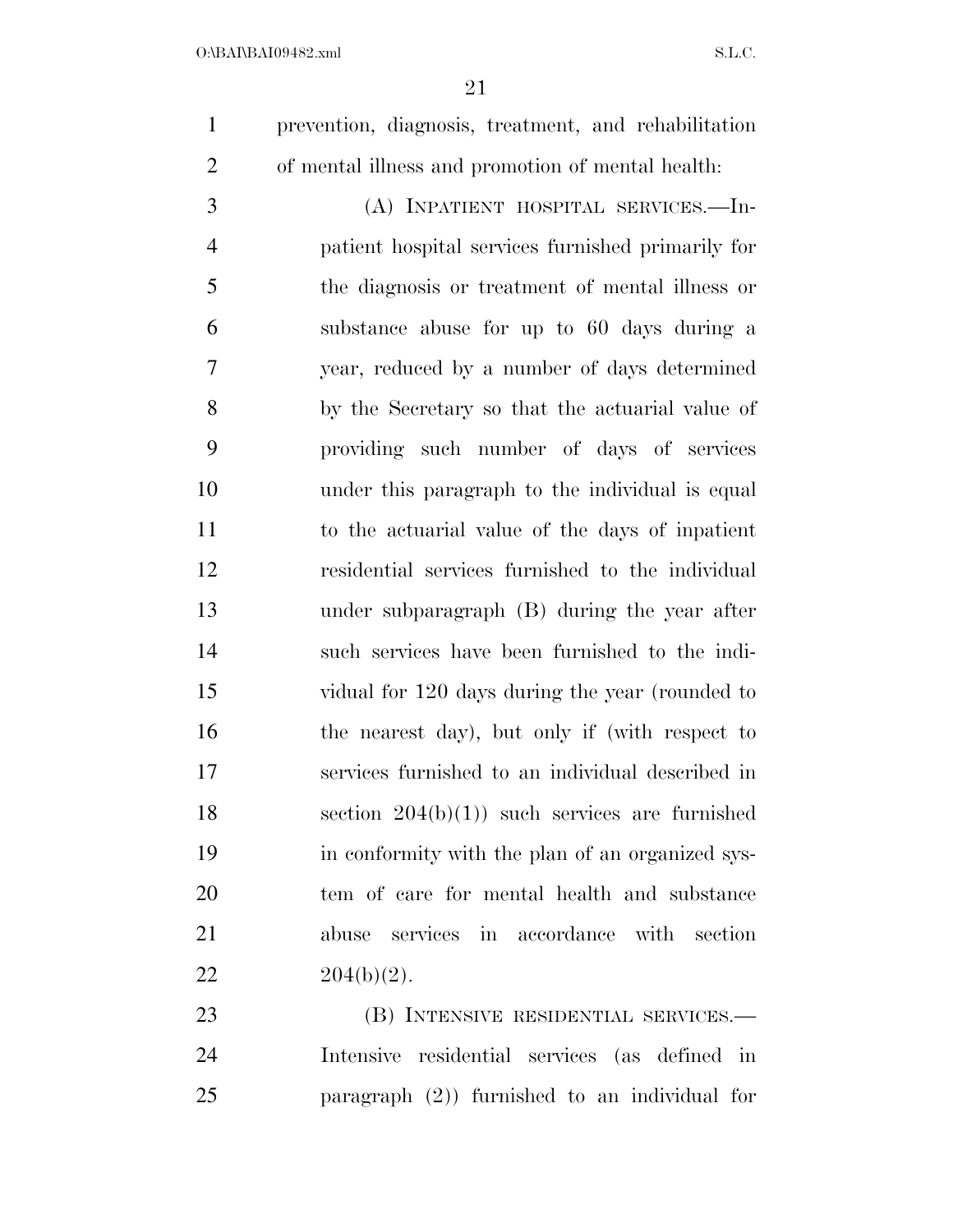up to 120 days during any calendar year, ex-2 cept that—

 (i) such services may be furnished to the individual for additional days during the year if necessary for the individual to complete a course of treatment to the ex- tent that the number of days of inpatient hospital services described in subparagraph (A) that may be furnished to the individual during the year (as reduced under such subparagraph) is not less than 15; and

12 (ii) reduced by a number of days de- termined by the Secretary so that the actu- arial value of providing such number of days of services under this paragraph to the individual is equal to the actuarial value of the days of intensive community- based services furnished to the individual under subparagraph (D) during the year after such services have been furnished to 21 the individual for 90 days (or, in the case of services described in subparagraph  $(D)(ii)$ , for 180 days) during the year (rounded to the nearest day).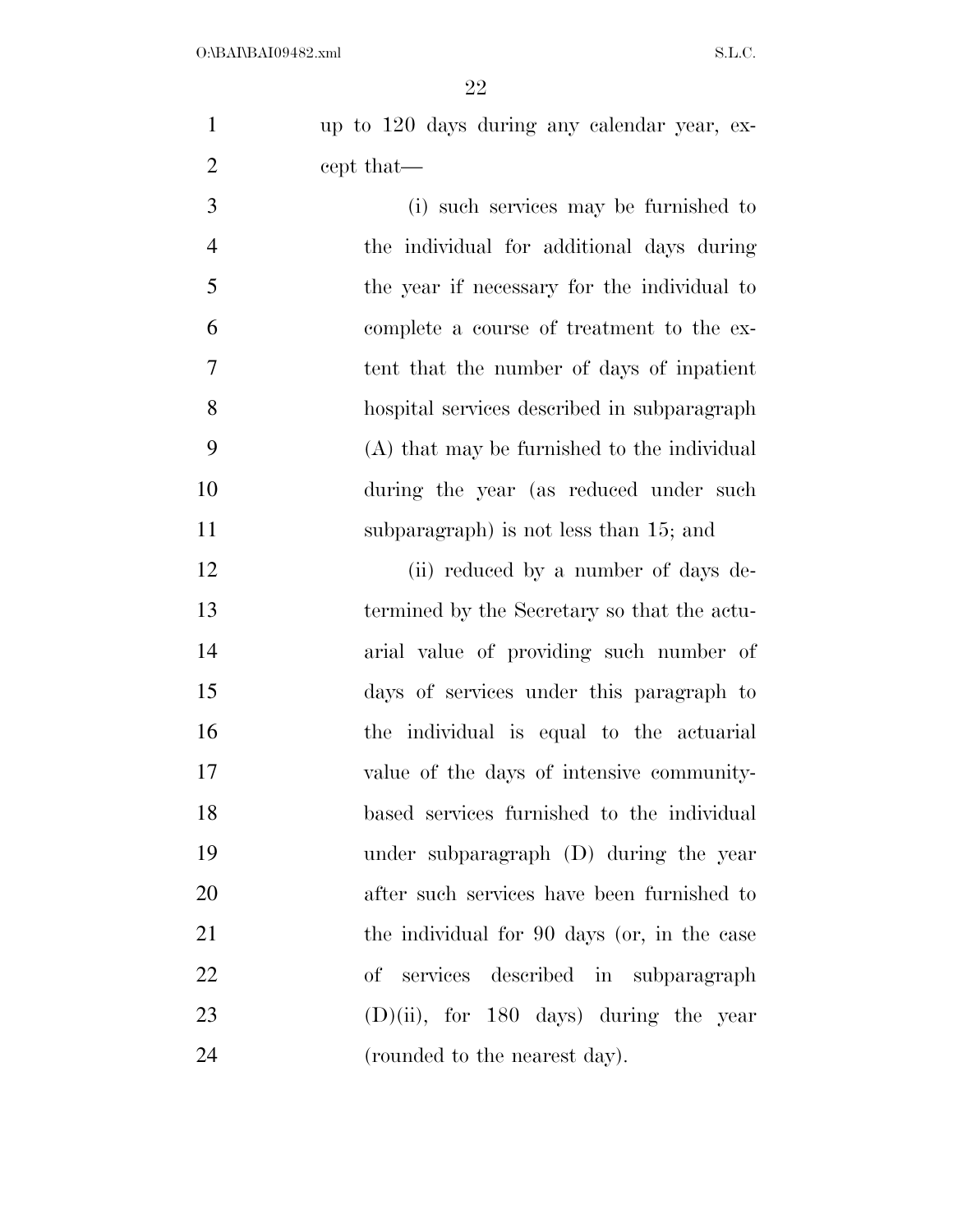| $\mathbf{1}$   | (C) OUTPATIENT SERVICES.--Outpatient                         |
|----------------|--------------------------------------------------------------|
| $\overline{2}$ | treatment services of mental illness or sub-                 |
| 3              | stance abuse (other than intensive community-                |
| $\overline{4}$ | based services under subparagraph $(D)$ for an               |
| 5              | unlimited number of days during any calendar                 |
| 6              | year furnished in accordance with standards es-              |
| 7              | tablished by the Secretary for the management                |
| 8              | of such services, and, in the case of services fur-          |
| 9              | nished to an individual described in section                 |
| 10             | $204(b)(1)$ who is not an inpatient of a hospital,           |
| 11             | in conformity with the plan of an organized sys-             |
| 12             | tem of care for mental health and substance                  |
| 13             | abuse services in accordance with section                    |
| 14             | $204(b)(2)$ .                                                |
| 15             | (D) INTENSIVE COMMUNITY-BASED SERV-                          |
| 16             | ICES.—Intensive community-based services (as                 |
| 17             | described in paragraph $(3)$ )—                              |
| 18             | (i) for an unlimited number of days                          |
| 19             | during any calendar year, in the case of                     |
| 20             | services described in section $1861(\text{ff})(2)(\text{E})$ |
| 21             | that are furnished to an individual who is                   |
| 22             | a seriously mentally ill adult, a seriously                  |
| 23             | emotionally disturbed child, or an adult or                  |
| 24             | child with serious substance abuse disorder                  |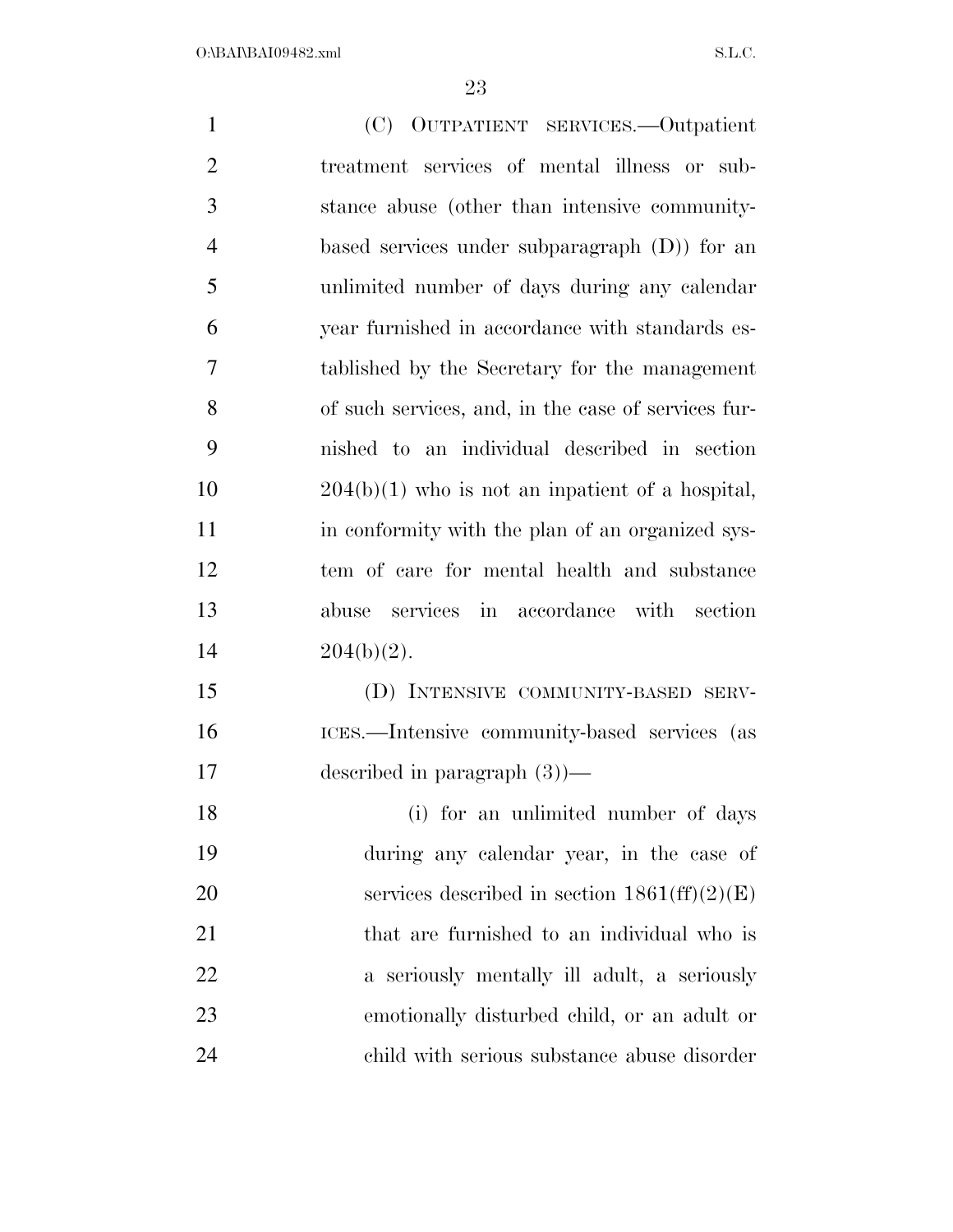| $\mathbf{1}$   | (as determined in accordance with criteria           |
|----------------|------------------------------------------------------|
| $\overline{2}$ | established by the Secretary);                       |
| 3              | (ii) in the case of services described in            |
| $\overline{4}$ | section $1861\text{(ff)}(2)(C)$ , for up to 180 days |
| 5              | during any calendar year, except that such           |
| 6              | services may be furnished to the individual          |
| 7              | for a number of additional days during the           |
| $8\,$          | year equal to the difference between the             |
| 9              | total number of days of intensive residen-           |
| 10             | tial services which the individual may re-           |
| 11             | ceive during the year under part A (as de-           |
| 12             | termined under subparagraph $(B)$ and the            |
| 13             | number of days of such services which the            |
| 14             | individual has received during the year; or          |
| 15             | (iii) in the case of any other such                  |
| 16             | services, for up to 90 days during any cal-          |
| 17             | endar year, except that such services may            |
| 18             | be furnished to the individual for the num-          |
| 19             | ber of additional days during the year de-           |
| 20             | scribed in clause (ii).                              |
| 21             | (2)<br>INTENSIVE RESIDENTIAL SERVICES<br>DE-         |
| 22             | FINED.                                               |
| 23             | (A) IN GENERAL.—Subject to subpara-                  |
| 24             | graphs $(B)$ and $(C)$ , the term "intensive resi-   |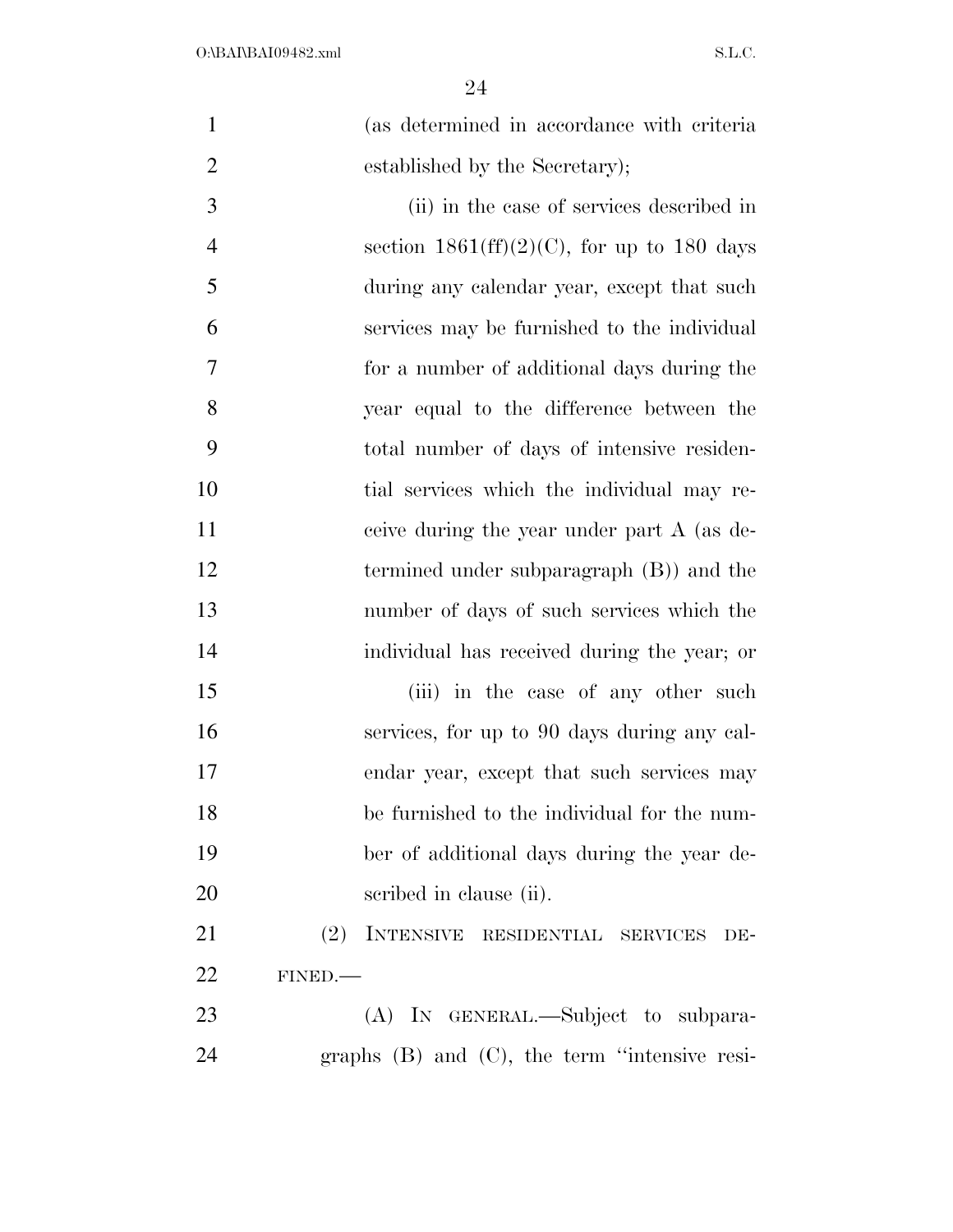| $\mathbf{1}$   | dential services" means inpatient services pro- |
|----------------|-------------------------------------------------|
| $\overline{2}$ | vided in any of the following facilities:       |
| 3              | (i) Residential detoxification centers.         |
| $\overline{4}$ | (ii) Crisis residential programs or             |
| 5              | mental illness residential treatment pro-       |
| 6              | grams.                                          |
| 7              | Therapeutic family or group<br>(iii)            |
| 8              | treatment homes.                                |
| 9              | (iv) Residential centers for substance          |
| 10             | abuse treatment.                                |
| 11             | (B) REQUIREMENTS FOR FACILITIES.-No             |
| 12             | service may be treated as an intensive residen- |
| 13             | tial service under subparagraph (A) unless the  |
| 14             | facility at which the service is provided—      |
| 15             | (i) is legally authorized to provide            |
| 16             | such service under the law of the State (or     |
| 17             | under a State regulatory mechanism pro-         |
| 18             | vided by State law) in which the facility is    |
| 19             | located or is certified to provide such serv-   |
| 20             | ice by an appropriate accreditation entity      |
| 21             | approved by the State in consultation with      |
| 22             | the Secretary; and                              |
| 23             | (ii) meets such other requirements as           |
| 24             | the Secretary may impose to assure the          |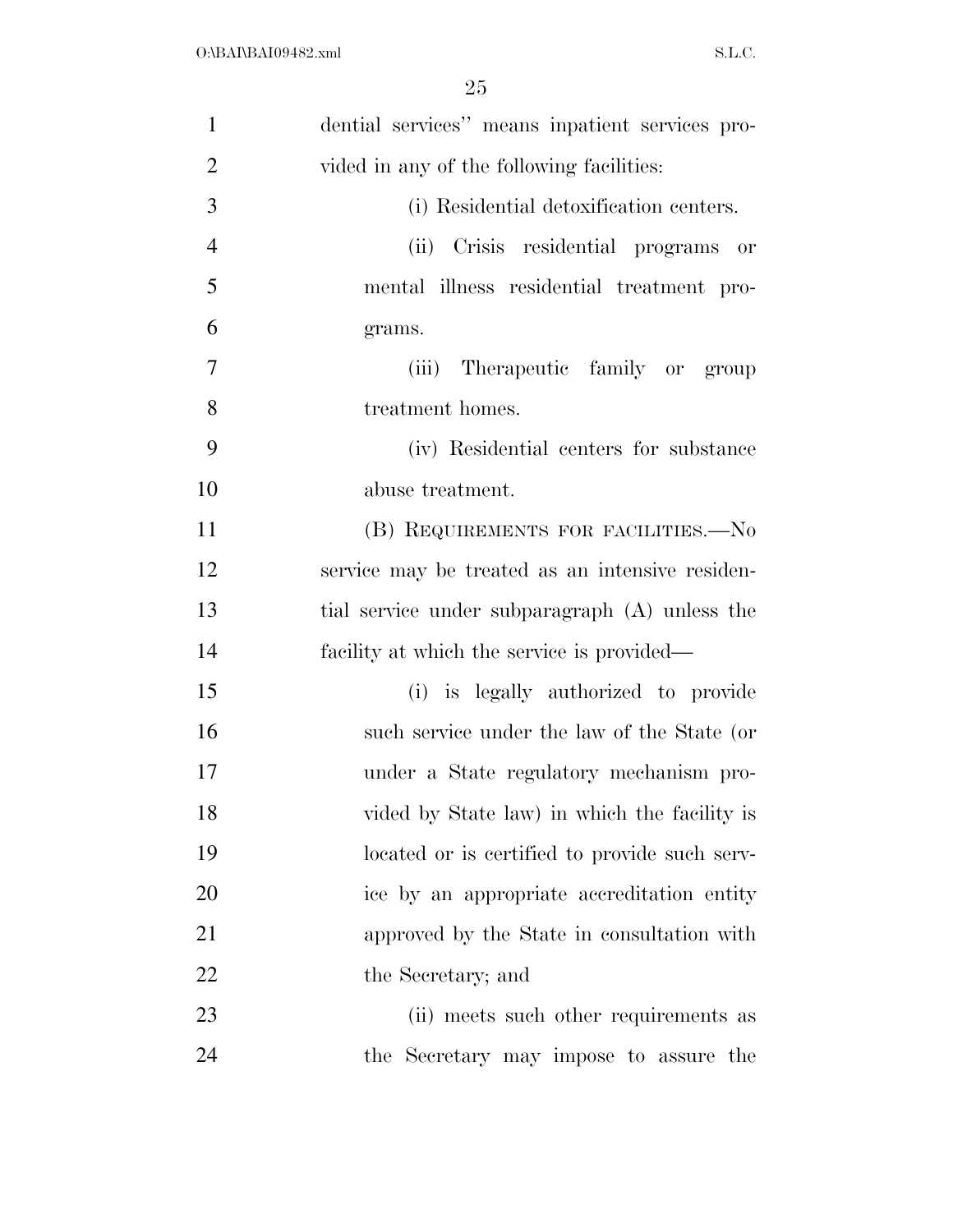| $\mathbf{1}$   | quality of the intensive residential services       |
|----------------|-----------------------------------------------------|
| $\overline{2}$ | provided.                                           |
| 3              | (C)<br>SERVICES FURNISHED TO AT-RISK                |
| $\overline{4}$ | CHILDREN.—In the case of services furnished         |
| 5              | to an individual described in section $204(b)(1)$ , |
| 6              | no service may be treated as an intensive resi-     |
| 7              | dential service under this subsection unless the    |
| 8              | service is furnished in conformity with the plan    |
| 9              | of an organized system of care for mental           |
| 10             | health and substance abuse services in accord-      |
| 11             | ance with section $204(b)(2)$ .                     |
| 12             | (D) MANAGEMENT STANDARDS.—No serv-                  |
| 13             | ice may be treated as an intensive residential      |
| 14             | service under subparagraph (A) unless the serv-     |
| 15             | ice is furnished in accordance with standards       |
| 16             | established by the Secretary for the manage-        |
| 17             | ment of such services.                              |
| 18             | (3) INTENSIVE COMMUNITY-BASED<br><b>SERVICES</b>    |
| 19             | DEFINED.                                            |
| 20             | (A) IN GENERAL.—The term "intensive                 |
| 21             | community-based services" means the items           |
| 22             | and services described in subparagraph (B) pre-     |
| 23             | scribed by a physician (or, in the case of serv-    |
| 24             | ices furnished to an individual described in sec-   |
| 25             | tion $204(b)(1)$ , by an organized system of care   |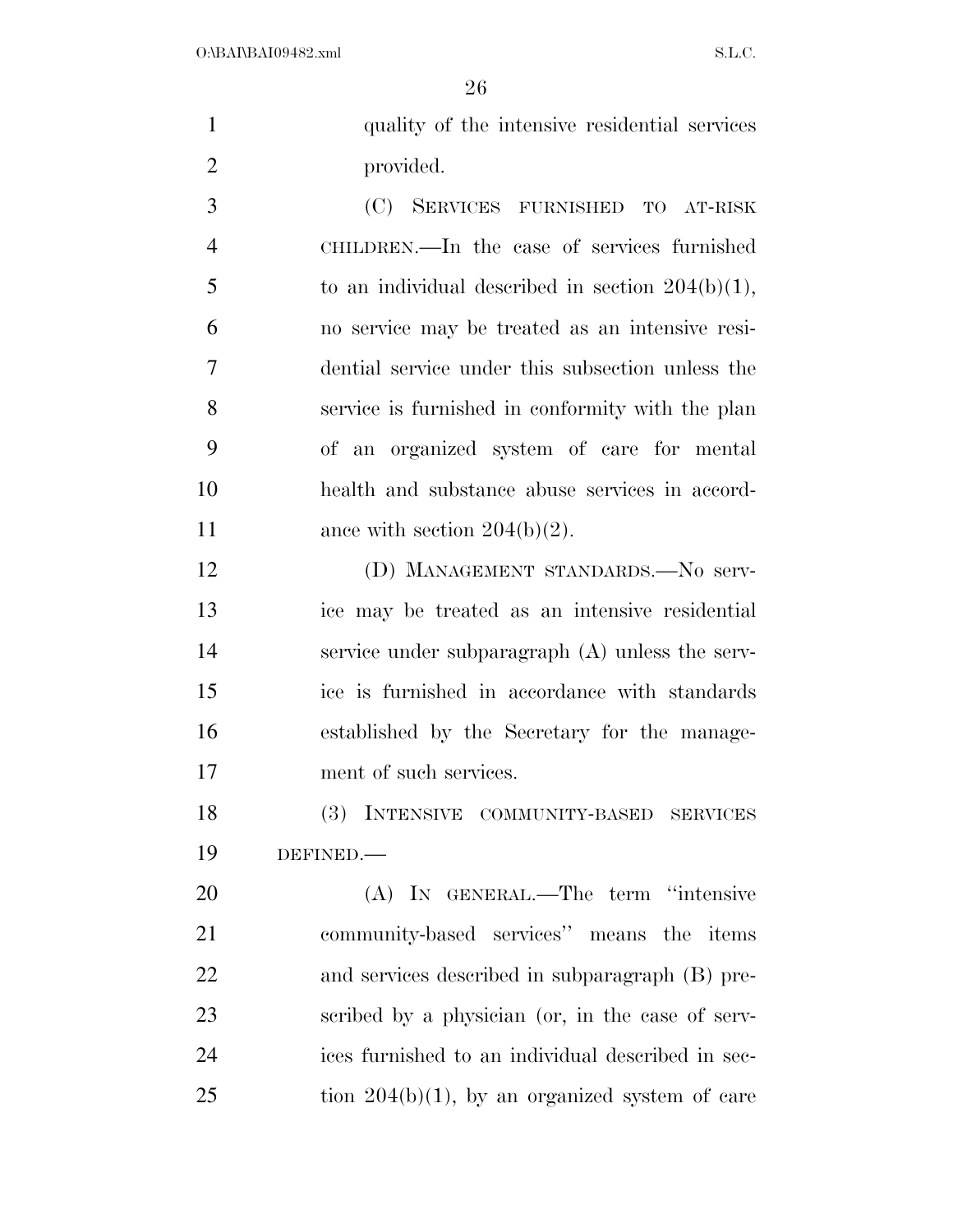for mental health and substance abuse services in accordance with such section) and provided under a program described in subparagraph (D) under the supervision of a physician (or, to the extent permitted under the law of the State in which the services are furnished, a non-phy- sician mental health professional) pursuant to an individualized, written plan of treatment es- tablished and periodically reviewed by a physi- cian (in consultation with appropriate staff par- ticipating in such program) which sets forth the physician's diagnosis, the type, amount, fre- quency, and duration of the items and services provided under the plan, and the goals for treatment under the plan, but does not include any item or service that is not furnished in ac- cordance with standards established by the Sec- retary for the management of such services. (B) ITEMS AND SERVICES DESCRIBED.— The items and services described in this sub- paragraph are— (i) partial hospitalization services con- sisting of the items and services described 24 in subparagraph (C); (ii) psychiatric rehabilitation services;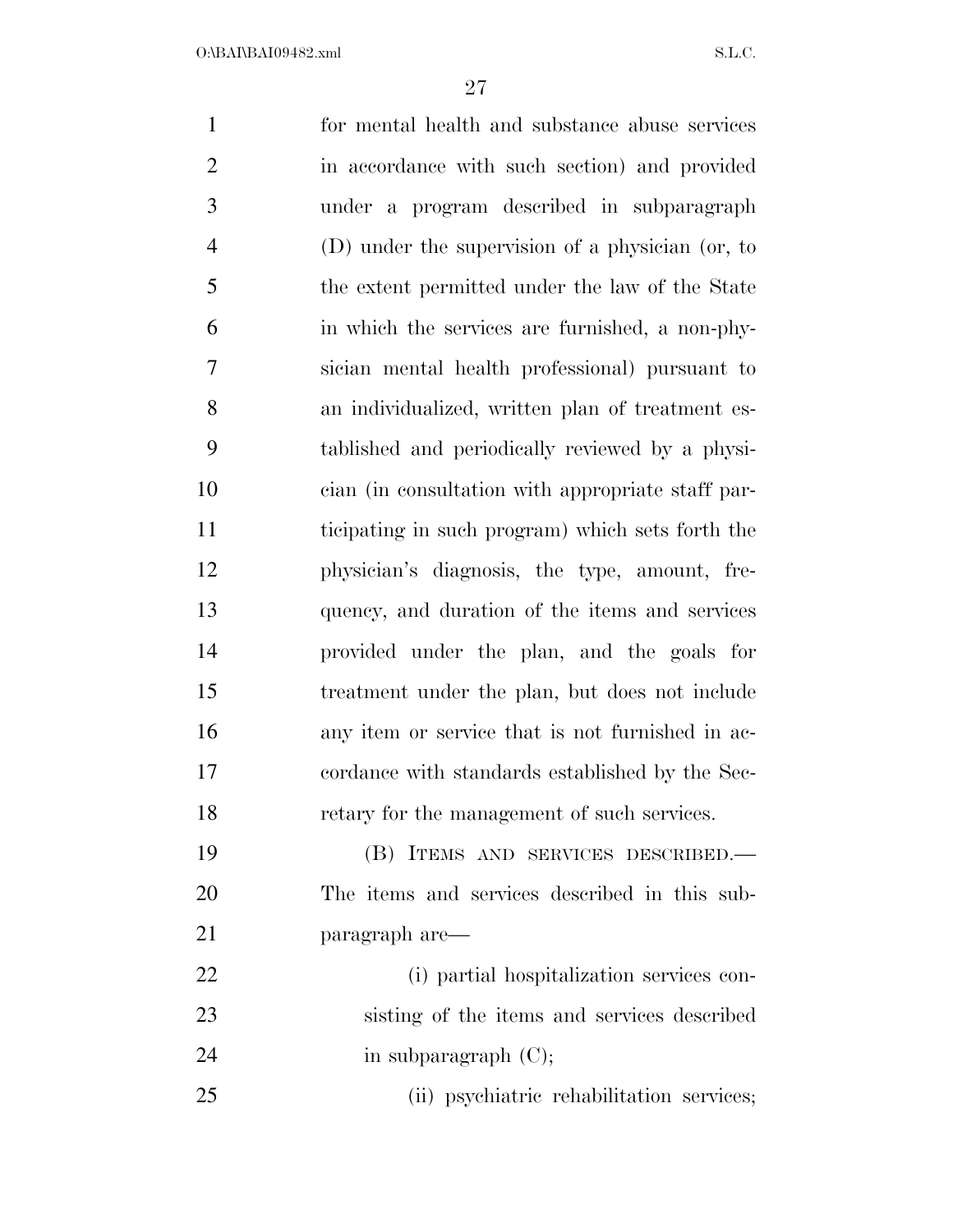| $\mathbf{1}$   | (iii) day treatment services for indi-            |
|----------------|---------------------------------------------------|
| $\overline{2}$ | viduals under 19 years of age;                    |
| 3              | (iv) in-home services;                            |
| $\overline{4}$ | (v) case management services, includ-             |
| 5              | ing collateral services designated as such        |
| 6              | case management services by the Sec-              |
| $\overline{7}$ | retary;                                           |
| 8              | (vi) ambulatory detoxification services;          |
| 9              | and                                               |
| 10             | (vii) such other items and services as            |
| 11             | the Secretary may provide (but in no event        |
| 12             | to include meals and transportation),             |
| 13             | that are reasonable and necessary for the diag-   |
| 14             | nosis or active treatment of the individual's     |
| 15             | condition, reasonably expected to improve or      |
| 16             | maintain the individual's condition and func-     |
| 17             | tional level and to prevent relapse or hos-       |
| 18             | pitalization, and furnished pursuant to such      |
| 19             | guidelines relating to frequency and duration of  |
| 20             | services as the Secretary shall by regulation es- |
| 21             | tablish (taking into account accepted norms of    |
| 22             | medical practice and the reasonable expectation   |
| 23             | of patient improvement).                          |
| 24             | (C) ITEMS AND SERVICES INCLUDED AS                |
| 25             | HOSPITALIZATION SERVICES.—For<br><b>PARTIAL</b>   |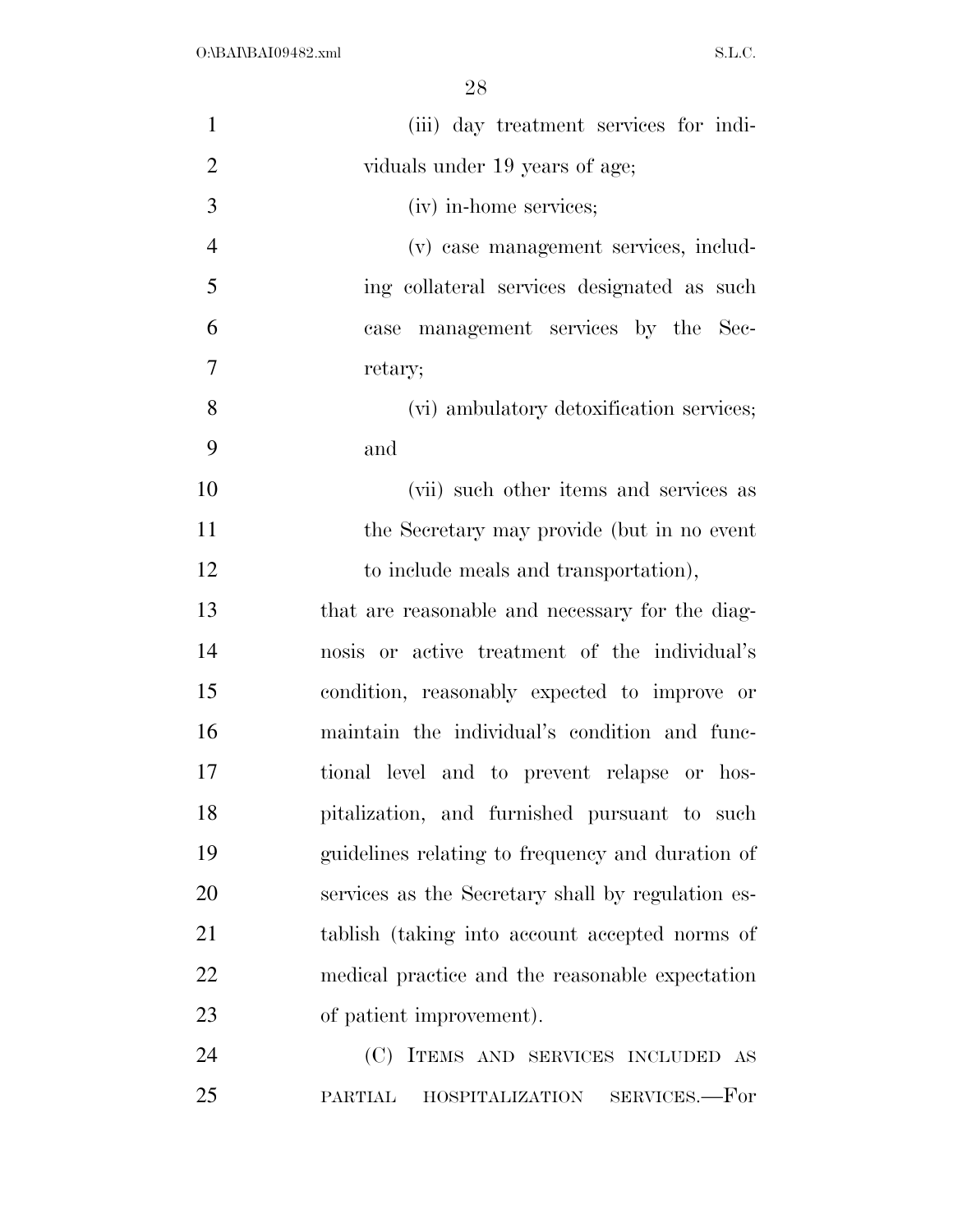| $\mathbf{1}$   | purposes of subparagraph (B)(i), partial hos-   |
|----------------|-------------------------------------------------|
| $\overline{2}$ | pitalization services consist of the following: |
| 3              | (i) Individual and group therapy with           |
| $\overline{4}$ | physicians or psychologists (or other men-      |
| 5              | tal health professionals to the extent au-      |
| 6              | thorized under State law).                      |
| 7              | Occupational therapy requiring<br>(ii)          |
| 8              | the skills of a qualified occupational thera-   |
| 9              | pist.                                           |
| 10             | (iii) Services of social workers, trained       |
| 11             | psychiatric nurses, behavioral aides, and       |
| 12             | other staff trained to work with psychiatric    |
| 13             | patients (to the extent authorized under        |
| 14             | State law).                                     |
| 15             | (iv) Drugs and biologicals furnished            |
| 16             | for the rapeutic purposes (which cannot, as     |
| 17             | determined in accordance with regulations,      |
| 18             | be self-administered).                          |
| 19             | (v) Individualized activity therapies           |
| 20             | that are not primarily recreational or di-      |
| 21             | versionary.                                     |
| 22             | (vi) Family counseling (the primary             |
| 23             | purpose of which is treatment of the indi-      |
| 24             | vidual's condition).                            |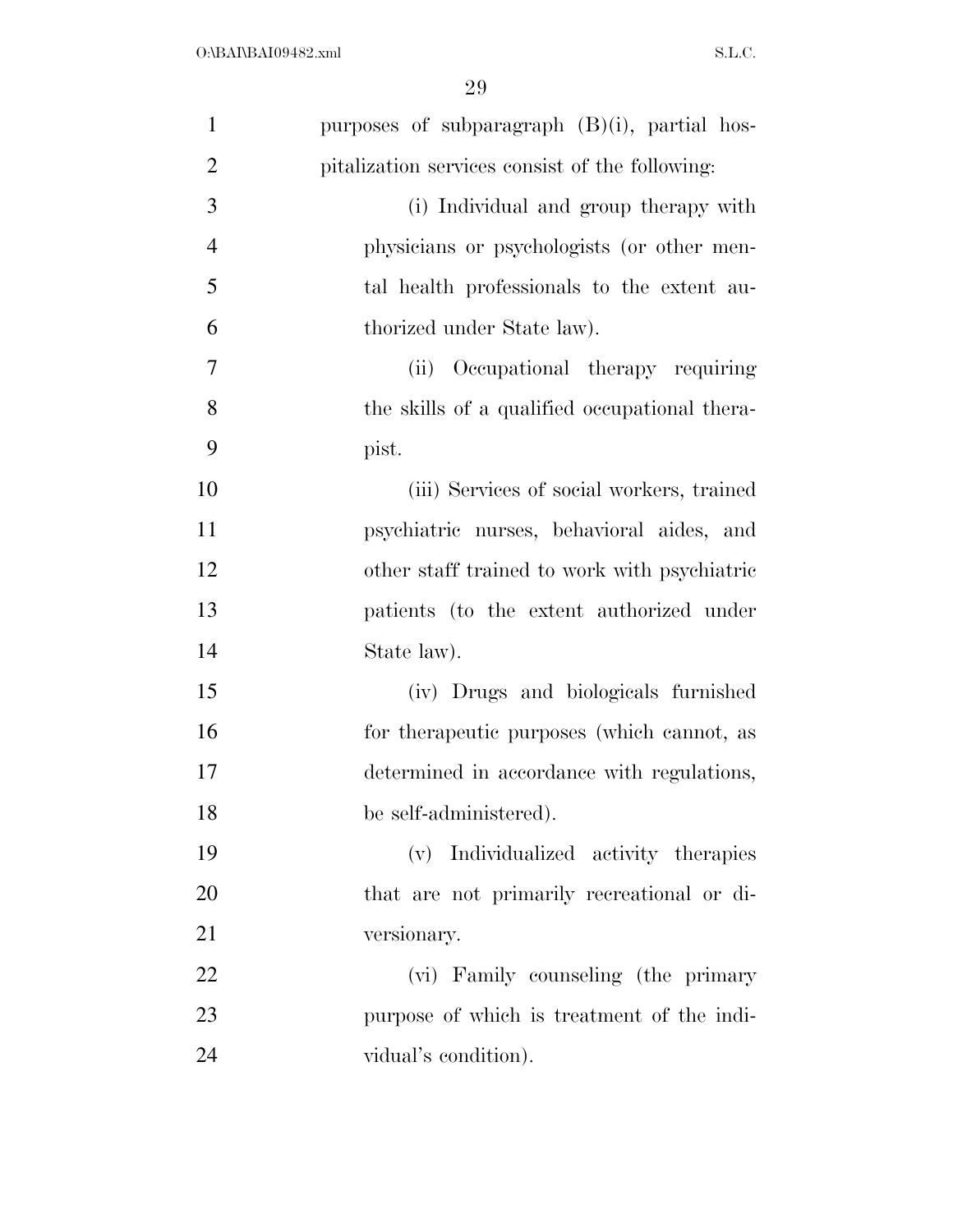| $\mathbf{1}$   | (vii) Patient training and education                  |
|----------------|-------------------------------------------------------|
| $\overline{2}$ | (to the extent that training and edu-                 |
| 3              | cational activities are closely and clearly           |
| $\overline{4}$ | related to the individual's care and treat-           |
| 5              | ment).                                                |
| 6              | (viii) Diagnostic services.                           |
| $\overline{7}$ | (D) PROGRAMS DESCRIBED.—A program                     |
| 8              | described in this subparagraph is a program           |
| 9              | (whether facility-based or freestanding) which is     |
| 10             | furnished by an entity—                               |
| 11             | (i) legally authorized to furnish such a              |
| 12             | program under State law (or the State reg-            |
| 13             | ulatory mechanism provided by State law)              |
| 14             | or certified to furnish such a program by             |
| 15             | appropriate accreditation entity ap-<br>an            |
| 16             | proved by the State in consultation with              |
| 17             | the Secretary; and                                    |
| 18             | (ii) meeting such other requirements                  |
| 19             | as the Secretary may impose to assure the             |
| 20             | quality of the intensive community-based              |
| 21             | services provided.                                    |
| 22             | (g) CARE COORDINATION SERVICES.—                      |
| 23             | $(1)$ IN GENERAL.—In this title, the term "care"      |
| 24             | coordination services" means services provided by     |
| 25             | care coordinators (as defined in paragraph $(2)$ ) to |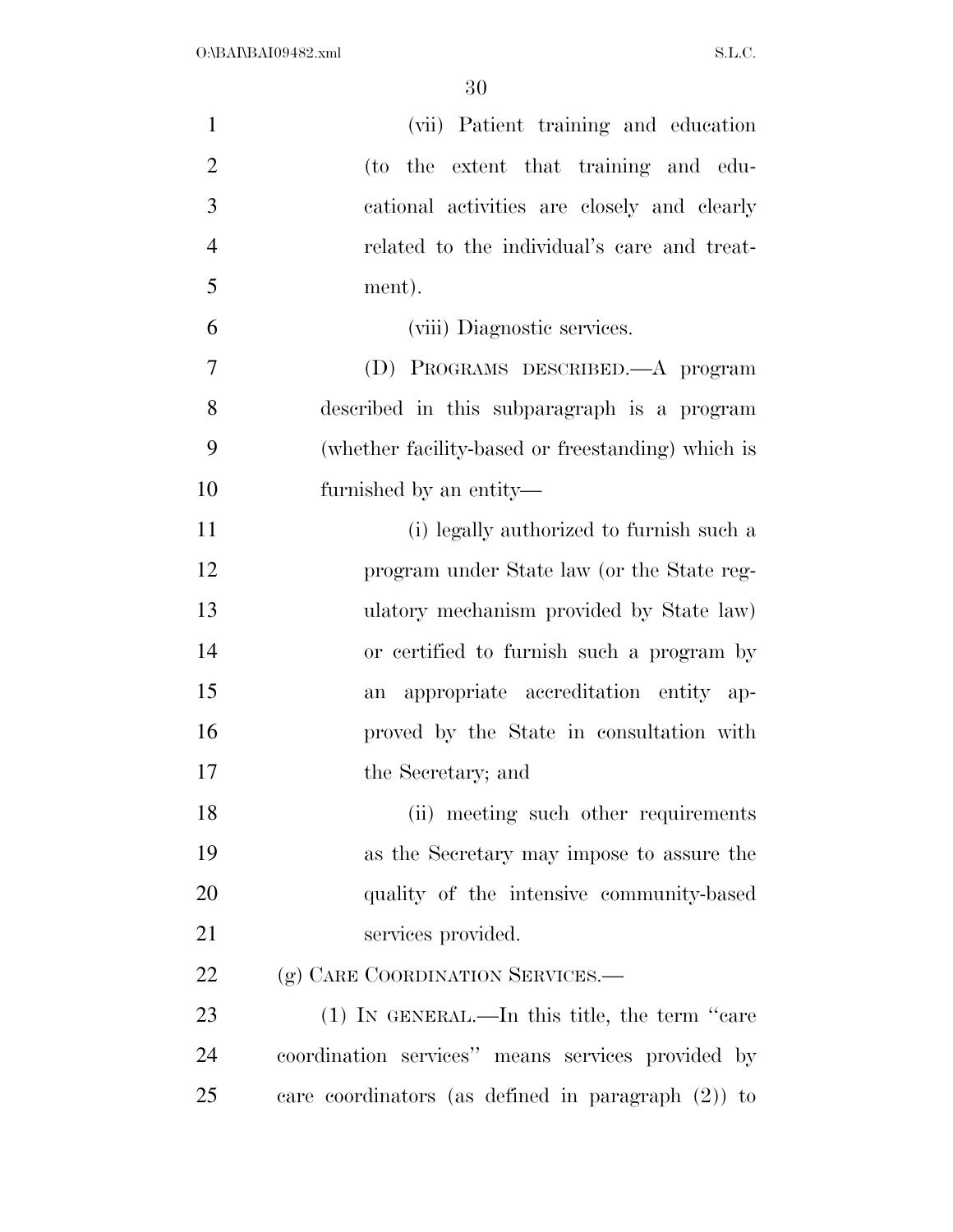| $\mathbf{1}$   | individuals described in paragraph (3) for the co-    |
|----------------|-------------------------------------------------------|
| $\overline{2}$ | ordination and monitoring of home and community-      |
| 3              | based long term care services to ensure appropriate,  |
| $\overline{4}$ | cost-effective utilization of such services in a com- |
| 5              | prehensive and continuous manner, and includes—       |
| 6              | (A) transition management between inpa-               |
| 7              | tient facilities and community-based services,        |
| 8              | including assisting patients in identifying and       |
| 9              | gaining access to appropriate ancillary services;     |
| 10             | and                                                   |
| 11             | (B) evaluating and recommending appro-                |
| 12             | priate treatment services, in cooperation with        |
| 13             | patients and other providers and in conjunction       |
| 14             | with any quality review program or plan of care       |
| 15             | under section 205.                                    |
| 16             | $(2)$ CARE COORDINATOR.—                              |
| 17             | $(A)$ In GENERAL.—In this title, the term             |
| 18             | "care coordinator" means an individual or non-        |
| 19             | profit or public agency or organization which         |
| 20             | the State health security program determines—         |
| 21             | (i) is capable of performing directly,                |
| 22             | efficiently, and effectively the duties of a          |
| 23             | coordinator described in paragraph<br>care            |
| 24             | $(1)$ ; and                                           |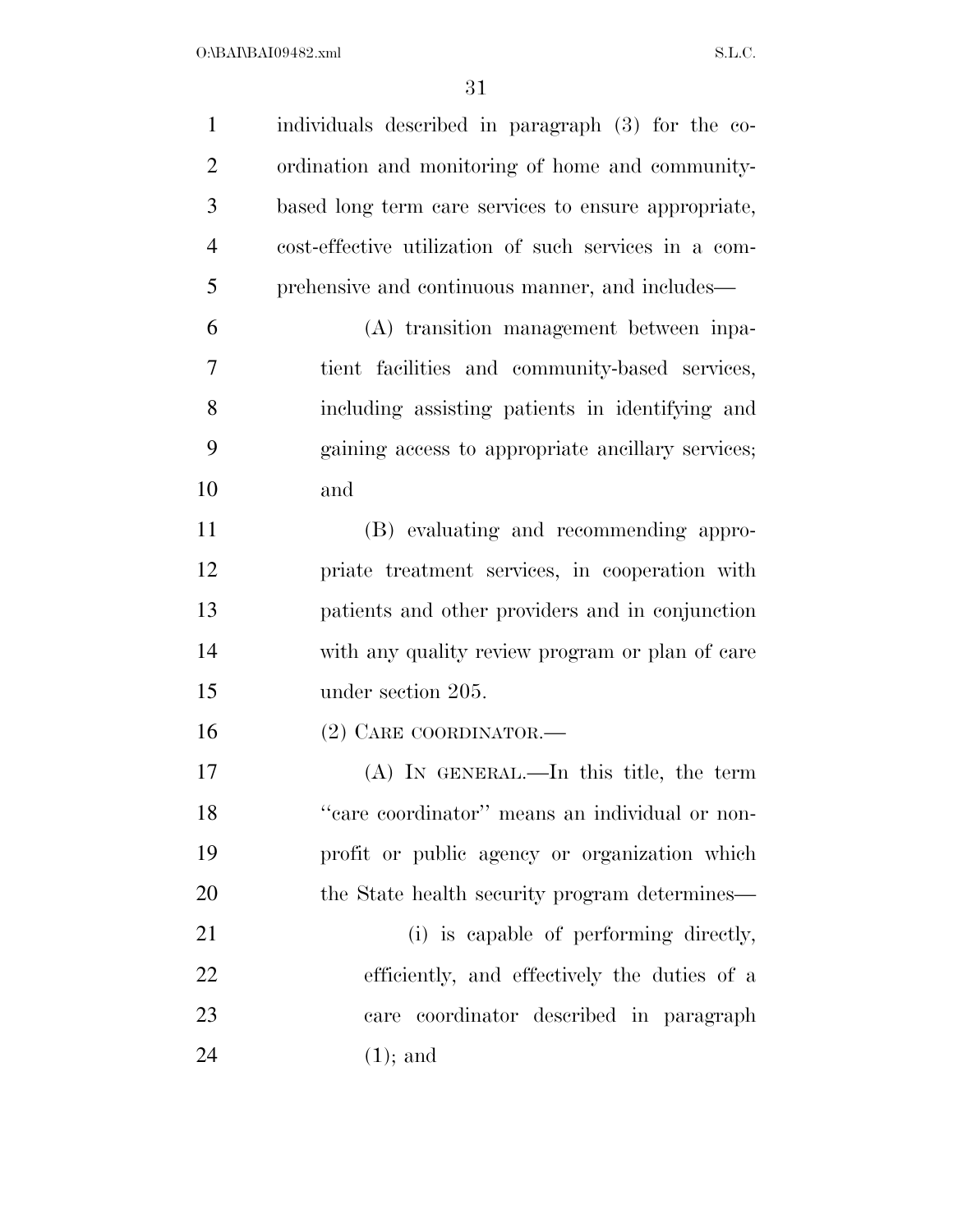$O:\bbox{BANBAI09482.xml}$  S.L.C.

| $\mathbf{1}$   | (ii) demonstrates capability in estab-                 |
|----------------|--------------------------------------------------------|
| $\overline{2}$ | lishing and periodically reviewing and re-             |
| 3              | vising plans of care, and in arranging for             |
| $\overline{4}$ | and monitoring the provision and quality               |
| 5              | of services under any plan.                            |
| 6              | (B) INDEPENDENCE.—State health secu-                   |
| 7              | rity programs shall establish safeguards to as-        |
| 8              | sure that care coordinators have no financial in-      |
| 9              | terest in treatment decisions or placements.           |
| 10             | Care coordination may not be provided through          |
| 11             | any structure or mechanism through which               |
| 12             | quality review is performed.                           |
| 13             | (3) ELIGIBLE INDIVIDUALS.—An individual de-            |
| 14             | scribed in this paragraph is an individual described   |
| 15             | in section 203 (relating to individuals qualifying for |
| 16             | long term and chronic care services).                  |
| 17             | (h) DENTAL SERVICES.—                                  |
| 18             | $(1)$ In GENERAL.—In this title, subject to sub-       |
| 19             | section (b), the term "dental services" means the      |
| 20             | following:                                             |
| 21             | (A) Emergency dental treatment, including              |
| <u>22</u>      | extractions, for bleeding, pain, acute infections,     |
| 23             | and injuries to the maxillofacial region.              |
| 24             | (B) Prevention and diagnosis of dental dis-            |
| 25             | ease, including examinations of the hard and           |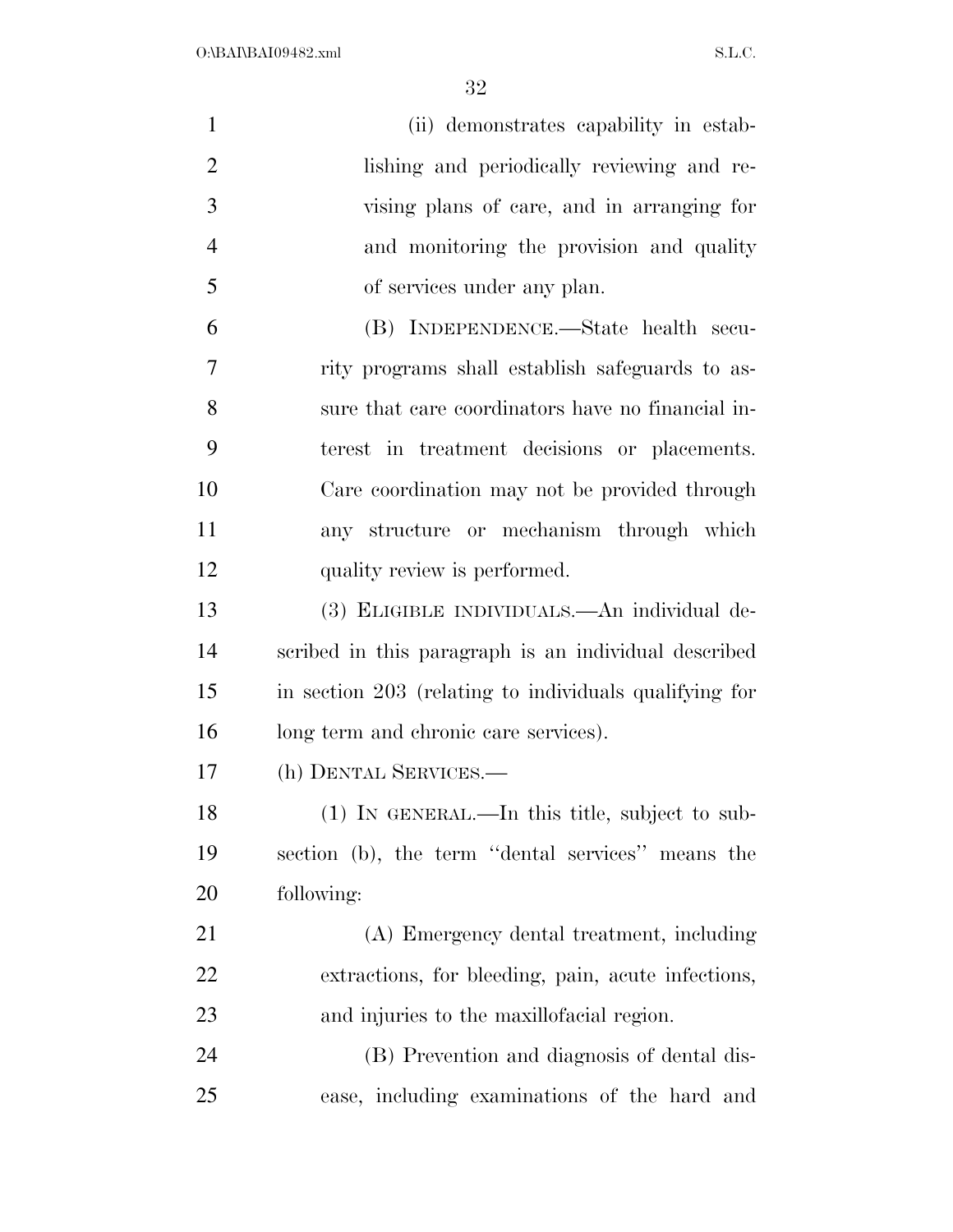| $\mathbf{1}$   | soft tissues of the oral cavity and related struc- |
|----------------|----------------------------------------------------|
| $\overline{2}$ | tures, radiographs, dental sealants, fluorides,    |
| 3              | and dental prophylaxis.                            |
| $\overline{4}$ | (C) Treatment of dental disease, including         |
| 5              | non-cast fillings, periodontal maintenance serv-   |
| 6              | ices, and endodontic services.                     |
| 7              | (D) Space maintenance procedures to pre-           |
| 8              | vent orthodontic complications.                    |
| 9              | (E) Orthodontic treatment to prevent se-           |
| 10             | vere malocclusions.                                |
| 11             | $(F)$ Full dentures.                               |
| 12             | (G) Medically necessary oral health care.          |
| 13             | (H) Any items and services for special             |
| 14             | needs patients that are not described in sub-      |
| 15             | paragraphs $(A)$ through $(G)$ and that—           |
| 16             | (i) are required to provide such pa-               |
| 17             | tients the items and services described in         |
| 18             | subparagraphs $(A)$ through $(G)$ ;                |
| 19             | (ii) are required to establish oral func-          |
| 20             | tion (including general anesthesia for indi-       |
| 21             | viduals with physical or emotional limita-         |
| 22             | tions that prevent the provision of dental         |
| 23             | care without such anosthesia);                     |
| 24             | (iii) consist of orthodontic care for se-          |
| 25             | vere dentofacial abnormalities; or                 |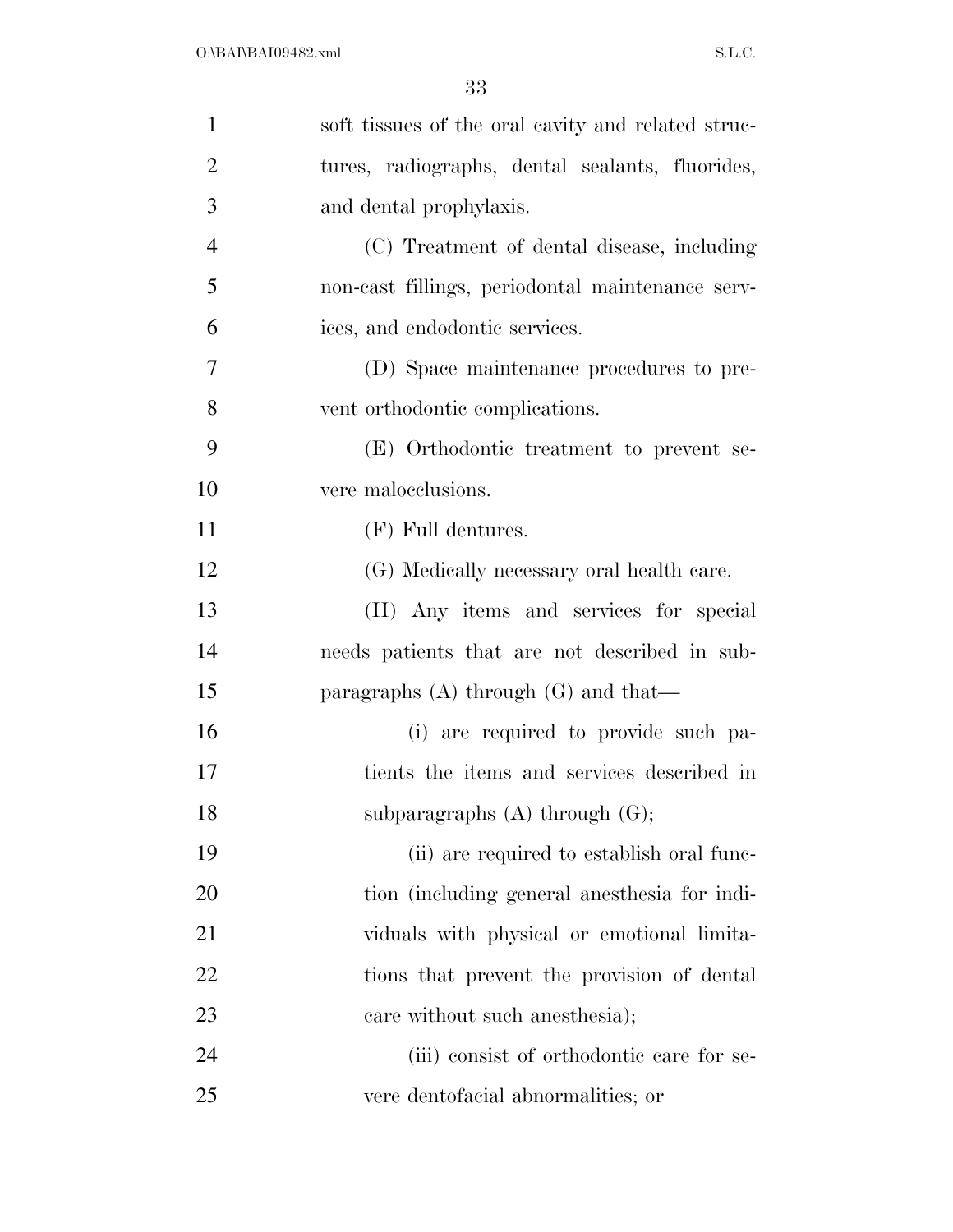| $\mathbf{1}$   | (iv) consist of prosthetic dental de-              |
|----------------|----------------------------------------------------|
| $\overline{2}$ | vices for genetic or birth defects or fitting      |
| 3              | for such devices.                                  |
| $\overline{4}$ | (I) Any dental care for individuals with a         |
| 5              | seizure disorder that is not described in sub-     |
| 6              | paragraphs $(A)$ through $(H)$ and that is re-     |
| 7              | quired because of an illness, injury, disorder, or |
| 8              | other health condition that results from such      |
| 9              | seizure disorder.                                  |
| 10             | (2) LIMITATIONS.—Dental services are subject       |
| 11             | to the following limitations:                      |
| 12             | (A) PREVENTION AND DIAGNOSIS.—                     |
| 13             | EXAMINATIONS AND<br>(i)<br>PROPHY-                 |
| 14             | LAXIS.—The examinations and prophylaxis            |
| 15             | described in paragraph $(1)(B)$ are covered        |
| 16             | only consistent with a periodicity schedule        |
| 17             | established by the Board, which schedule           |
| 18             | may provide for special treatment of indi-         |
| 19             | viduals less than 18 years of age and of           |
| 20             | special needs patients.                            |
| 21             | (ii) DENTAL SEALANTS.—The dental                   |
| 22             | sealants described in such paragraph are           |
| 23             | not covered for individuals 18 years of age        |
| 24             | or older. Such sealants are covered for in-        |
| 25             | dividuals less than 10 years of age for pro-       |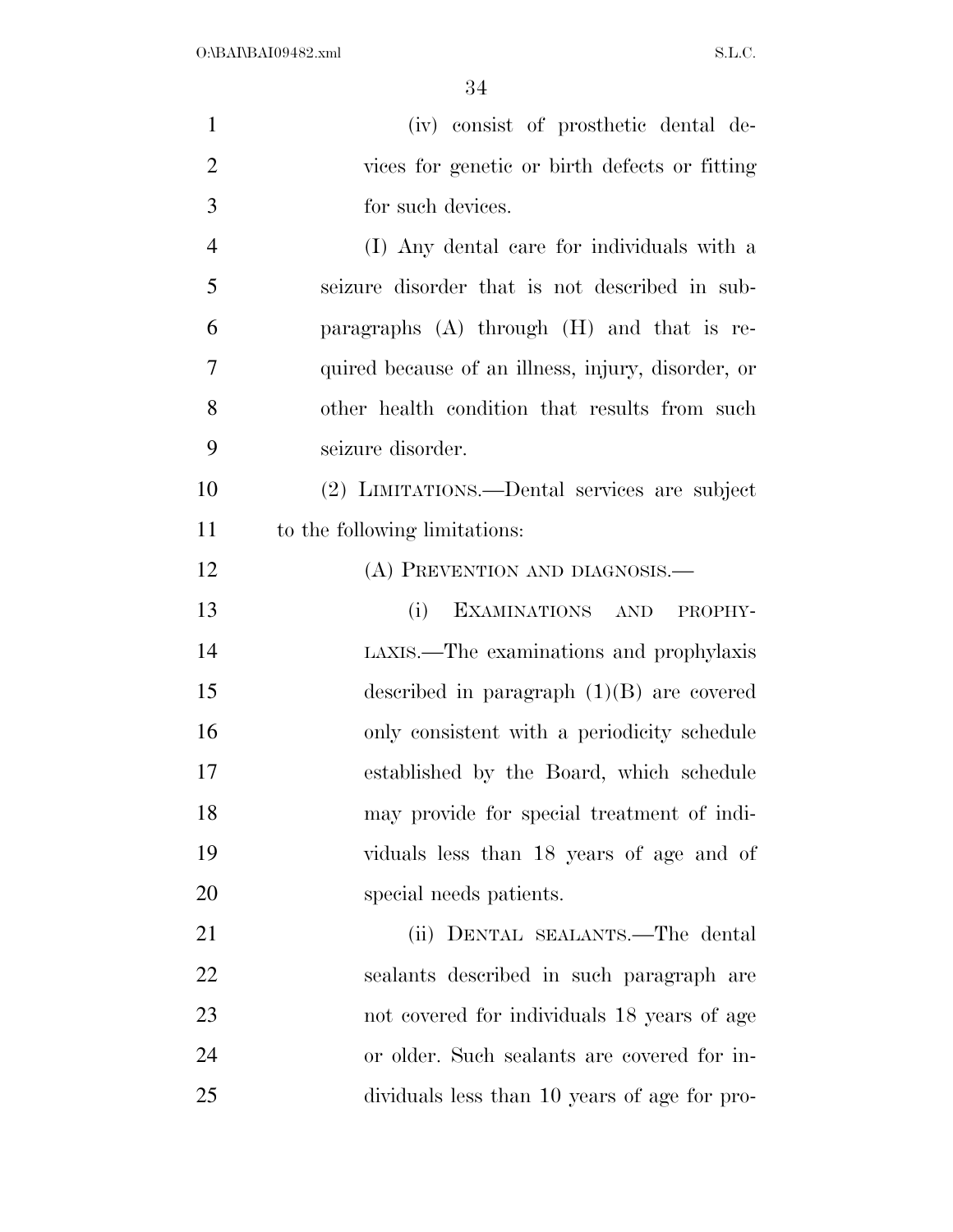| $\mathbf{1}$   | tection of the 1st permanent molars. Such          |
|----------------|----------------------------------------------------|
| $\overline{2}$ | sealants are covered for individuals 10            |
| 3              | years of age or older for protection of the        |
| $\overline{4}$ | 2d permanent molars.                               |
| 5              | (B) TREATMENT OF DENTAL DISEASE.-                  |
| 6              | Prior to January 1, 2016, the items and serv-      |
| 7              | ices described in paragraph $(1)(C)$ are covered   |
| 8              | only for individuals less than 18 years of age     |
| 9              | and special needs patients. On or after such       |
| 10             | date, such items and services are covered for all  |
| 11             | individuals enrolled for benefits under this Act,  |
| 12             | except that endodontic services are not covered    |
| 13             | for individuals 18 years of age or older.          |
| 14             | (C) SPACE MAINTENANCE.—The items and               |
| 15             | services described in paragraph $(1)(D)$ are cov-  |
| 16             | ered only for individuals at least 3 years of age, |
| 17             | but less than 13 years of age and—                 |
| 18             | (i) are limited to posterior teeth;                |
| 19             | (ii) involve maintenance of a space or             |
| 20             | spaces for permanent posterior teeth that          |
| 21             | would otherwise be prevented from normal           |
| 22             | eruption if the space were not maintained;         |
| 23             | and                                                |
| 24             | (iii) do not include a space maintainer            |

that is placed within 6 months of the ex-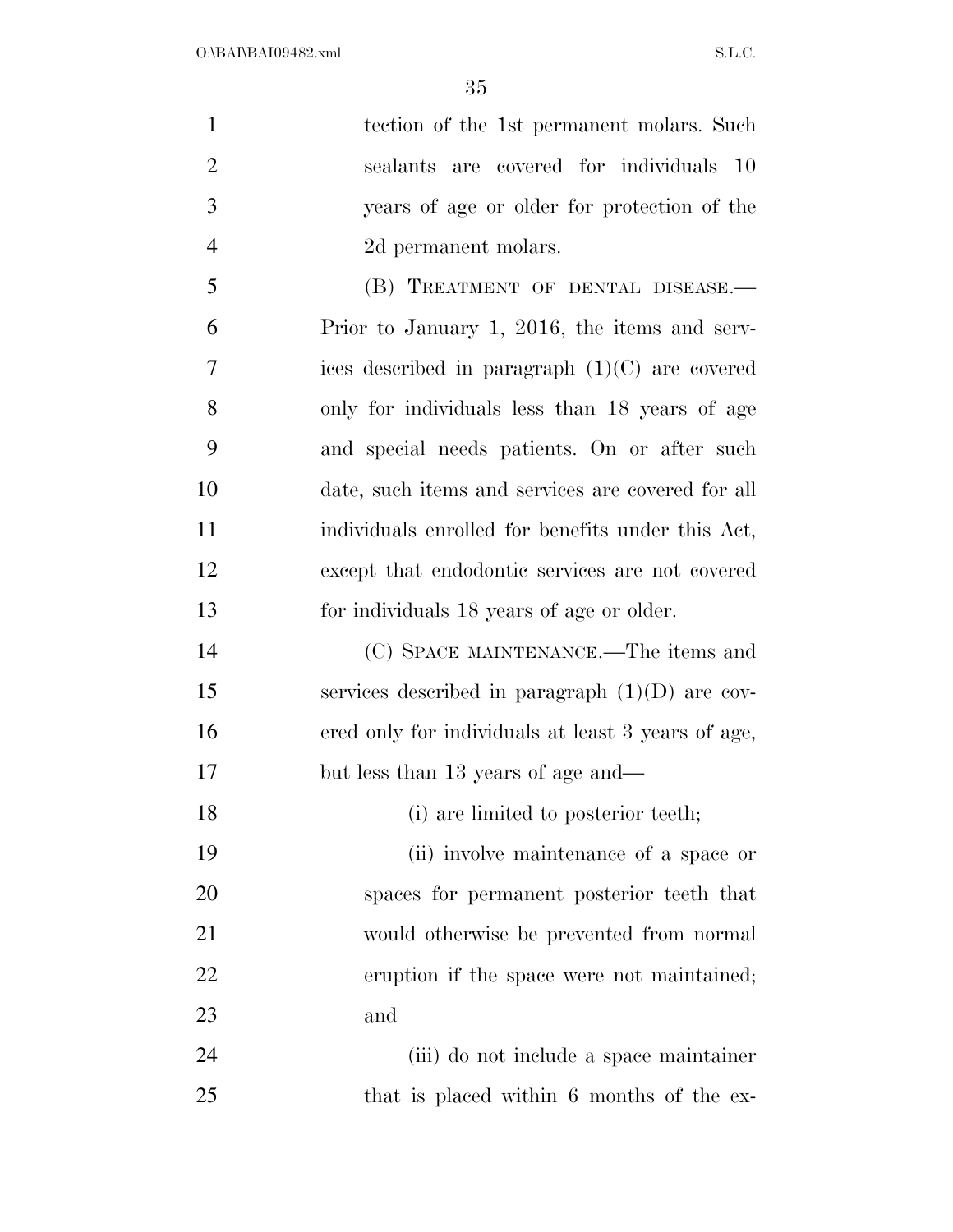| $\mathbf{1}$   | pected eruption of the permanent posterior                  |
|----------------|-------------------------------------------------------------|
| $\overline{2}$ | tooth concerned.                                            |
| 3              | (3) DEFINITIONS.—For purposes of this title:                |
| $\overline{4}$ | (A) MEDICALLY NECESSARY ORAL HEALTH                         |
| 5              | CARE.—The term "medically necessary oral                    |
| 6              | health care" means oral health care that is re-             |
| 7              | quired as a direct result of, or would have a di-           |
| 8              | rect impact on, an underlying medical condi-                |
| 9              | tion. Such term includes oral health care di-               |
| 10             | rected toward control or elimination of pain, in-           |
| 11             | fection, or reestablishment of oral function.               |
| 12             | (B) SPECIAL NEEDS PATIENT.—The term                         |
| 13             | "special needs patient" includes an individual              |
| 14             | with a genetic or birth defect, a developmental             |
| 15             | disability, or an acquired medical disability.              |
| 16             | (i) NURSING FACILITY; NURSING FACILITY SERV-                |
| 17             | ICES.—Except as may be provided by the Board, the           |
|                | 18 terms "nursing facility" and "nursing facility services" |
| 19             | have the meanings given such terms in sections $1919(a)$    |
| 20             | and 1905(f), respectively, of the Social Security Act.      |
| 21             | (j) SERVICES IN INTERMEDIATE CARE FACILITIES                |
| 22             | FOR INDIVIDUALS WITH MENTAL RETARDATION.-Ex-                |
| 23             | cept as may be provided by the Board—                       |
| 24             | $(1)$ the term "intermediate care facility for indi-        |
| 25             | viduals with mental retardation" has the meaning            |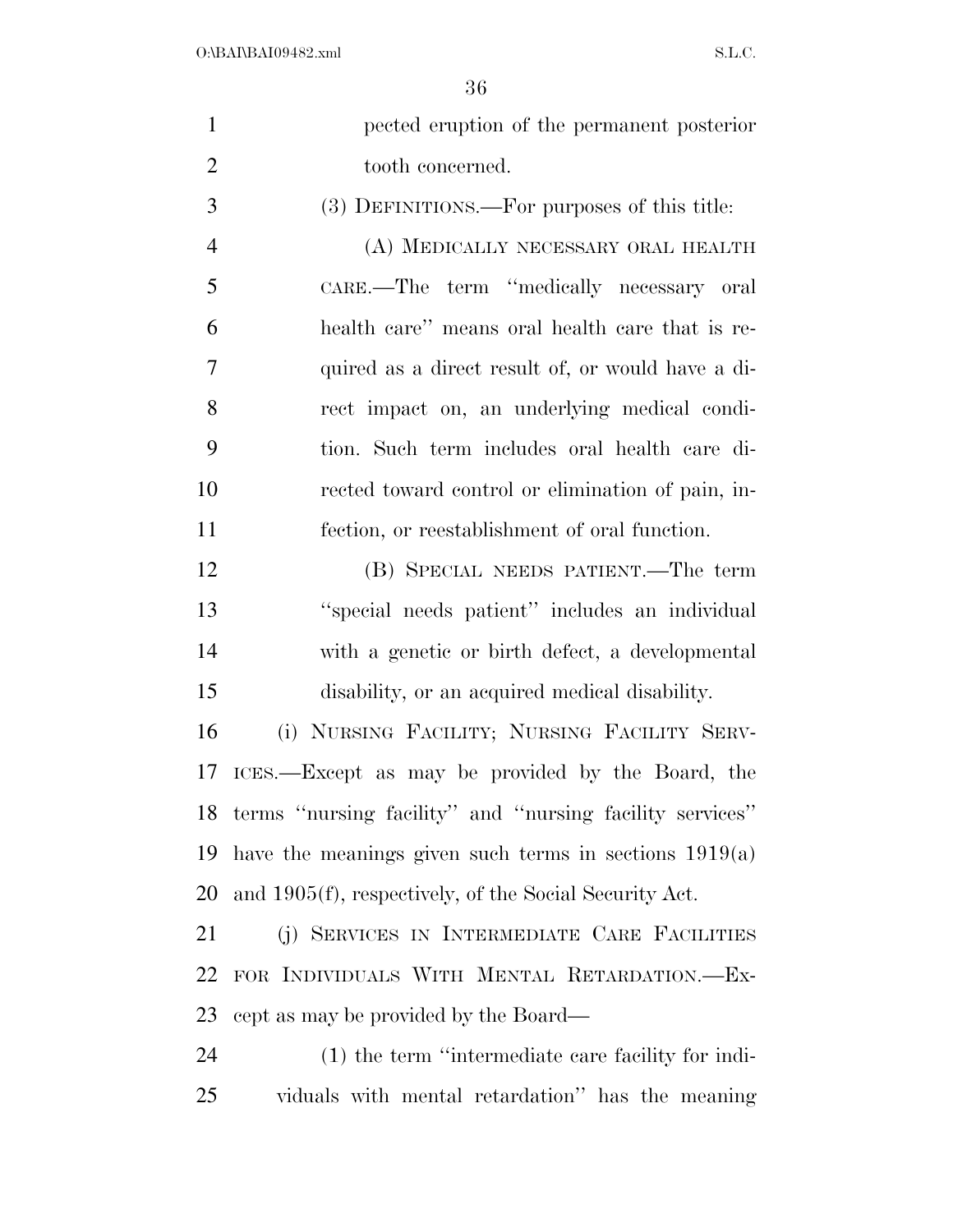specified in section 1905(d) of the Social Security Act (as in effect before the enactment of this Act); and (2) the term ''services in intermediate care fa-

 cilities for individuals with mental retardation'' 6 means services described in section  $1905(a)(15)$  of such Act (as so in effect) in an intermediate care fa- cility for individuals with mental retardation to an individual determined to require such services in ac- cordance with standards specified by the Board and comparable to the standards described in section 12 1902(a)(31)(A) of such Act (as so in effect).

 (k) OTHER TERMS.—Except as may be provided by the Board, the definitions contained in section 1861 of the Social Security Act shall apply.

**SEC. 203. SPECIAL RULES FOR HOME AND COMMUNITY-**

### **BASED LONG-TERM CARE SERVICES.**

 (a) QUALIFYING INDIVIDUALS.—For purposes of sec-19 tion  $201(a)(5)(C)$ , individuals described in this subsection are the following individuals:

 (1) ADULTS.—Individuals 18 years of age or older determined (in a manner specified by the Board)—

 (A) to be unable to perform, without the assistance of an individual, at least 2 of the fol-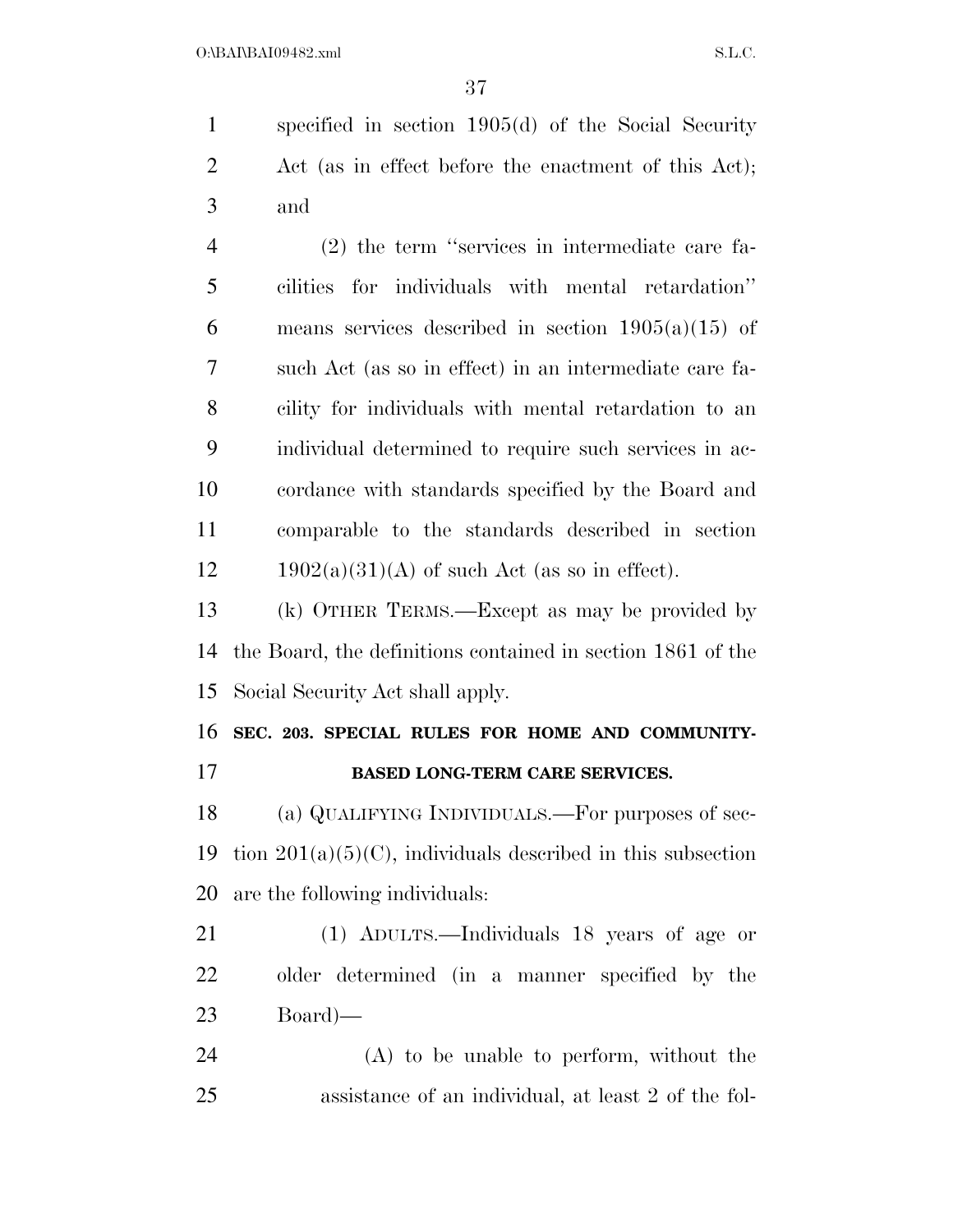| $\mathbf{1}$   | lowing 5 activities of daily living (or who has a   |
|----------------|-----------------------------------------------------|
| $\overline{2}$ | similar level of disability due to cognitive im-    |
| 3              | pairment)—                                          |
| $\overline{4}$ | (i) bathing;                                        |
| 5              | (ii) eating;                                        |
| 6              | (iii) dressing;                                     |
| 7              | (iv) toileting; and                                 |
| 8              | (v) transferring in and out of a bed or             |
| 9              | in and out of a chair;                              |
| 10             | (B) due to cognitive or mental impair-              |
| 11             | ments, to require supervision because the indi-     |
| 12             | vidual behaves in a manner that poses health or     |
| 13             | safety hazards to himself or herself or others;     |
| 14             | <b>or</b>                                           |
| 15             | (C) due to cognitive or mental impair-              |
| 16             | ments, to require queuing to perform activities     |
| 17             | of daily living.                                    |
| 18             | (2) CHILDREN.—Individuals under 18 years of         |
| 19             | age determined (in a manner specified by the Board) |
| 20             | to meet such alternative standard of disability for |
| 21             | children as the Board develops. Such alternative    |
| 22             | standard shall be comparable to the standard for    |
| 23             | adults and appropriate for children.                |
| 24             | (b) LIMIT ON SERVICES.                              |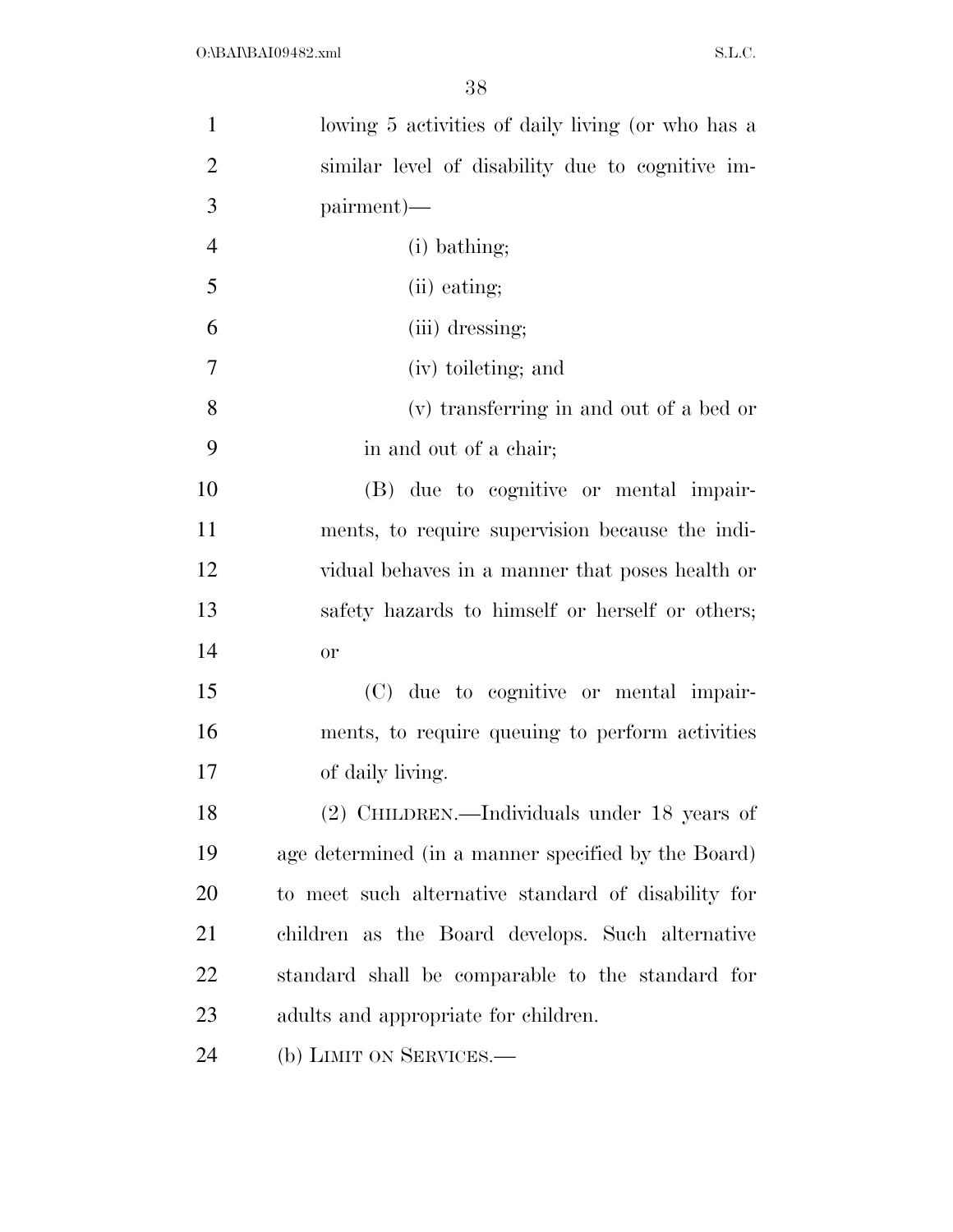(1) IN GENERAL.—The aggregate expenditures by a State health security program with respect to home and community-based long-term care services in a period (specified by the Board) may not exceed 65 percent (or such alternative ratio as the Board establishes under paragraph (2)) of the average of the amount of payment that would have been made under the program during the period if all the home- based long-term care beneficiaries had been resi- dents of nursing facilities in the same area in which the services were provided.

 (2) ALTERNATIVE RATIO.—The Board may es- tablish for purposes of paragraph (1) an alternative ratio (of payments for home and community-based long term care services to payments for nursing fa- cility services) as the Board determines to be more consistent with the goal of providing cost-effective long-term care in the most appropriate and least re-strictive setting.

#### **SEC. 204. EXCLUSIONS AND LIMITATIONS.**

 (a) IN GENERAL.—Subject to section 201(e), benefits for service are not available under this Act unless the serv-ices meet the standards specified in section 201(a).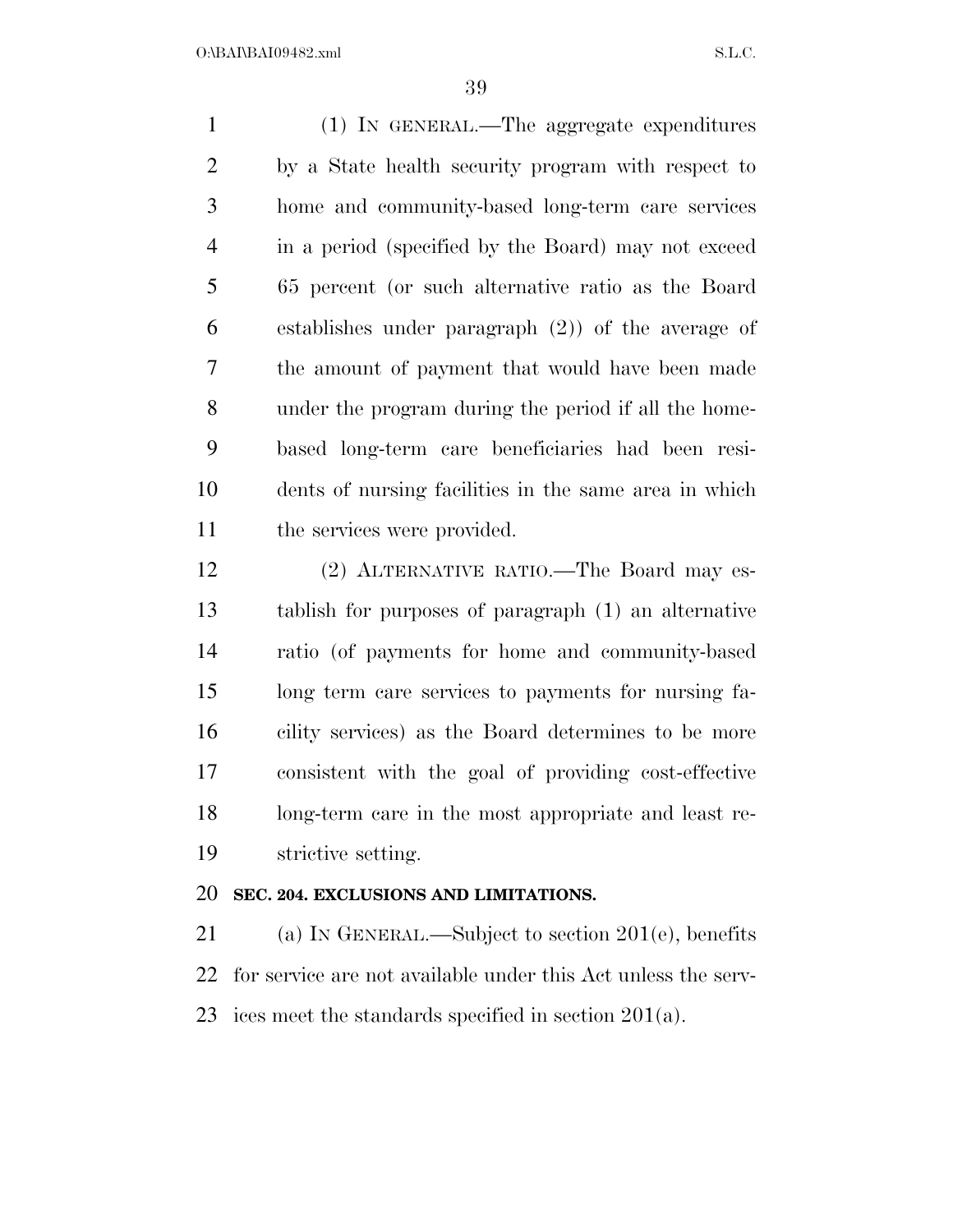(b) SPECIAL DELIVERY REQUIREMENTS FOR MEN- TAL HEALTH AND SUBSTANCE ABUSE TREATMENT SERV- ICES PROVIDED TO AT-RISK CHILDREN.— (1) REQUIRING SERVICES TO BE PROVIDED THROUGH ORGANIZED SYSTEMS OF CARE.—A State health security program shall ensure that mental health services and substance abuse treatment serv- ices are furnished through an organized system of care, as described in paragraph (2), if— (A) the services are provided to an indi-11 vidual less than 22 years of age; (B) the individual has a serious emotional disturbance or a substance abuse disorder; and (C) the individual is, or is at imminent risk of being, subject to the authority of, or in need of the services of, at least 1 public agency that serves the needs of children, including an agen- cy involved with child welfare, special education, juvenile justice, or criminal justice. 20 (2) REQUIREMENTS FOR SYSTEM OF CARE.—In this subsection, an ''organized system of care'' is a community-based service delivery network, which may consist of public and private providers, that meets the following requirements: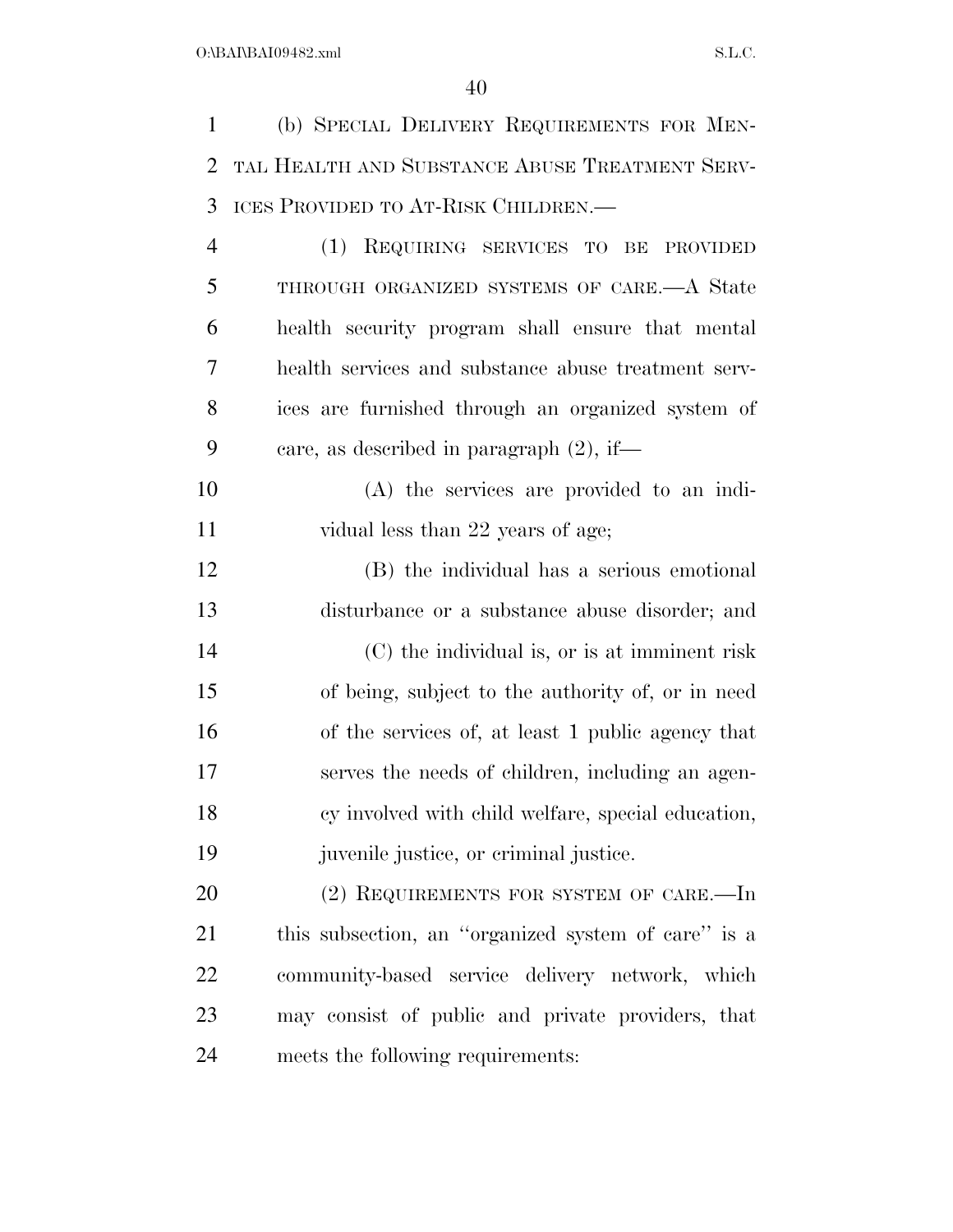(A) The system has established linkages with existing mental health services and sub- stance abuse treatment service delivery pro- grams in the plan service area (or is in the process of developing or operating a system with appropriate public agencies in the area to coordinate the delivery of such services to indi- viduals in the area). (B) The system provides for the participa- tion and coordination of multiple agencies and providers that serve the needs of children in the area, including agencies and providers involved with child welfare, education, juvenile justice, criminal justice, health care, mental health, and substance abuse prevention and treatment. (C) The system provides for the involve- ment of the families of children to whom mental health services and substance abuse treatment services are provided in the planning of treat-ment and the delivery of services.

 (D) The system provides for the develop- ment and implementation of individualized treatment plans by multidisciplinary and multi-agency teams, which are recognized and fol-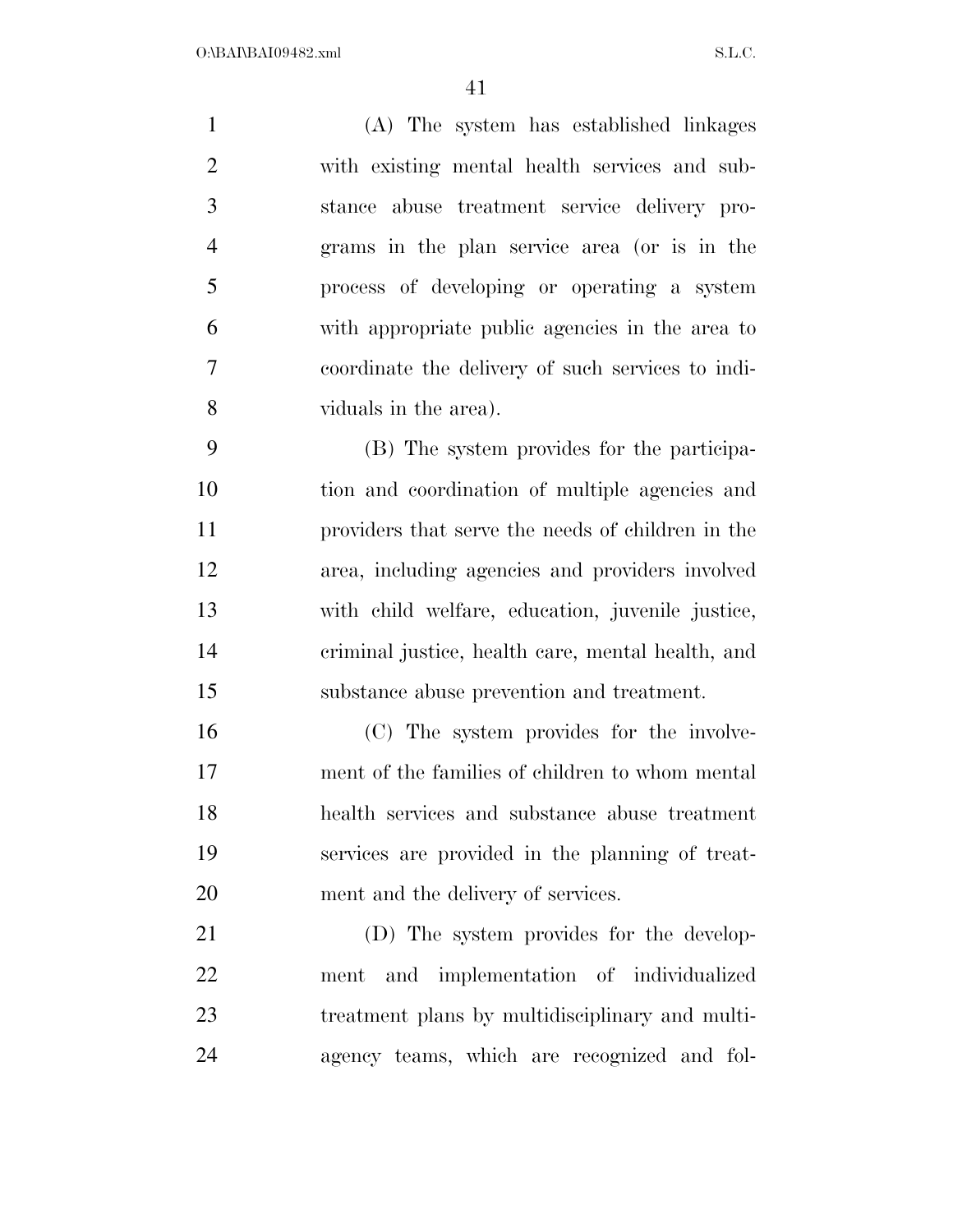lowed by the applicable agencies and providers in the area.

 (E) The system ensures the delivery and coordination of the range of mental health serv- ices and substance abuse treatment services re- quired by individuals under 22 years of age who have a serious emotional disturbance or a sub-stance abuse disorder.

 (F) The system provides for the manage- ment of the individualized treatment plans de- scribed in subparagraph (D) and for a flexible response to changes in treatment needs over time.

 (c) TREATMENT OF EXPERIMENTAL SERVICES.—In applying subsection (a), the Board shall make national coverage determinations with respect to those services that are experimental in nature. Such determinations shall be made consistent with a process that provides for input from representatives of health care professionals and pa-tients and public comment.

 (d) APPLICATION OF PRACTICE GUIDELINES.—In the case of services for which the American Health Secu- rity Quality Council (established under section 501) has recognized a national practice guideline, the services are considered to meet the standards specified in section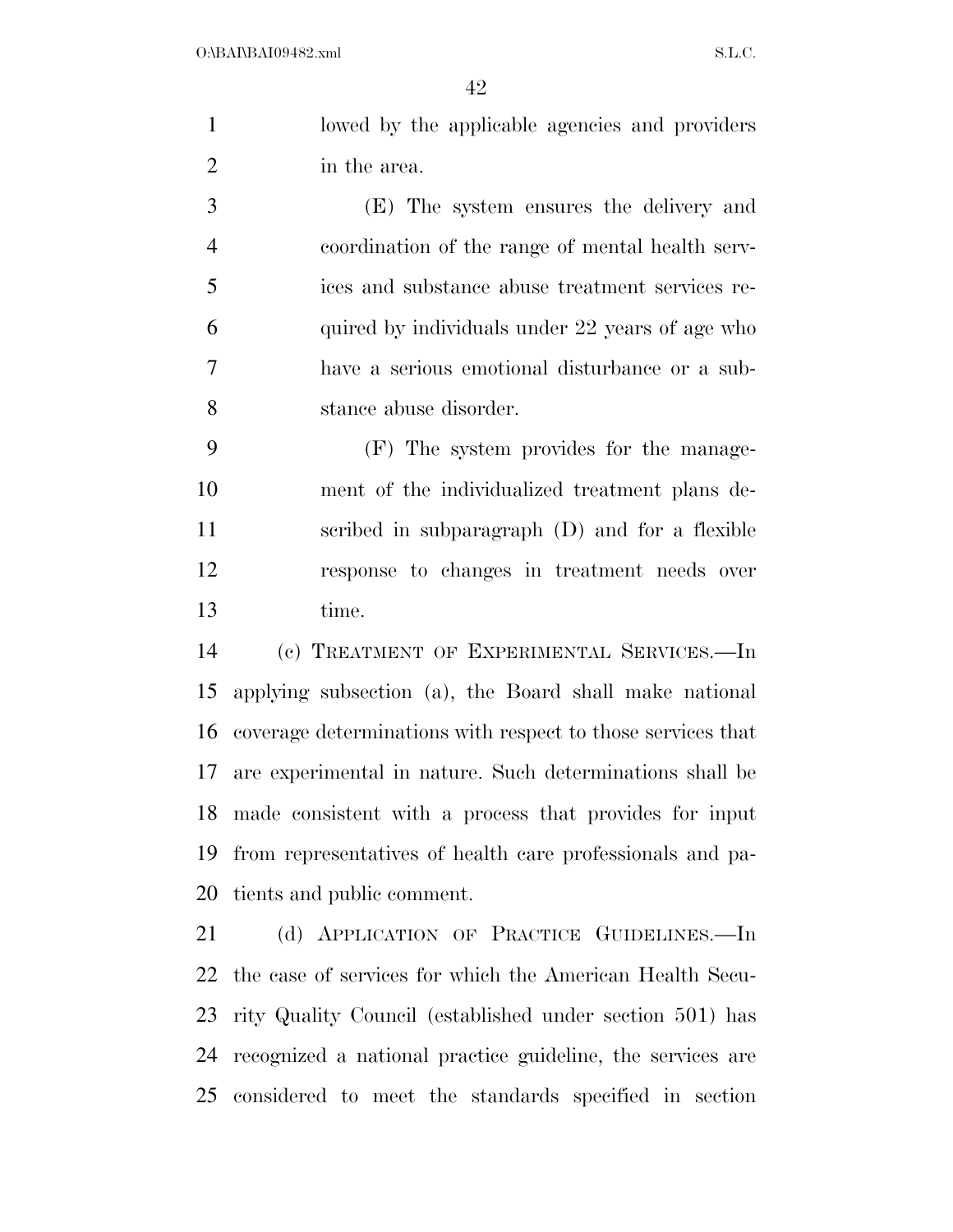$O:\beta A \Gamma \beta A 109482 \ldots$  S.L.C.

 201(a) if they have been provided in accordance with such guideline or in accordance with such guidelines as are pro- vided by the State health security program consistent with title V. For purposes of this subsection, a service shall be considered to have been provided in accordance with a practice guideline if the health care provider providing the service exercised appropriate professional discretion to deviate from the guideline in a manner authorized or an-ticipated by the guideline.

(e) SPECIFIC LIMITATIONS.—

 (1) LIMITATIONS ON EYEGLASSES, CONTACT LENSES, HEARING AIDS, AND DURABLE MEDICAL EQUIPMENT.—Subject to section 201(e), the Board may impose such limits relating to the costs and fre- quency of replacement of eyeglasses, contact lenses, hearing aids, and durable medical equipment to which individuals enrolled for benefits under this Act are entitled to have payment made under a State health security program as the Board deems appro-priate.

 (2) OVERLAP WITH PREVENTIVE SERVICES.— The coverage of services described in section 201(a) (other than paragraph (3)) which also are preventive services are required to be covered only to the extent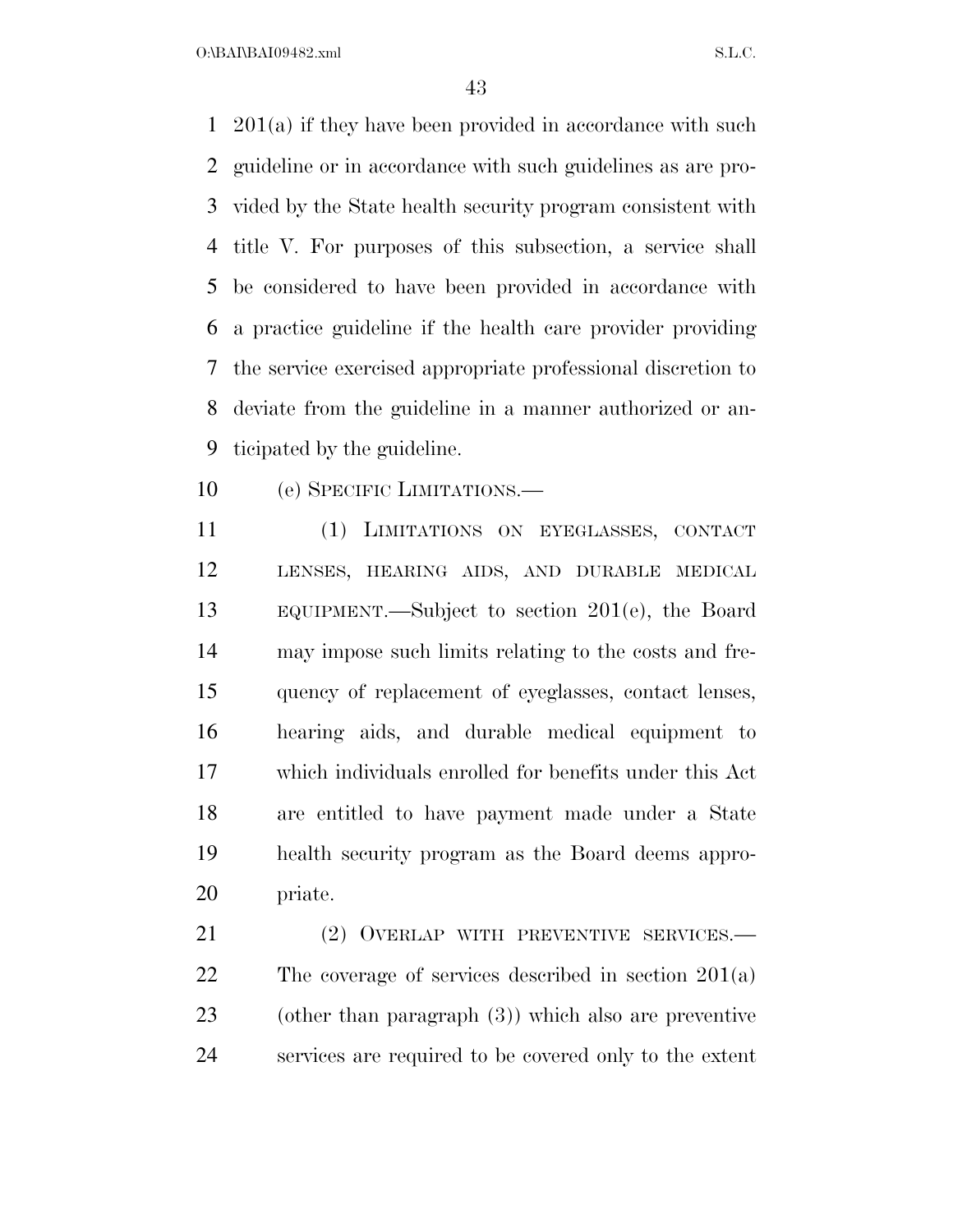| $\mathbf{1}$   | that they are required to be covered as preventive |
|----------------|----------------------------------------------------|
| $\overline{2}$ | services.                                          |
| 3              | (3) MISCELLANEOUS EXCLUSIONS FROM COV-             |
| $\overline{4}$ | ERED SERVICES.—Covered services under this Act     |
| 5              | do not include the following:                      |
| 6              | (A) Surgery and other procedures (such as          |
| $\overline{7}$ | orthodontia) performed solely for cosmetic pur-    |
| 8              | poses (as defined in regulations) and hospital or  |
| 9              | other services incident thereto, unless—           |
| 10             | (i) required to correct a congenital               |
| 11             | anomaly;                                           |
| 12             | (ii) required to restore or correct a              |
| 13             | part of the body which has been altered as         |
| 14             | a result of accidental injury, disease, or         |
| 15             | surgery; or                                        |
| 16             | (iii) otherwise determined to be medi-             |
| 17             | cally necessary and appropriate under sec-         |
| 18             | tion $201(a)$ .                                    |
| 19             | (B) Personal comfort items or private              |
| 20             | rooms in inpatient facilities, unless determined   |
| 21             | to be medically necessary and appropriate          |
| 22             | under section $201(a)$ .                           |
| 23             | (C) The services of a professional practi-         |
| 24             | tioner if they are furnished in a hospital or      |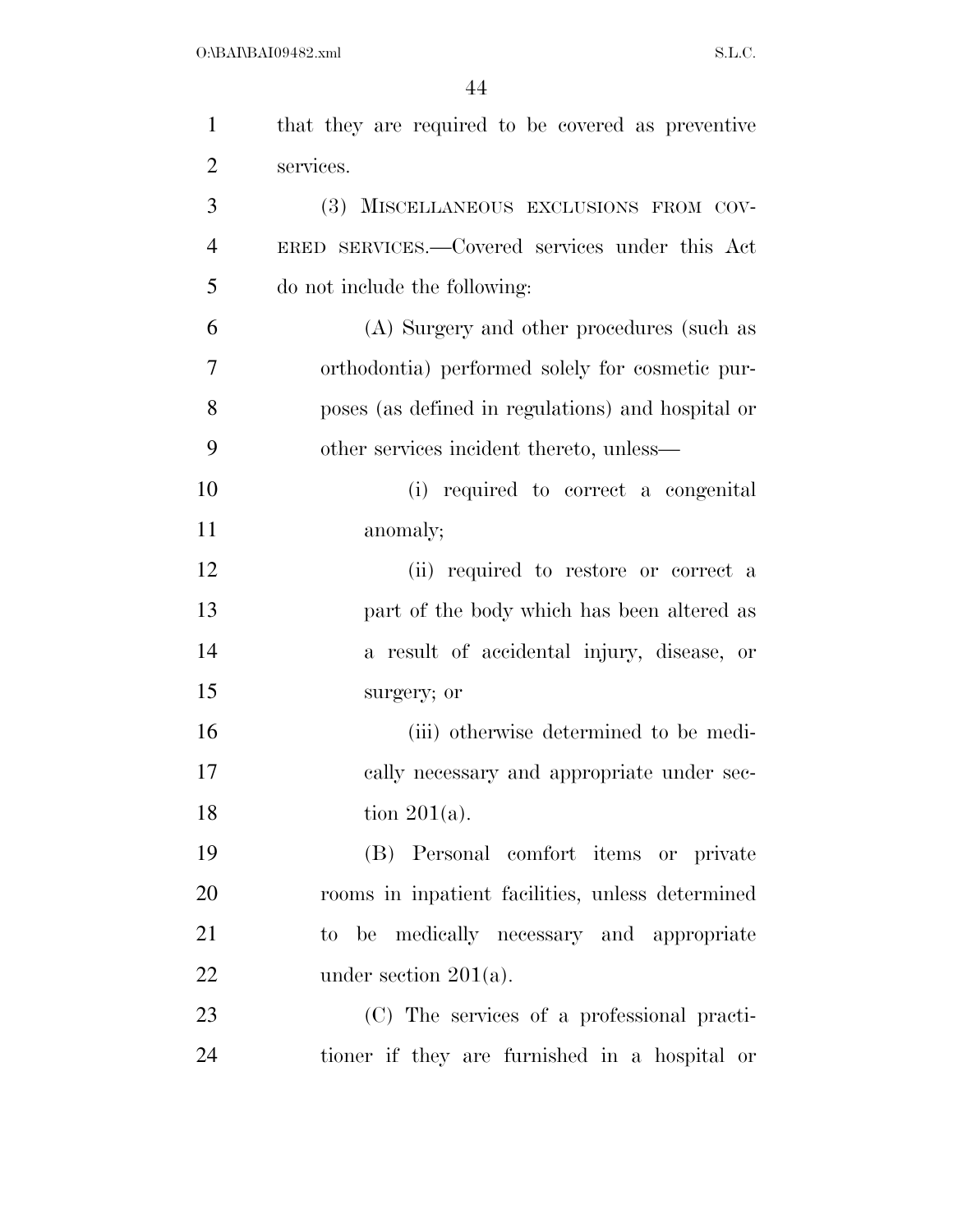$O:\beta A \Gamma \beta A 109482 \ldots$  S.L.C.

 other facility which is not a participating pro-vider.

 (f) NURSING FACILITY SERVICES AND HOME HEALTH SERVICES.—Nursing facility services and home health services (other than post-hospital services, as de- fined by the Board) furnished to an individual who is not described in section 203(a) are not covered services unless the services are determined to meet the standards speci- fied in section 201(a) and, with respect to nursing facility services, to be provided in the least restrictive and most appropriate setting.

### **SEC. 205. CERTIFICATION; QUALITY REVIEW; PLANS OF CARE.**

 (a) CERTIFICATIONS.—State health security pro- grams may require, as a condition of payment for institu- tional health care services and other services of the type described in such sections 1814(a) and 1835(a) of the So- cial Security Act, periodic professional certifications of the kind described in such sections.

 (b) QUALITY REVIEW.—For requirement that each State health security program establish a quality review program that meets the requirements for such a program 23 under title V, see section  $404(b)(1)(H)$ .

 (c) PLAN OF CARE REQUIREMENTS.—A State health security program may require, consistent with standards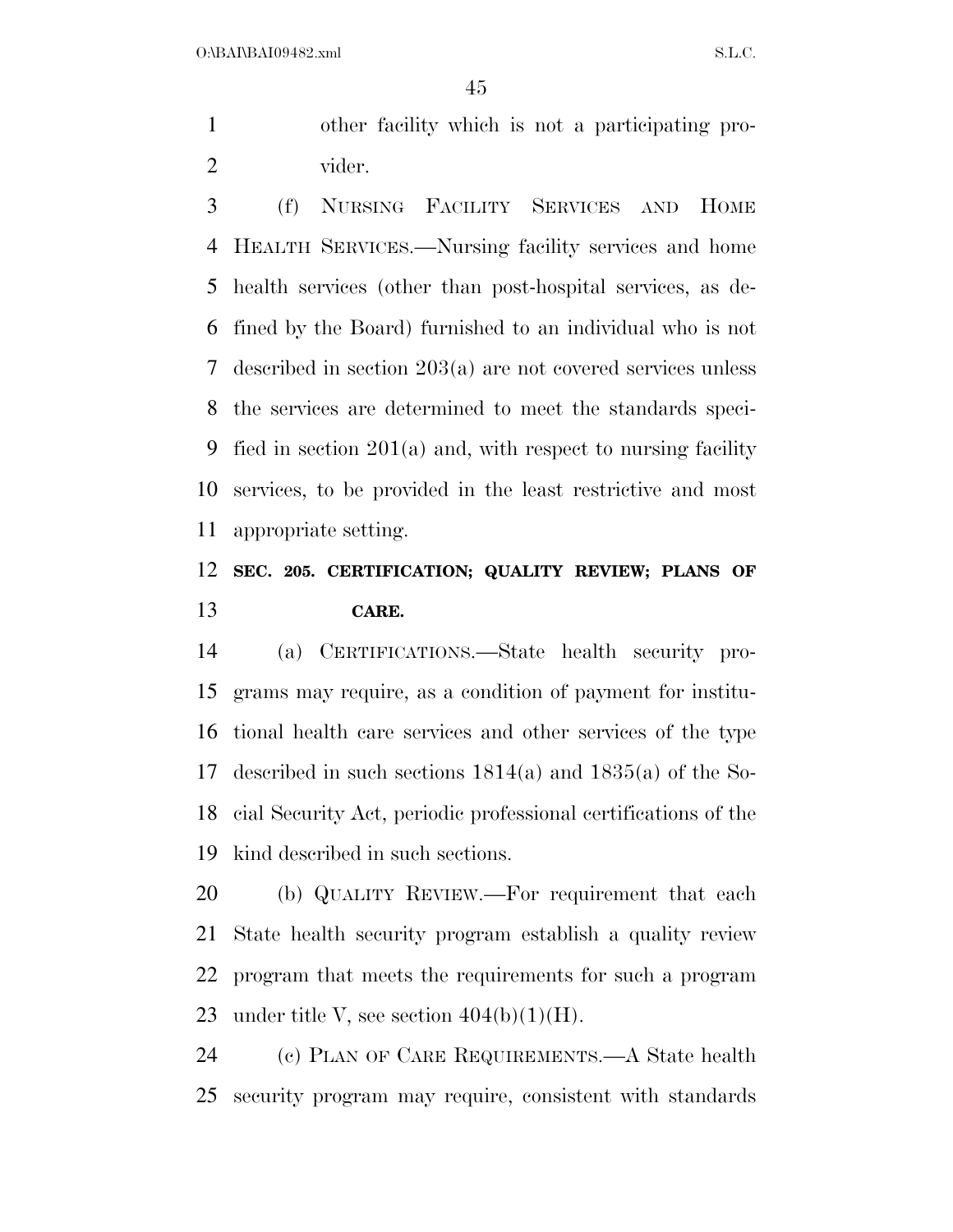established by the Board, that payment for services ex- ceeding specified levels or duration be provided only as consistent with a plan of care or treatment formulated by one or more providers of the services or other qualified professionals. Such a plan may include, consistent with subsection (b), case management at specified intervals as a further condition of payment for services.

# **TITLE III—PROVIDER PARTICIPATION**

#### **SEC. 301. PROVIDER PARTICIPATION AND STANDARDS.**

 (a) IN GENERAL.—An individual or other entity fur- nishing any covered service under a State health security program under this Act is not a qualified provider unless the individual or entity—

 (1) is a qualified provider of the services under section 302;

 (2) has filed with the State health security pro- gram a participation agreement described in sub-section (b); and

 (3) meets such other qualifications and condi- tions as are established by the Board or the State health security program under this Act.

 (b) REQUIREMENTS IN PARTICIPATION AGREE-MENT.—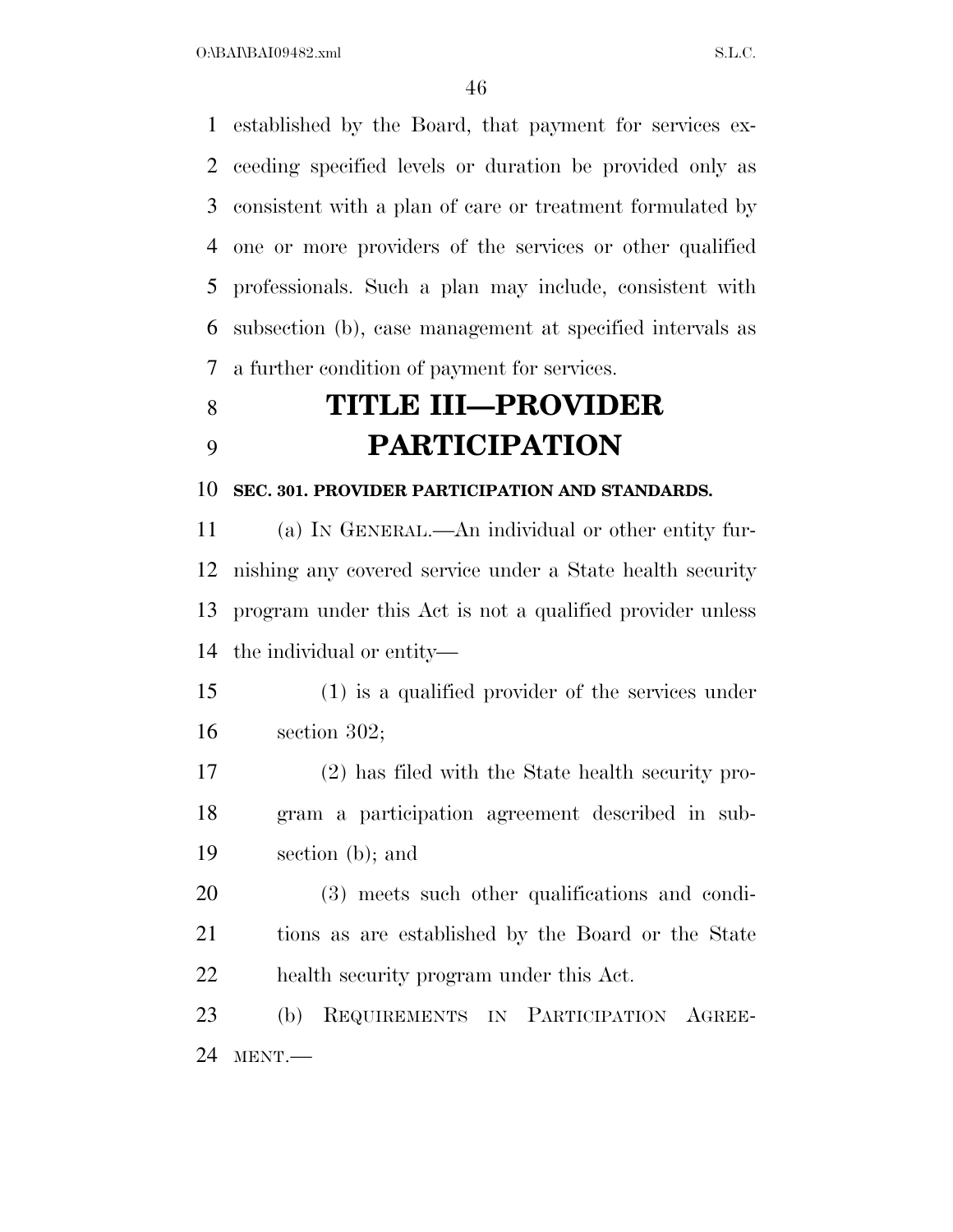(1) IN GENERAL.—A participation agreement described in this subsection between a State health security program and a provider shall provide at least for the following:

 (A) Services to eligible persons will be fur- nished by the provider without discrimination on the ground of race, national origin, income, religion, age, sex or sexual orientation, dis- ability, handicapping condition, or (subject to the professional qualifications of the provider) illness. Nothing in this subparagraph shall be construed as requiring the provision of a type or class of services which services are outside 14 the scope of the provider's normal practice.

 (B) No charge will be made for any cov- ered services other than for payment authorized by this Act.

 (C) The provider agrees to furnish such in- formation as may be reasonably required by the Board or a State health security program, in accordance with uniform reporting standards 22 established under section  $401(g)(1)$ , for

 (i) quality review by designated enti-24 ties;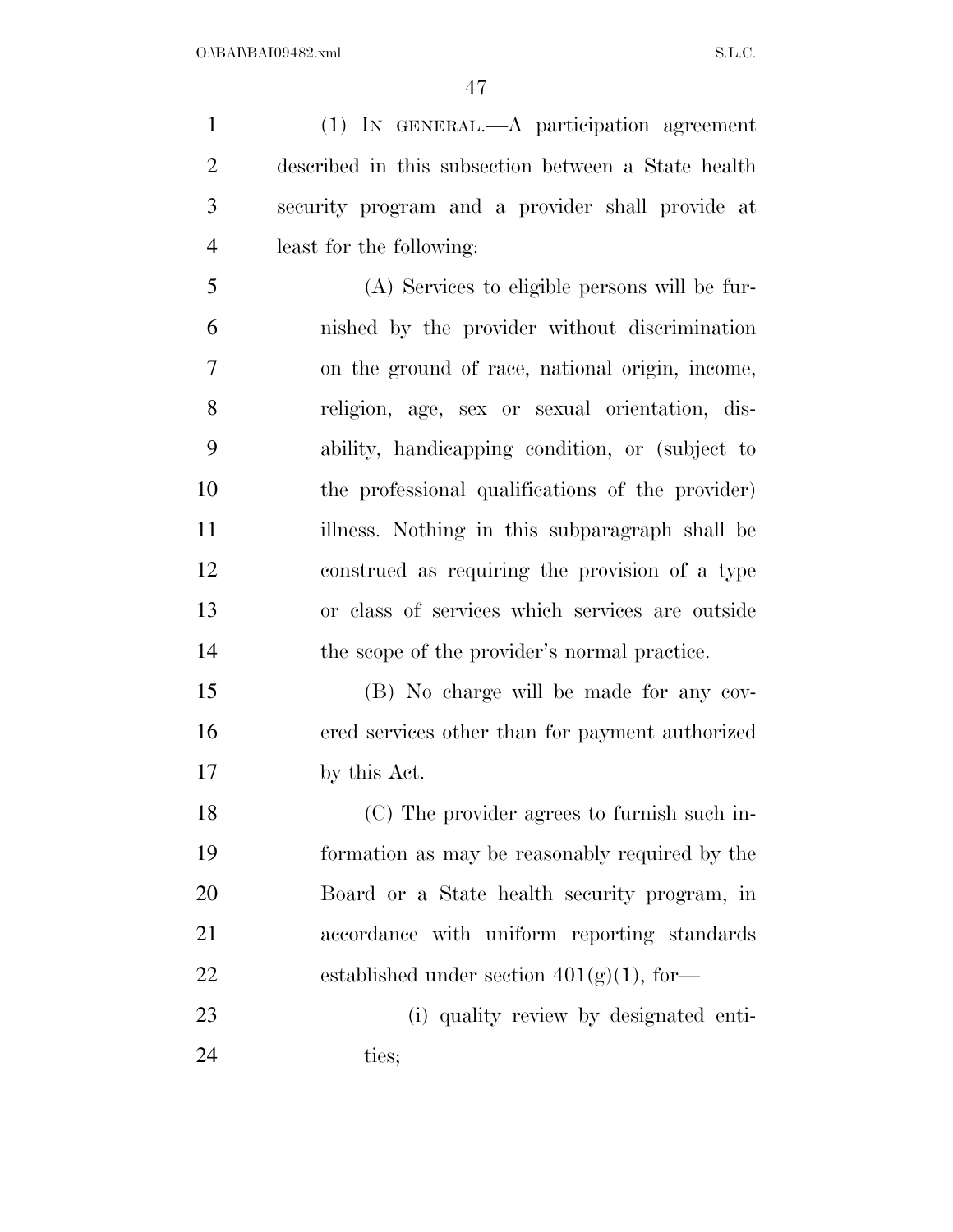| $\mathbf{1}$   | (ii) the making of payments under                 |
|----------------|---------------------------------------------------|
| $\overline{2}$ | this Act (including the examination of            |
| 3              | records as may be necessary for the               |
| $\overline{4}$ | verification of information on which pay-         |
| 5              | ments are based);                                 |
| 6              | (iii) statistical or other studies re-            |
| 7              | quired for the implementation of this Act;        |
| 8              | and                                               |
| 9              | (iv) such other purposes as the Board             |
| 10             | or State may specify.                             |
| 11             | (D) The provider agrees not to bill the pro-      |
| 12             | gram for any services for which benefits are not  |
| 13             | available because of section $204(d)$ .           |
| 14             | (E) In the case of a provider that is not         |
| 15             | an individual, the provider agrees not to employ  |
| 16             | or use for the provision of health services any   |
| 17             | individual or other provider who or which has     |
| 18             | had a participation agreement under this sub-     |
| 19             | section terminated for cause.                     |
| 20             | (F) In the case of a provider paid under a        |
| 21             | fee-for-service basis under section 612, the pro- |
| 22             | vider agrees to submit bills and any required     |
| 23             | supporting documentation relating to the provi-   |
| 24             | sion of covered services within 30 days (or such  |
| 25             | shorter period as a State health security pro-    |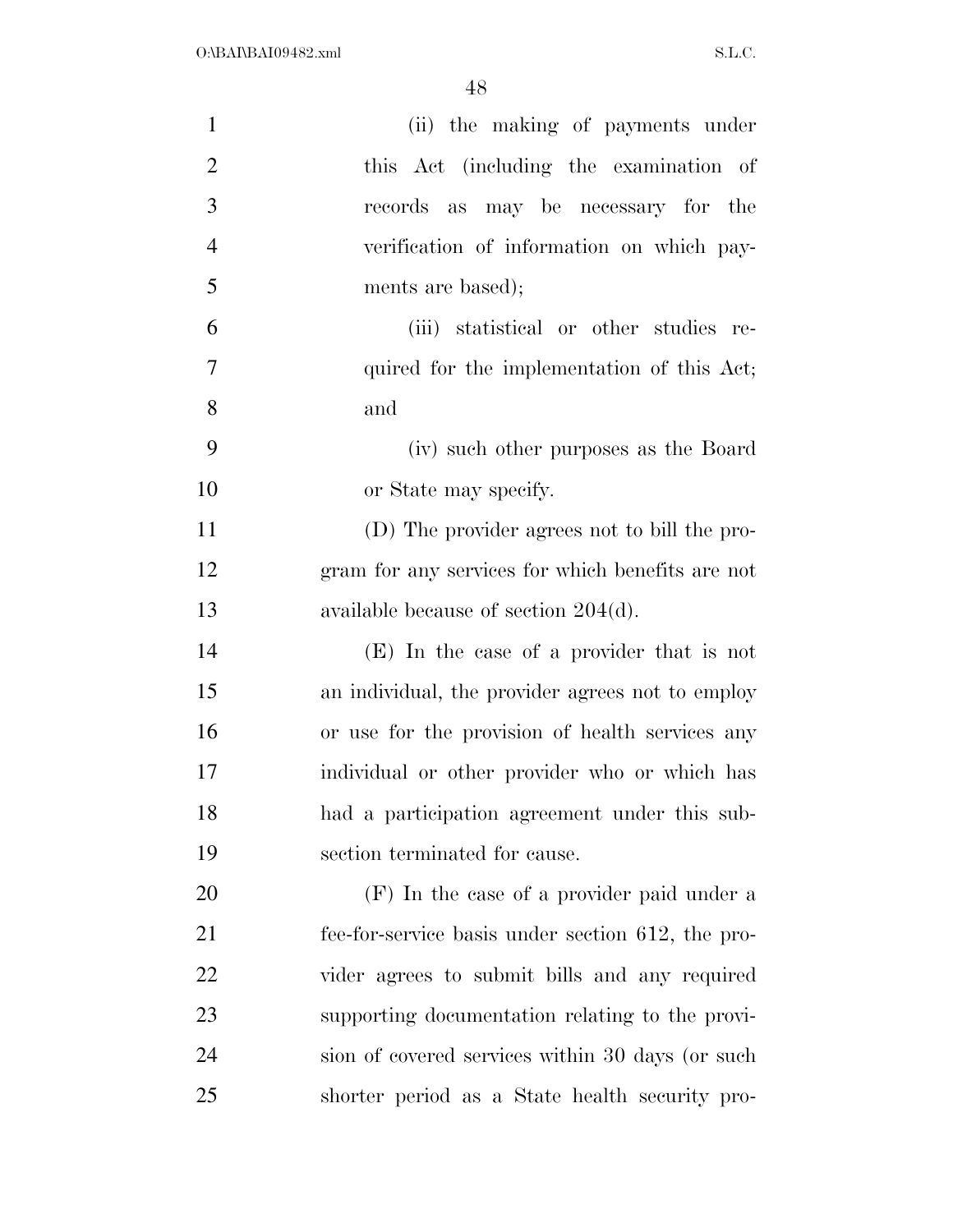| $\mathbf{1}$   | gram may require) after the date of providing                |
|----------------|--------------------------------------------------------------|
| $\overline{2}$ | such services.                                               |
| 3              | (2) TERMINATION OF PARTICIPATION AGREE-                      |
| $\overline{4}$ | MENTS.-                                                      |
| 5              | (A) IN GENERAL.—Participation agree-                         |
| 6              | ments may be terminated, with appropriate no-                |
| $\overline{7}$ | tice—                                                        |
| 8              | (i) by the Board or a State health se-                       |
| 9              | curity program for failure to meet the re-                   |
| 10             | quirements of this title; or                                 |
| 11             | (ii) by a provider.                                          |
| 12             | TERMINATION PROCESS.-Providers<br>(B)                        |
| 13             | shall be provided notice and a reasonable oppor-             |
| 14             | tunity to correct deficiencies before the Board              |
| 15             | or a State health security program terminates                |
| 16             | an agreement unless a more immediate termi-                  |
| 17             | nation is required for public safety or similar              |
| 18             | reasons.                                                     |
| 19             | SEC. 302. QUALIFICATIONS FOR PROVIDERS.                      |
| 20             | (a) IN GENERAL.—A health care provider is consid-            |
| 21             | ered to be qualified to provide covered services if the pro- |
| 22             | vider is licensed or certified and meets—                    |
| 23             | (1) all the requirements of State law to provide             |
| 24             | such services;                                               |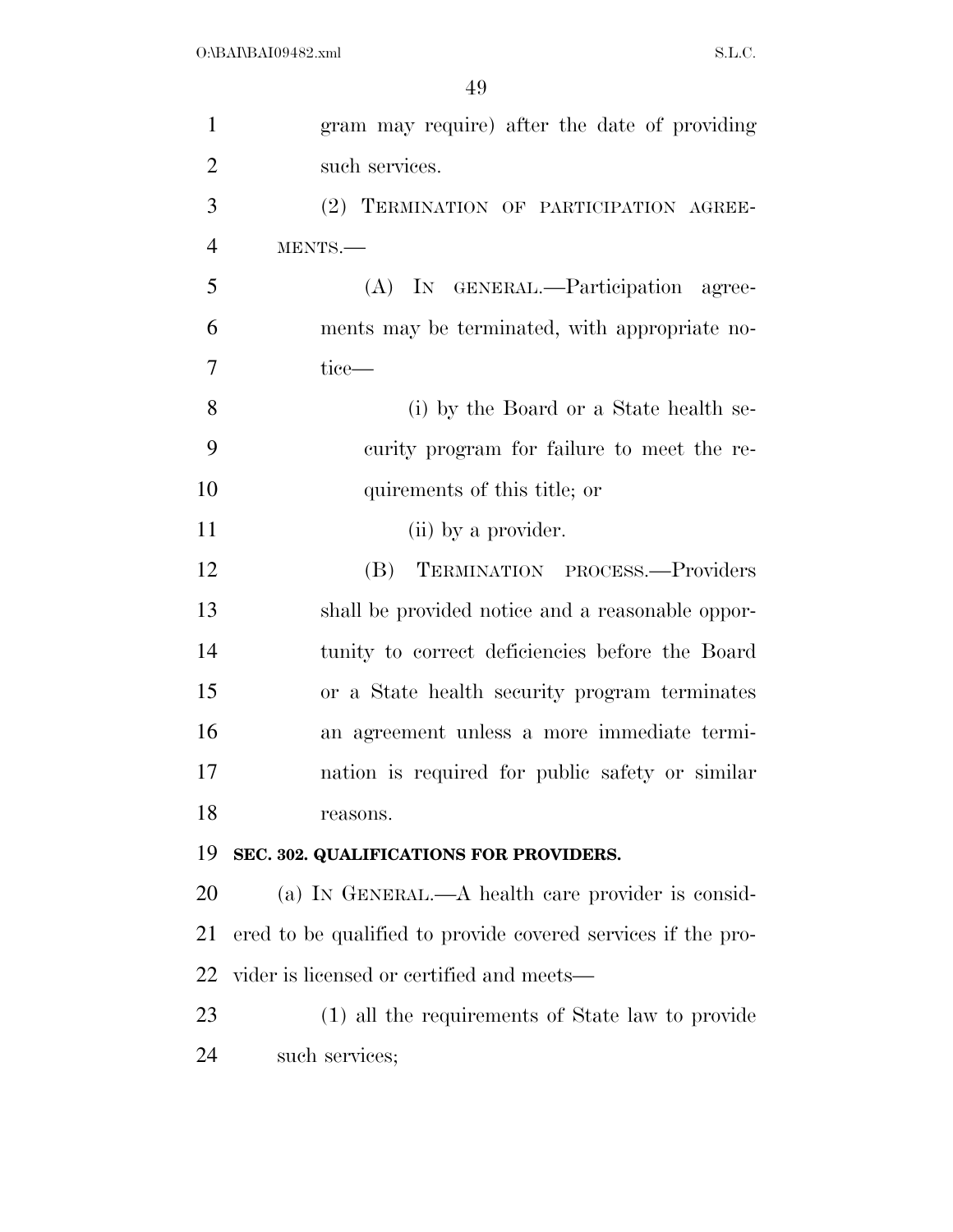| $\mathbf{1}$   | (2) applicable requirements of Federal law to           |
|----------------|---------------------------------------------------------|
| $\overline{2}$ | provide such services; and                              |
| 3              | (3) any applicable standards established under          |
| $\overline{4}$ | subsection (b).                                         |
| 5              | (b) MINIMUM PROVIDER STANDARDS.—                        |
| 6              | (1) IN GENERAL.—The Board shall establish,              |
| 7              | evaluate, and update national minimum standards to      |
| 8              | assure the quality of services provided under this      |
| 9              | Act and to monitor efforts by State health security     |
| 10             | programs to assure the quality of such services. A      |
| 11             | State health security program may also establish ad-    |
| 12             | ditional minimum standards which providers must         |
| 13             | meet.                                                   |
| 14             | (2) NATIONAL MINIMUM STANDARDS.—The na-                 |
| 15             | tional minimum standards under paragraph (1) shall      |
| 16             | be established for institutional providers of services, |
| 17             | individual health care practitioners, and comprehen-    |
| 18             | sive health service organizations. Except as the        |
| 19             | Board may specify in order to carry out this title,     |
| 20             | a hospital, nursing facility, or other institutional    |
| 21             | provider of services shall meet standards for such a    |
| 22             | facility under the medicare program under title         |
| 23             | XVIII of the Social Security Act. Such standards        |
| 24             | also may include, where appropriate, elements relat-    |
| 25             | $\frac{1}{2}$ to —                                      |
|                |                                                         |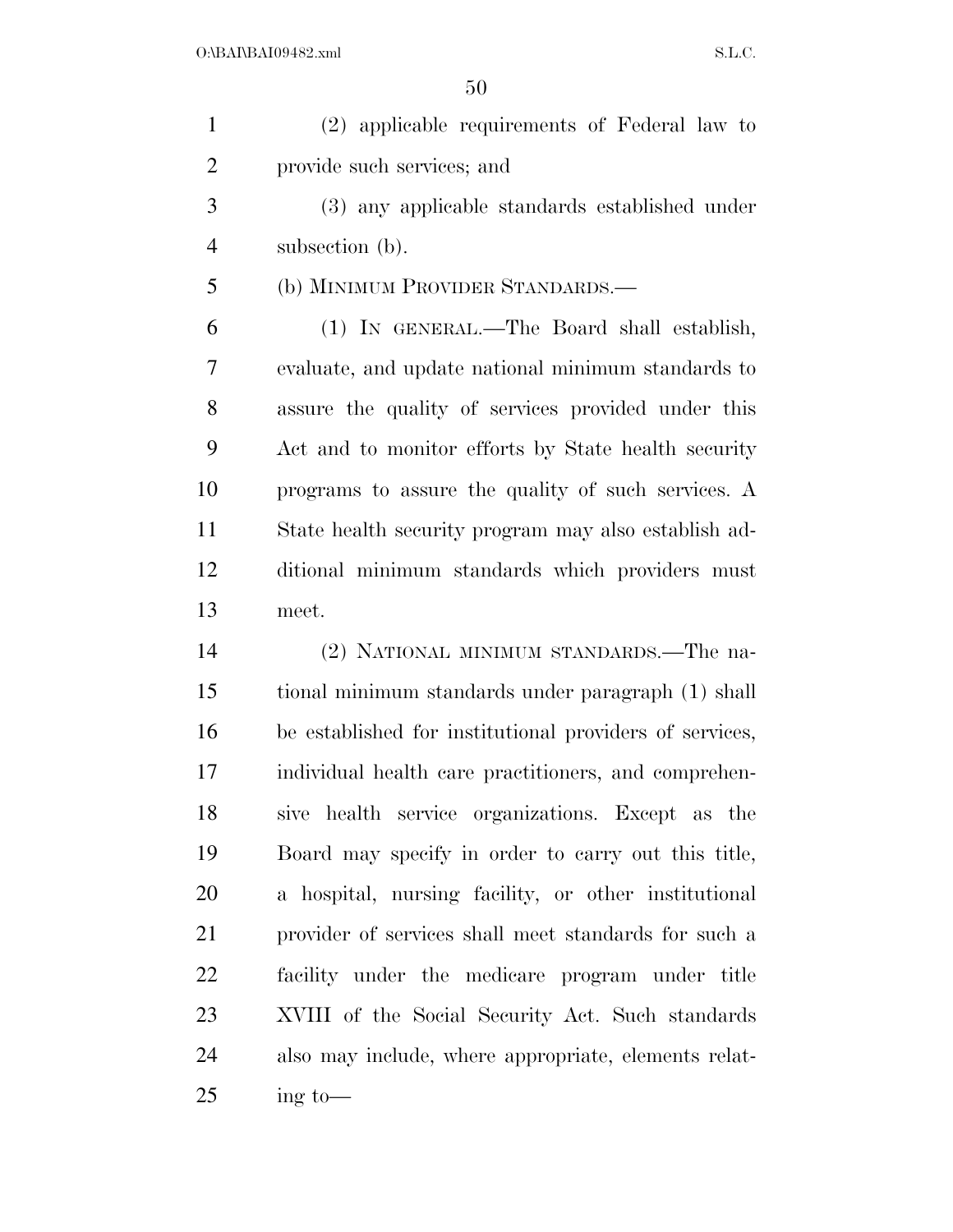| $\mathbf{1}$   | (A) adequacy and quality of facilities;               |
|----------------|-------------------------------------------------------|
| $\overline{2}$ | (B) training and competence of personnel              |
| 3              | (including continuing education requirements);        |
| $\overline{4}$ | (C) comprehensiveness of service;                     |
| 5              | (D) continuity of service;                            |
| 6              | (E) patient satisfaction (including waiting           |
| 7              | time and access to services); and                     |
| 8              | (F) performance standards (including or-              |
| 9              | ganization, facilities, structure of services, effi-  |
| 10             | ciency of operation, and outcome in palliation,       |
| 11             | improvement of health, stabilization, cure, or        |
| 12             | rehabilitation).                                      |
| 13             | <b>(3)</b><br>TRANSITION IN APPLICATION.—If<br>the    |
| 14             | Board provides for additional requirements for pro-   |
| 15             | viders under this subsection, any such additional re- |
| 16             | quirement shall be implemented in a manner that       |
| 17             | provides for a reasonable period during which a pre-  |
| 18             | viously qualified provider is permitted to meet such  |
| 19             | an additional requirement.                            |
| 20             | (4) EXCHANGE OF INFORMATION.—The Board                |
| 21             | shall provide for an exchange, at least annually,     |
| 22             | among State health security programs of informa-      |
| 23             | tion with respect to quality assurance and cost con-  |
| 24             | tainment.                                             |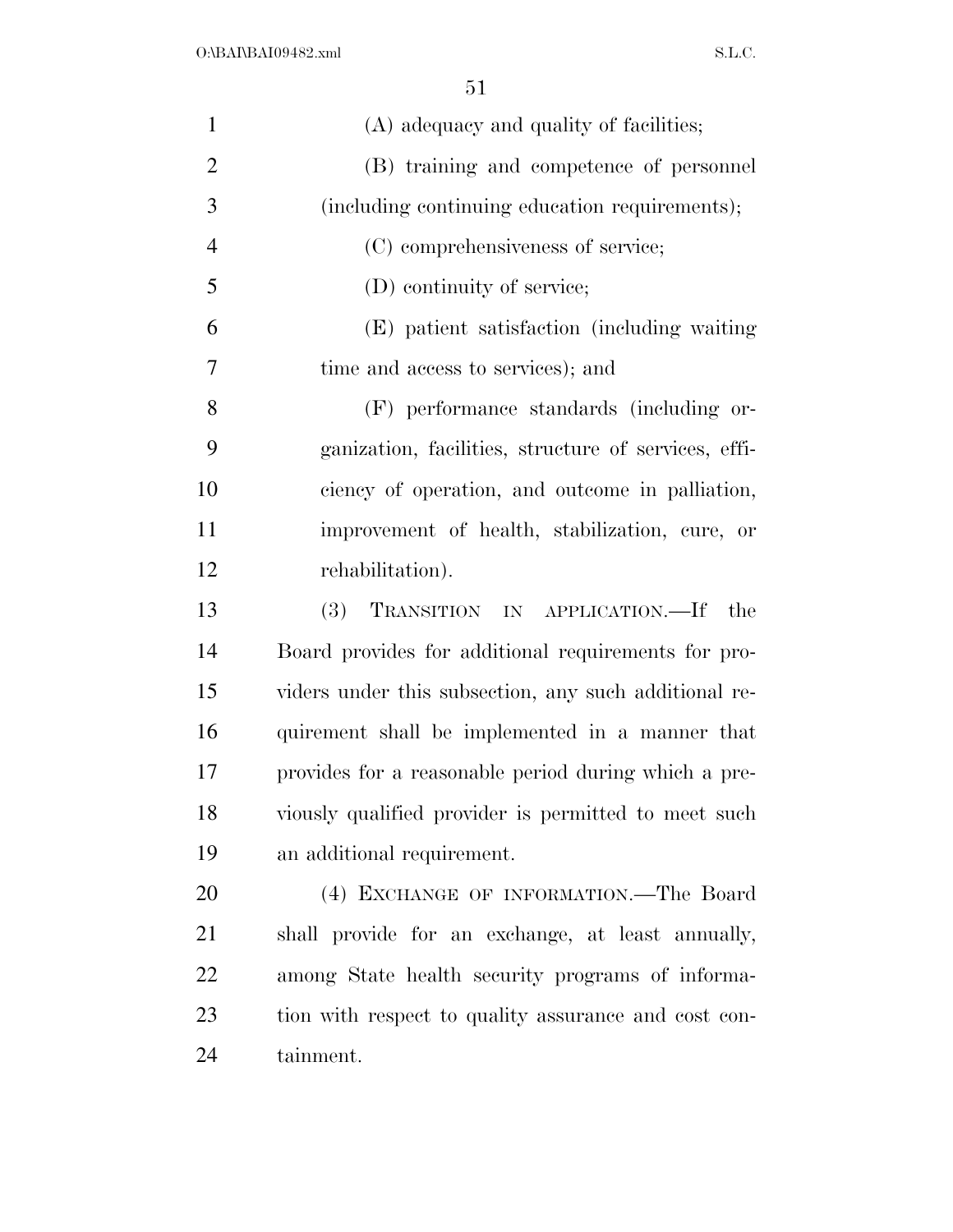## **SEC. 303. QUALIFICATIONS FOR COMPREHENSIVE HEALTH SERVICE ORGANIZATIONS.**

 (a) IN GENERAL.—For purposes of this Act, a com- prehensive health service organization (in this section re- ferred to as a ''CHSO'') is a public or private organization which, in return for a capitated payment amount, under- takes to furnish, arrange for the provision of, or provide payment with respect to—

 (1) a full range of health services (as identified by the Board), including at least hospital services and physicians services; and

 (2) out-of-area coverage in the case of urgently needed services;

 to an identified population which is living in or near a specified service area and which enrolls voluntarily in the organization.

(b) ENROLLMENT.—

 (1) IN GENERAL.—All eligible persons living in or near the specified service area of a CHSO are eli- gible to enroll in the organization; except that the number of enrollees may be limited to avoid over-taxing the resources of the organization.

 (2) MINIMUM ENROLLMENT PERIOD.—Subject to paragraph (3), the minimum period of enrollment with a CHSO shall be twelve months, unless the en-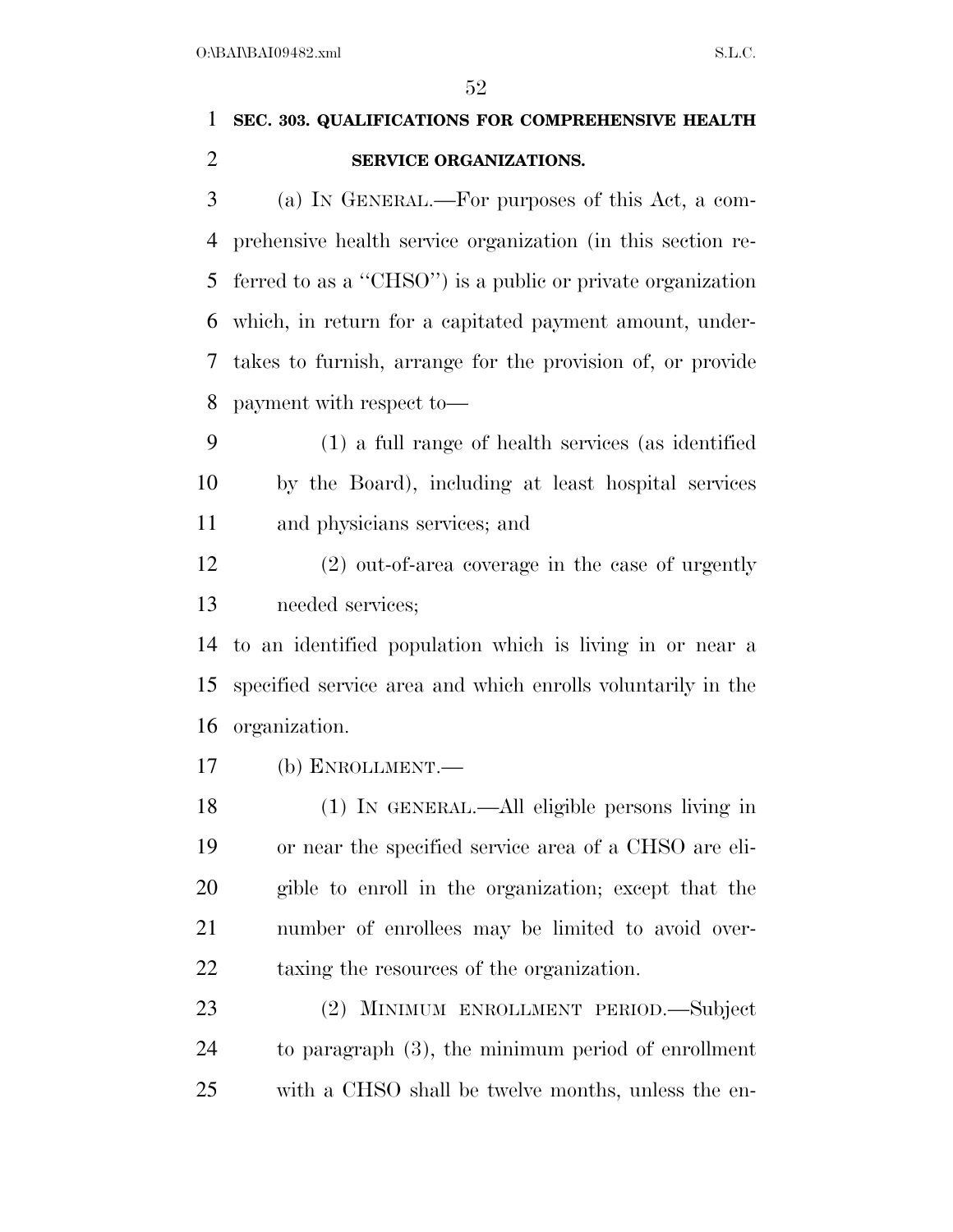| $\mathbf{1}$   | rolled individual becomes ineligible to enroll with the |
|----------------|---------------------------------------------------------|
| $\overline{2}$ | organization.                                           |
| 3              | (3) WITHDRAWAL FOR CAUSE.-Each CHSO                     |
| $\overline{4}$ | shall permit an enrolled individual to disenroll from   |
| 5              | the organization for cause at any time.                 |
| 6              | (c) REQUIREMENTS FOR CHSOS.—                            |
| 7              | (1) ACCESSIBLE SERVICES.—Each CHSO, to                  |
| 8              | the maximum extent feasible, shall make all services    |
| 9              | readily and promptly accessible to enrollees who live   |
| 10             | in the specified service area.                          |
| 11             | (2) CONTINUITY OF CARE.—Each CHSO shall                 |
| 12             | furnish services in such manner as to provide con-      |
| 13             | tinuity of care and (when services are furnished by     |
| 14             | different providers) shall provide ready referral of    |
| 15             | patients to such services and at such times as may      |
| 16             | be medically appropriate.                               |
| 17             | (3) BOARD OF DIRECTORS.—In the case of a                |
| 18             | CHSO that is a private organization—                    |
| 19             | CONSUMER REPRESENTATION.- At<br>(A)                     |
| 20             | least one-third of the members of the CHSO's            |
| 21             | board of directors must be consumer members             |
| 22             | with no direct or indirect, personal or family fi-      |
| 23             | nancial relationship to the organization.               |
| 24             | PROVIDER REPRESENTATION.—The<br>(B)                     |
| 25             | CHSO's board of directors must include<br>at            |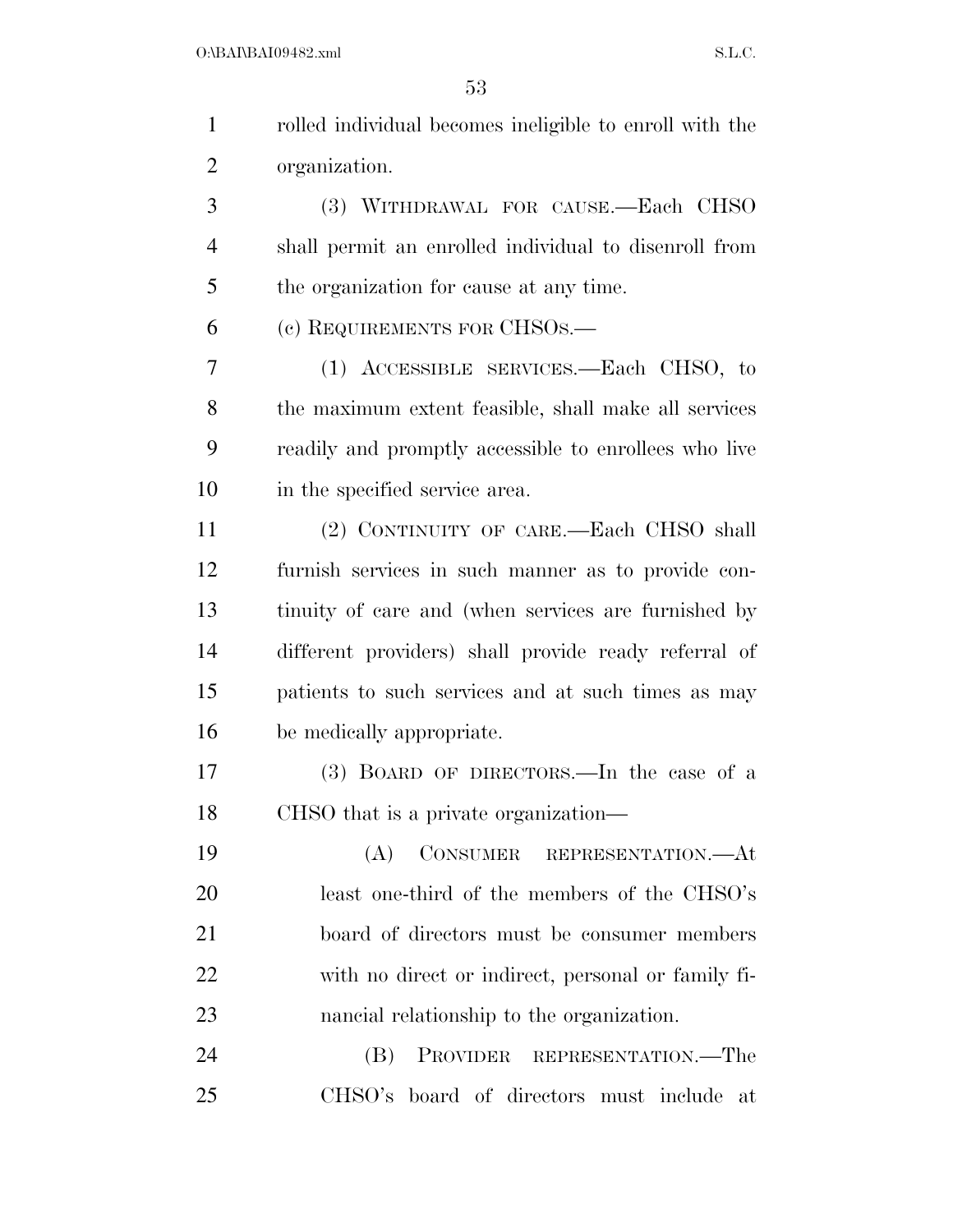|            |  | least one member who represents health care |  |
|------------|--|---------------------------------------------|--|
| providers. |  |                                             |  |

 (4) PATIENT GRIEVANCE PROGRAM.—Each CHSO must have in effect a patient grievance pro- gram and must conduct regularly surveys of the sat- isfaction of members with services provided by or through the organization.

 (5) MEDICAL STANDARDS.—Each CHSO must provide that a committee or committees of health care practitioners associated with the organization will promulgate medical standards, oversee the pro- fessional aspects of the delivery of care, perform the functions of a pharmacy and drug therapeutics com- mittee, and monitor and review the quality of all health services (including drugs, education, and pre-ventive services).

 (6) PREMIUMS.—Premiums or other charges by a CHSO for any services not paid for under this Act must be reasonable.

20 (7) UTILIZATION AND BONUS INFORMATION.— Each CHSO must—

22 (A) comply with the requirements of sec- tion 1876(i)(8) of the Social Security Act (re-lating to prohibiting physician incentive plans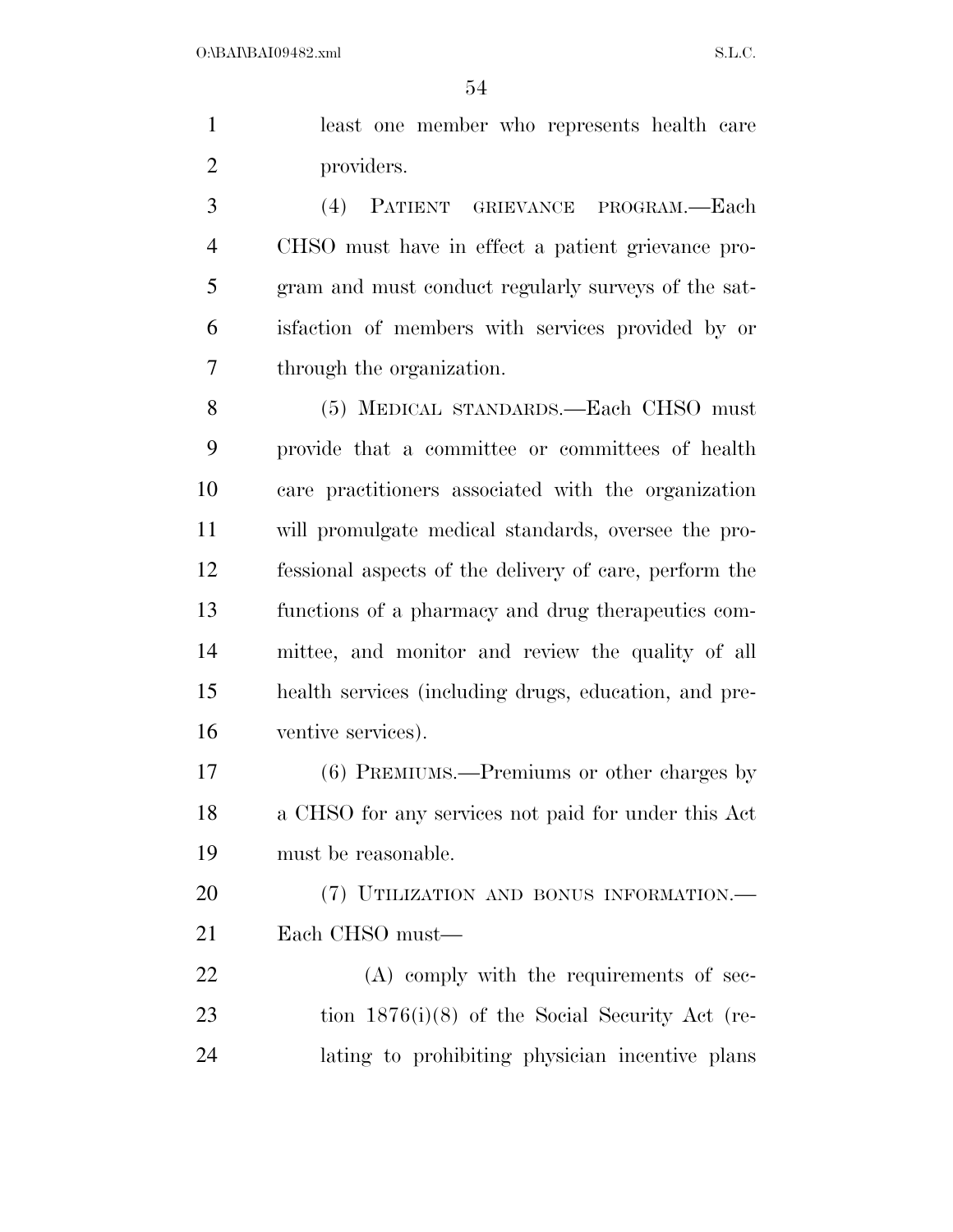| $\mathbf{1}$   | that provide specific inducements to reduce or          |
|----------------|---------------------------------------------------------|
| $\overline{2}$ | limit medically necessary services); and                |
| 3              | (B) make available to its membership utili-             |
| $\overline{4}$ | zation information and data regarding financial         |
| 5              | performance, including bonus or incentive pay-          |
| 6              | ment arrangements to practitioners.                     |
| 7              | (8) PROVISION OF SERVICES TO ENROLLEES AT               |
| 8              | INSTITUTIONS OPERATING UNDER GLOBAL BUDG-               |
| 9              | ETS.—The organization shall arrange to reimburse        |
| 10             | for hospital services and other facility-based services |
| 11             | (as identified by the Board) for services provided to   |
| 12             | members of the organization in accordance with the      |
| 13             | global operating budget of the hospital or facility ap- |
| 14             | proved under section 611.                               |
| 15             | (9) BROAD MARKETING.—Each CHSO must                     |
| 16             | provide for the marketing of its services (including    |
| 17             | dissemination of marketing materials) to potential      |
| 18             | enrollees in a manner that is designed to enroll indi-  |
| 19             | viduals representative of the different population      |
| 20             | groups and geographic areas included within its         |
| 21             | service area and meets such requirements as the         |
| 22             | Board or a State health security program may speci-     |
| 23             | fy.                                                     |
| 24             | (10)<br>ADDITIONAL<br>REQUIREMENTS.—Each                |
|                |                                                         |

CHSO must meet—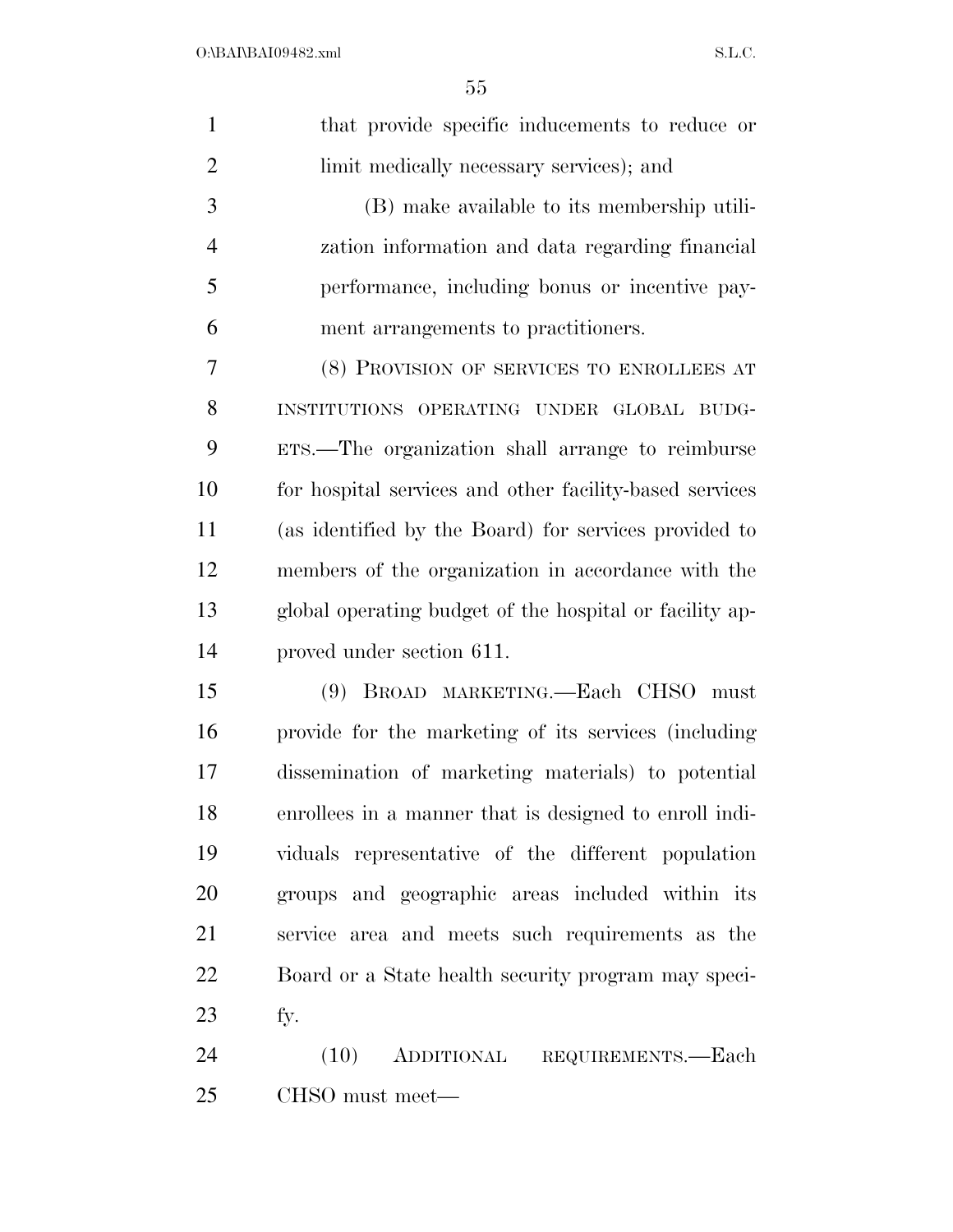| $\mathbf{1}$   | $(A)$ such requirements relating to min-                       |
|----------------|----------------------------------------------------------------|
| $\overline{2}$ | imum enrollment;                                               |
| 3              | (B) such requirements relating to financial                    |
| $\overline{4}$ | solvency;                                                      |
| 5              | (C) such requirements relating to quality                      |
| 6              | and availability of care; and                                  |
| 7              | (D) such other requirements,                                   |
| 8              | as the Board or a State health security program                |
| 9              | may specify.                                                   |
| 10             | (d) PROVISION OF EMERGENCY SERVICES TO NON-                    |
| 11             | ENROLLEES.—A CHSO may furnish emergency services               |
| 12             | to persons who are not enrolled in the organization. Pay-      |
| 13             | ment for such services, if they are covered services to eligi- |
| 14             | ble persons, shall be made to the organization unless the      |
| 15             | organization requests that it be made to the individual        |
| 16             | provider who furnished the services.                           |
| 17             | SEC. 304. LIMITATION ON CERTAIN PHYSICIAN REFERRALS.           |
| 18             | (a) APPLICATION TO AMERICAN HEALTH SECURITY                    |
| 19             | PROGRAM.—Section 1877 of the Social Security Act, as           |
| 20             | amended by subsections (b) and (c), shall apply under this     |
| 21             | Act in the same manner as it applies under title XVIII         |
| 22             | of the Social Security Act; except that in applying such       |
| 23             | section under this Act any references in such section to       |
| 24             | the Secretary or title XVIII of the Social Security Act are    |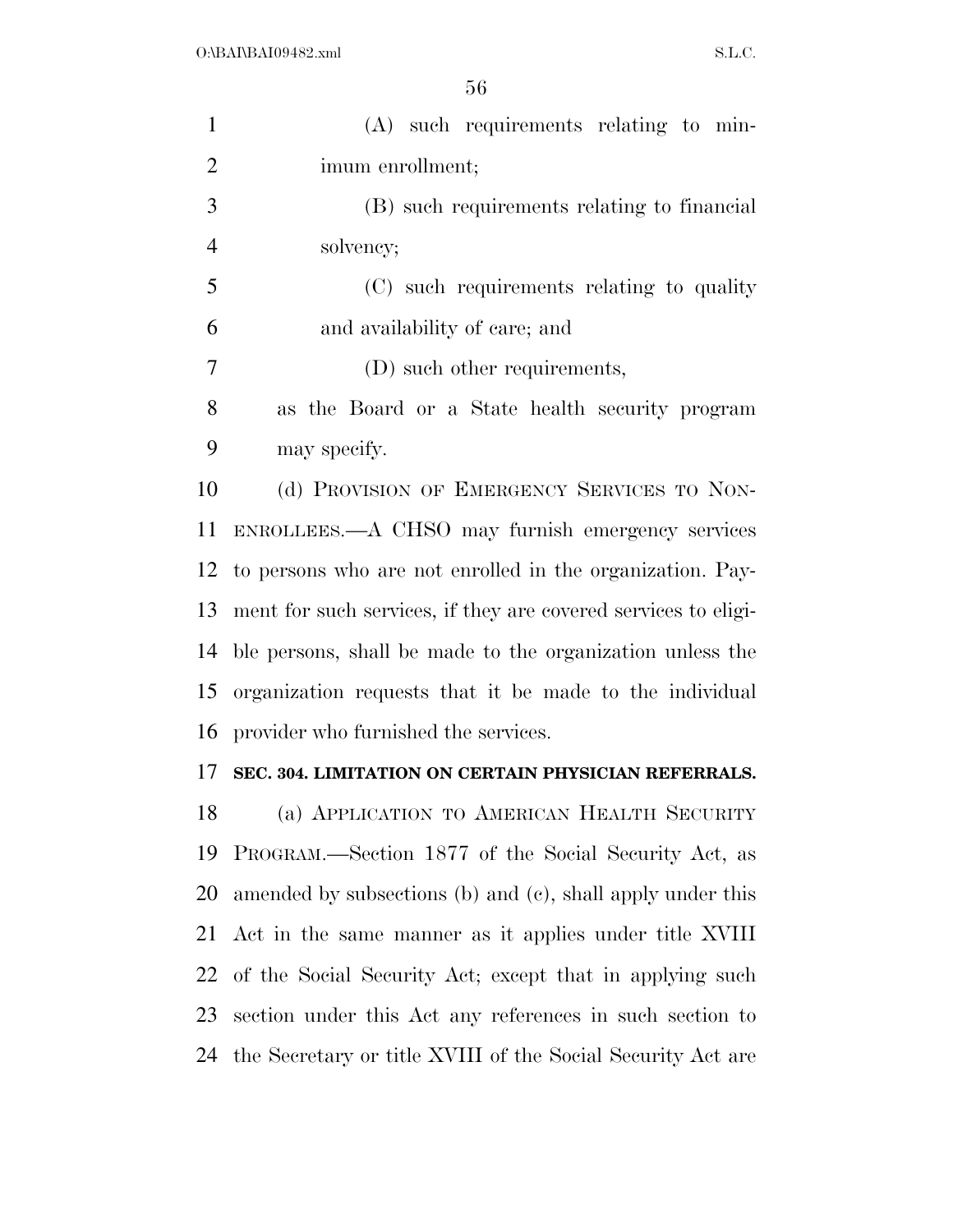$O:\beta A \Gamma \beta A 109482 \ldots$  S.L.C.

 deemed references to the Board and the American Health Security Program under this Act, respectively. (b) EXPANSION OF PROHIBITION TO CERTAIN ADDI- TIONAL DESIGNATED SERVICES.—Section 1877(h)(6) of the Social Security Act (42 U.S.C. 1395nn(h)(6)) is amended by adding at the end the following:  $''(M)$  Ambulance services. ''(N) Home infusion therapy services.''. (c) CONFORMING AMENDMENTS.—Section 1877 of such Act is further amended— 11 (1) in subsection (a)(1)(A), by striking "for which payment otherwise may be made under this title'' and inserting ''for which a charge is imposed''; 14 (2) in subsection (a)(1)(B), by striking "under 15 this title"; (3) by amending paragraph (1) of subsection (g) to read as follows: 18 "(1) DENIAL OF PAYMENT.—No payment may be made under a State health security program for a designated health service for which a claim is pre-21 sented in violation of subsection  $(a)(1)(B)$ . No indi- vidual, third party payor, or other entity is liable for payment for designated health services for which a claim is presented in violation of such subsection.''; and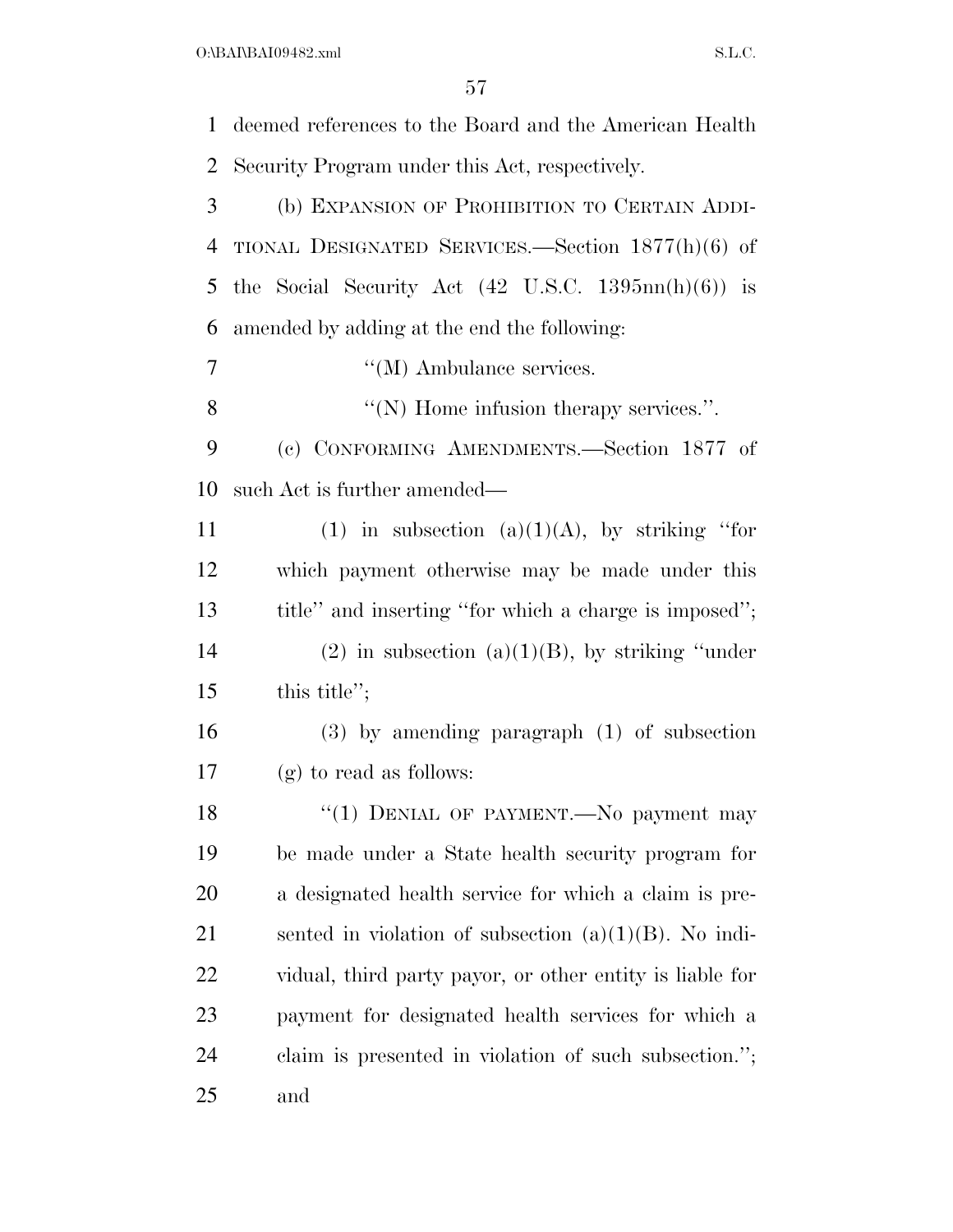| $\mathbf{1}$   | $(4)$ in subsection $(g)(3)$ , by striking "for which |
|----------------|-------------------------------------------------------|
| $\overline{2}$ | payment may not be made under paragraph (1)"          |
| 3              | and inserting "for which such a claim may not be      |
| $\overline{4}$ | presented under subsection $(a)(1)$ .                 |
| 5              | TITLE IV—ADMINISTRATION                               |
| 6              | <b>Subtitle A-General Administrative</b>              |
| $\overline{7}$ | <b>Provisions</b>                                     |
| 8              | SEC. 401. AMERICAN HEALTH SECURITY STANDARDS          |
| 9              | <b>BOARD.</b>                                         |
| 10             | (a) ESTABLISHMENT.—There is hereby established        |
| 11             | an American Health Security Standards Board.          |
| 12             | (b) APPOINTMENT AND TERMS OF MEMBERS.—                |
| 13             | (1) IN GENERAL.—The Board shall be com-               |
| 14             | posed of-                                             |
| 15             | (A) the Secretary of Health and Human                 |
| 16             | Services; and                                         |
| 17             | (B) 6 other individuals (described in para-           |
| 18             | graph $(2)$ ) appointed by the President with the     |
| 19             | advice and consent of the Senate.                     |
| 20             | The President shall first nominate individuals under  |
| 21             | subparagraph (B) on a timely basis so as to provide   |
| 22             | for the operation of the Board by not later than      |
| 23             | January 1, 2010.                                      |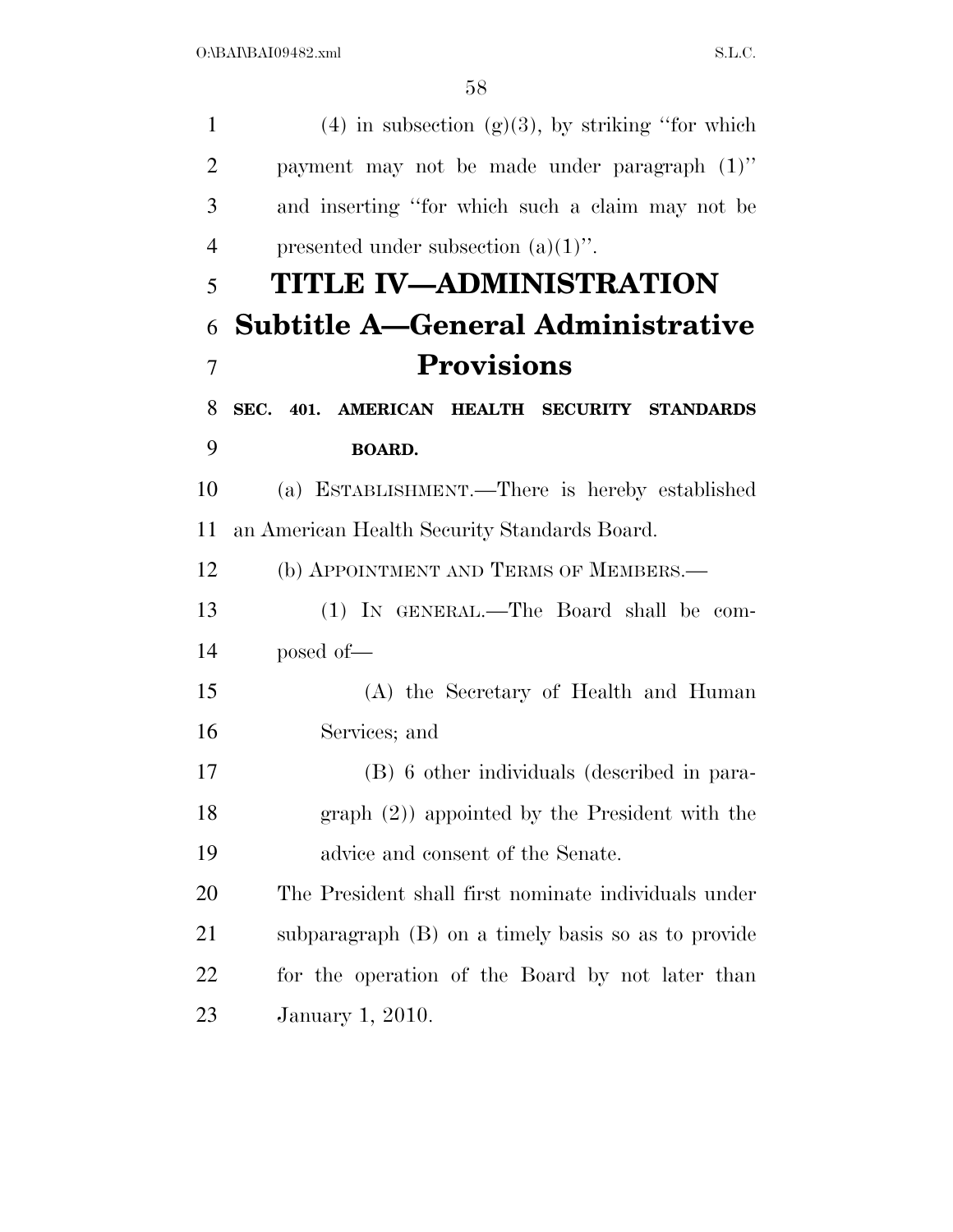| $\mathbf{1}$   | (2) SELECTION OF APPOINTED MEMBERS.-                  |
|----------------|-------------------------------------------------------|
| $\overline{2}$ | With respect to the individuals appointed under       |
| 3              | paragraph $(1)(B)$ :                                  |
| $\overline{4}$ | (A) They shall be chosen on the basis of              |
| 5              | backgrounds in health policy, health economics,       |
| 6              | the healing professions, and the administration       |
| 7              | of health care institutions.                          |
| 8              | (B) They shall provide a balanced point of            |
| 9              | view with respect to the various health care in-      |
| 10             | terests and at least 2 of them shall represent        |
| 11             | the interests of individual consumers.                |
| 12             | (C) Not more than 3 of them shall be from             |
| 13             | the same political party.                             |
| 14             | (D) To the greatest extent feasible, they             |
| 15             | shall represent the various geographic regions        |
| 16             | of the United States and shall reflect the racial,    |
| 17             | ethnic, and gender composition of the popu-           |
| 18             | lation of the United States.                          |
| 19             | (3) TERMS OF APPOINTED MEMBERS.—Individ-              |
| 20             | uals appointed under paragraph $(1)(B)$ shall serve   |
| 21             | for a term of 6 years, except that the terms of 5 of  |
| 22             | the individuals initially appointed shall be, as des- |
| 23             | ignated by the President at the time of their ap-     |
| 24             | pointment, for $1, 2, 3, 4,$ and $5$ years. During a  |
| 25             | term of membership on the Board, no member shall      |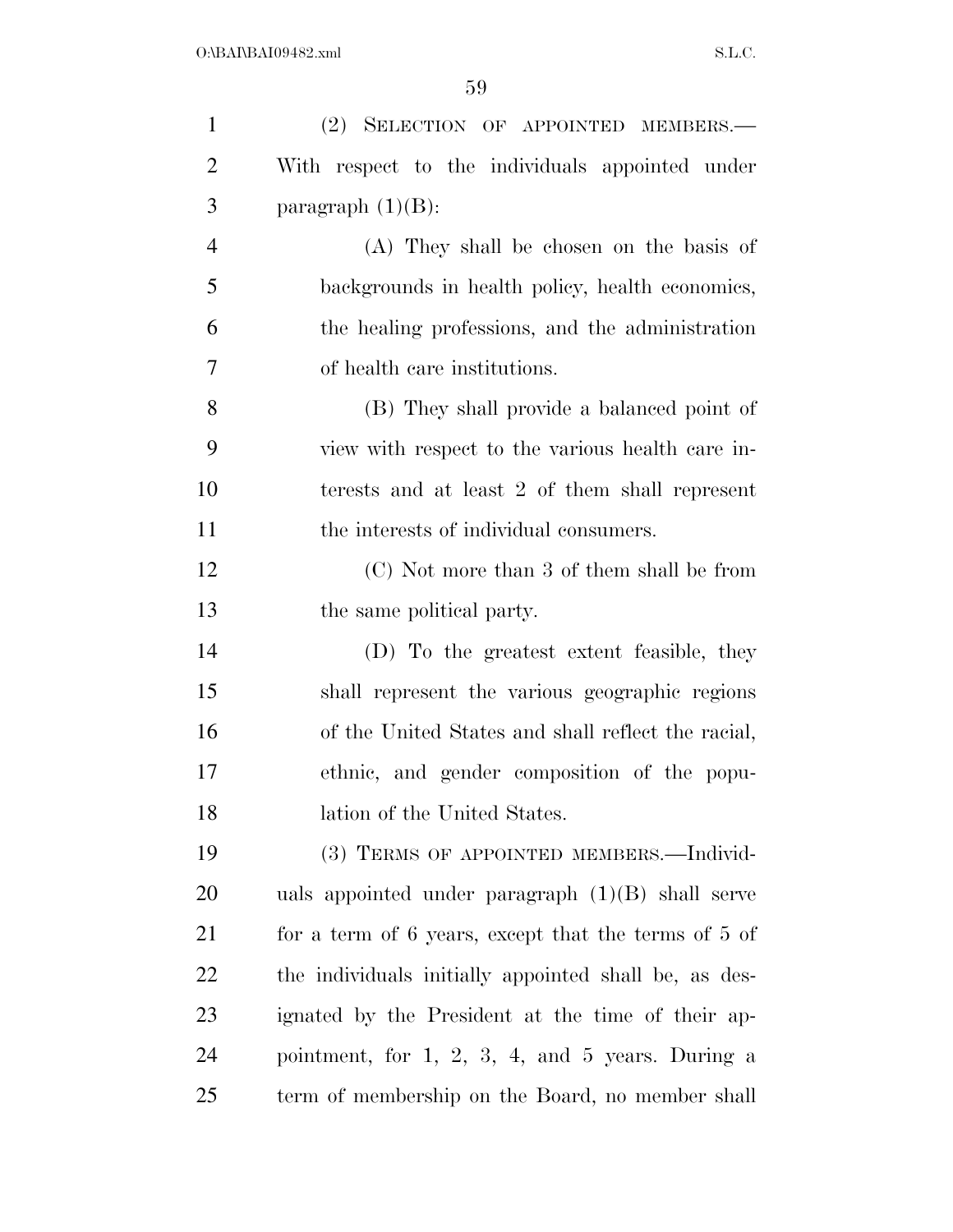engage in any other business, vocation or employ-ment.

(c) VACANCIES.—

 (1) IN GENERAL.—The President shall fill any vacancy in the membership of the Board in the same manner as the original appointment. The vacancy shall not affect the power of the remaining members to execute the duties of the Board.

 (2) VACANCY APPOINTMENTS.—Any member appointed to fill a vacancy shall serve for the re- mainder of the term for which the predecessor of the member was appointed.

 (3) REAPPOINTMENT.—The President may re- appoint an appointed member of the Board for a second term in the same manner as the original ap- pointment. A member who has served for 2 consecu- tive 6-year terms shall not be eligible for reappoint- ment until 2 years after the member has ceased to serve.

 (4) REMOVAL FOR CAUSE.—Upon confirmation, members of the Board may not be removed except by the President for cause.

 (d) CHAIR.—The President shall designate 1 of the members of the Board, other than the Secretary, to serve at the will of the President as Chair of the Board.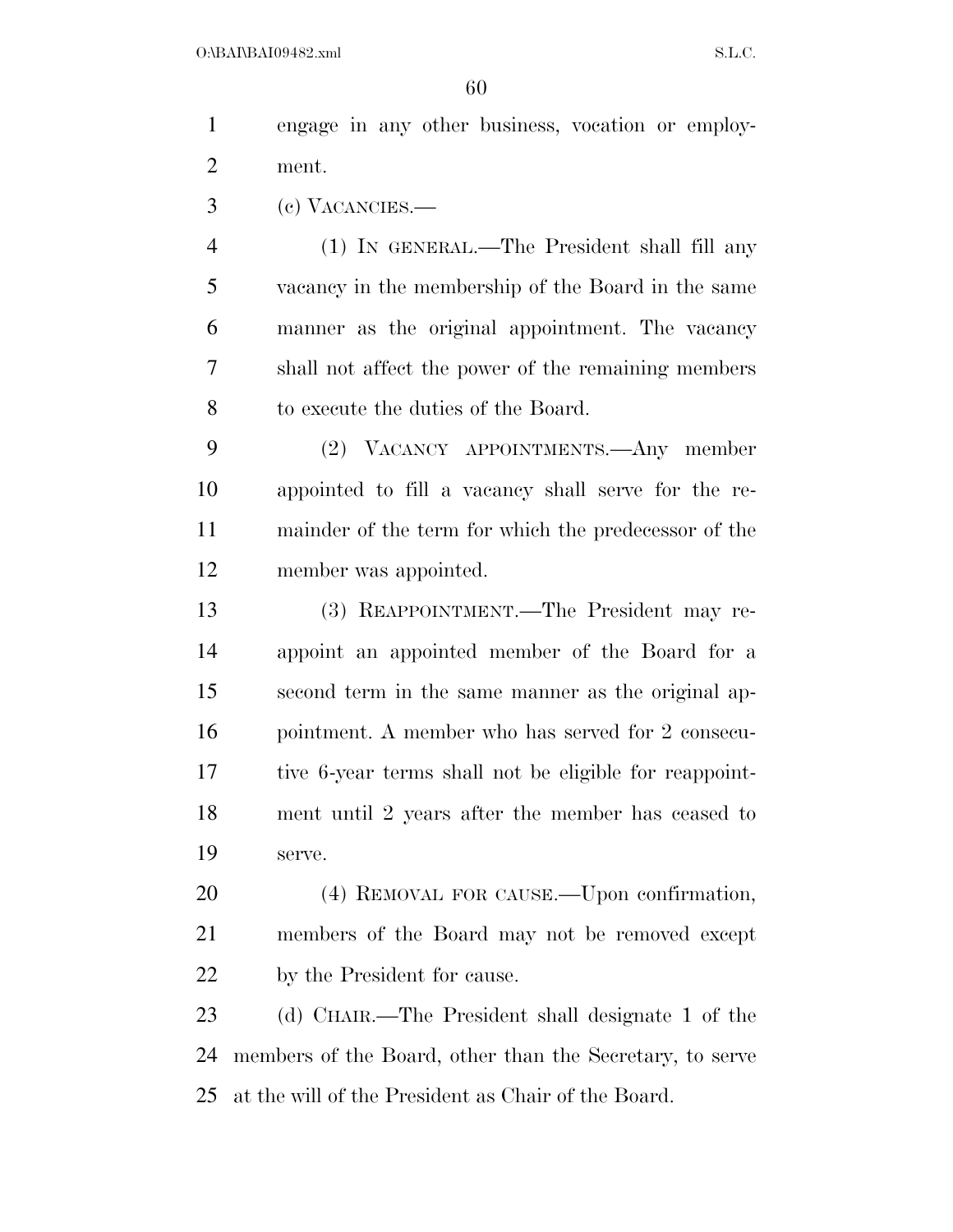| $\mathbf{1}$ | (e) COMPENSATION.—Members of the Board (other             |
|--------------|-----------------------------------------------------------|
| 2            | than the Secretary) shall be entitled to compensation at  |
| 3            | a level equivalent to level II of the Executive Schedule, |
| 4            | in accordance with section 5313 of title 5, United States |
| 5            | Code.                                                     |
| 6            | (f) GENERAL DUTIES OF THE BOARD.—                         |
| 7            | (1) IN GENERAL.—The Board shall develop                   |
| 8            | policies, procedures, guidelines, and requirements to     |
| 9            | carry out this Act, including those related to—           |
| 10           | $(A)$ eligibility;                                        |
| 11           | (B) enrollment;                                           |
| 12           | $(C)$ benefits;                                           |
| 13           | (D) provider participation standards and                  |
| 14           | qualifications, as defined in title III;                  |
| 15           | (E) national and State funding levels;                    |
| 16           | (F) methods for determining amounts of                    |
| 17           | payments to providers of covered services, con-           |
| 18           | sistent with subtitle B of title VI;                      |
| 19           | (G) the determination of medical necessity                |
| 20           | and appropriateness with respect to coverage of           |
| 21           | certain services;                                         |
| 22           | (H) assisting State health security pro-                  |
| 23           | grams with planning for capital expenditures              |
| 24           | and service delivery;                                     |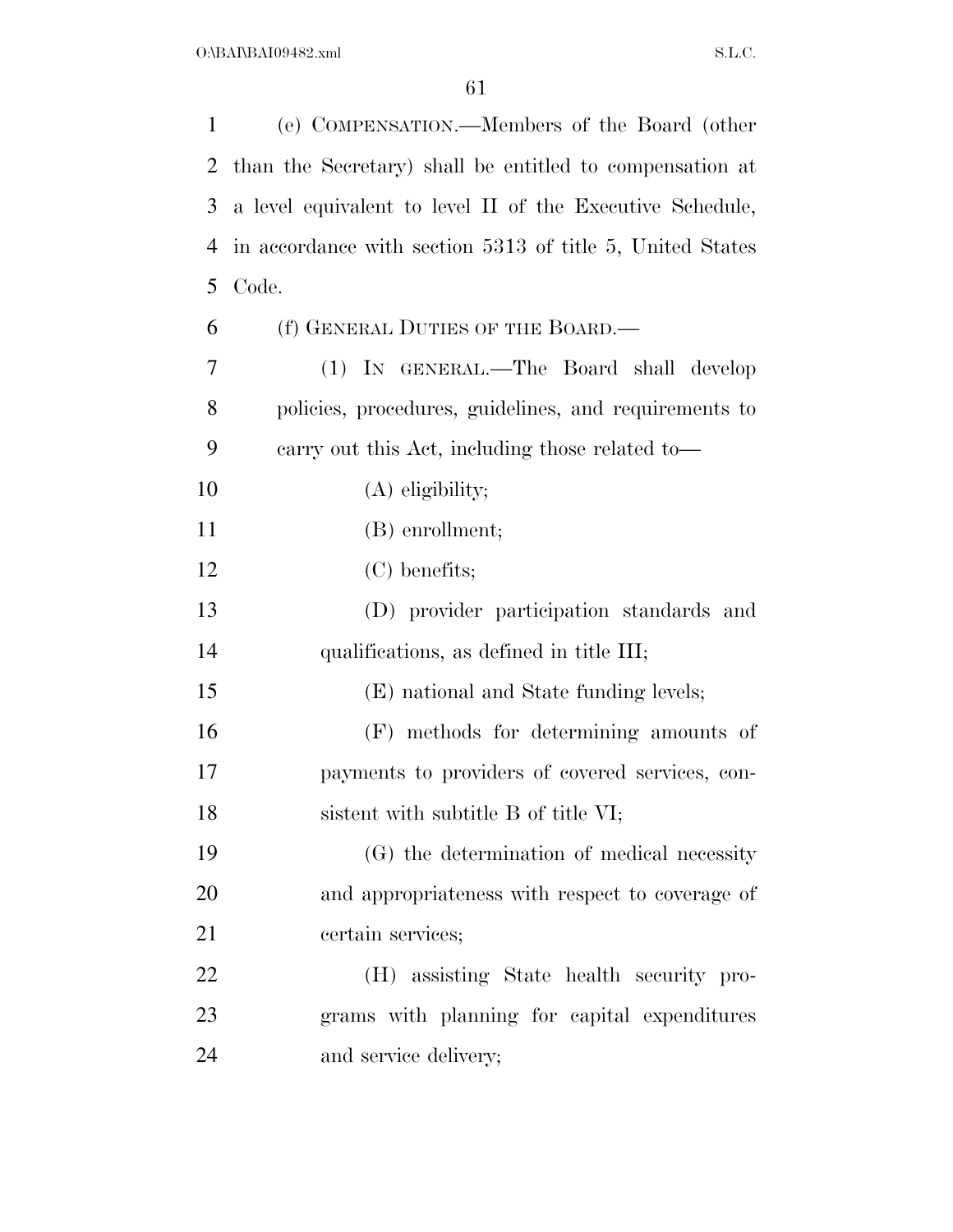| $\mathbf{1}$   | (I) planning for health professional edu-             |
|----------------|-------------------------------------------------------|
| $\overline{2}$ | cation funding (as specified in title VI);            |
| 3              | (J) allocating funds provided under title             |
| $\overline{4}$ | VII; and                                              |
| 5              | (K) encouraging States to develop regional            |
| 6              | planning mechanisms (described in section             |
| 7              | $404(a)(3)$ .                                         |
| 8              | (2) REGULATIONS.—Regulations authorized by            |
| 9              | this Act shall be issued by the Board in accordance   |
| 10             | with the provisions of section 553 of title 5, United |
| 11             | States Code.                                          |
| 12             | (g) UNIFORM REPORTING STANDARDS; ANNUAL RE-           |
|                |                                                       |
| 13             | PORT; STUDIES.—                                       |
| 14             | (1) UNIFORM REPORTING STANDARDS.—                     |
| 15             | (A) IN GENERAL.—The Board shall estab-                |
| 16             | lish uniform reporting requirements and stand-        |
| 17             | ards to ensure an adequate national data base         |
| 18             | regarding health services practitioners, services     |
| 19             | and finances of State health security programs,       |
| 20             | approved plans, providers, and the costs of fa-       |
| 21             | cilities and practitioners providing services.        |
| 22             | Such standards shall include, to the maximum          |
| 23             | extent feasible, health outcome measures.             |
| 24             | (B) REPORTS.—The Board shall analyze                  |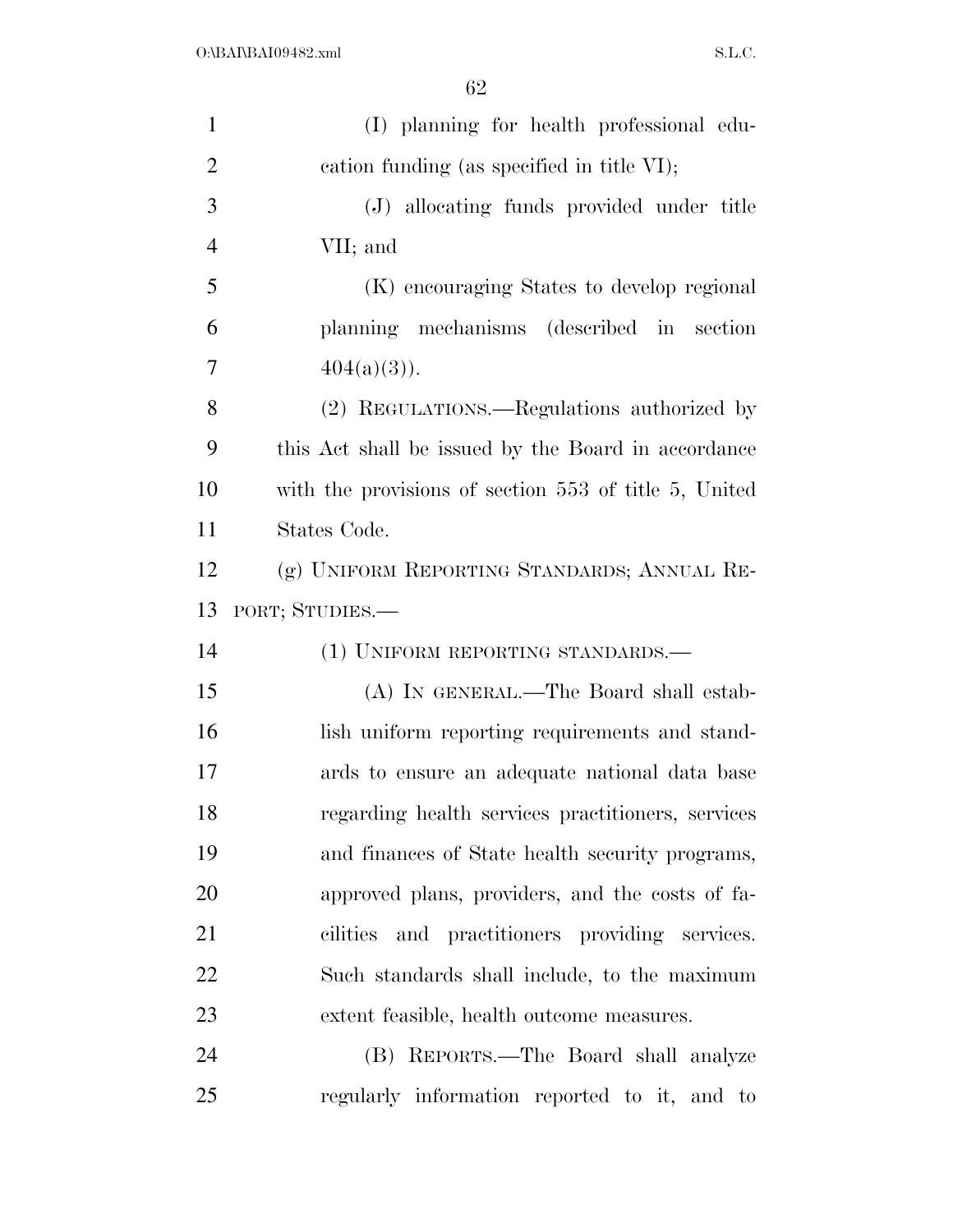| $\mathbf{1}$   | State health security programs pursuant to          |
|----------------|-----------------------------------------------------|
| $\overline{2}$ | such requirements and standards.                    |
| 3              | (2) ANNUAL REPORT. - Beginning January 1,           |
| $\overline{4}$ | of the second year beginning after the date of the  |
| 5              | enactment of this Act, the Board shall annually re- |
| 6              | port to Congress on the following:                  |
| 7              | (A) The status of implementation of the             |
| 8              | Act.                                                |
| 9              | (B) Enrollment under this Act.                      |
| 10             | (C) Benefits under this Act.                        |
| 11             | (D) Expenditures and financing under this           |
| 12             | Act.                                                |
| 13             | Cost-containment measures<br>(E)<br>and             |
| 14             | achievements under this Act.                        |
| 15             | (F) Quality assurance.                              |
| 16             | (G) Health care utilization patterns, in-           |
| 17             | cluding any changes attributable to the pro-        |
| 18             | gram.                                               |
| 19             | (H) Long-range plans and goals for the de-          |
| 20             | livery of health services.                          |
| 21             | (I) Differences in the health status of the         |
| 22             | populations of the different States, including in-  |
| 23             | come and racial characteristics.                    |
| 24             | (J) Necessary changes in the education of           |
| 25             | health personnel.                                   |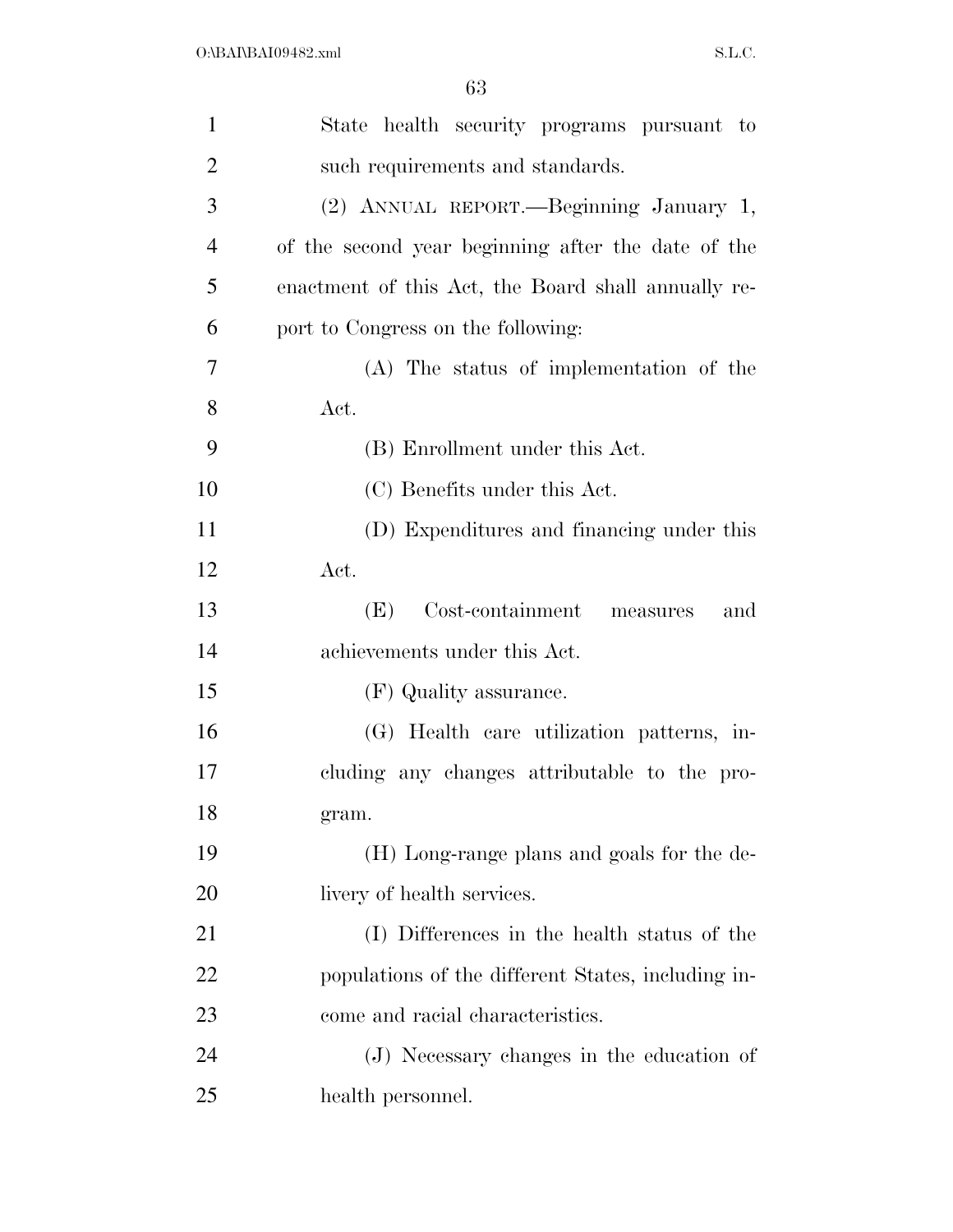| $\mathbf{1}$   | (K) Plans for improving service to medi-           |
|----------------|----------------------------------------------------|
| $\overline{2}$ | cally underserved populations.                     |
| 3              | $(L)$ Transition problems as a result of im-       |
| $\overline{4}$ | plementation of this Act.                          |
| 5              | (M) Opportunities for improvements under           |
| 6              | this Act.                                          |
| 7              | (3) STATISTICAL ANALYSES AND OTHER STUD-           |
| 8              | IES.—The Board may, either directly or by con-     |
| 9              | $\text{tract}$ —                                   |
| 10             | (A) make statistical and other studies, on         |
| 11             | a nationwide, regional, state, or local basis, of  |
| 12             | any aspect of the operation of this Act, includ-   |
| 13             | ing studies of the effect of the Act upon the      |
| 14             | health of the people of the United States and      |
| 15             | the effect of comprehensive health services upon   |
| 16             | the health of persons receiving such services;     |
| 17             | (B) develop and test methods of providing          |
| 18             | through payment for services or otherwise, ad-     |
| 19             | ditional incentives for adherence by providers to  |
| 20             | standards of adequacy, access, and quality;        |
| 21             | methods of consumer and peer review and peer       |
| 22             | control of the utilization of drugs, of laboratory |
| 23             | services, and of other services; and methods of    |
| 24             | consumer and peer review of the quality of serv-   |
| 25             | ices;                                              |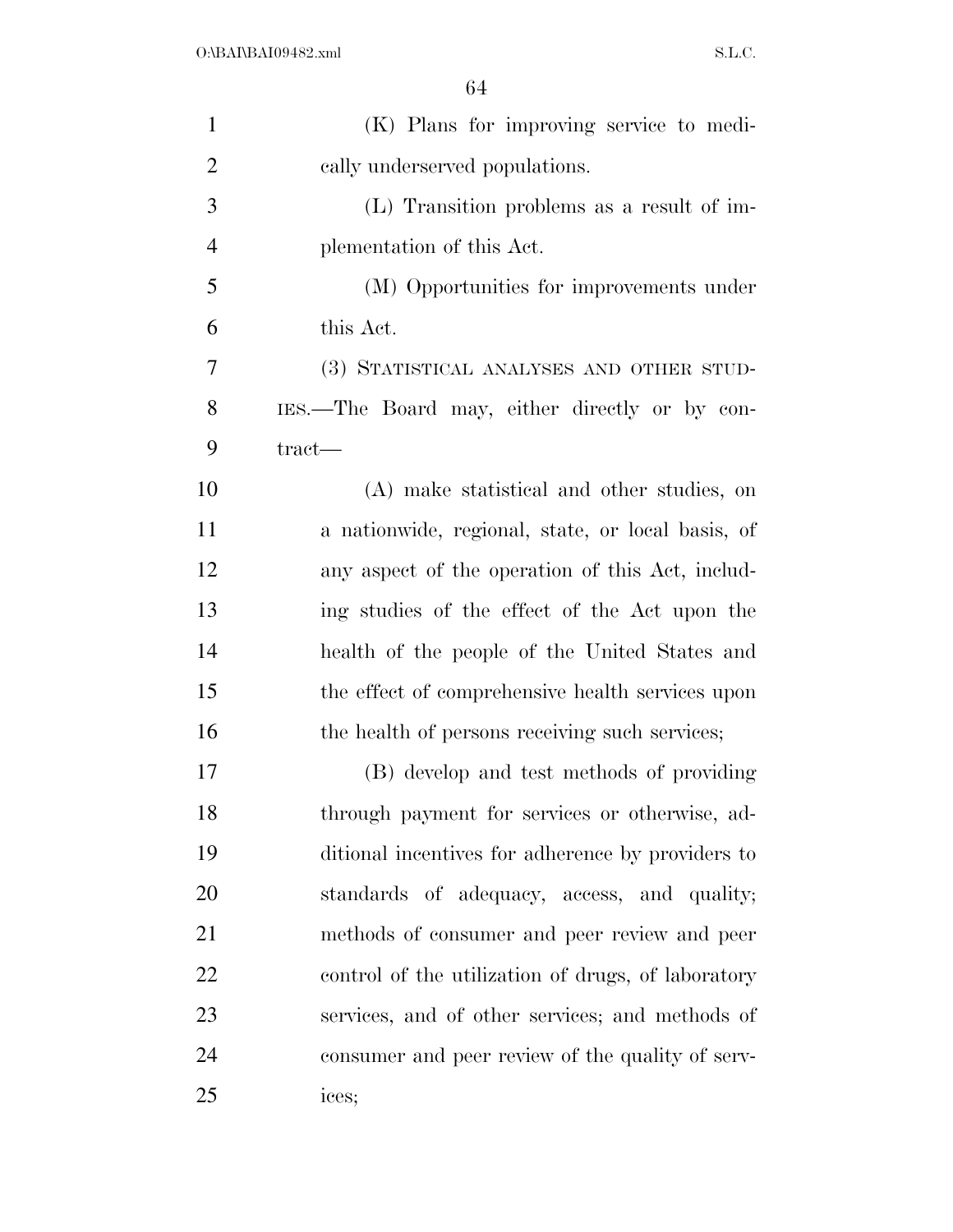| $\mathbf{1}$   | (C) develop and test, for use by the Board,           |
|----------------|-------------------------------------------------------|
| $\overline{2}$ | records and information retrieval systems and         |
| 3              | budget systems for health services administra-        |
| $\overline{4}$ | tion, and develop and test model systems for          |
| 5              | use by providers of services;                         |
| 6              | (D) develop and test, for use by providers            |
| 7              | of services, records and information retrieval        |
| 8              | systems useful in the furnishing of preventive        |
| 9              | or diagnostic services;                               |
| 10             | (E) develop, in collaboration with the phar-          |
| 11             | maceutical profession, and test, improved ad-         |
| 12             | ministrative practices or improved methods for        |
| 13             | the reimbursement of independent pharmacies           |
| 14             | for the cost of furnishing drugs as a covered         |
| 15             | service; and                                          |
| 16             | (F) make such other studies as it may con-            |
| 17             | sider necessary or promising for the evaluation,      |
| 18             | or for the improvement, of the operation of this      |
| 19             | Act.                                                  |
| 20             | (4) REPORT ON USE OF EXISTING FEDERAL                 |
| 21             | HEALTH CARE FACILITIES.—Not later than 1 year         |
| 22             | after the date of the enactment of this Act, the      |
| 23             | Board shall recommend to the Congress one or more     |
| 24             | proposals for the treatment of health care facilities |
| 25             | of the Federal Government.                            |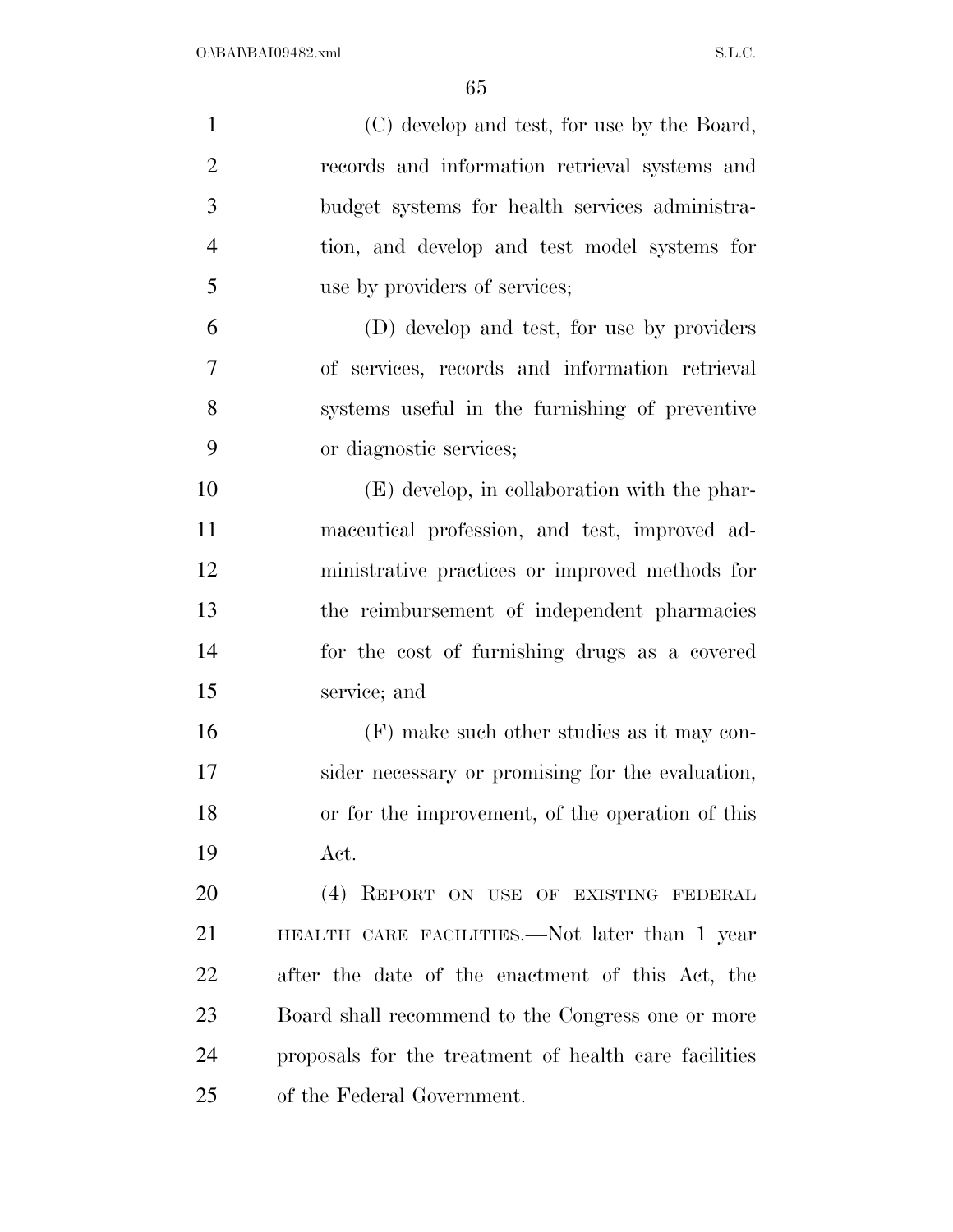(h) EXECUTIVE DIRECTOR.—

 (1) APPOINTMENT.—There is hereby estab- lished the position of Executive Director of the Board. The Director shall be appointed by the Board and shall serve as secretary to the Board and perform such duties in the administration of this title as the Board may assign.

 (2) DELEGATION.—The Board is authorized to delegate to the Director or to any other officer or employee of the Board or, with the approval of the Secretary of Health and Human Services (and sub- ject to reimbursement of identifiable costs), to any other officer or employee of the Department of Health and Human Services, any of its functions or duties under this Act other than—

 (A) the issuance of regulations; or (B) the determination of the availability of funds and their allocation to implement this Act.

 (3) COMPENSATION.—The Executive Director of the Board shall be entitled to compensation at a level equivalent to level III of the Executive Sched- ule, in accordance with section 5314 of title 5, United States Code.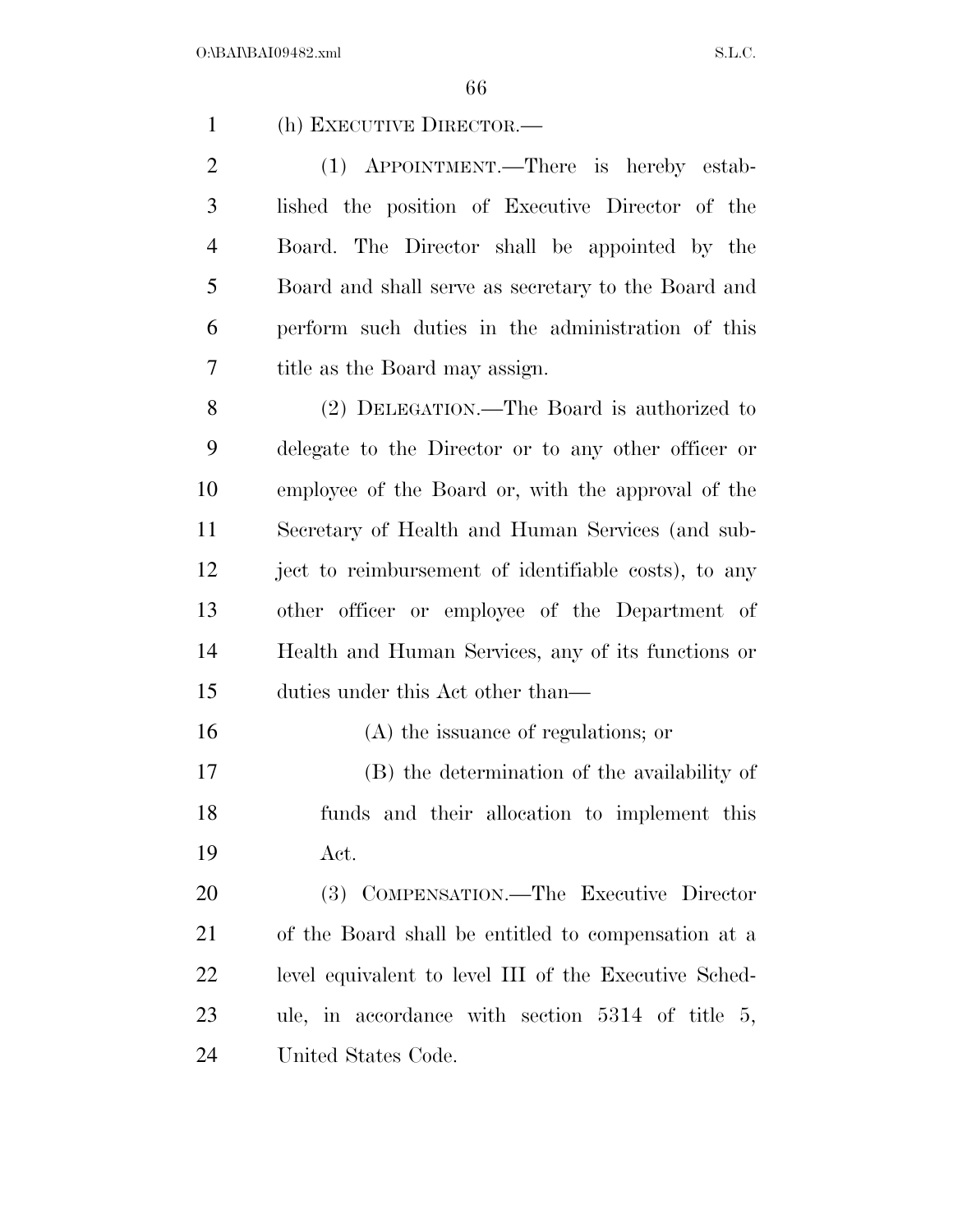(i) INSPECTOR GENERAL.—The Inspector General Act of 1978 (5 U.S.C. App.) is amended— (1) in section 12(1), by inserting after "Cor- poration;'' the first place it appears the following: ''the Chair of the American Health Security Stand- ards Board;''; (2) in section 12(2), by inserting after "Resolu- tion Trust Corporation,'' the following: ''the Amer- ican Health Security Standards Board,''; and (3) by inserting before section 9 the following: ''SPECIAL PROVISIONS CONCERNING AMERICAN HEALTH SECURITY STANDARDS BOARD ''SEC. 8M. The Inspector General of the American Health Security Standards Board, in addition to the other authorities vested by this Act, shall have the same author- ity, with respect to the Board and the American Health Security Program under this Act, as the Inspector General for the Department of Health and Human Services has with respect to the Secretary of Health and Human Serv- ices and the medicare and medicaid programs, respec- tively.''. (j) STAFF.—The Board shall employ such staff as the Board may deem necessary.

 (k) ACCESS TO INFORMATION.—The Secretary of Health and Human Services shall make available to the Board all information available from sources within the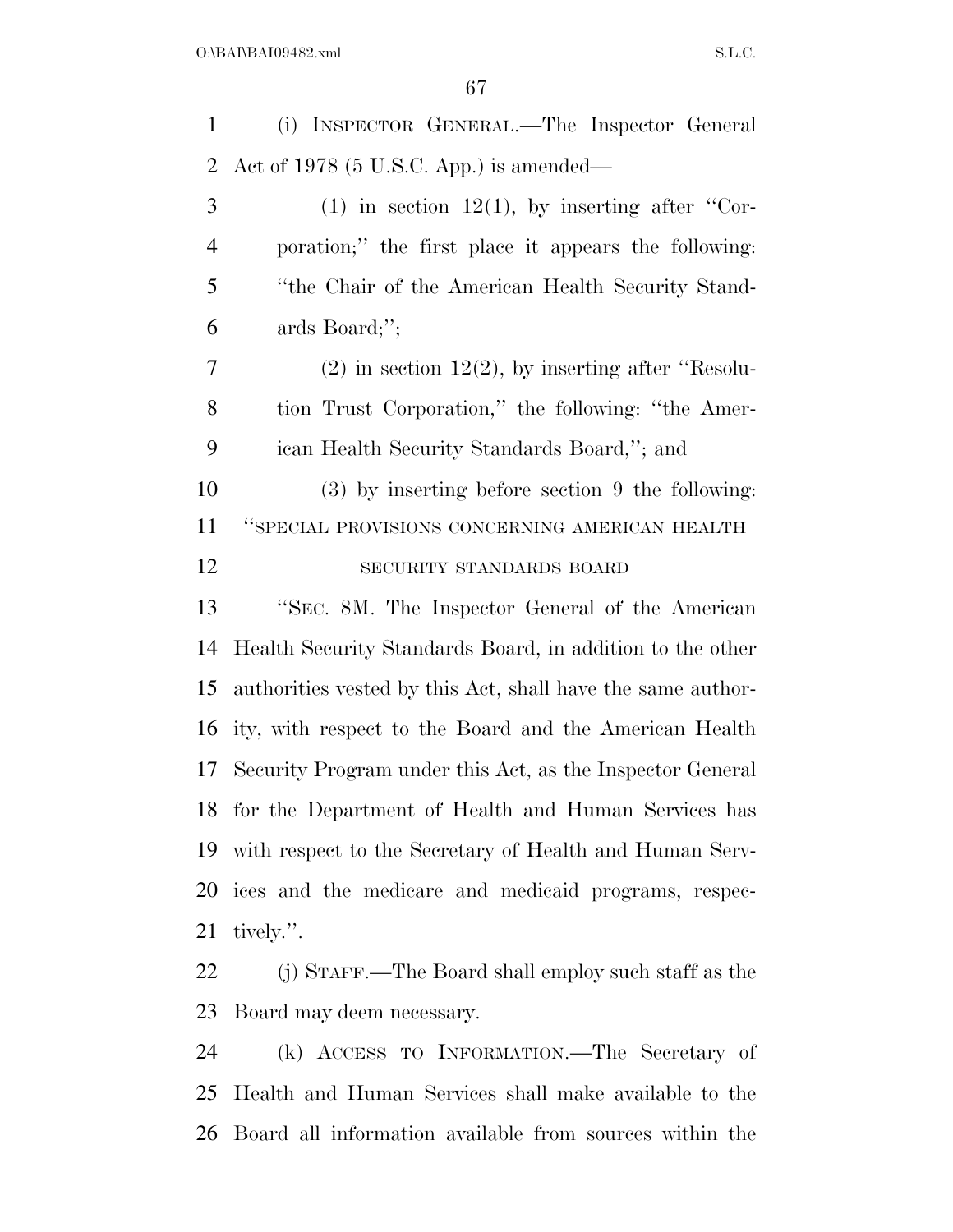Department or from other sources, pertaining to the du-ties of the Board.

### **SEC. 402. AMERICAN HEALTH SECURITY ADVISORY COUN-CIL.**

 (a) IN GENERAL.—The Board shall provide for an American Health Security Advisory Council (in this sec- tion referred to as the ''Council'') to advise the Board on its activities.

 (b) MEMBERSHIP.—The Council shall be composed of—

 (1) the Chair of the Board, who shall serve as Chair of the Council; and

 (2) twenty members, not otherwise in the em- ploy of the United States, appointed by the Board without regard to the provisions of title 5, United States Code, governing appointments in the competi-tive service.

 The appointed members shall include, in accordance with subsection (e), individuals who are representative of State health security programs, public health professionals, pro- viders of health services, and of individuals (who shall con- stitute a majority of the Council) who are representative of consumers of such services, including a balanced rep- resentation of employers, unions, consumer organizations, and population groups with special health care needs. To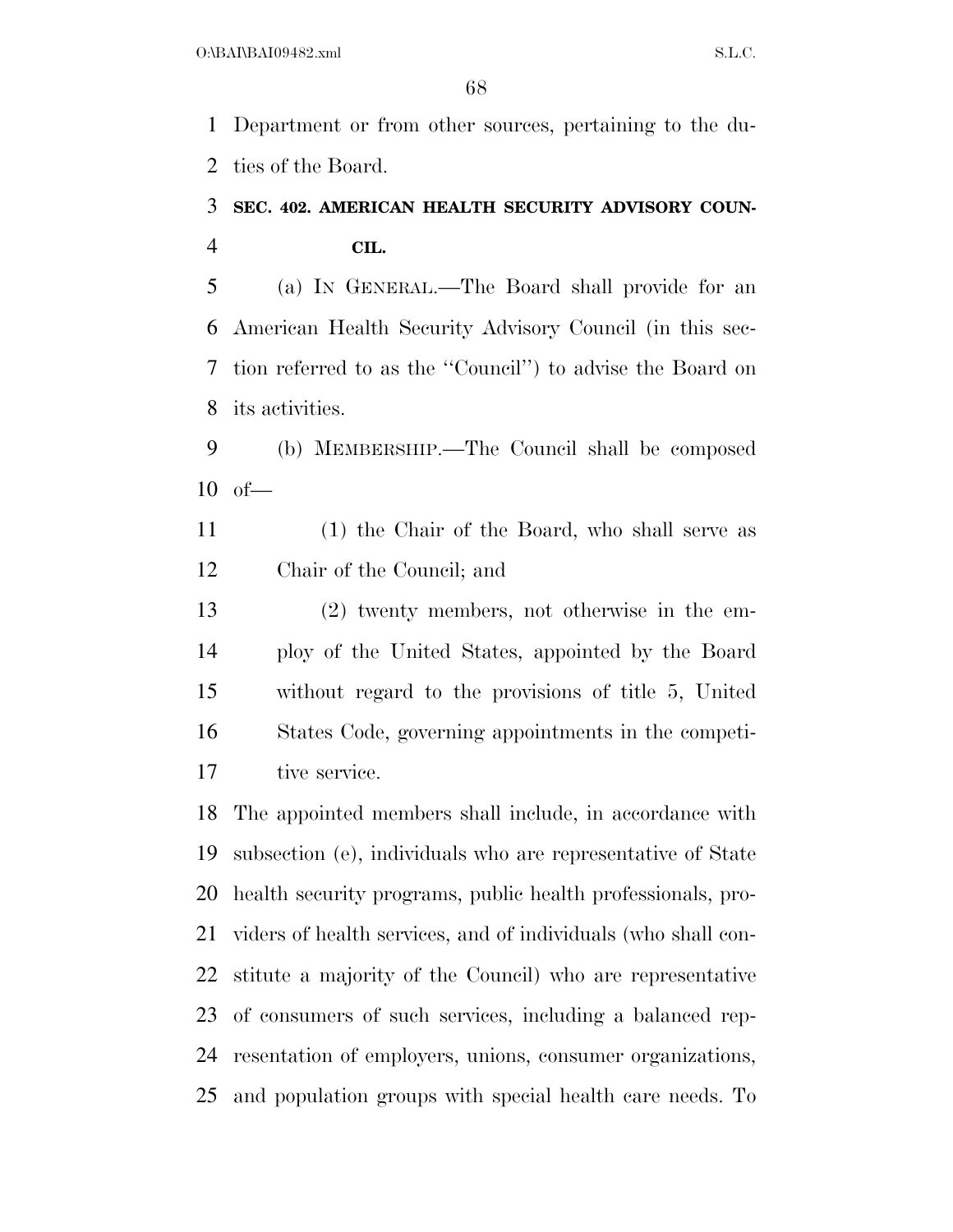$O:\beta A \Gamma \beta A 109482 \ldots$  S.L.C.

 the greatest extent feasible, the membership of the Council shall represent the various geographic regions of the United States and shall reflect the racial, ethnic, and gen- der composition of the population of the United States. (c) TERMS OF MEMBERS.—Each appointed member shall hold office for a term of 4 years, except that—

 (1) any member appointed to fill a vacancy oc- curring during the term for which the member's predecessor was appointed shall be appointed for the remainder of that term; and

 (2) the terms of the members first taking office shall expire, as designated by the Board at the time of appointment, 5 at the end of the first year, 5 at the end of the second year, 5 at the end of the third year, and 5 at the end of the fourth year after the date of enactment of this Act.

(d) VACANCIES.—

 (1) IN GENERAL.—The Board shall fill any va- cancy in the membership of the Council in the same manner as the original appointment. The vacancy shall not affect the power of the remaining members to execute the duties of the Council.

 (2) VACANCY APPOINTMENTS.—Any member appointed to fill a vacancy shall serve for the re-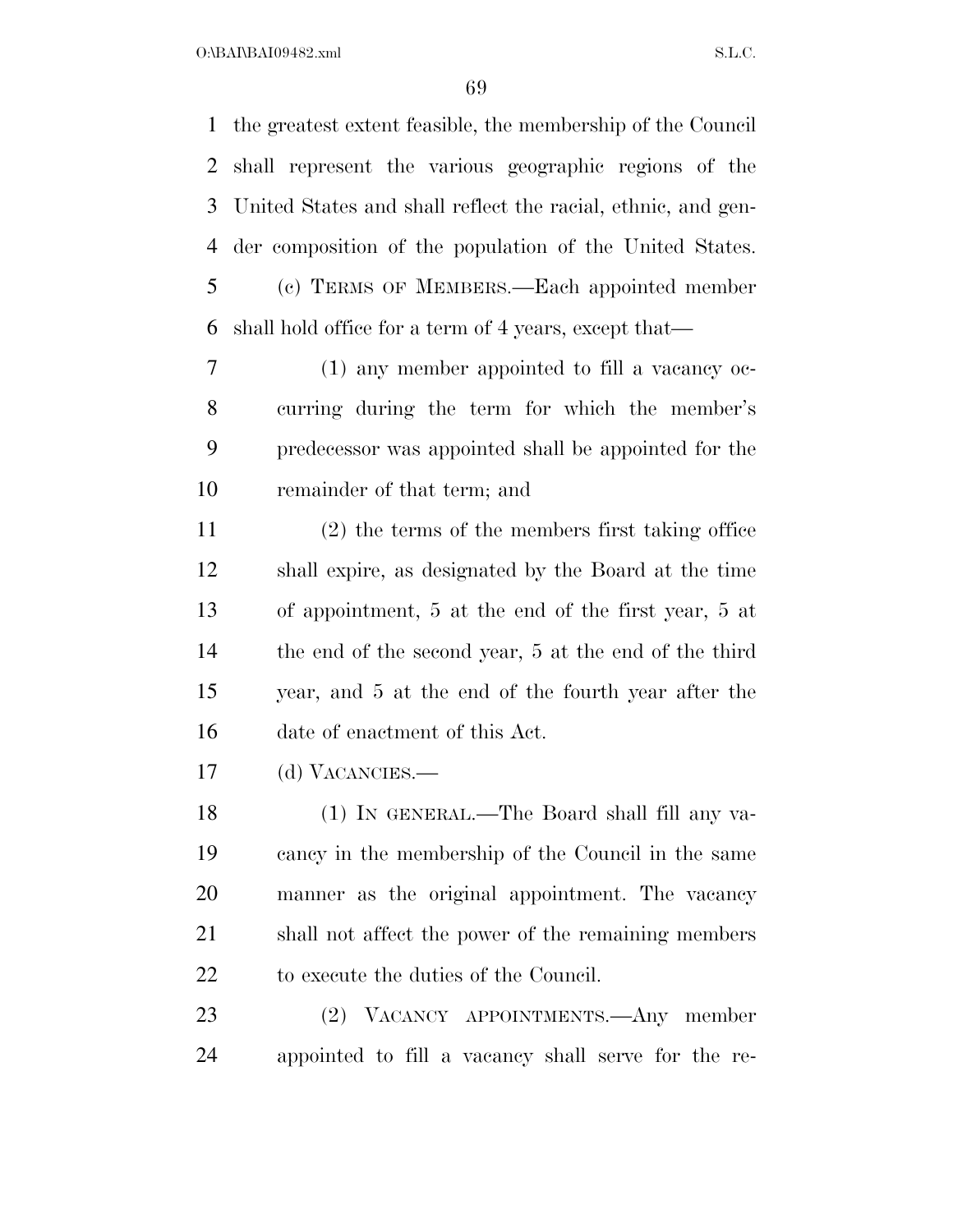mainder of the term for which the predecessor of the member was appointed.

 (3) REAPPOINTMENT.—The Board may re- appoint an appointed member of the Council for a second term in the same manner as the original ap-pointment.

(e) QUALIFICATIONS.—

8 (1) PUBLIC HEALTH REPRESENTATIVES.— Members of the Council who are representative of State health security programs and public health professionals shall be individuals who have extensive experience in the financing and delivery of care under public health programs.

 (2) PROVIDERS.—Members of the Council who are representative of providers of health care shall be individuals who are outstanding in fields related to medical, hospital, or other health activities, or who are representative of organizations or associa-tions of professional health practitioners.

 (3) CONSUMERS.—Members who are represent- ative of consumers of such care shall be individuals, not engaged in and having no financial interest in the furnishing of health services, who are familiar with the needs of various segments of the population for personal health services and are experienced in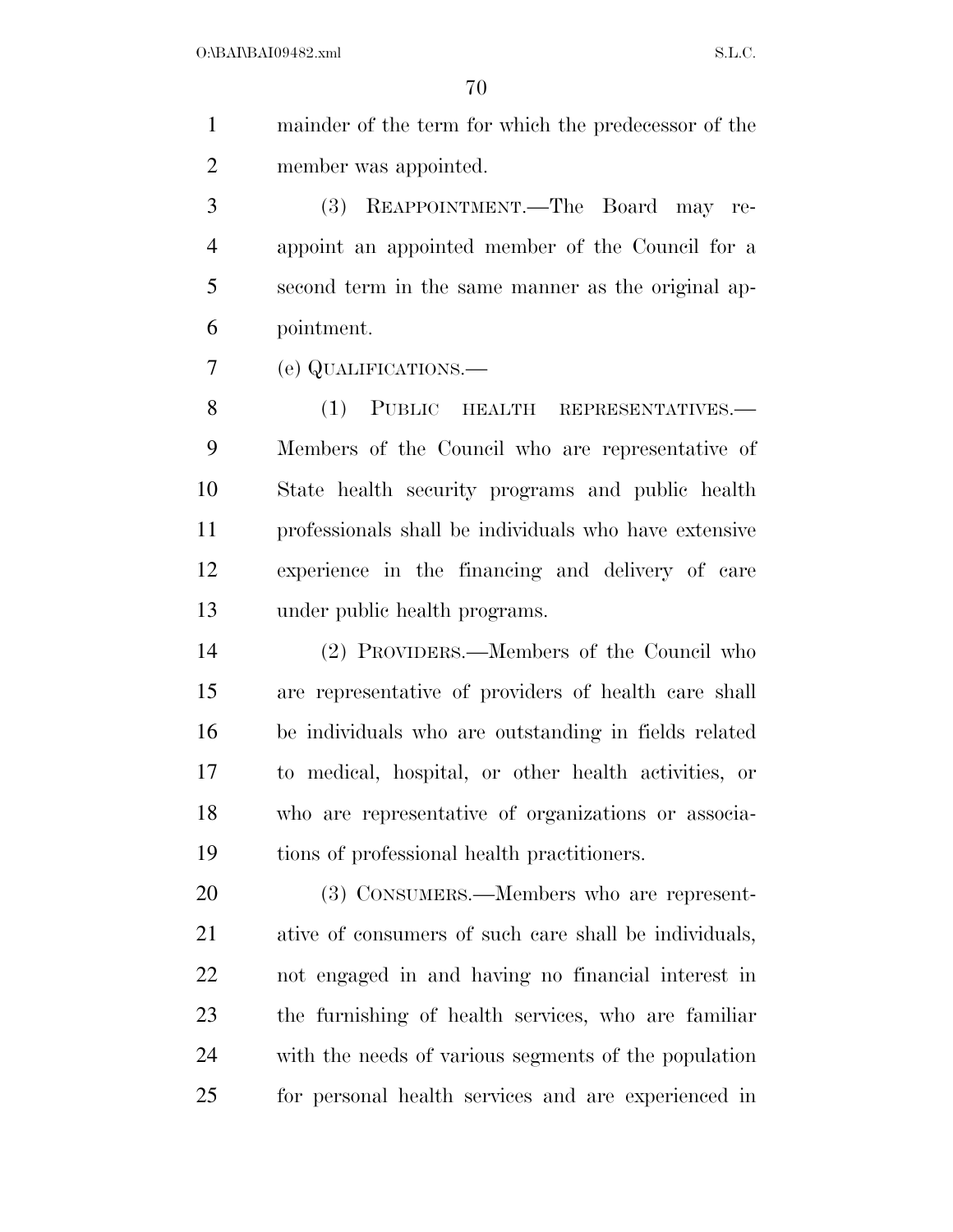| $\mathbf{1}$   | dealing with problems associated with the consump-        |
|----------------|-----------------------------------------------------------|
| $\overline{2}$ | tion of such services.                                    |
| 3              | $(f)$ DUTIES.—                                            |
| $\overline{4}$ | (1) IN GENERAL.—It shall be the duty of the               |
| 5              | Council—                                                  |
| 6              | (A) to advise the Board on matters of gen-                |
| $\tau$         | eral policy in the administration of this Act, in         |
| 8              | the formulation of regulations, and in the per-           |
| 9              | formance of the Board's duties under section              |
| 10             | $401;$ and                                                |
| 11             | (B) to study the operation of this Act and                |
| 12             | the utilization of health services under it, with         |
| 13             | a view to recommending any changes in the ad-             |
| 14             | ministration of the Act or in its provisions              |
| 15             | which may appear desirable.                               |
| 16             | (2) REPORT.—The Council shall make an an-                 |
| 17             | nual report to the Board on the performance of its        |
| 18             | functions, including any recommendations it may           |
| 19             | have with respect thereto, and the Board shall            |
| 20             | promptly transmit the report to the Congress, to-         |
| 21             | gether with a report by the Board on any rec-             |
| 22             | ommendations of the Council that have not been fol-       |
| 23             | lowed.                                                    |
| 24             | $(g)$ STAFF.—The Council, its members, and any com-       |
| 25             | mittees of the Council shall be provided with such secre- |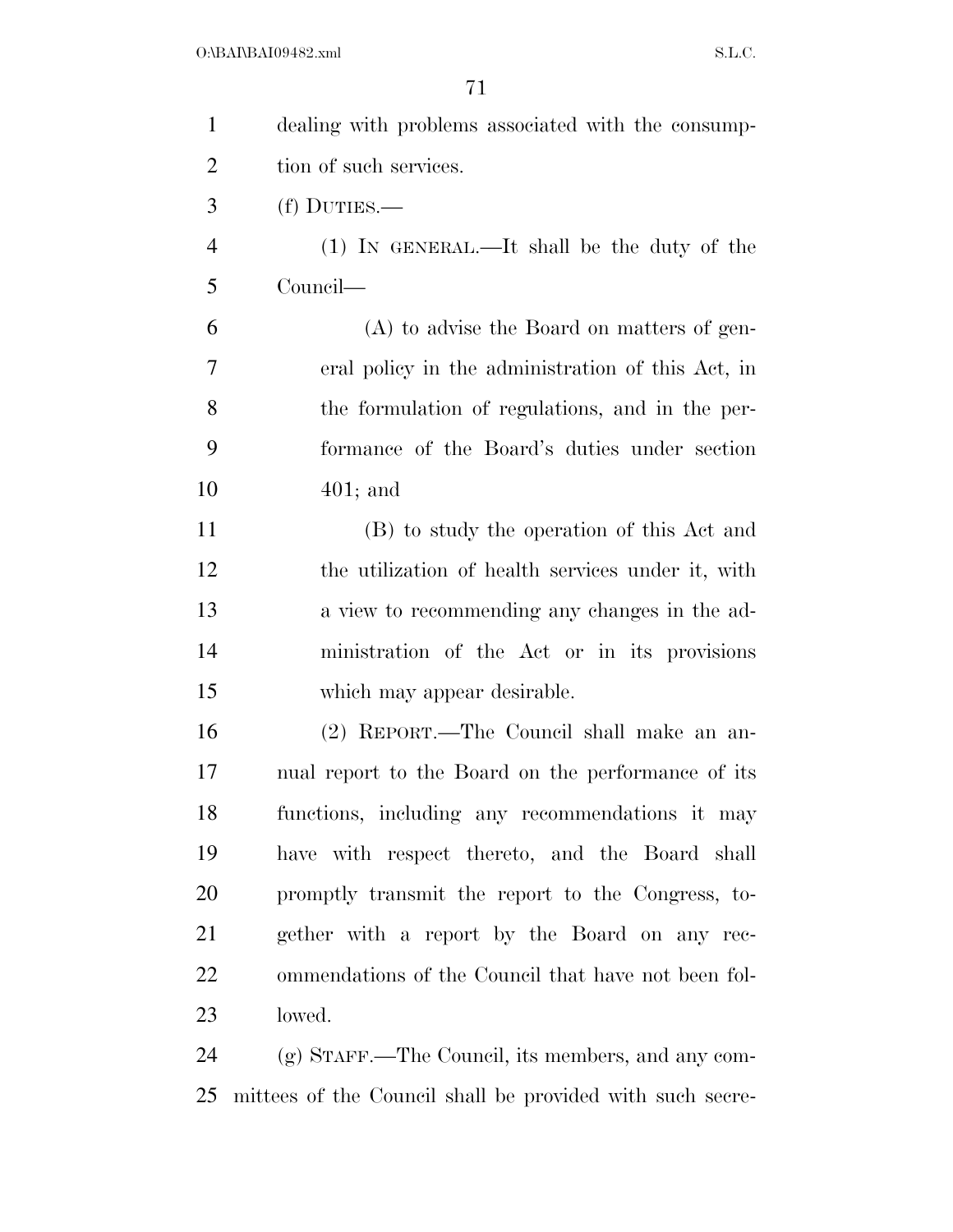$O:\beta A \Gamma \beta A 109482 \ldots$  S.L.C.

 tarial, clerical, or other assistance as may be authorized by the Board for carrying out their respective functions. (h) MEETINGS.—The Council shall meet as fre- quently as the Board deems necessary, but not less than 4 times each year. Upon request by 7 or more members it shall be the duty of the Chair to call a meeting of the Council.

 (i) COMPENSATION.—Members of the Council shall be reimbursed by the Board for travel and per diem in lieu of subsistence expenses during the performance of du- ties of the Board in accordance with subchapter I of chap-ter 57 of title 5, United States Code.

 (j) FACA NOT APPLICABLE.—The provisions of the Federal Advisory Committee Act shall not apply to the Council.

#### **SEC. 403. CONSULTATION WITH PRIVATE ENTITIES.**

 The Secretary and the Board shall consult with pri- vate entities, such as professional societies, national asso- ciations, nationally recognized associations of experts, medical schools and academic health centers, consumer groups, and labor and business organizations in the for- mulation of guidelines, regulations, policy initiatives, and information gathering to assure the broadest and most in- formed input in the administration of this Act. Nothing in this Act shall prevent the Secretary from adopting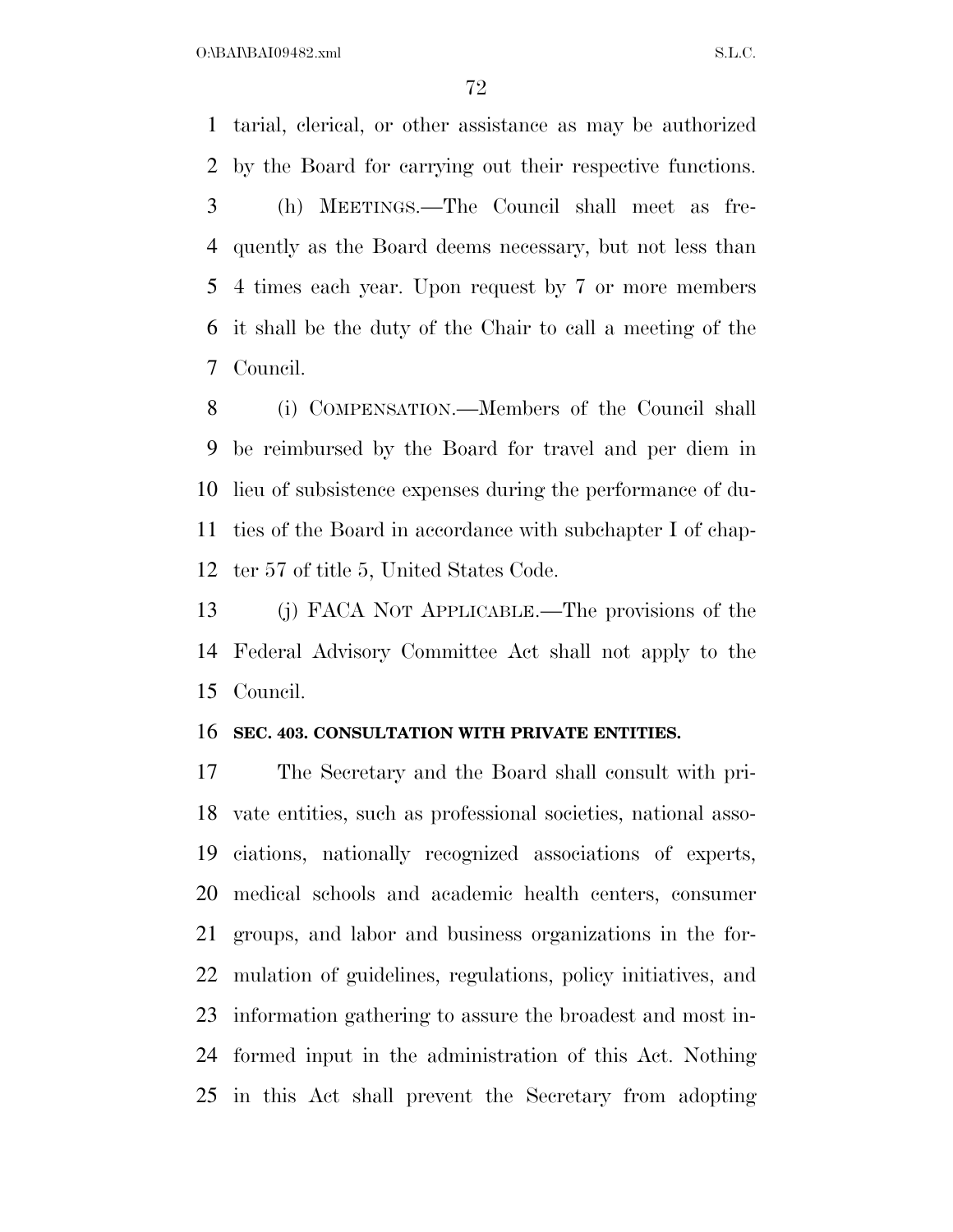guidelines developed by such a private entity if, in the Sec- retary's and Board's judgment, such guidelines are gen- erally accepted as reasonable and prudent and consistent with this Act.

#### **SEC. 404. STATE HEALTH SECURITY PROGRAMS.**

(a) SUBMISSION OF PLANS.—

 (1) IN GENERAL.—Each State shall submit to the Board a plan for a State health security pro- gram for providing for health care services to the residents of the State in accordance with this Act.

 (2) REGIONAL PROGRAMS.—A State may join with 1 or more neighboring States to submit to the Board a plan for a regional health security program instead of separate State health security programs.

 (3) REGIONAL PLANNING MECHANISMS.—The Board shall provide incentives for States to develop regional planning mechanisms to promote the ration- al distribution of, adequate access to, and efficient use of, tertiary care facilities, equipment, and serv-ices.

21 (b) REVIEW AND APPROVAL OF PLANS.—

 (1) IN GENERAL.—The Board shall review plans submitted under subsection (a) and determine whether such plans meet the requirements for ap-proval. The Board shall not approve such a plan un-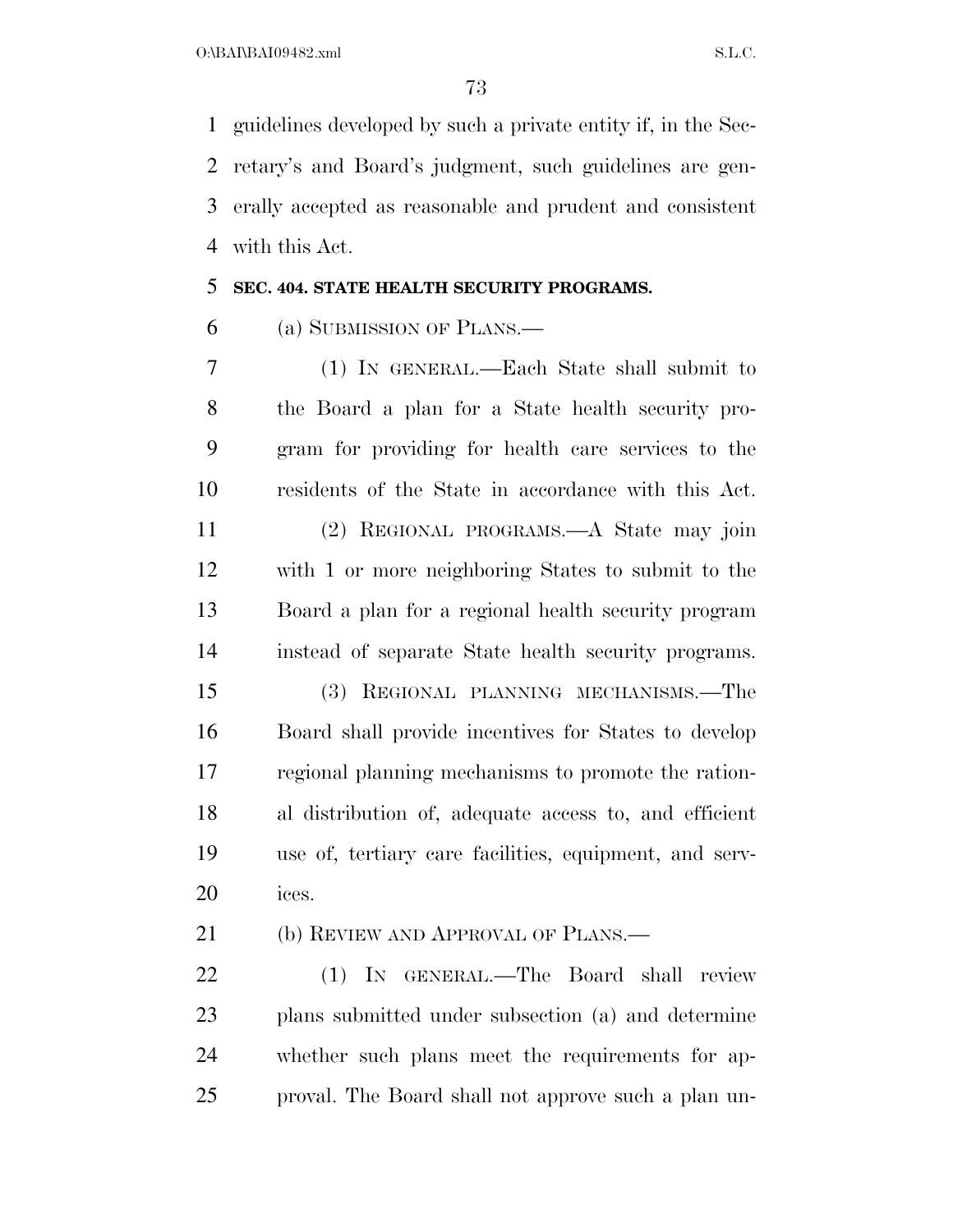| $\mathbf{1}$   | less it finds that the plan (or State law) provides,     |
|----------------|----------------------------------------------------------|
| $\overline{2}$ | consistent with the provisions of this Act, for the fol- |
| 3              | lowing:                                                  |
| $\overline{4}$ | (A) Payment for required health services                 |
| 5              | for eligible individuals in the State in accord-         |
| 6              | ance with this Act.                                      |
| 7              | (B) Adequate administration, including the               |
| 8              | designation of a single State agency responsible         |
| 9              | for the administration (or supervision of the ad-        |
| 10             | ministration) of the program.                            |
| 11             | (C) The establishment of a State health se-              |
| 12             | curity budget.                                           |
| 13             | (D) Establishment of payment methodolo-                  |
| 14             | gies (consistent with subtitle B of title VII).          |
| 15             | (E) Assurances that individuals have the                 |
| 16             | freedom to choose practitioners and other                |
| 17             | health care providers for services covered under         |
| 18             | this Act.                                                |
| 19             | $(F)$ A procedure for carrying out long-term             |
| 20             | regional management and planning functions               |
| 21             | with respect to the delivery and distribution of         |
| 22             | health care services that—                               |
| 23             | (i) ensures participation of consumers                   |
| 24             | of health services and providers of health               |
| 25             | services; and                                            |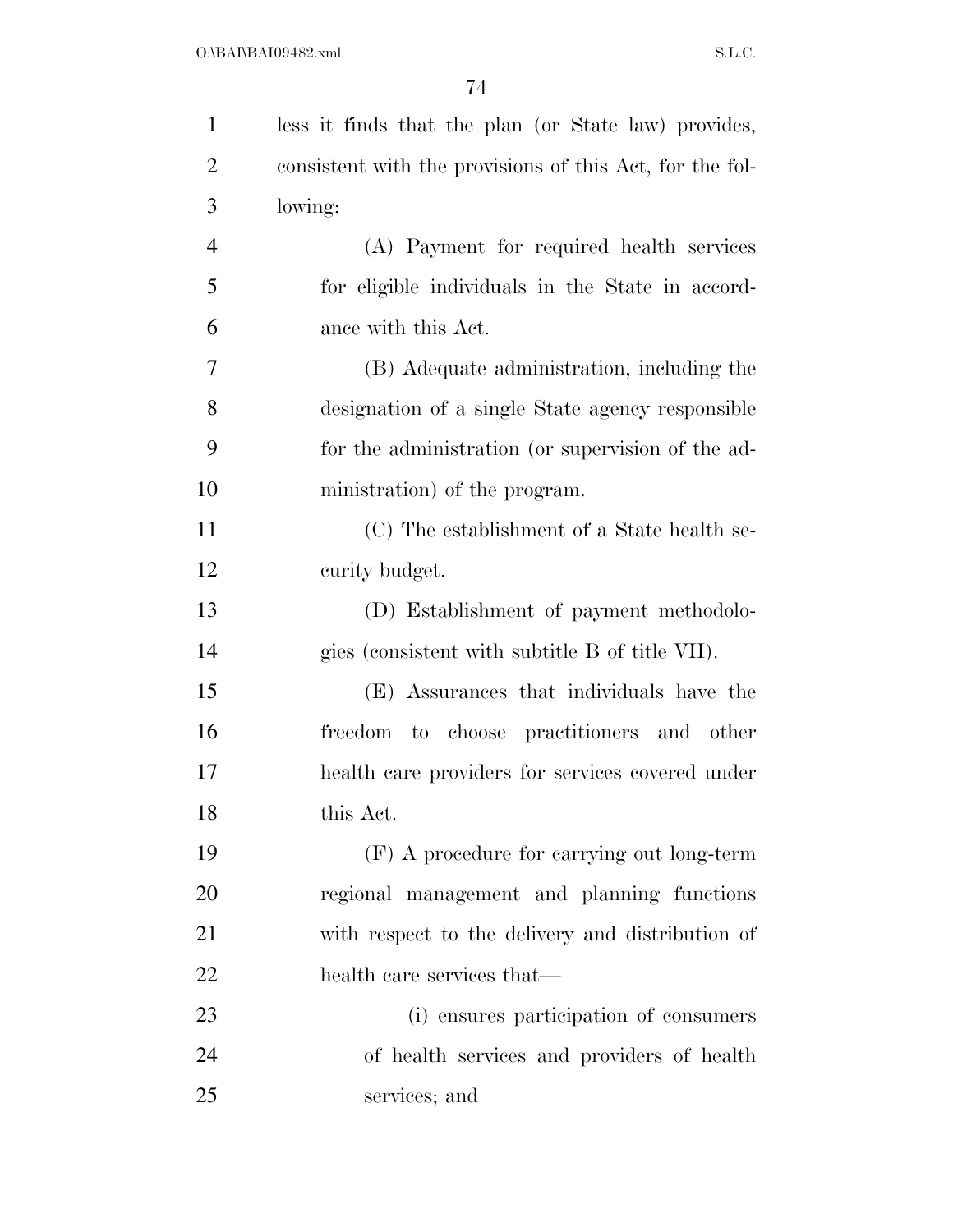| $\mathbf{1}$   | (ii) gives priority to the most acute             |
|----------------|---------------------------------------------------|
| $\overline{2}$ | shortages and maldistributions of health          |
| 3              | personnel and facilities and the most seri-       |
| $\overline{4}$ | ous deficiencies in the delivery of covered       |
| 5              | services and to the means for the speedy          |
| 6              | alleviation of these shortcomings.                |
| 7              | (G) The licensure and regulation of all           |
| 8              | health providers and facilities to ensure compli- |
| 9              | ance with Federal and State laws and to pro-      |
| 10             | mote quality of care.                             |
| 11             | (H) Establishment of a quality review sys-        |
| 12             | tem in accordance with section 503.               |
| 13             | (I) Establishment of an independent om-           |
| 14             | budsman for consumers to register complaints      |
| 15             | about the organization and administration of      |
| 16             | the State health security program and to help     |
| 17             | resolve complaints and disputes between con-      |
| 18             | sumers and providers.                             |
| 19             | (J) Publication of an annual report on the        |
| 20             | operation of the State health security program,   |
| 21             | which report shall include information on cost,   |
| 22             | progress towards achieving full enrollment, pub-  |
| 23             | lic access to health services, quality review,    |
| 24             | health outcomes, health professional training,    |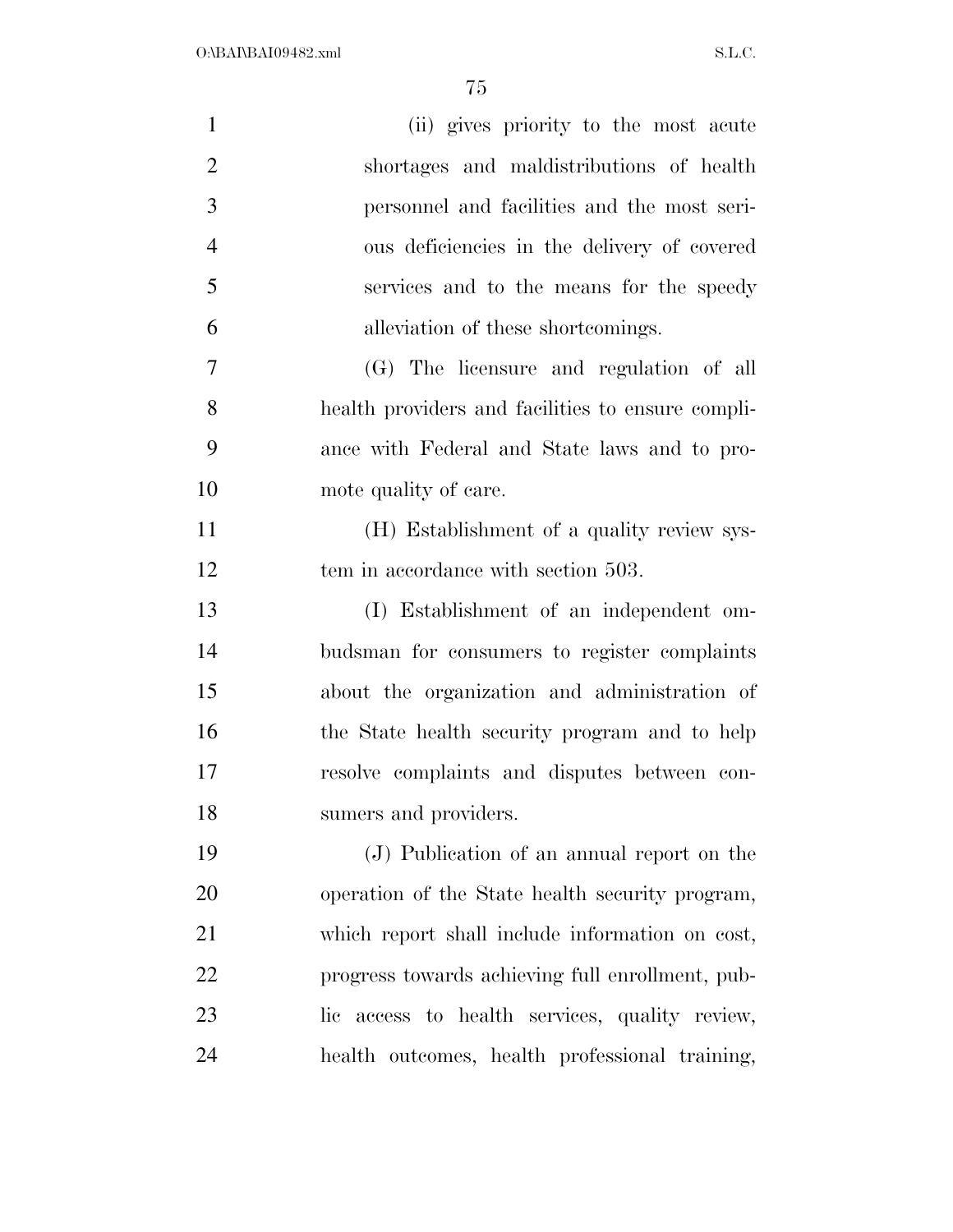| $\mathbf{1}$   | and the needs of medically underserved popu-          |
|----------------|-------------------------------------------------------|
| $\overline{2}$ | lations.                                              |
| 3              | (K) Provision of a fraud and abuse preven-            |
| $\overline{4}$ | tion and control unit that the Inspector General      |
| 5              | determines meets the requirements of section          |
| 6              | $412(a)$ .                                            |
| 7              | (L) Prohibit payment in cases of prohib-              |
| 8              | ited physician referrals under section 304.           |
| 9              | $(2)$ CONSEQUENCES OF FAILURE TO COMPLY.—             |
| 10             | If the Board finds that a State plan submitted        |
| 11             | under paragraph $(1)$ does not meet the requirements  |
| 12             | for approval under this section or that a State       |
| 13             | health security program or specific portion of such   |
| 14             | program, the plan for which was previously ap-        |
| 15             | proved, no longer meets such requirements, the        |
| 16             | Board shall provide notice to the State of such fail- |
| 17             | ure and that unless corrective action is taken within |
| 18             | a period specified by the Board, the Board shall      |
| 19             | place the State health security program (or specific  |
| 20             | portions of such program) in receivership under the   |
| 21             | jurisdiction of the Board.                            |
| 22             | (c) STATE HEALTH SECURITY ADVISORY COUN-              |
| 23             | $CLLS$ .                                              |

 (1) IN GENERAL.—For each State, the Gov-ernor shall provide for appointment of a State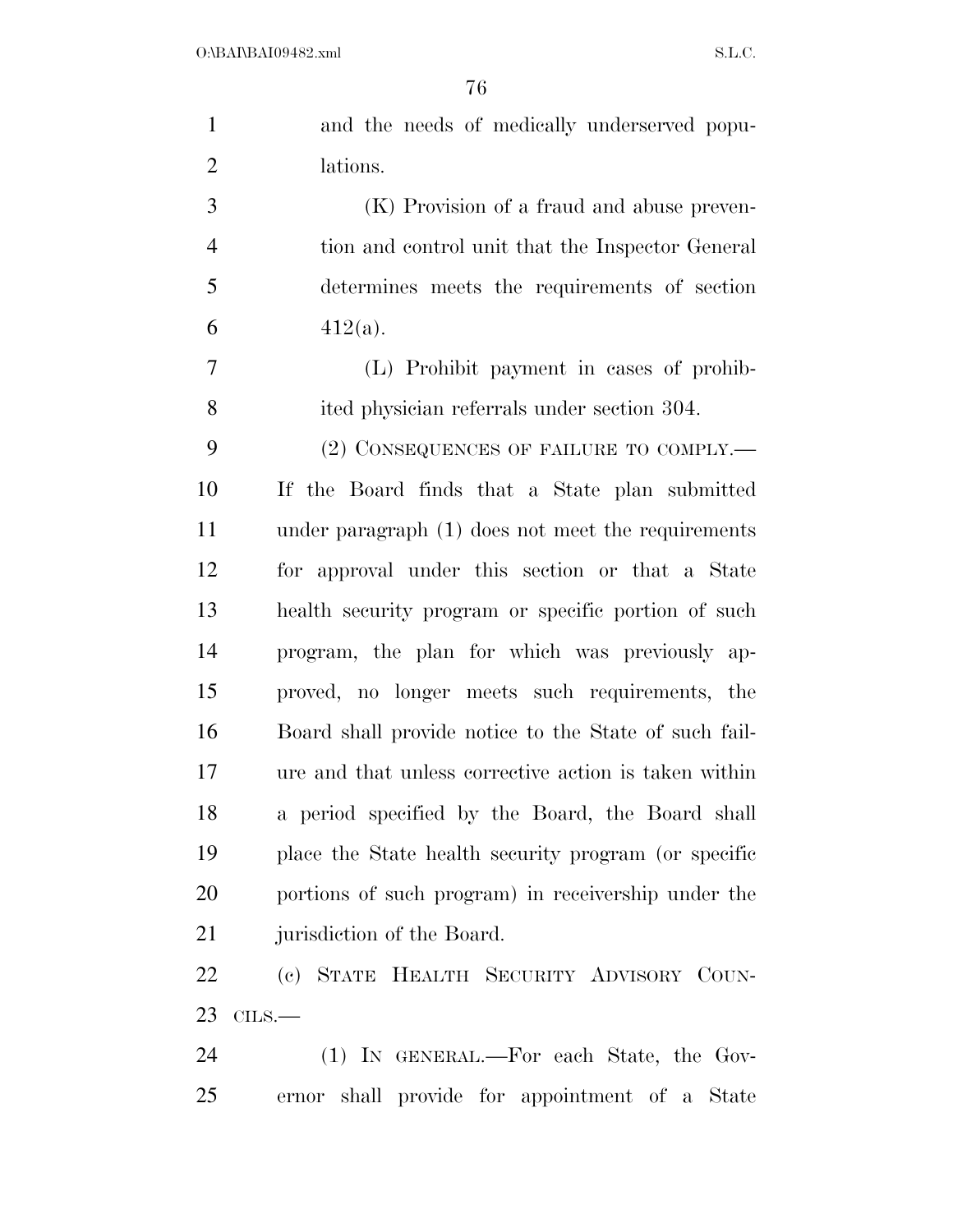$O:\beta A \Gamma B A109482.xml$  S.L.C.

 Health Security Advisory Council to advise and make recommendations to the Governor and State with respect to the implementation of the State health security program in the State.

 (2) MEMBERSHIP.—Each State Health Security Advisory Council shall be composed of at least 11 in- dividuals. The appointed members shall include indi- viduals who are representative of the State health security program, public health professionals, pro- viders of health services, and of individuals (who shall constitute a majority) who are representative of consumers of such services, including a balanced representation of employers, unions and consumer organizations. To the greatest extent feasible, the membership of each State Health Security Advisory Council shall represent the various geographic re- gions of the State and shall reflect the racial, ethnic, and gender composition of the population of the State.

(3) DUTIES.—

 (A) IN GENERAL.—Each State Health Se- curity Advisory Council shall review, and sub- mit comments to the Governor concerning the implementation of the State health security pro-gram in the State.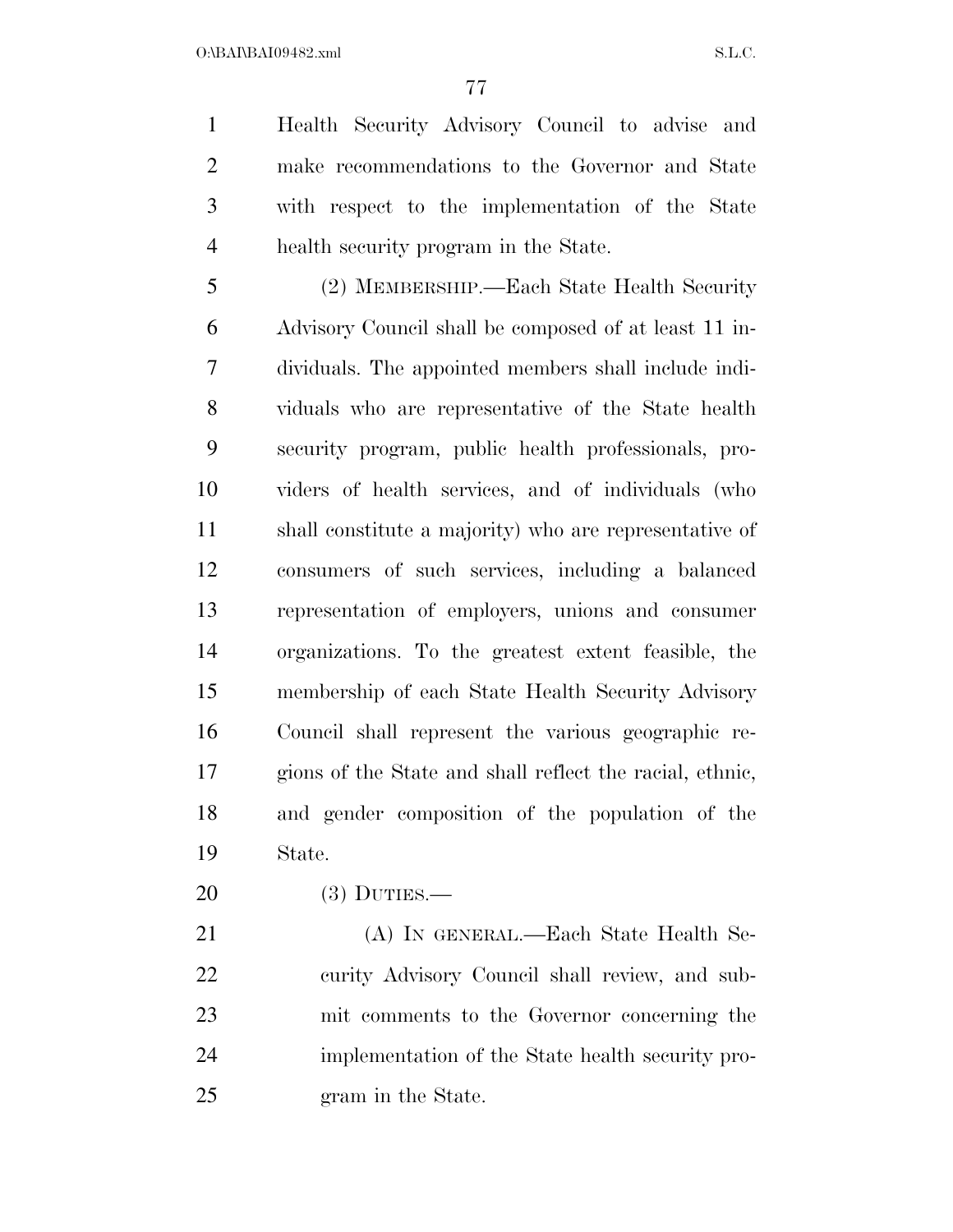| $\mathbf{1}$   | (B) ASSISTANCE.—Each State Health Se-                                          |
|----------------|--------------------------------------------------------------------------------|
| $\overline{2}$ | curity Advisory Council shall provide assistance                               |
| 3              | and technical support to community organiza-                                   |
| $\overline{4}$ | tions and public and private non-profit agencies                               |
| 5              | submitting applications for funding under ap-                                  |
| 6              | propriate State and Federal public health pro-                                 |
| 7              | grams, with particular emphasis placed on as-                                  |
| 8              | sisting those applicants with broad consumer                                   |
| 9              | representation.                                                                |
| 10             | (d) STATE USE OF FISCAL AGENTS.—                                               |
| 11             | (1) IN GENERAL.—Each State health security                                     |
| 12             | program, using competitive bidding procedures, may                             |
| 13             | enter into such contracts with qualified entities, such                        |
| 14             | as voluntary associations, as the State determines to                          |
| 15             | be appropriate to process claims and to perform                                |
| 16             | other related functions of fiscal agents under the                             |
| 17             | State health security program.                                                 |
| 18             | (2) RESTRICTION.—Except as the Board may                                       |
| 19             | provide for good cause shown, in no case may more                              |
| 20             | than 1 contract described in paragraph (1) be en-                              |
| 21             | tered into under a State health security program.                              |
| 22             | SEC.<br>405.<br><b>CONDUCT</b><br><b>COMPLEMENTARY</b><br>OF<br><b>RELATED</b> |

### **HEALTH PROGRAMS.**

 In performing functions with respect to health per-sonnel education and training, health research, environ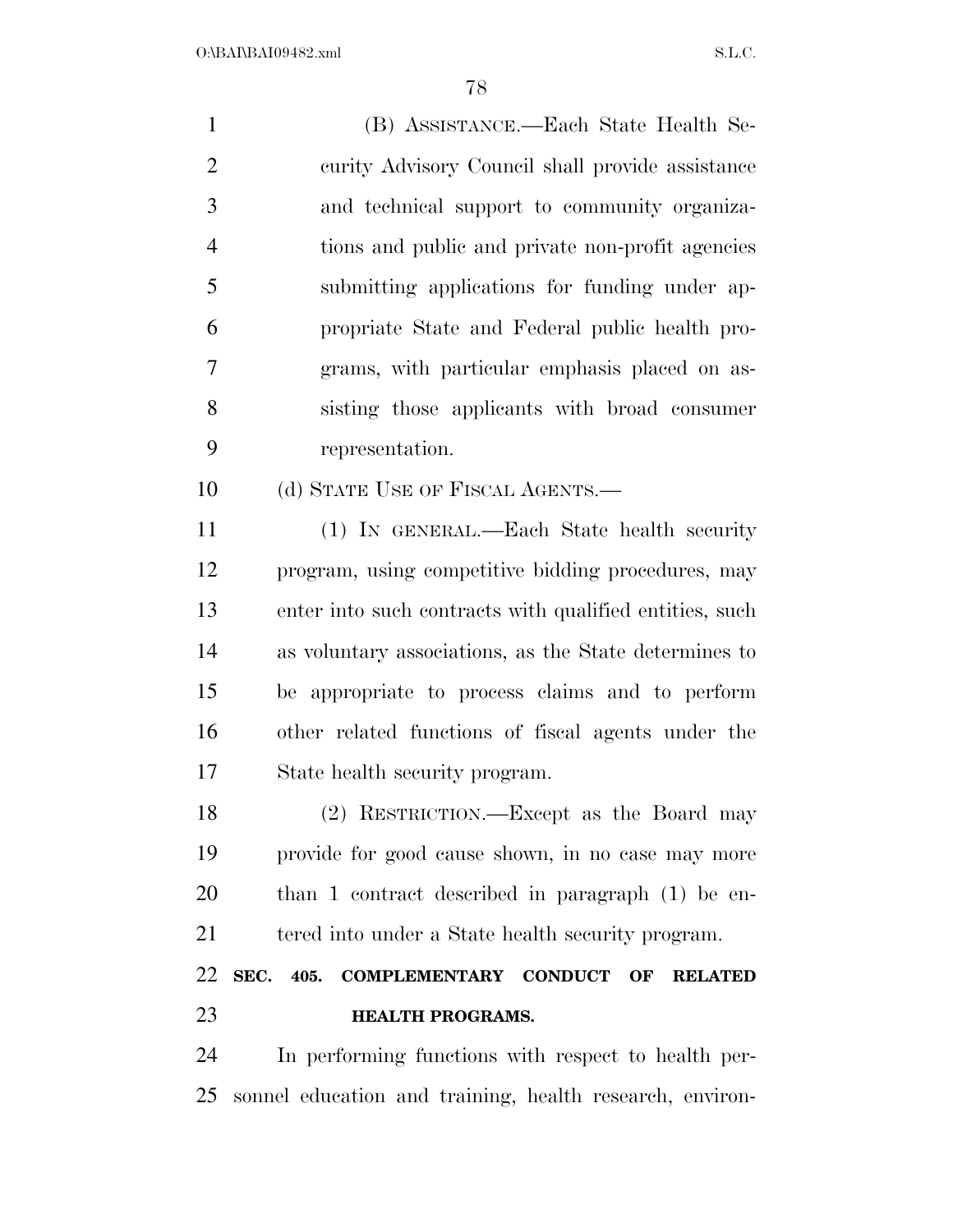$O:\beta A \Gamma \beta A 109482 \ldots$  S.L.C.

 mental health, disability insurance, vocational rehabilita- tion, the regulation of food and drugs, and all other mat- ters pertaining to health, the Secretary of Health and Human Services shall direct all activities of the Depart- ment of Health and Human Services toward contributions to the health of the people complementary to this Act.

# **Subtitle B—Control Over Fraud and Abuse**

 **SEC. 411. APPLICATION OF FEDERAL SANCTIONS TO ALL FRAUD AND ABUSE UNDER AMERICAN HEALTH SECURITY PROGRAM.** 

 The following sections of the Social Security Act shall apply to State health security programs in the same man- ner as they apply to State medical assistance plans under title XIX of such Act (except that in applying such provi- sions any reference to the Secretary is deemed a reference to the Board):

 (1) Section 1128 (relating to exclusion of indi-viduals and entities).

(2) Section 1128A (civil monetary penalties).

(3) Section 1128B (criminal penalties).

 (4) Section 1124 (relating to disclosure of own-ership and related information).

 (5) Section 1126 (relating to disclosure of cer-tain owners).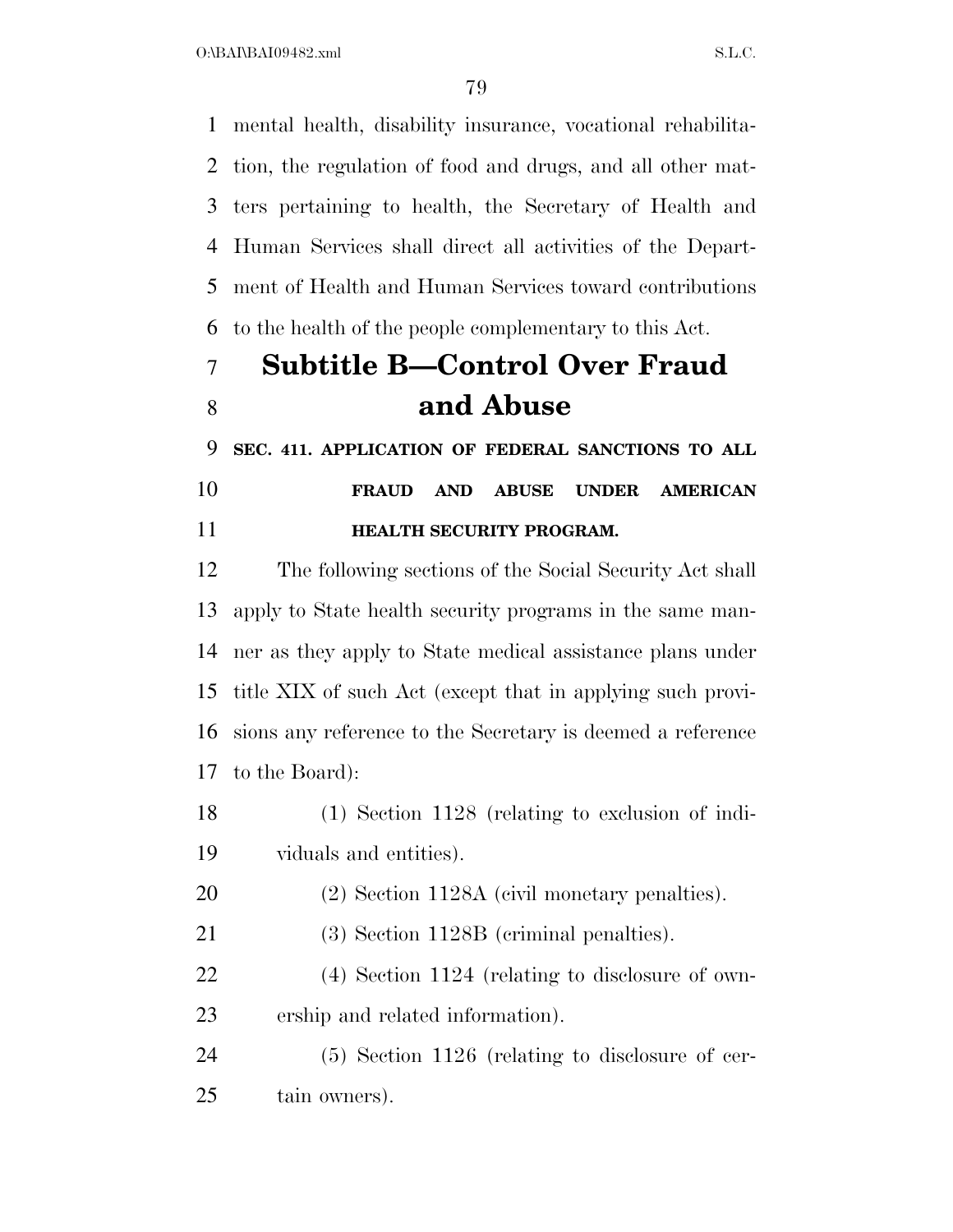## **SEC. 412. REQUIREMENTS FOR OPERATION OF STATE HEALTH CARE FRAUD AND ABUSE CONTROL UNITS.**

 (a) REQUIREMENT.—In order to meet the require-5 ment of section  $404(b)(1)(K)$ , each State health security program must establish and maintain a health care fraud and abuse control unit (in this section referred to as a ''fraud unit'') that meets requirements of this section and other requirements of the Board. Such a unit may be a State medicaid fraud control unit (described in section 1903(q) of the Social Security Act).

 (b) STRUCTURE OF UNIT.—The fraud unit must— (1) be a single identifiable entity of the State government;

 (2) be separate and distinct from the State agency with principal responsibility for the adminis-tration of the State health security program; and

(3) meet 1 of the following requirements:

 (A) It must be a unit of the office of the State Attorney General or of another depart- ment of State government which possesses statewide authority to prosecute individuals for criminal violations.

 (B) If it is in a State the constitution of which does not provide for the criminal prosecu-26 tion of individuals by a statewide authority and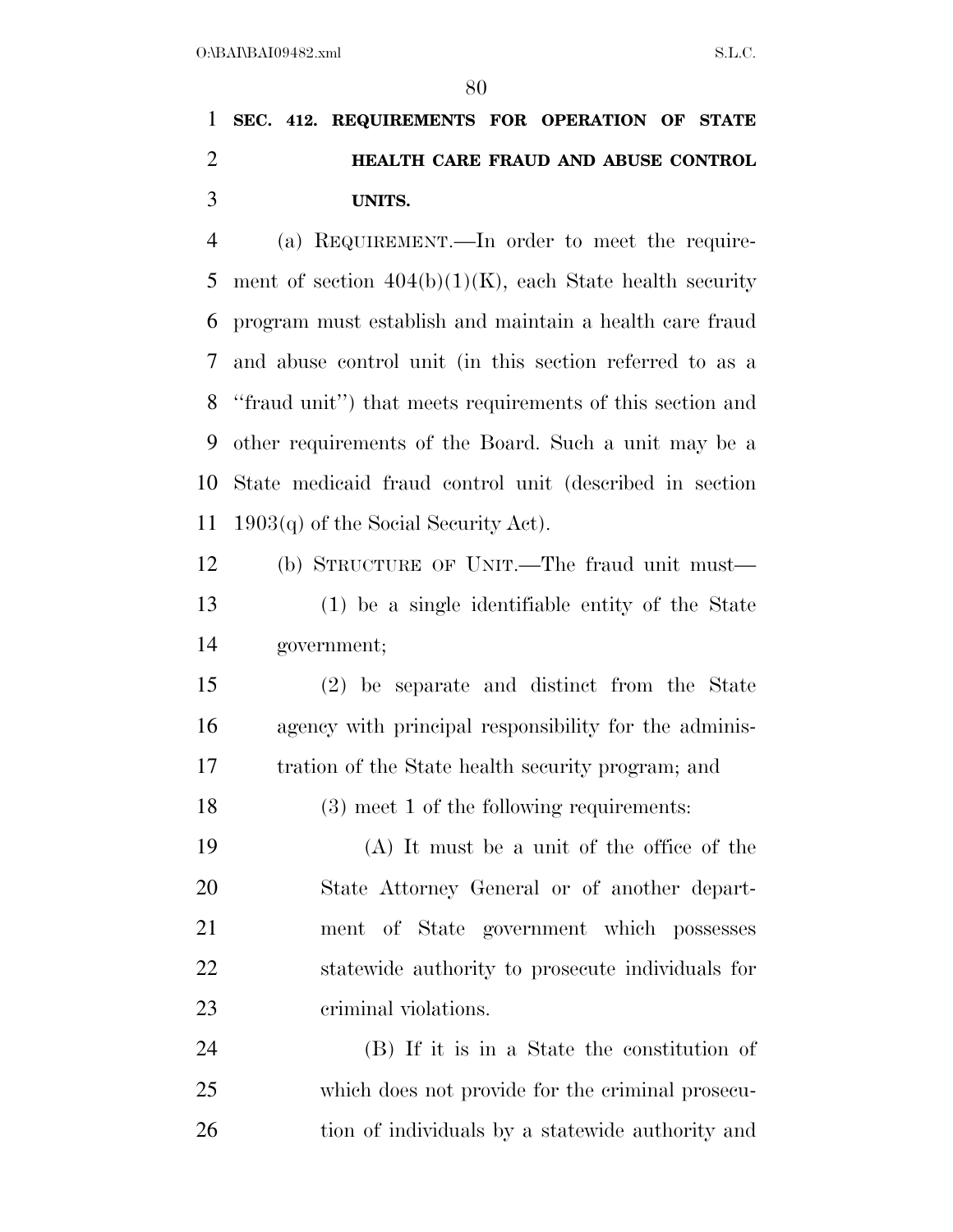| $\mathbf{1}$   | has formal procedures, approved by the Board,         |
|----------------|-------------------------------------------------------|
| $\overline{2}$ | $that-$                                               |
| 3              | assure its referral of suspected<br>(i)               |
| $\overline{4}$ | criminal violations relating to the State             |
| 5              | health insurance plan to the appropriate              |
| 6              | authority or authorities in the States for            |
| 7              | prosecution; and                                      |
| $8\,$          | (ii) assure its assistance of, and co-                |
| 9              | ordination with, such authority or authori-           |
| 10             | ties in such prosecutions.                            |
| 11             | (C) It must have a formal working rela-               |
| 12             | tionship with the office of the State Attorney        |
| 13             | General and have formal procedures (including         |
| 14             | procedures for its referral of suspected criminal     |
| 15             | violations to such office) which are approved by      |
| 16             | the Board and which provide effective coordina-       |
| 17             | tion of activities between the fraud unit and         |
| 18             | such office with respect to the detection, inves-     |
| 19             | tigation, and prosecution of suspected criminal       |
| <b>20</b>      | violations relating to the State health insurance     |
| 21             | plan.                                                 |
| 22             | (c) FUNCTIONS.—The fraud unit must—                   |
| 23             | (1) have the function of conducting a statewide       |
| 24             | program for the investigation and prosecution of vio- |
| 25             | lations of all applicable State laws regarding any    |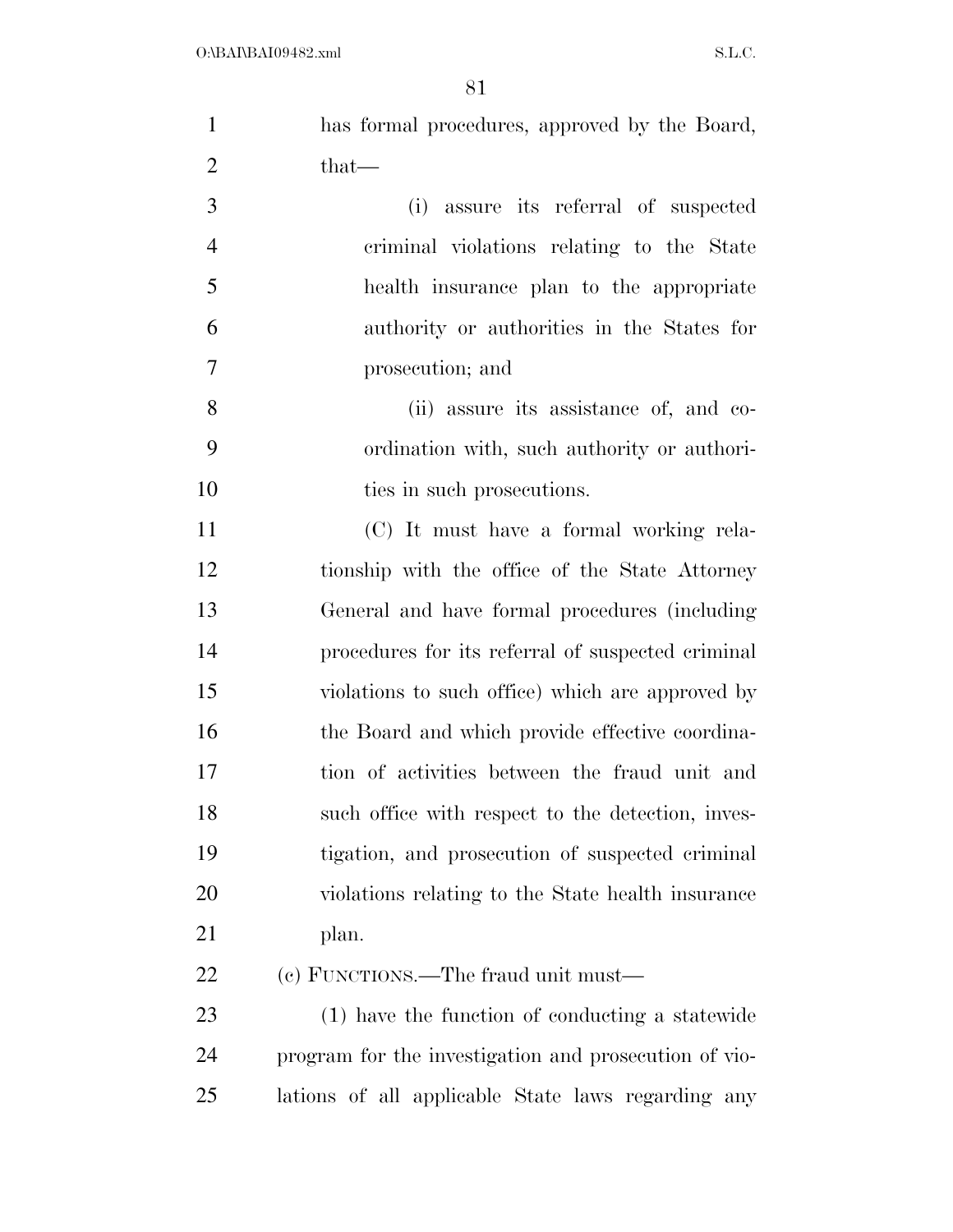and all aspects of fraud in connection with any as- pect of the provision of health care services and ac- tivities of providers of such services under the State health security program; (2) have procedures for reviewing complaints of the abuse and neglect of patients of providers and facilities that receive payments under the State health security program, and, where appropriate, for

 acting upon such complaints under the criminal laws of the State or for referring them to other State agencies for action; and

 (3) provide for the collection, or referral for col- lection to a single State agency, of overpayments that are made under the State health security pro- gram to providers and that are discovered by the fraud unit in carrying out its activities.

(d) RESOURCES.—The fraud unit must—

 (1) employ such auditors, attorneys, investiga-tors, and other necessary personnel;

(2) be organized in such a manner; and

 (3) provide sufficient resources (as specified by 22 the Board),

 as is necessary to promote the effective and efficient con-duct of the unit's activities.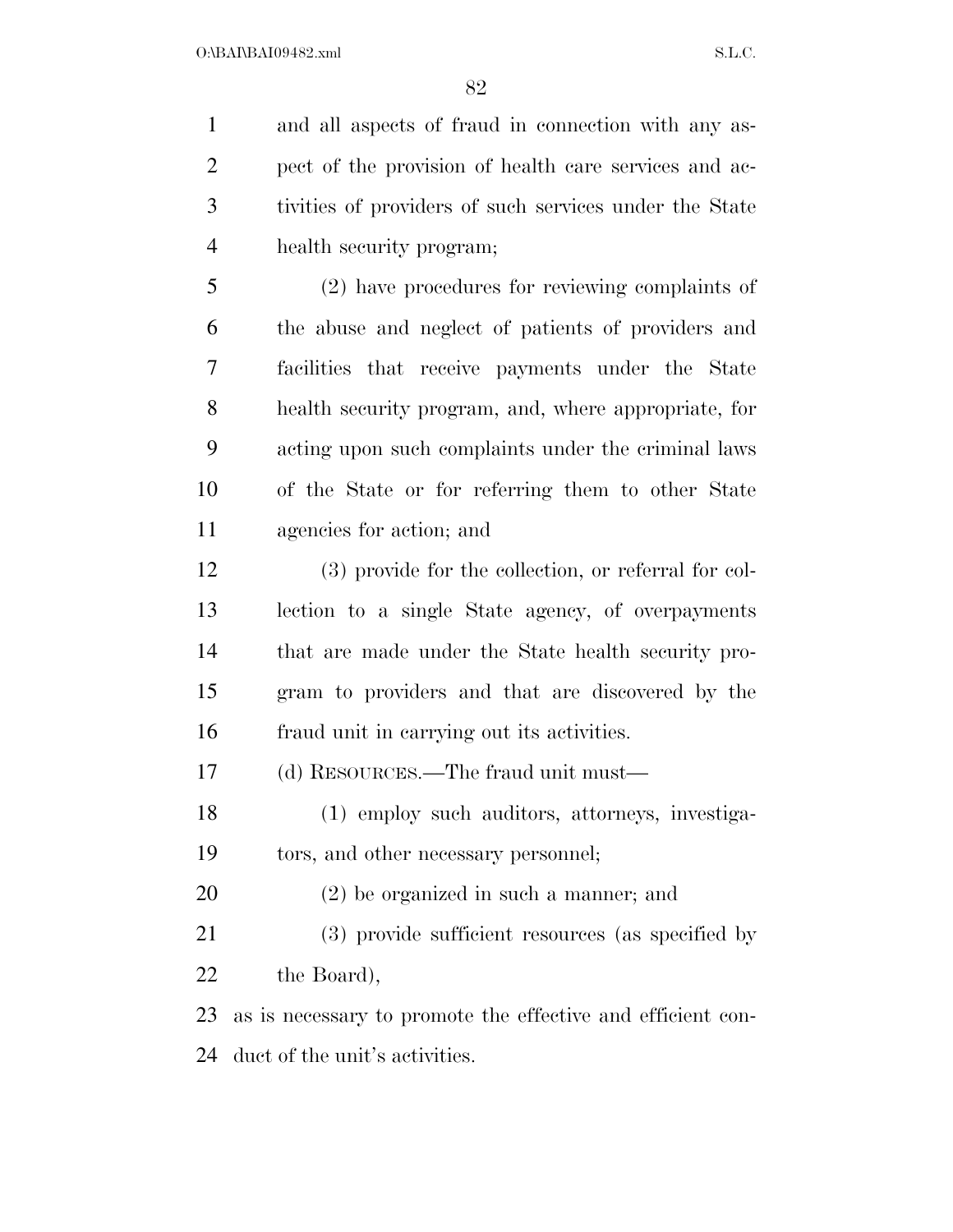(e) COOPERATIVE AGREEMENTS.—The fraud unit must have cooperative agreements (as specified by the Board) with—

- (1) similar fraud units in other States;
- (2) the Inspector General; and

 (3) the Attorney General of the United States. (f) REPORTS.—The fraud unit must submit to the Inspector General an application and annual reports con- taining such information as the Inspector General deter- mines to be necessary to determine whether the unit meets the previous requirements of this section.

### **TITLE V—QUALITY ASSESSMENT**

#### **SEC. 501. AMERICAN HEALTH SECURITY QUALITY COUNCIL.**

 (a) ESTABLISHMENT.—There is hereby established an American Health Security Quality Council (in this title referred to as the ''Council'').

 (b) DUTIES OF THE COUNCIL.—The Council shall perform the following duties:

 (1) PRACTICE GUIDELINES.—The Council shall review and evaluate each practice guideline devel- oped under part B of title IX of the Public Health Service Act. The Council shall determine whether the guideline should be recognized as a national practice guideline to be used under section 204(d)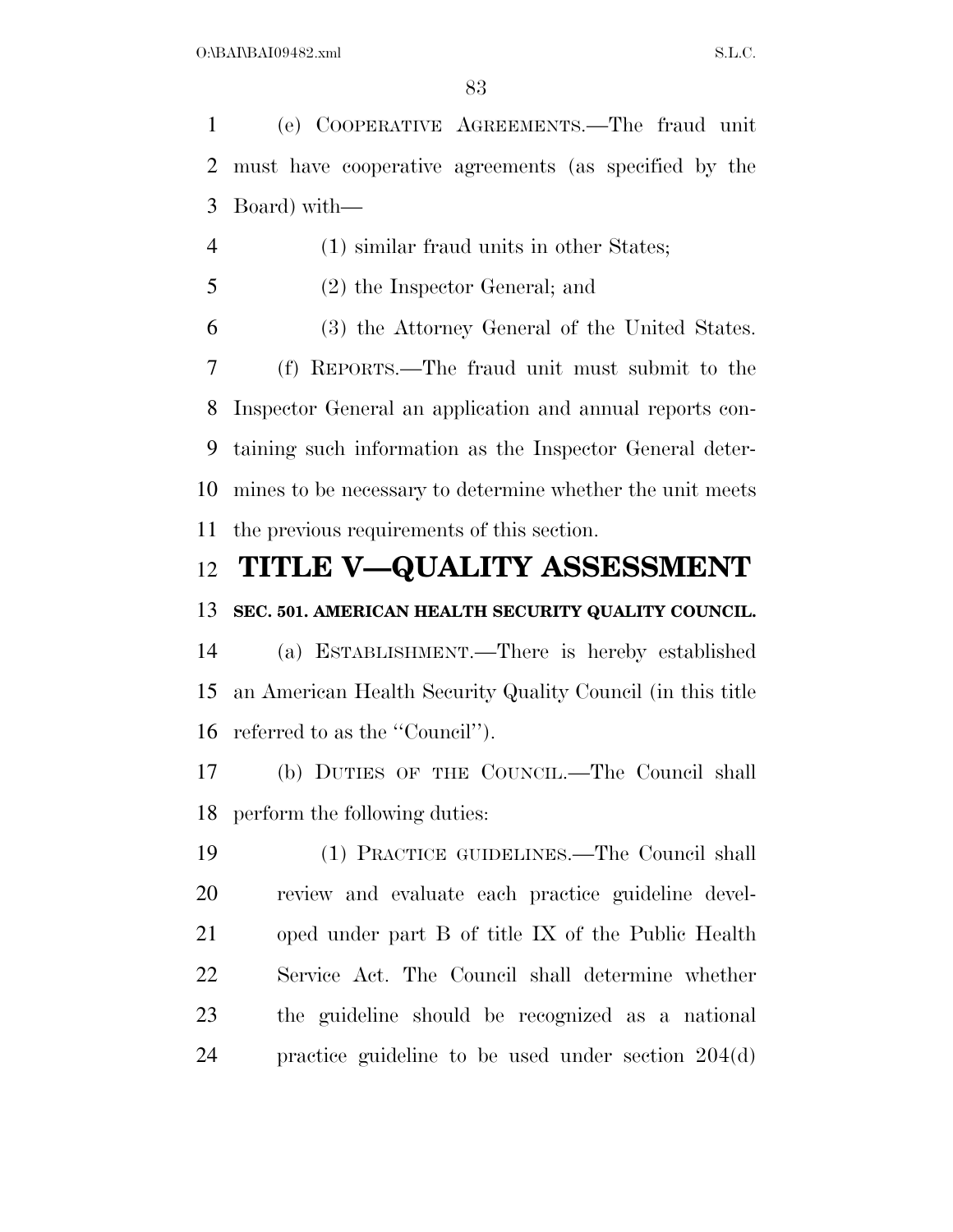for purposes of determining payments under a State health security program.

 (2) STANDARDS OF QUALITY, PERFORMANCE MEASURES, AND MEDICAL REVIEW CRITERIA.—The Council shall review and evaluate each standard of quality, performance measure, and medical review criterion developed under part B of title IX of the Public Health Service Act. The Council shall deter- mine whether the standard, measure, or criterion is appropriate for use in assessing or reviewing the quality of services provided by State health security programs, health care institutions, or health care professionals.

 (3) CRITERIA FOR ENTITIES CONDUCTING QUALITY REVIEWS.—The Council shall develop min- imum criteria for competence for entities that can qualify to conduct ongoing and continuous external quality review for State quality review programs under section 503. Such criteria shall require such an entity to be administratively independent of the 21 individual or board that administers the State health security program and shall ensure that such entities do not provide financial incentives to reviewers to favor one pattern of practice over another. The Council shall ensure coordination and reporting by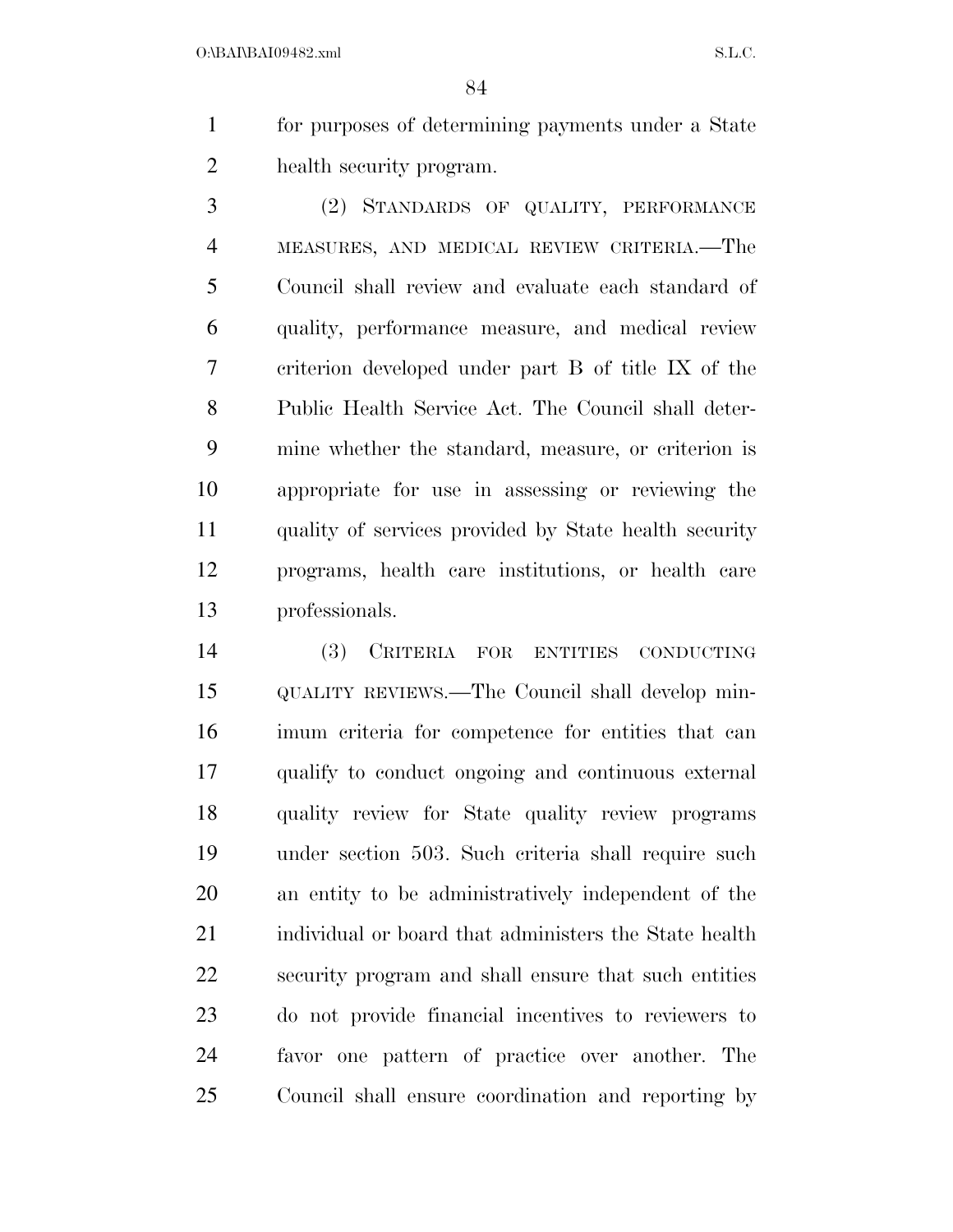| $\mathbf{1}$   | such entities to assure national consistency in qual- |
|----------------|-------------------------------------------------------|
| 2              | ity standards.                                        |
| 3              | (4) REPORTING.—The Council shall report to            |
| $\overline{4}$ | the Board annually on the conduct of activities       |
| 5              | under such title and shall report to the Board annu-  |
| 6              | ally specifically on findings from outcomes research  |
| 7              | and development of practice guidelines that may af-   |
| 8              | fect the Board's determination of coverage of serv-   |
| 9              | ices under section $401(f)(1)(G)$ .                   |

 (5) OTHER FUNCTIONS.—The Council shall perform the functions of the Council described in section 502.

(c) APPOINTMENT AND TERMS OF MEMBERS.—

 (1) IN GENERAL.—The Council shall be com- posed of 10 members appointed by the President. The President shall first appoint individuals on a timely basis so as to provide for the operation of the Council by not later than January 1, 2010.

 (2) SELECTION OF MEMBERS.—Each member of the Council shall be a member of a health profes- sion. Five members of the Council shall be physi- cians. Individuals shall be appointed to the Council on the basis of national reputations for clinical and academic excellence. To the greatest extent feasible, the membership of the Council shall represent the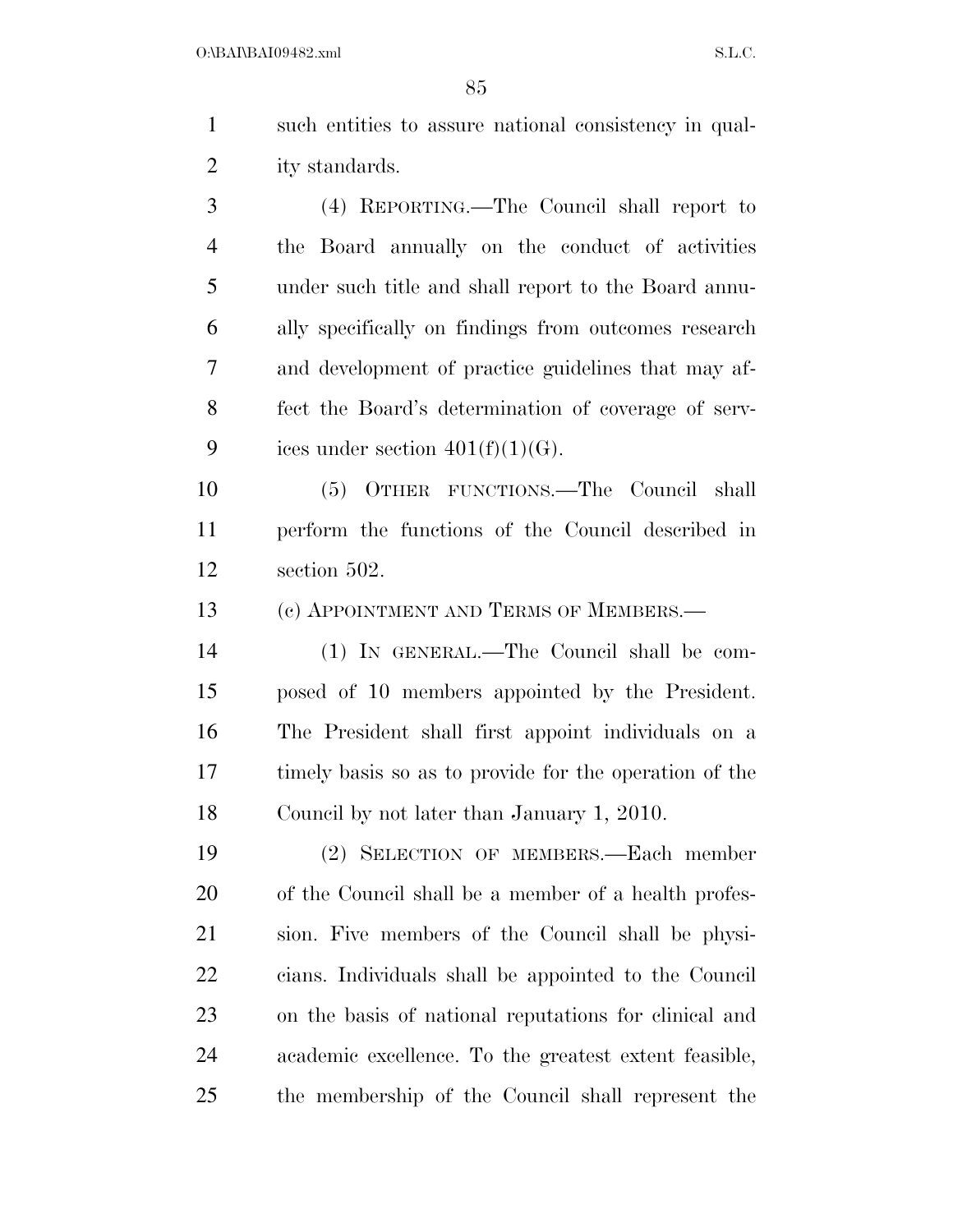various geographic regions of the United States and shall reflect the racial, ethnic, and gender composi-tion of the population of the United States.

 (3) TERMS OF MEMBERS.—Individuals ap- pointed to the Council shall serve for a term of 5 years, except that the terms of 4 of the individuals initially appointed shall be, as designated by the President at the time of their appointment, for 1, 2, 3, and 4 years.

(d) VACANCIES.—

 (1) IN GENERAL.—The President shall fill any vacancy in the membership of the Council in the same manner as the original appointment. The va- cancy shall not affect the power of the remaining members to execute the duties of the Council.

 (2) VACANCY APPOINTMENTS.—Any member appointed to fill a vacancy shall serve for the re- mainder of the term for which the predecessor of the member was appointed.

 (3) REAPPOINTMENT.—The President may re- appoint a member of the Council for a second term in the same manner as the original appointment. A member who has served for 2 consecutive 5-year terms shall not be eligible for reappointment until 2 years after the member has ceased to serve.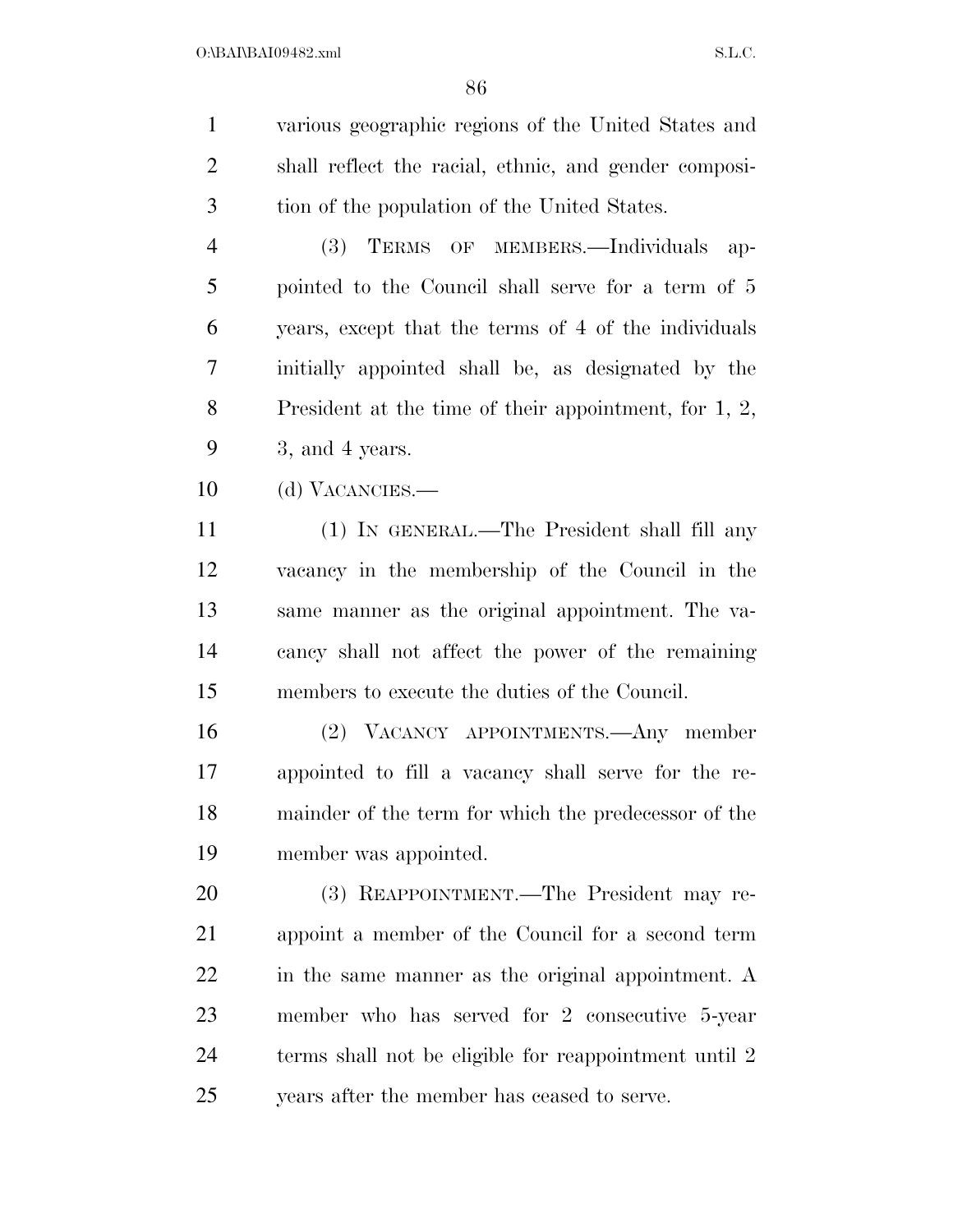(e) CHAIR.—The President shall designate 1 of the members of the Council to serve at the will of the Presi-dent as Chair of the Council.

 (f) COMPENSATION.—Members of the Council who are not employees of the Federal Government shall be en- titled to compensation at a level equivalent to level II of the Executive Schedule, in accordance with section 5313 of title 5, United States Code.

## **SEC. 502. DEVELOPMENT OF CERTAIN METHODOLOGIES, GUIDELINES, AND STANDARDS.**

 (a) PROFILING OF PATTERNS OF PRACTICE; IDENTI- FICATION OF OUTLIERS.—The Council shall adopt meth- odologies for profiling the patterns of practice of health care professionals and for identifying outliers (as defined in subsection (e)).

 (b) CENTERS OF EXCELLENCE.—The Council shall develop guidelines for certain medical procedures des- ignated by the Board to be performed only at tertiary care centers which can meet standards for frequency of proce- dure performance and intensity of support mechanisms that are consistent with the high probability of desired pa- tient outcome. Reimbursement under this Act for such a designated procedure may only be provided if the proce- dure was performed at a center that meets such stand-ards.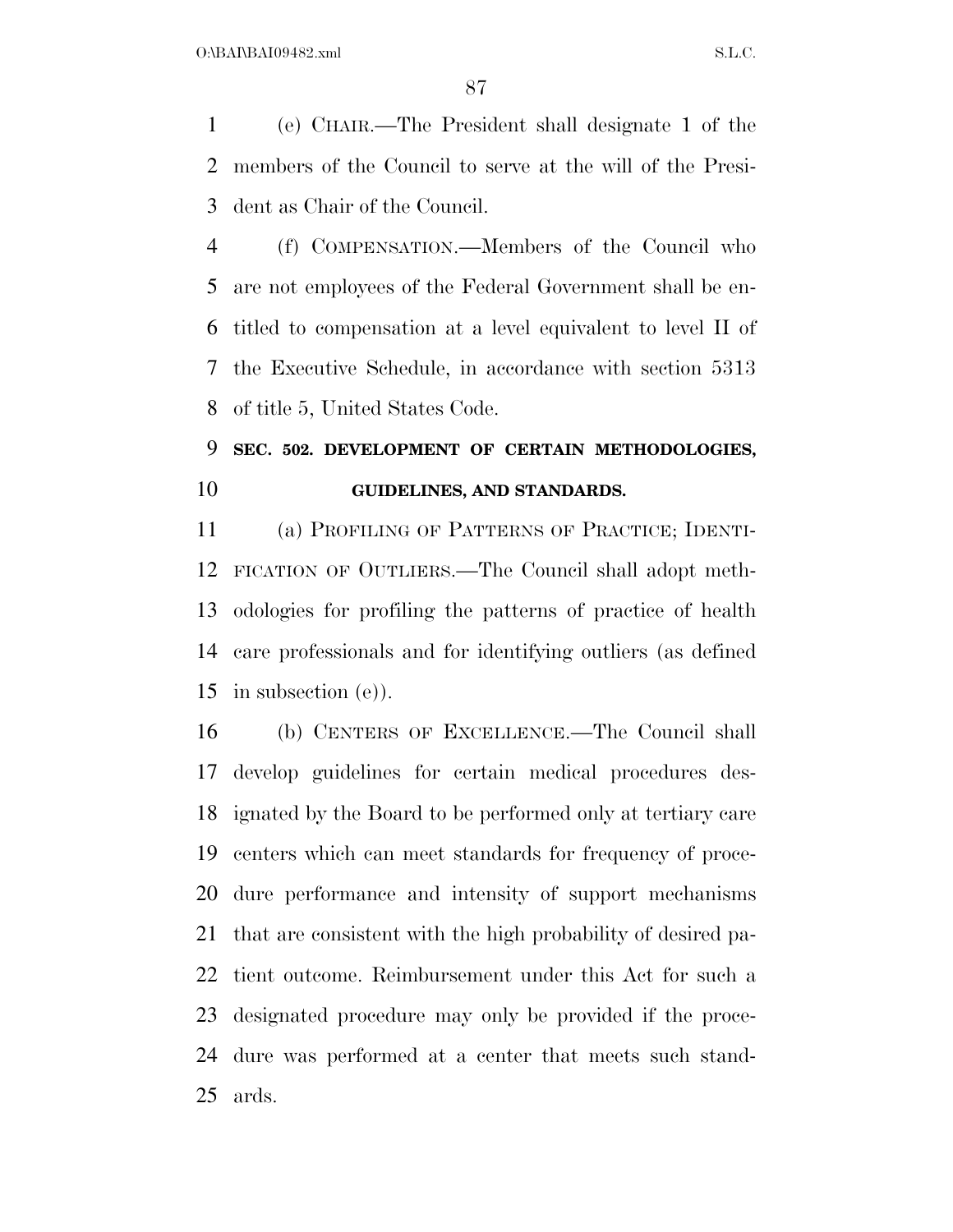O:\BAI\BAI09482.xml S.L.C.

 (c) REMEDIAL ACTIONS.—The Council shall develop standards for education and sanctions with respect to outliers so as to assure the quality of health care services provided under this Act. The Council shall develop criteria for referral of providers to the State licensing board if edu- cation proves ineffective in correcting provider practice be-havior.

 (d) DISSEMINATION.—The Council shall disseminate to the State—

 (1) the methodologies adopted under subsection (a);

 (2) the guidelines developed under subsection (b); and

 (3) the standards developed under subsection 15 (e);

for use by the States under section 503.

 (e) OUTLIER DEFINED.—In this title, the term ''outlier'' means a health care provider whose pattern of practice, relative to applicable practice guidelines, suggests deficiencies in the quality of health care services being pro-vided.

#### **SEC. 503. STATE QUALITY REVIEW PROGRAMS.**

 (a) REQUIREMENT.—In order to meet the require-24 ment of section  $404(b)(1)(H)$ , each State health security program shall establish 1 or more qualified entities to con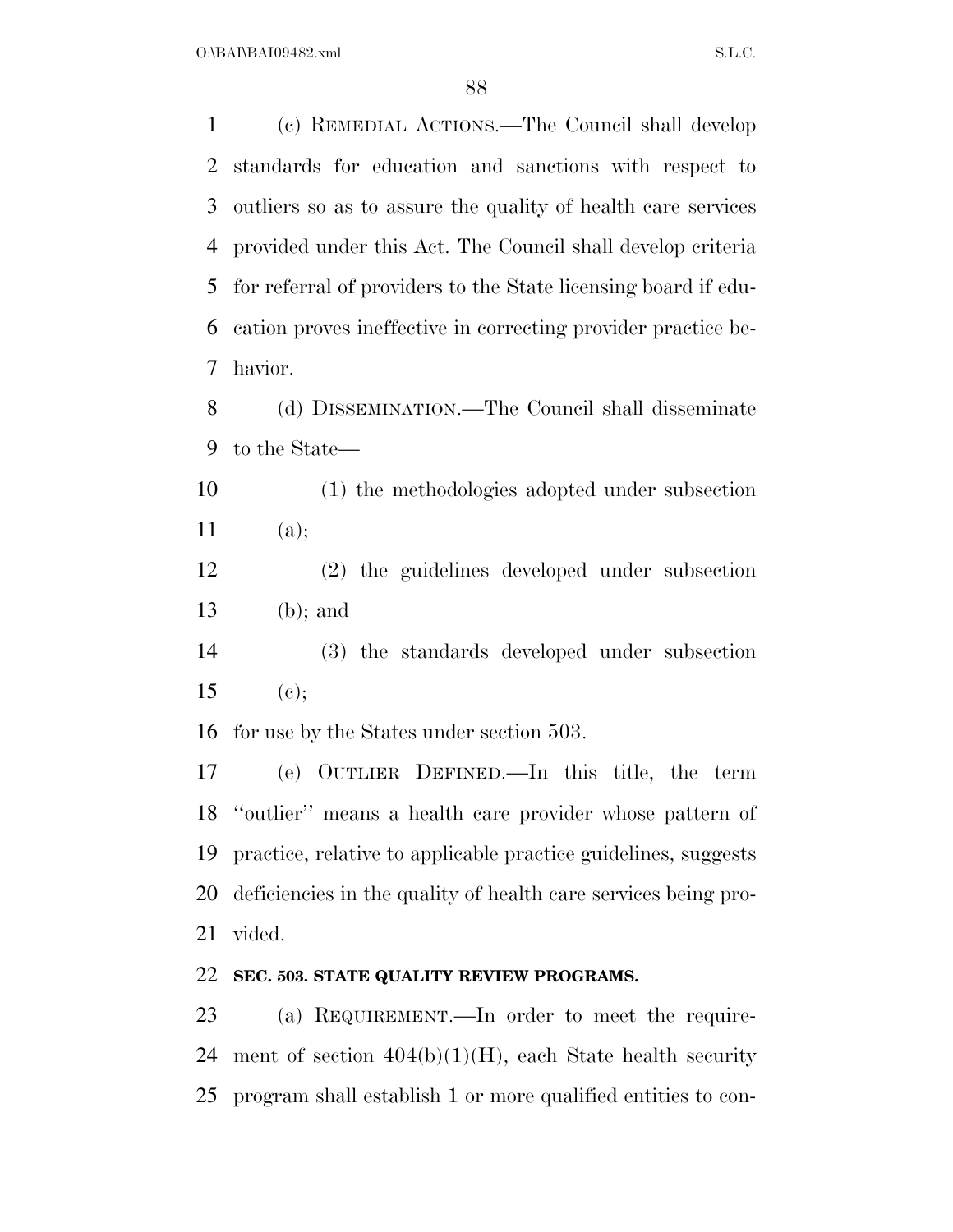$O:\bbox{BAI\`BAI09482.xml}$  S.L.C.

| $\mathbf{1}$   | duct quality reviews of persons providing covered services   |
|----------------|--------------------------------------------------------------|
| 2              | under the program, in accordance with standards estab-       |
| 3              | lished under subsection $(b)(1)$ (except as provided in sub- |
| $\overline{4}$ | section $(b)(2)$ and subsection $(d)$ .                      |
| 5              | (b) FEDERAL STANDARDS.-                                      |
| 6              | (1) IN GENERAL.—The Council shall establish                  |
| 7              | standards with respect to-                                   |
| 8              | (A) the adoption of practice guidelines                      |
| 9              | (whether developed by the Federal Government                 |
| 10             | or other entities);                                          |
| 11             | (B) the identification of outliers (con-                     |
| 12             | sistent with methodologies adopted under sec-                |
| 13             | tion $502(a)$ ;                                              |
| 14             | (C) the development of remedial programs                     |
| 15             | and monitoring for outliers; and                             |
| 16             | (D) the application of sanctions (consistent                 |
| 17             | with the standards developed under section                   |
| 18             | $502(e)$ ).                                                  |
| 19             | (2) STATE DISCRETION.—A State may apply                      |
| 20             | under subsection (a) standards other than those es-          |
| 21             | tablished under paragraph (1) so long as the State           |
| 22             | demonstrates to the satisfaction of the Council on an        |
| 23             | annual basis that the standards applied have been as         |
| 24             | efficacious in promoting and achieving improved              |
| 25             | quality of care as the application of the standards          |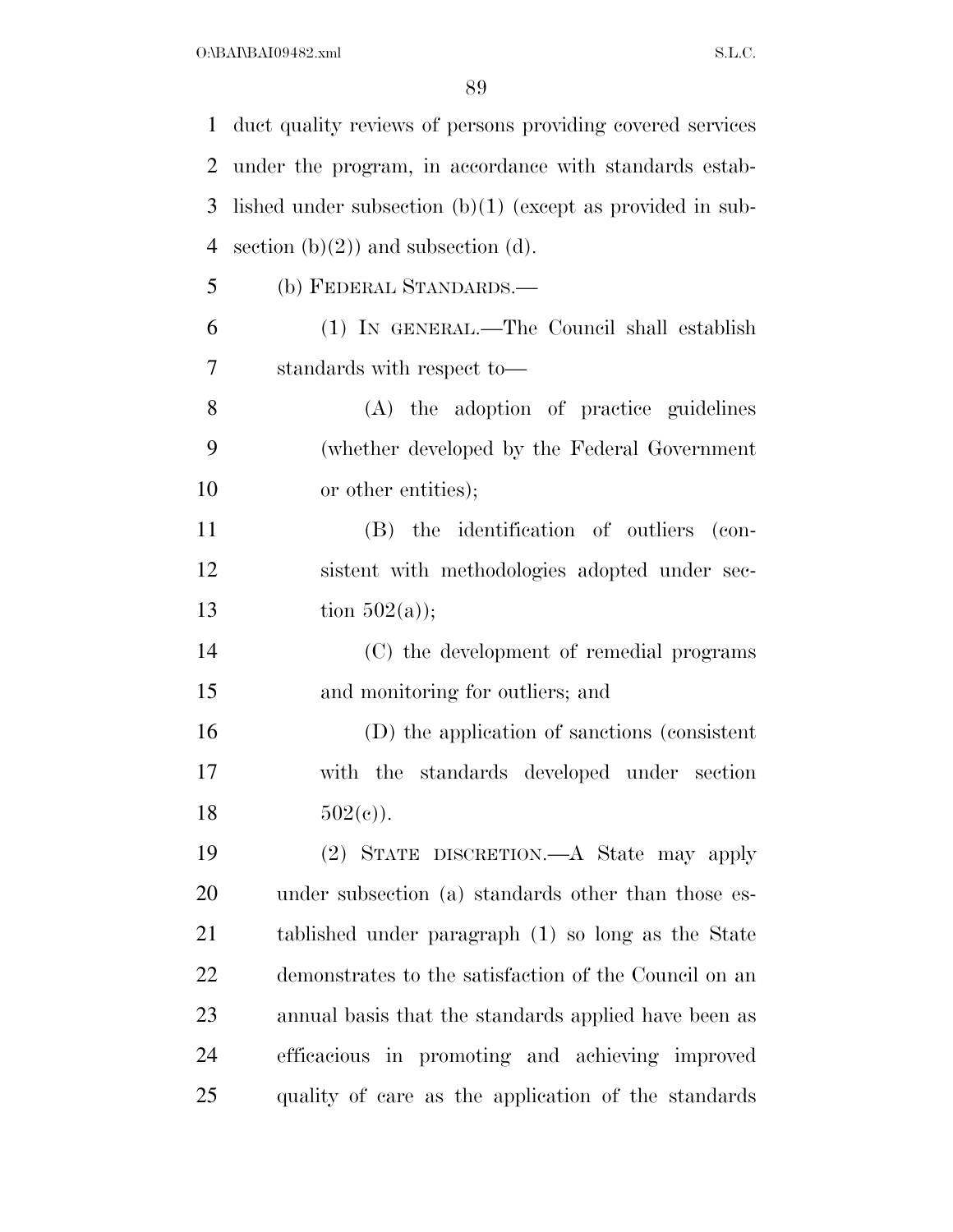established under paragraph (1). Positive improve- ments in quality shall be documented by reductions in the variations of clinical care process and im-provement in patient outcomes.

 (c) QUALIFICATIONS.—An entity is not qualified to conduct quality reviews under subsection (a) unless the entity satisfies the criteria for competence for such entities developed by the Council under section 501(b)(3).

 (d) INTERNAL QUALITY REVIEW.—Nothing in this section shall preclude an institutional provider from estab- lishing its own internal quality review and enhancement programs.

### **SEC. 504. ELIMINATION OF UTILIZATION REVIEW PRO-GRAMS; TRANSITION.**

 (a) INTENT.—It is the intention of this title to re- place by January 1, 2013, random utilization controls with a systematic review of patterns of practice that com-promise the quality of care.

(b) SUPERSEDING CASE REVIEWS.—

 (1) IN GENERAL.—Subject to the succeeding provisions of this subsection, the program of quality review provided under the previous sections of this title supersede all existing Federal requirements for utilization review programs, including requirements for random case-by-case reviews and programs re-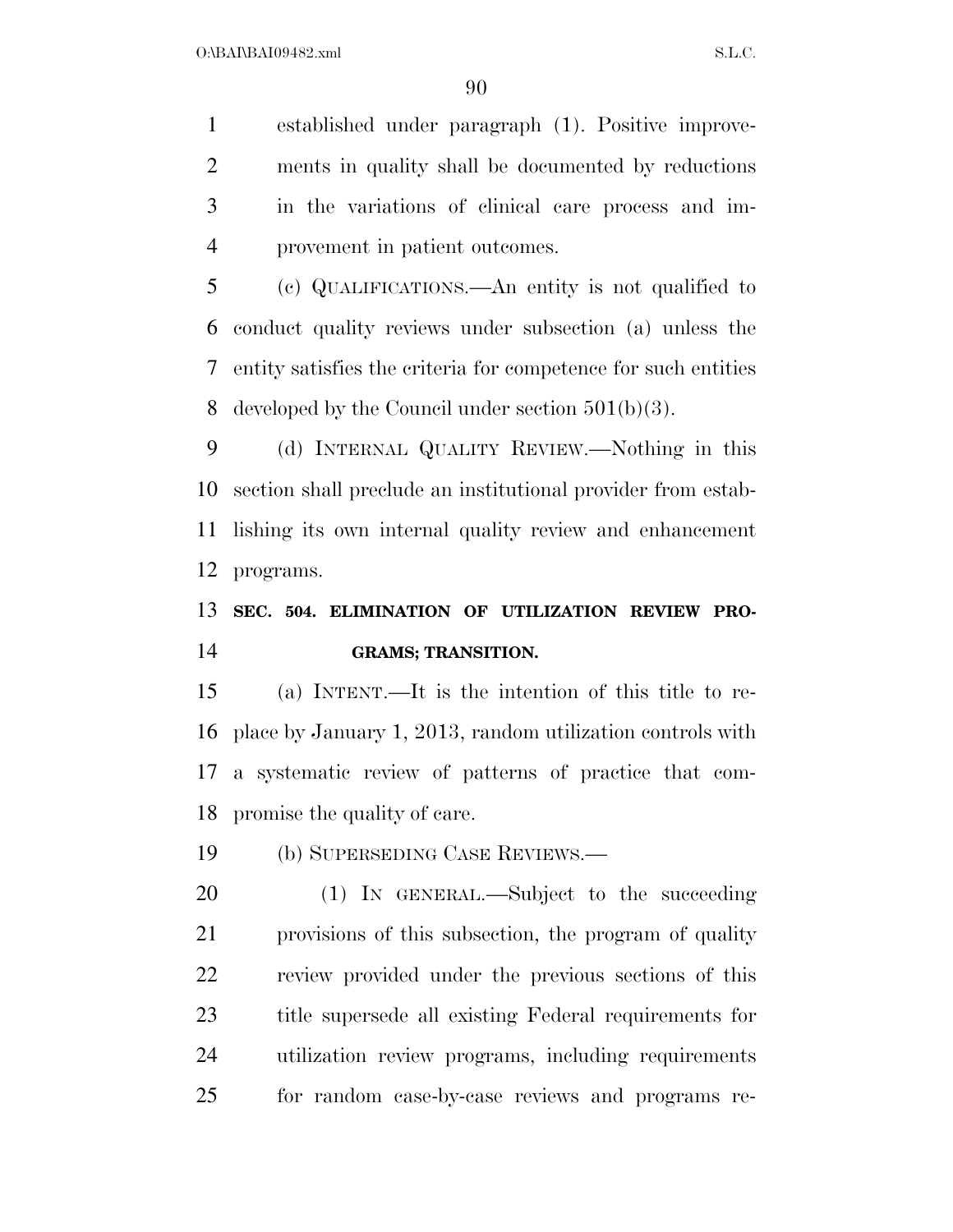| $\mathbf{1}$   | quiring pre-certification of medical procedures on a   |
|----------------|--------------------------------------------------------|
| $\overline{2}$ | case-by-case basis.                                    |
| 3              | (2) TRANSITION.—Before January 1, 2013, the            |
| $\overline{4}$ | Board and the States may employ existing utiliza-      |
| 5              | tion review standards and mechanisms as may be         |
| 6              | necessary to effect the transition to pattern of prac- |
| 7              | tice-based reviews.                                    |
| 8              | (3) CONSTRUCTION.—Nothing in this<br>sub-              |
| 9              | section shall be construed—                            |
| 10             | (A) as precluding the case-by-case review              |
| 11             | of the provision of care—                              |
| 12             | (i) in individual incidents where the                  |
| 13             | quality of care has significantly deviated             |
| 14             | from acceptable standards of practice; and             |
| 15             | (ii) with respect to a provider who has                |
| 16             | been determined to be an outlier; or                   |
| 17             | (B) as precluding the case management of               |
| 18             | catastrophic, mental health, or substance abuse        |
| 19             | cases or long-term care where such manage-             |
| 20             | ment is necessary to achieve appropriate, cost-        |
| 21             | effective, and beneficial comprehensive medical        |
| 22             | care, as provided for in section 204.                  |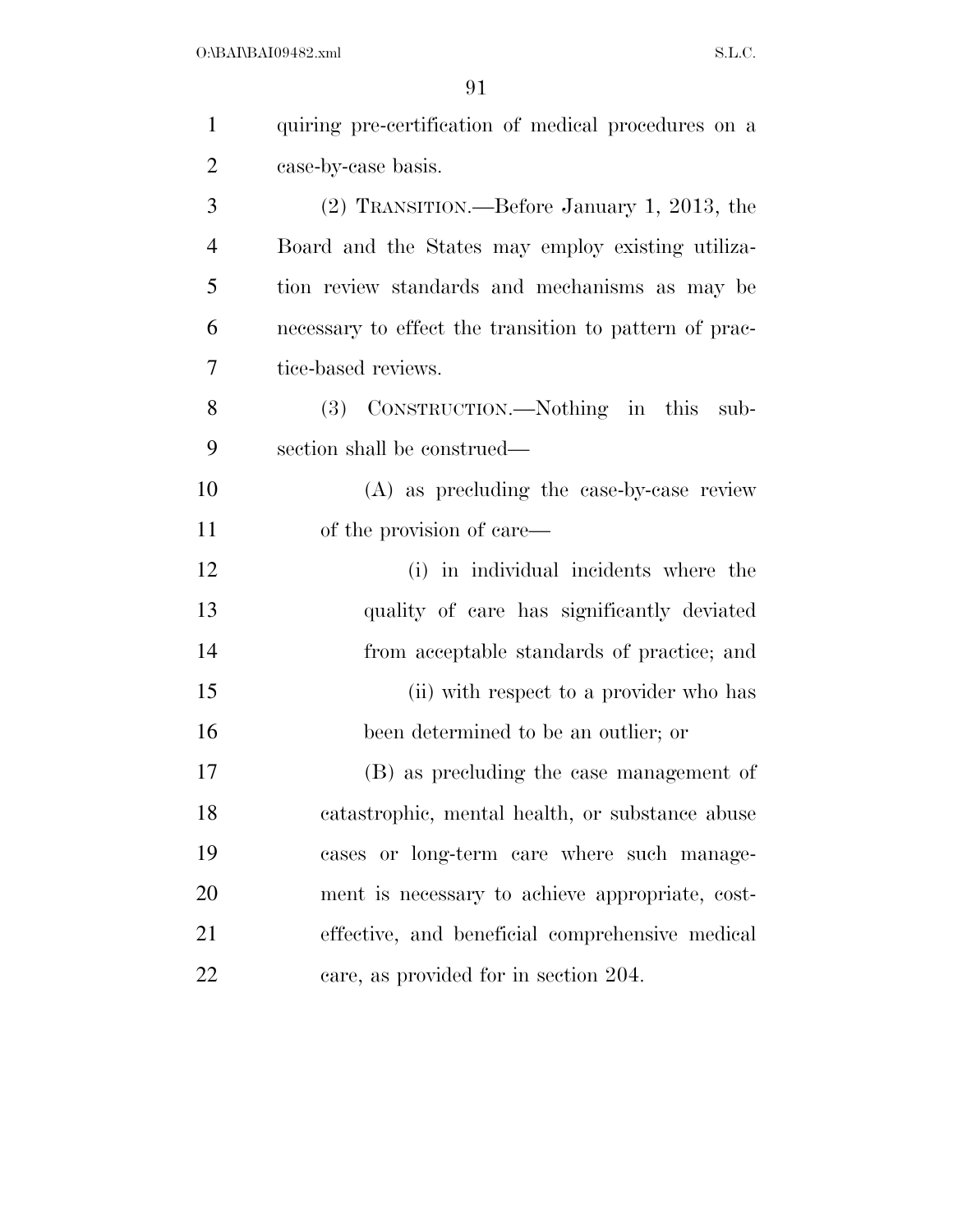| $\mathbf{1}$   | TITLE VI-HEALTH SECURITY                             |
|----------------|------------------------------------------------------|
| $\overline{2}$ | <b>BUDGET; PAYMENTS; COST</b>                        |
| 3              | <b>CONTAINMENT MEASURES</b>                          |
| $\overline{4}$ | Subtitle A—Budgeting and                             |
| 5              | <b>Payments to States</b>                            |
| 6              | SEC. 601. NATIONAL HEALTH SECURITY BUDGET.           |
| 7              | (a) NATIONAL HEALTH SECURITY BUDGET.—                |
| 8              | (1) IN GENERAL.—By not later than September          |
| 9              | 1 before the beginning of each year (beginning with  |
| 10             | 2010), the Board shall establish a national health   |
| 11             | security budget, which—                              |
| 12             | (A) specifies the total expenditures (includ-        |
| 13             | ing expenditures for administrative costs) to be     |
| 14             | made by the Federal Government and the               |
| 15             | States for covered health care services under        |
| 16             | this Act; and                                        |
| 17             | (B) allocates those expenditures among the           |
| 18             | States consistent with section 604.                  |
| 19             | Pursuant to subsection (b), such budget for a year   |
| 20             | shall not exceed the budget for the preceding year   |
| 21             | increased by the percentage increase in gross domes- |
| 22             | tic product.                                         |
| 23             | (2) DIVISION OF BUDGET INTO COMPONENTS.—             |
| 24             | The national health security budget shall consist of |
| 25             | at least 4 components:                               |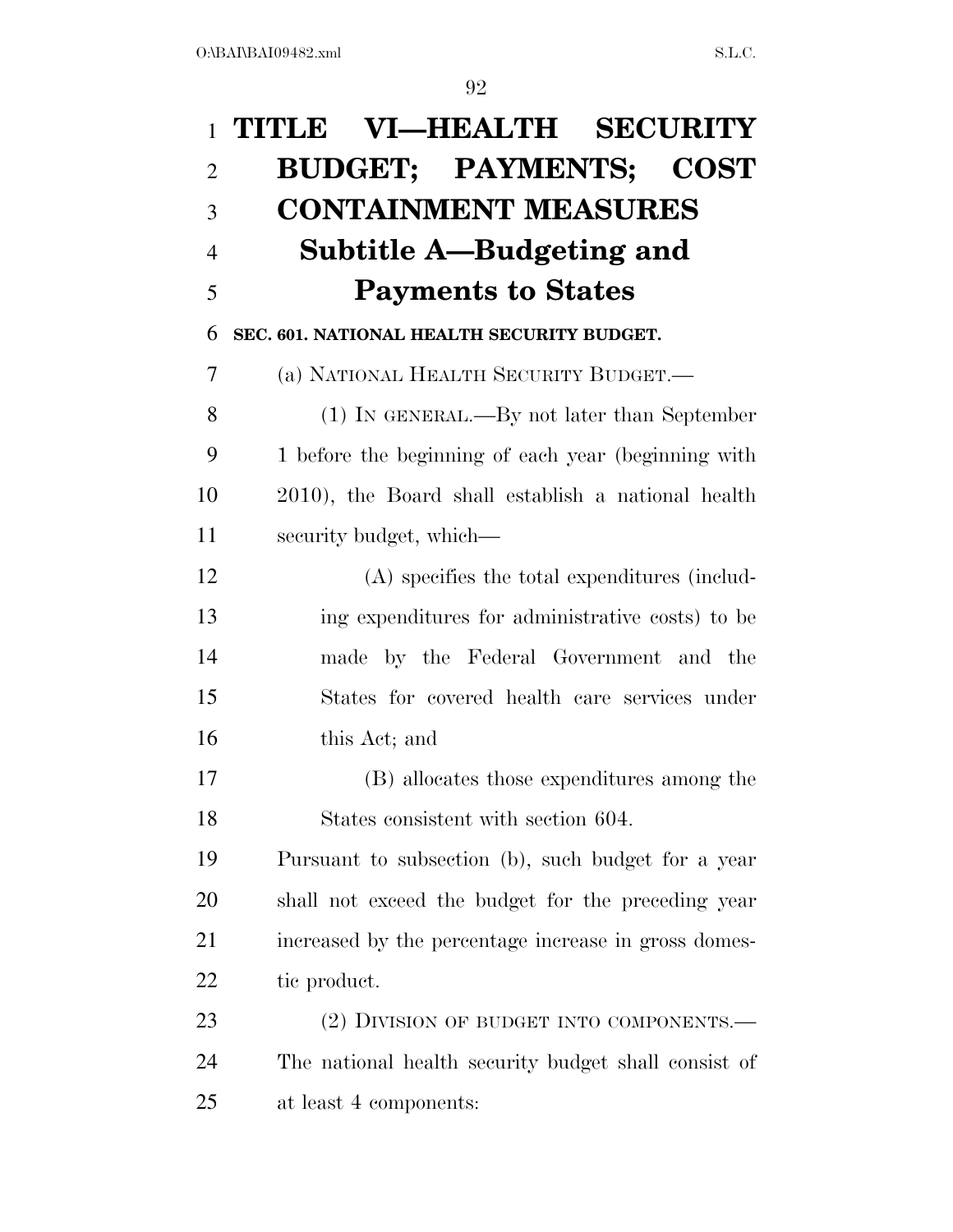| $\mathbf{1}$   | (A) A component for quality assessment             |
|----------------|----------------------------------------------------|
| $\overline{2}$ | activities (described in title V).                 |
| 3              | (B) A component for health professional            |
| $\overline{4}$ | education expenditures.                            |
| 5              | (C) A component for administrative costs.          |
| 6              | (D) A component (in this title referred to         |
| 7              | as the "operating component") for operating        |
| 8              | and other expenditures not described in sub-       |
| 9              | paragraphs $(A)$ through $(C)$ , consisting of     |
| 10             | amounts not included in the other components.      |
| 11             | A State may provide for the allocation of this     |
| 12             | component between capital expenditures and         |
| 13             | other expenditures.                                |
| 14             | (3) ALLOCATION AMONG COMPONENTS.-Tak-              |
| 15             | ing into account the State health security budgets |
| 16             | established and submitted under section 603, the   |
| 17             | Board shall allocate the national health security  |
| 18             | budget among the components in a manner that—      |
| 19             | (A) assures a fair allocation for quality as-      |
| 20             | sessment activities (consistent with the national  |
| 21             | health security spending growth limit); and        |
| 22             | assures that the health professional<br>(B)        |
| 23             | education expenditure component is sufficient      |
| 24             | to provide for the amount of health professional   |
| 25             | education expenditures sufficient to meet the      |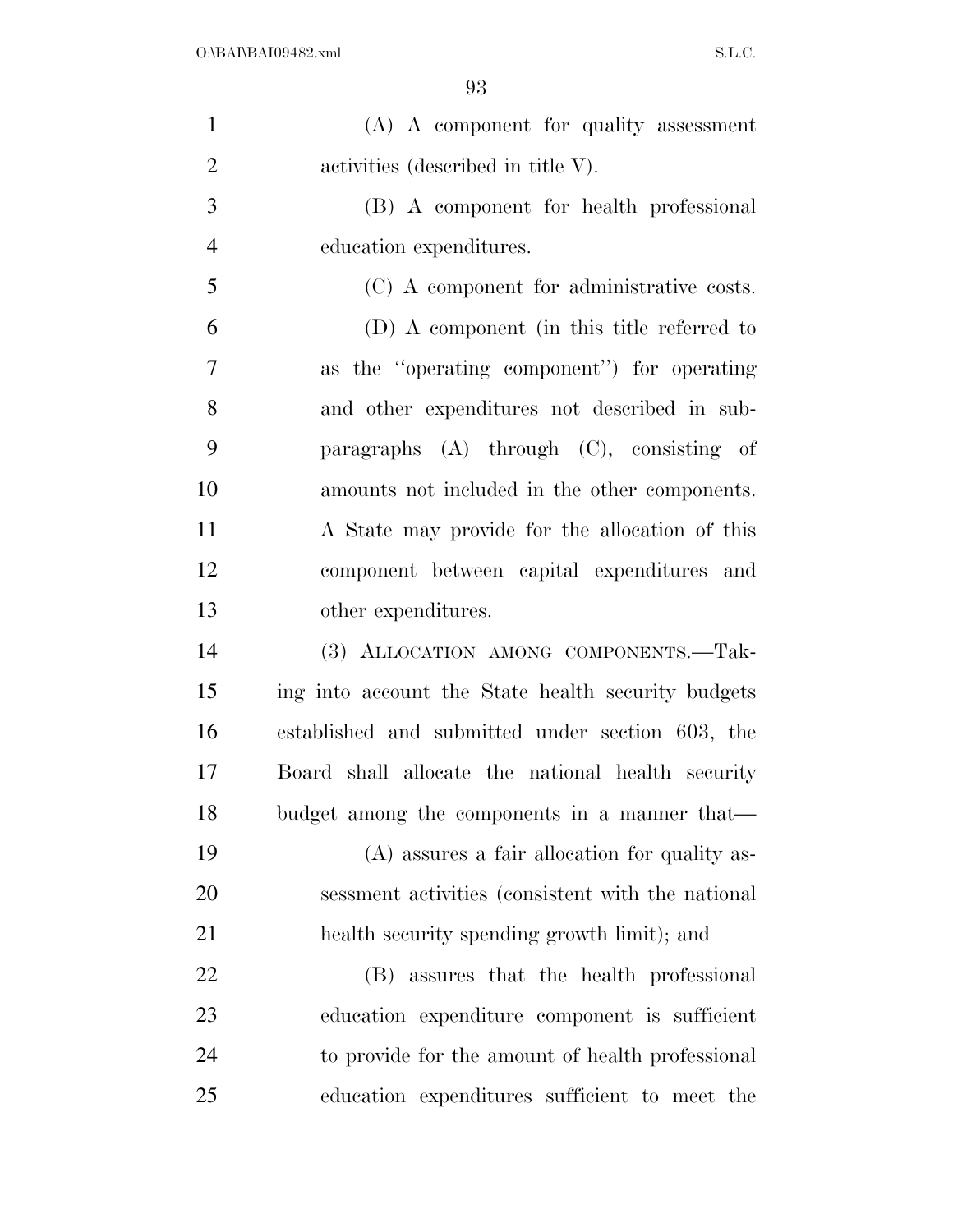| $\mathbf{1}$   | need for covered health care services (consistent       |
|----------------|---------------------------------------------------------|
| $\overline{2}$ | with the national health security spending              |
| 3              | growth limit under subsection $(b)(2)$ ).               |
| $\overline{4}$ | (b) BASIS FOR TOTAL EXPENDITURES.—                      |
| 5              | (1) IN GENERAL.—The total expenditures speci-           |
| 6              | fied in such budget shall be the sum of the capita-     |
| 7              | tion amounts computed under section $602(a)$ and        |
| 8              | the amount of Federal administrative expenditures       |
| 9              | needed to carry out this Act.                           |
| 10             | (2) NATIONAL HEALTH SECURITY SPENDING                   |
| 11             | GROWTH LIMIT.—For purposes of this subtitle, the        |
| 12             | national health security spending growth limit de-      |
| 13             | scribed in this paragraph for a year is (A) zero, or,   |
| 14             | if greater, (B) the average annual percentage in-       |
| 15             | crease in the gross domestic product (in current dol-   |
| 16             | lars) during the 3-year period beginning with the       |
| 17             | first quarter of the fourth previous year to the first  |
| 18             | quarter of the previous year minus the percentage       |
| 19             | increase (if any) in the number of eligible individuals |
| 20             | residing in any State the United States from the        |
| 21             | first quarter of the second previous year to the first  |
| 22             | quarter of the previous year.                           |
| 23             | (c) DEFINITIONS.—In this title:                         |
| 24             | (1) CAPITAL EXPENDITURES.—The term "cap-                |
| 25             | ital expenditures" means expenses for the purchase,     |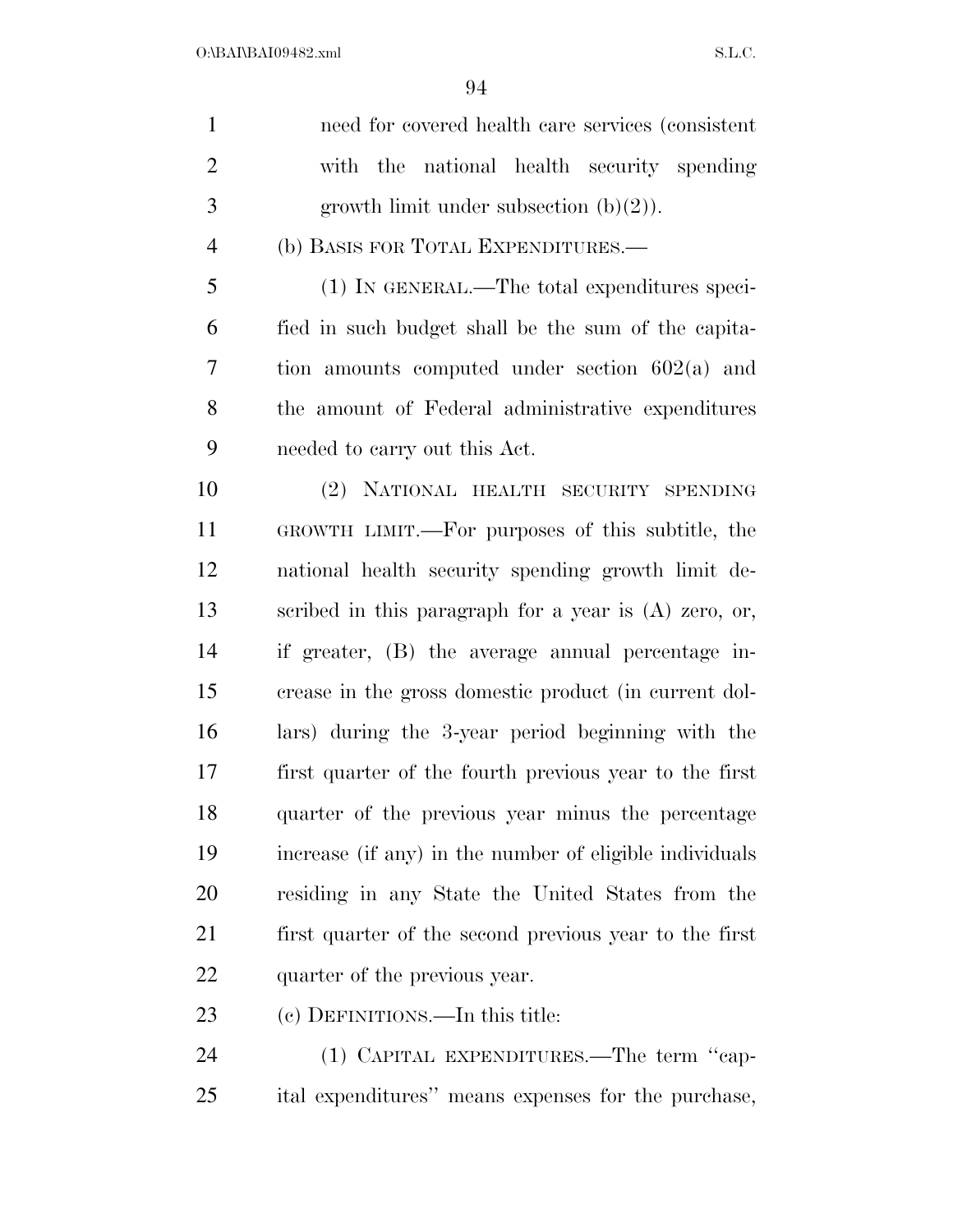lease, construction, or renovation of capital facilities and for equipment and includes return on equity capital. (2) HEALTH PROFESSIONAL EDUCATION EX- PENDITURES.—The term ''health professional edu- cation expenditures'' means expenditures in hospitals and other health care facilities to cover costs associ- ated with teaching and related research activities. **SEC. 602. COMPUTATION OF INDIVIDUAL AND STATE CAPI-TATION AMOUNTS.** 

(a) CAPITATION AMOUNTS.—

 (1) INDIVIDUAL CAPITATION AMOUNTS.—In es- tablishing the national health security budget under section 601(a) and in computing the national aver- age per capita cost under subsection (b) for each year, the Board shall establish a method for com- puting the capitation amount for each eligible indi- vidual residing in each State. The capitation amount for an eligible individual in a State classified within 20 a risk group (established under subsection  $(d)(2)$ ) is 21 the product of —

 (A) a national average per capita cost for all covered health care services (computed 24 under subsection (b));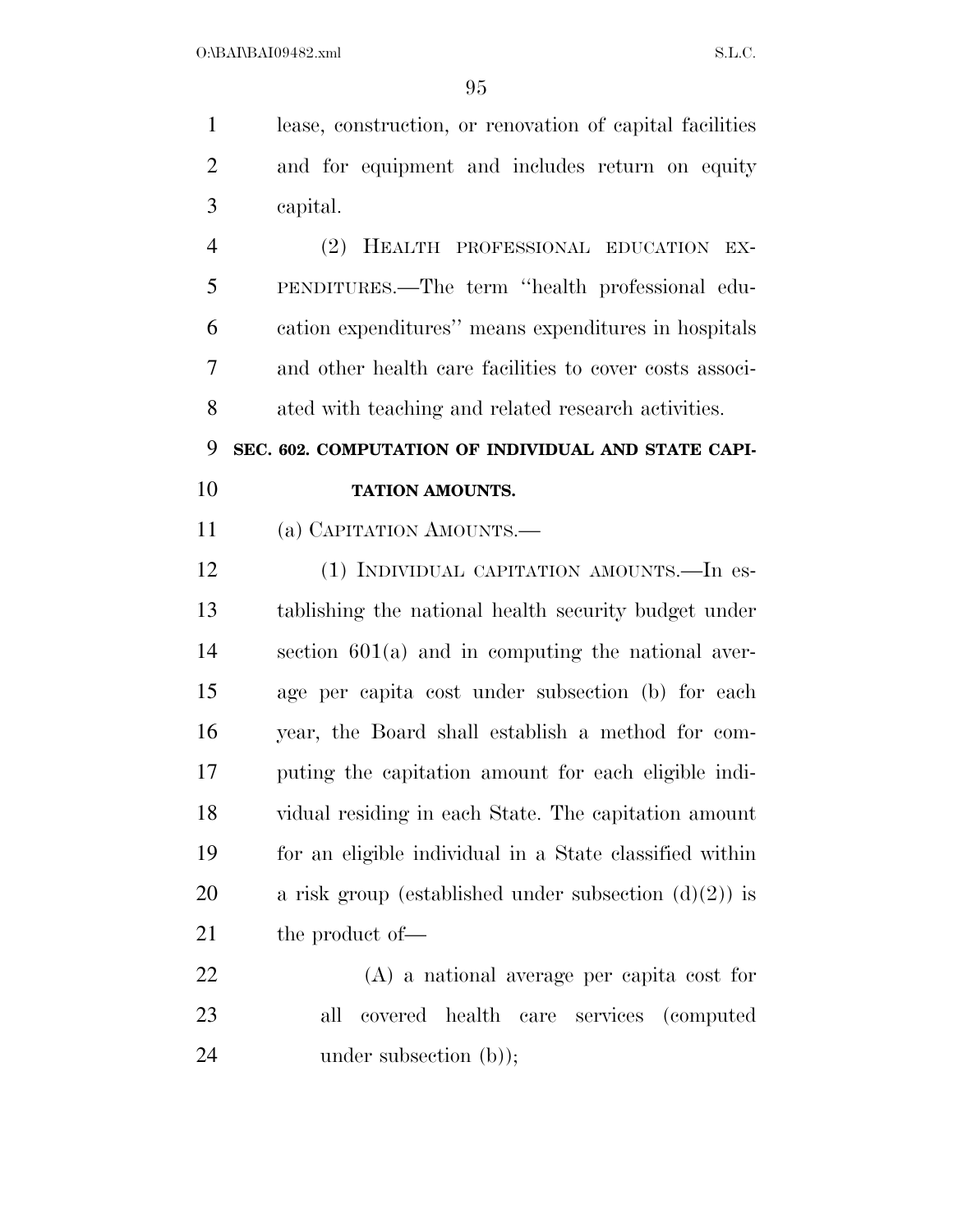| $\mathbf{1}$   | (B) the State adjustment factor (estab-             |
|----------------|-----------------------------------------------------|
| $\overline{2}$ | lished under subsection (c)) for the State; and     |
| 3              | (C) the risk adjustment factor (established         |
| $\overline{4}$ | under subsection $(d)$ for the risk group.          |
| 5              | $(2)$ STATE CAPITATION AMOUNT.—                     |
| 6              | (A) IN GENERAL.—For purposes of this                |
| 7              | title, the term "State capitation amount"           |
| 8              | means, for a State for a year, the sum of the       |
| 9              | capitation amounts computed under paragraph         |
| 10             | (1) for all the residents of the State in the year, |
| 11             | as estimated by the Board before the beginning      |
| 12             | of the year involved.                               |
| 13             | (B) USE OF STATISTICAL MODEL.—The                   |
| 14             | Board may provide for the computation of            |
| 15             | State capitation amounts based on statistical       |
| 16             | models that fairly reflect the elements that com-   |
| 17             | prise the State capitation amount described in      |
| 18             | subparagraph $(A)$ .                                |
| 19             | (C) POPULATION INFORMATION.—The Bu-                 |
| 20             | reau of the Census shall assist the Board in de-    |
| 21             | termining the number, place of residence, and       |
| 22             | risk group classification of eligible individuals.  |
| 23             | (b) COMPUTATION OF NATIONAL AVERAGE PER CAP-        |
| 24             | ITA COST.—                                          |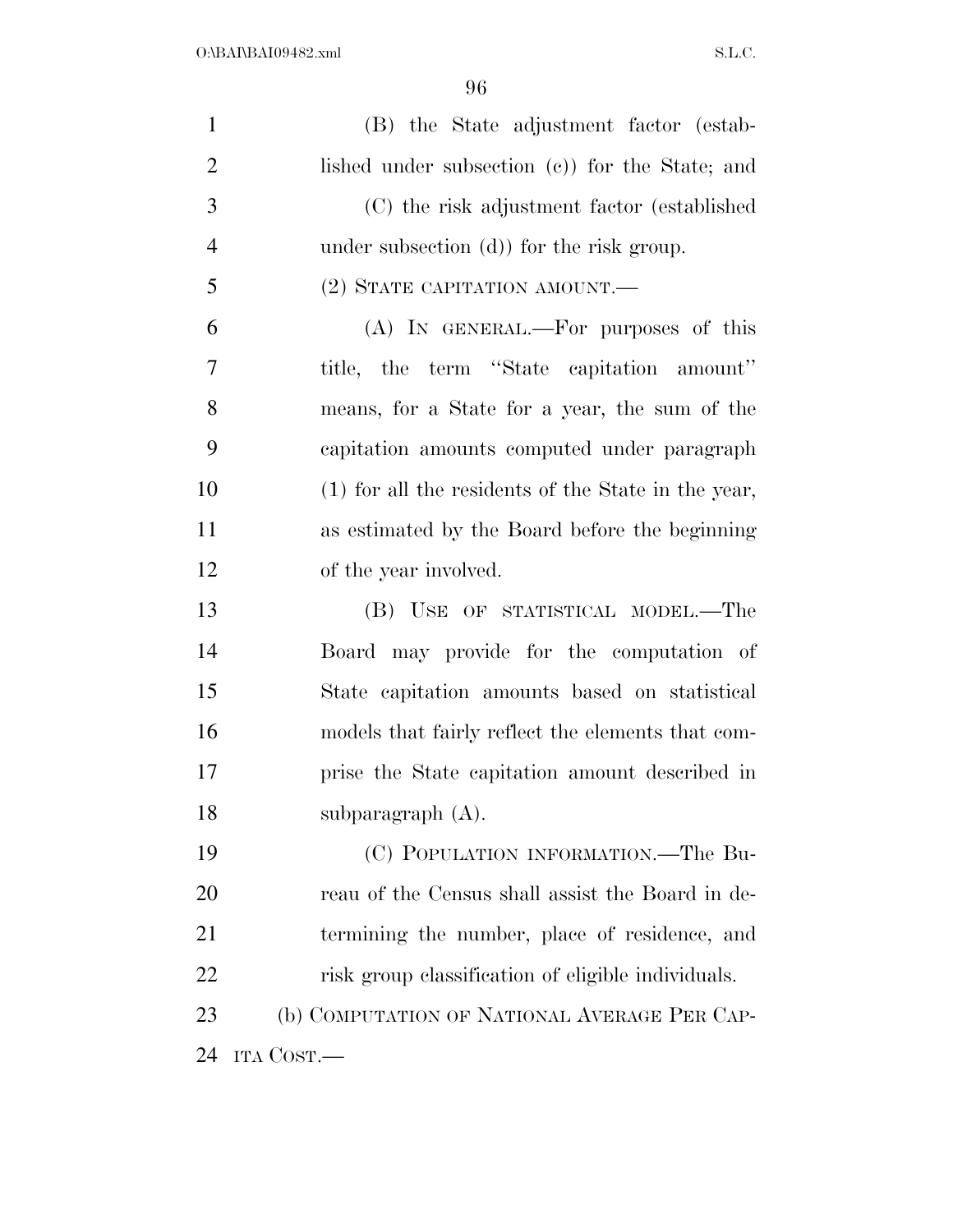| $\mathbf{1}$   | $(1)$ For 2010.—For 2010, the national average       |
|----------------|------------------------------------------------------|
| $\overline{2}$ | per capita cost under this paragraph is equal to-    |
| 3              | $(A)$ the average per capita health care ex-         |
| $\overline{4}$ | penditures in the United States in 2008 (as es-      |
| 5              | timated by the Board);                               |
| 6              | (B) increased to 2009 by the Board's esti-           |
| 7              | mate of the actual amount of such per capita         |
| 8              | expenditures during 2009; and                        |
| 9              | (C) updated to 2010 by the national health           |
| 10             | security spending growth limit specified in sec-     |
| 11             | tion $601(b)(2)$ for 2010.                           |
| 12             | (2) FOR SUCCEEDING YEARS.—For each suc-              |
| 13             | ceeding year, the national average per capita cost   |
| 14             | under this subsection is equal to the national aver- |
| 15             | age per capita cost computed under this subsection   |
| 16             | for the previous year increased by the national      |
| 17             | health security spending growth limit (specified in  |
| 18             | section $601(b)(2)$ for the year involved.           |
| 19             | (c) STATE ADJUSTMENT FACTORS.—                       |
| 20             | (1) IN GENERAL.—Subject to the succeeding            |
| 21             | paragraphs of this subsection, the Board shall de-   |
| 22             | velop for each State a factor to adjust the national |
| 23             | average per capita costs to reflect differences be-  |
| 24             | tween the State and the United States in—            |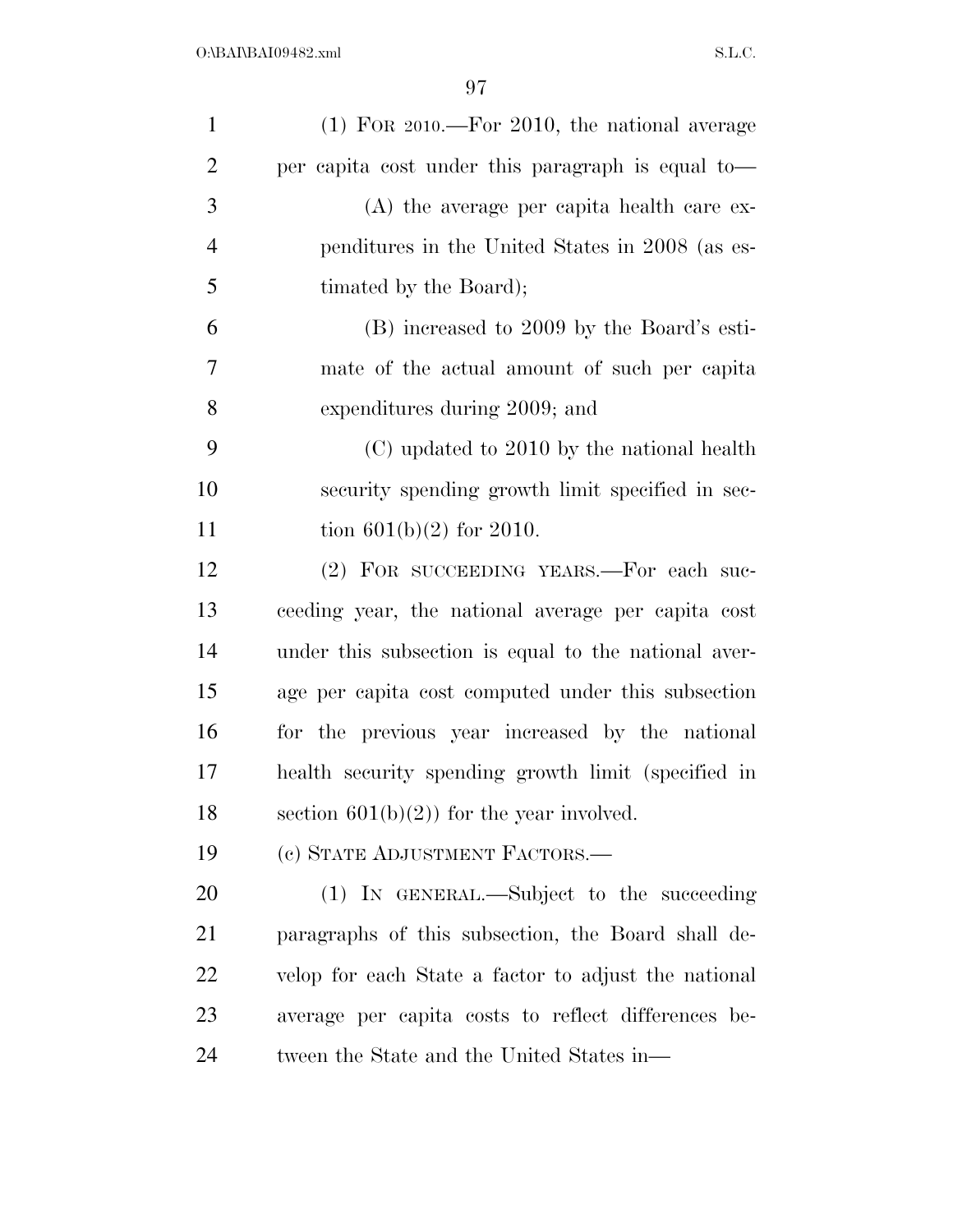| $\mathbf{1}$   | (A) average labor and nonlabor costs that              |
|----------------|--------------------------------------------------------|
| $\overline{2}$ | are necessary to provide covered health services;      |
| 3              | (B) any social, environmental, or geo-                 |
| $\overline{4}$ | graphic condition affecting health status or the       |
| 5              | need for health care services, to the extent such      |
| 6              | a condition is not taken into account in the es-       |
| 7              | tablishment of risk groups under subsection (d);       |
| 8              | (C) the geographic distribution of the                 |
| 9              | State's population, particularly the proportion        |
| 10             | of the population residing in medically under-         |
| 11             | served areas, to the extent such a condition is        |
| 12             | not taken into account in the establishment of         |
| 13             | risk groups under subsection (d); and                  |
| 14             | (D) any other factor relating to operating             |
| 15             | costs required to assure equitable distribution        |
| 16             | of funds among the States.                             |
| 17             | (2) MODIFICATION OF HEALTH PROFESSIONAL                |
| 18             | EDUCATION COMPONENT.—With respect to the por-          |
| 19             | tion of the national health security budget allocated  |
| 20             | to expenditures for health professional education, the |
| 21             | Board shall modify the State adjustment factors so     |
| 22             | as to take into account—                               |
| 23             | (A) differences among States in health                 |
| 24             | professional education programs in operation as        |
| 25             | of the date of the enactment of this Act; and          |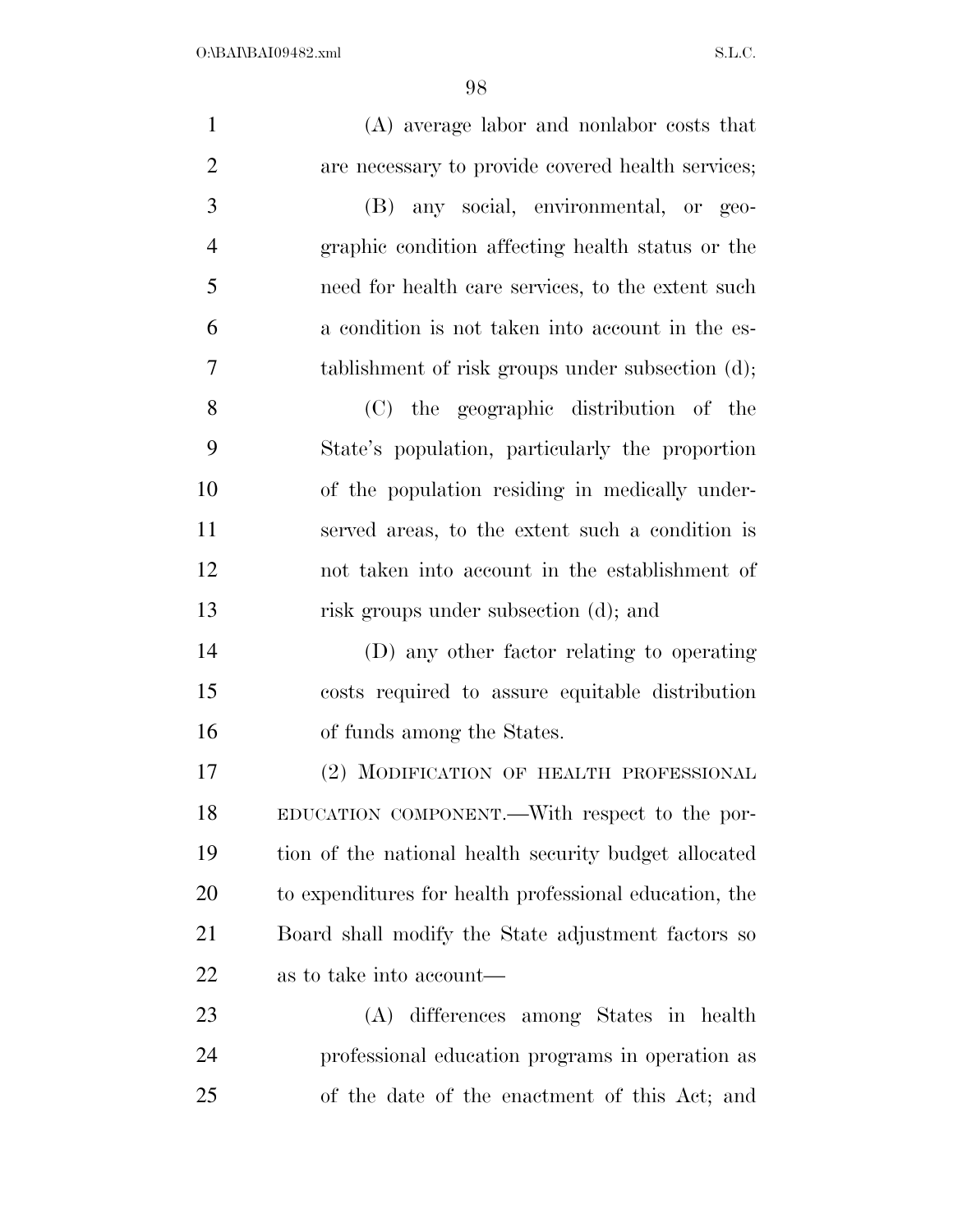(B) differences among States in their rel- ative need for expenditures for health profes- sional education, taking into account the health professional education expenditures proposed in State health security budgets under section 6 603(a).

 (3) BUDGET NEUTRALITY.—The State adjust- ment factors, as modified under paragraph (2), shall be applied under this subsection in a manner that results in neither an increase nor a decrease in the total amount of the Federal contributions to all State health security programs under subsection (b) as a result of the application of such factors.

 (4) PHASE-IN.—In applying State adjustment factors under this subsection during the 5-year pe- riod beginning with 2010, the Board shall phase-in, over such period, the use of factors described in paragraph (1) in a manner so that the adjustment factor for a State is based on a blend of such factors and a factor that reflects the relative actual average per capita costs of health services of the different States as of the time of enactment of this Act.

 (5) PERIODIC ADJUSTMENT.—In establishing the national health security budget before the begin-ning of each year, the Board shall provide for appro-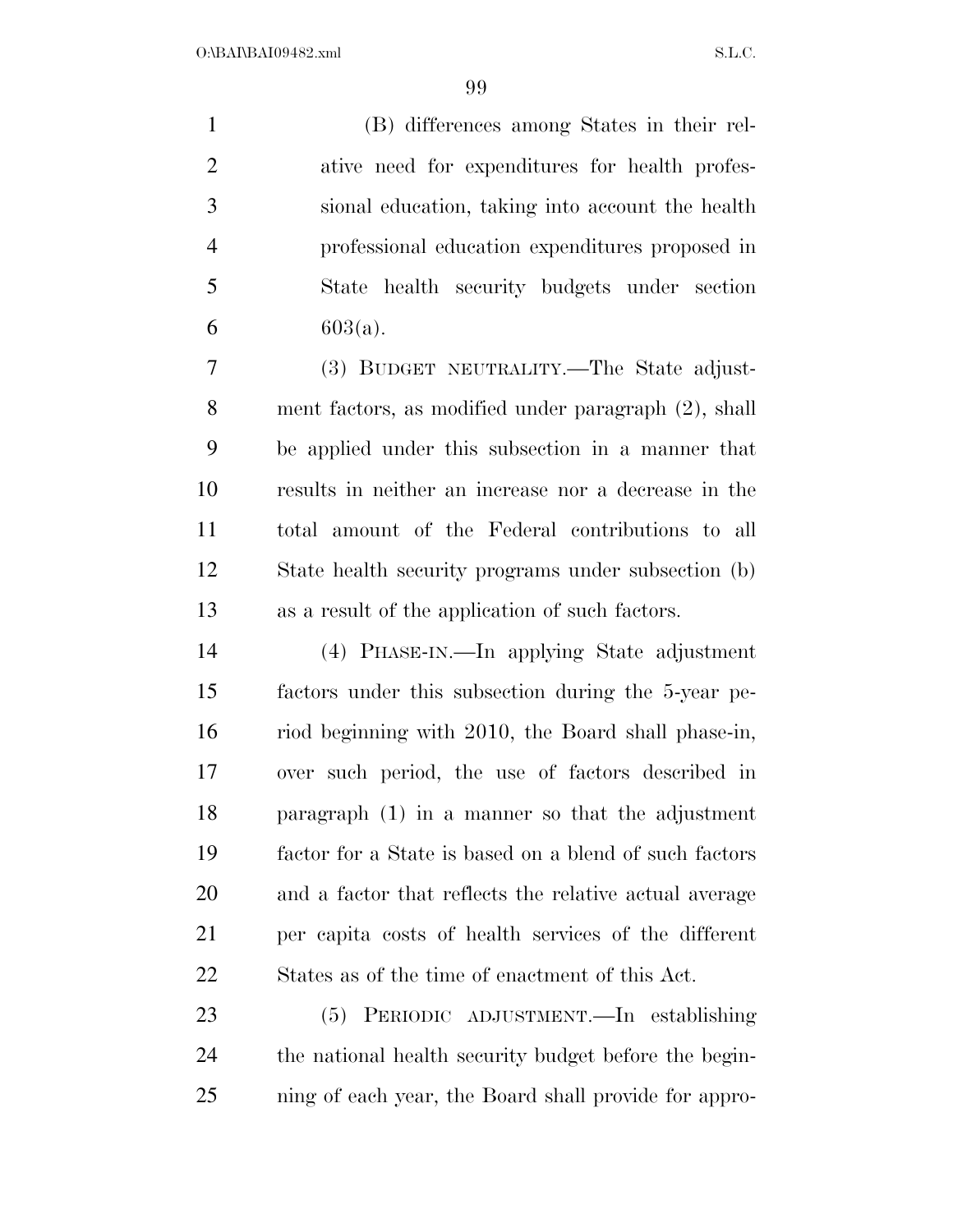priate adjustments in the State adjustment factors under this subsection.

 (d) ADJUSTMENTS FOR RISK GROUP CLASSIFICA-TION.—

 (1) IN GENERAL.—The Board shall develop an adjustment factor to the national average per capita costs computed under subsection (b) for individuals classified in each risk group (as designated under paragraph (2)) to reflect the difference between the average national average per capita costs and the national average per capita cost for individuals clas-sified in the risk group.

 (2) RISK GROUPS.—The Board shall designate a series of risk groups, determined by age, health in- dicators, and other factors that represent distinct patterns of health care services utilization and costs.

 (3) PERIODIC ADJUSTMENT.—In establishing 18 the national health security budget before the begin- ning of each year, the Board shall provide for appro- priate adjustments in the risk adjustment factors under this subsection.

### **SEC. 603. STATE HEALTH SECURITY BUDGETS.**

 (a) ESTABLISHMENT AND SUBMISSION OF BUDG-ETS.—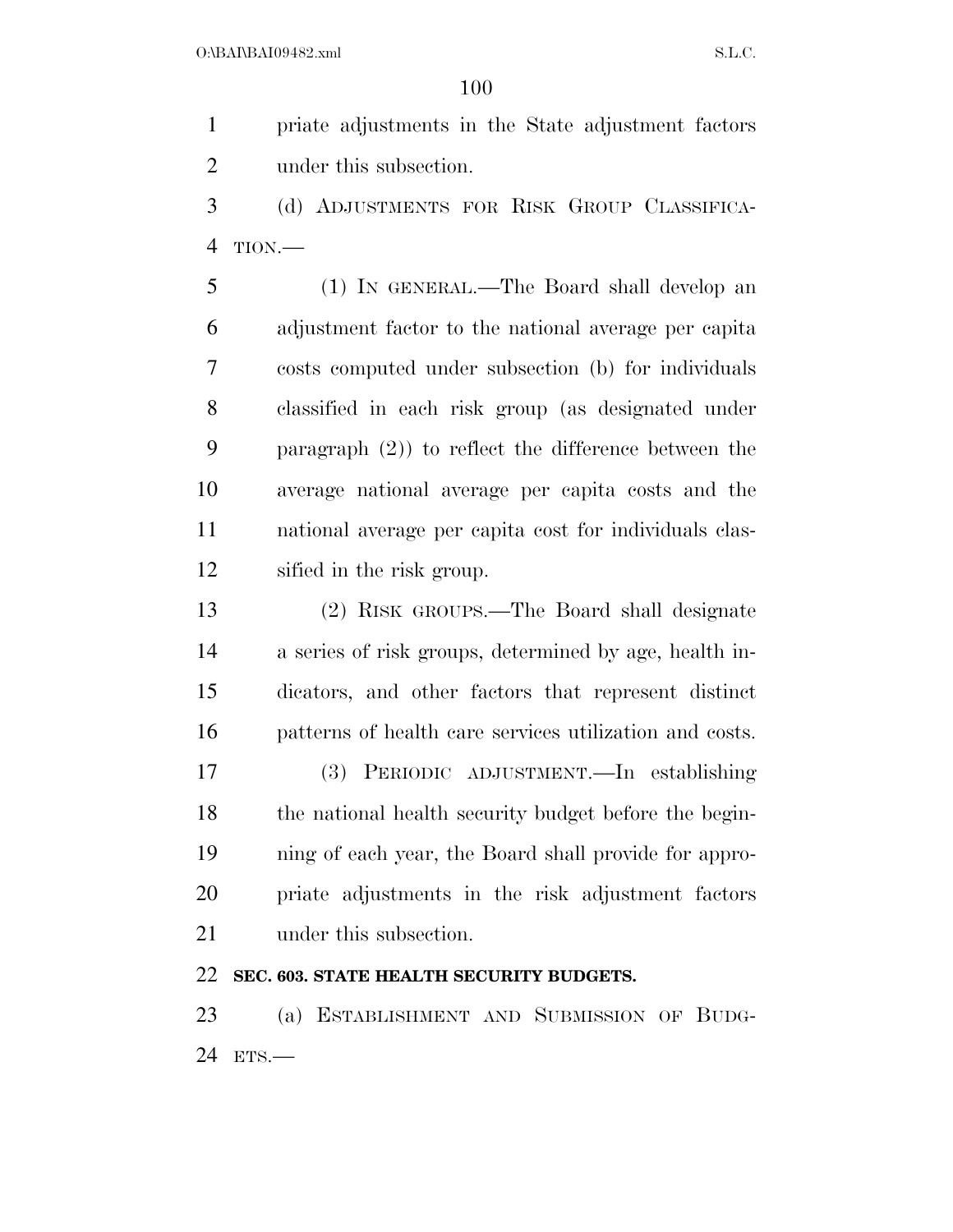| $\mathbf{1}$   | (1) IN GENERAL.—Each State health security          |
|----------------|-----------------------------------------------------|
| $\overline{2}$ | program shall establish and submit to the Board for |
| 3              | each year a proposed and a final State health secu- |
| $\overline{4}$ | rity budget, which specifies the following:         |
| 5              | (A) The total expenditures (including ex-           |
| 6              | penditures for administrative costs) to be made     |
| 7              | under the program in the State for covered          |
| 8              | health care services under this Act, consistent     |
| 9              | with subsection (b), broken down as follows:        |
| 10             | (i) By the 4 components (described in               |
| 11             | section $601(a)(2)$ , consistent with sub-          |
| 12             | section (b).                                        |
| 13             | (ii) Within the operating component—                |
| 14             | expenditures for operating<br>(I)                   |
| 15             | costs of hospitals and other facility-              |
| 16             | based services in the State;                        |
| 17             | (II) expenditures for payment to                    |
| 18             | comprehensive health service organiza-              |
| 19             | tions;                                              |
| 20             | (III) expenditures for payment of                   |
| 21             | services provided by health care prac-              |
| 22             | titioners; and                                      |
| 23             | (IV) expenditures for other cov-                    |
| 24             | ered items and services.                            |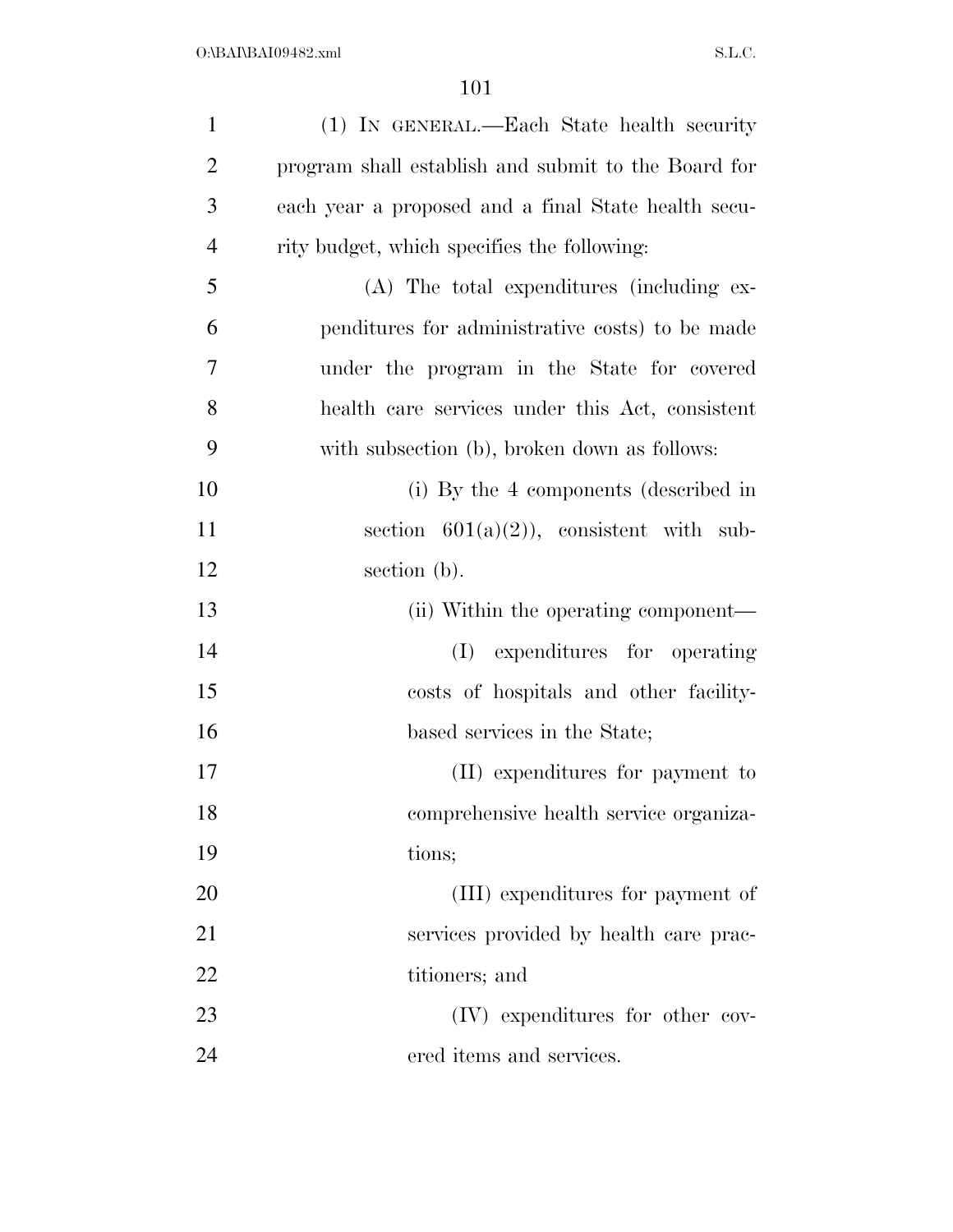| $\mathbf{1}$   | Amounts included in the operating compo-               |
|----------------|--------------------------------------------------------|
| $\overline{2}$ | nent include amounts that may be used by               |
| 3              | providers for capital expenditures.                    |
| $\overline{4}$ | (B) The total revenues required to meet                |
| 5              | the State health security expenditures.                |
| 6              | (2) PROPOSED BUDGET DEADLINE.—The pro-                 |
| 7              | posed budget for a year shall be submitted under       |
| 8              | paragraph $(1)$ not later than June 1 before the year. |
| 9              | (3) FINAL BUDGET.—The final budget for a               |
| 10             | year shall-                                            |
| 11             | (A) be established and submitted under                 |
| 12             | paragraph (1) not later than October 1 before          |
| 13             | the year, and                                          |
| 14             | (B) take into account the amounts estab-               |
| 15             | lished under the national health security budget       |
| 16             | under section 601 for the year.                        |
| 17             | ADJUSTMENT IN<br>(4)<br><b>ALLOCATIONS</b><br>PER-     |
| 18             | MITTED.                                                |
| 19             | (A) IN GENERAL.—Subject to subpara-                    |
| 20             | graphs $(B)$ and $(C)$ , in the case of a final budg-  |
| 21             | et, a State may change the allocation of               |
| 22             | amounts among components.                              |
| 23             | (B) NOTICE.—No such change may be                      |
| 24             | made unless the State has provided prior notice        |
| 25             | of the change to the Board.                            |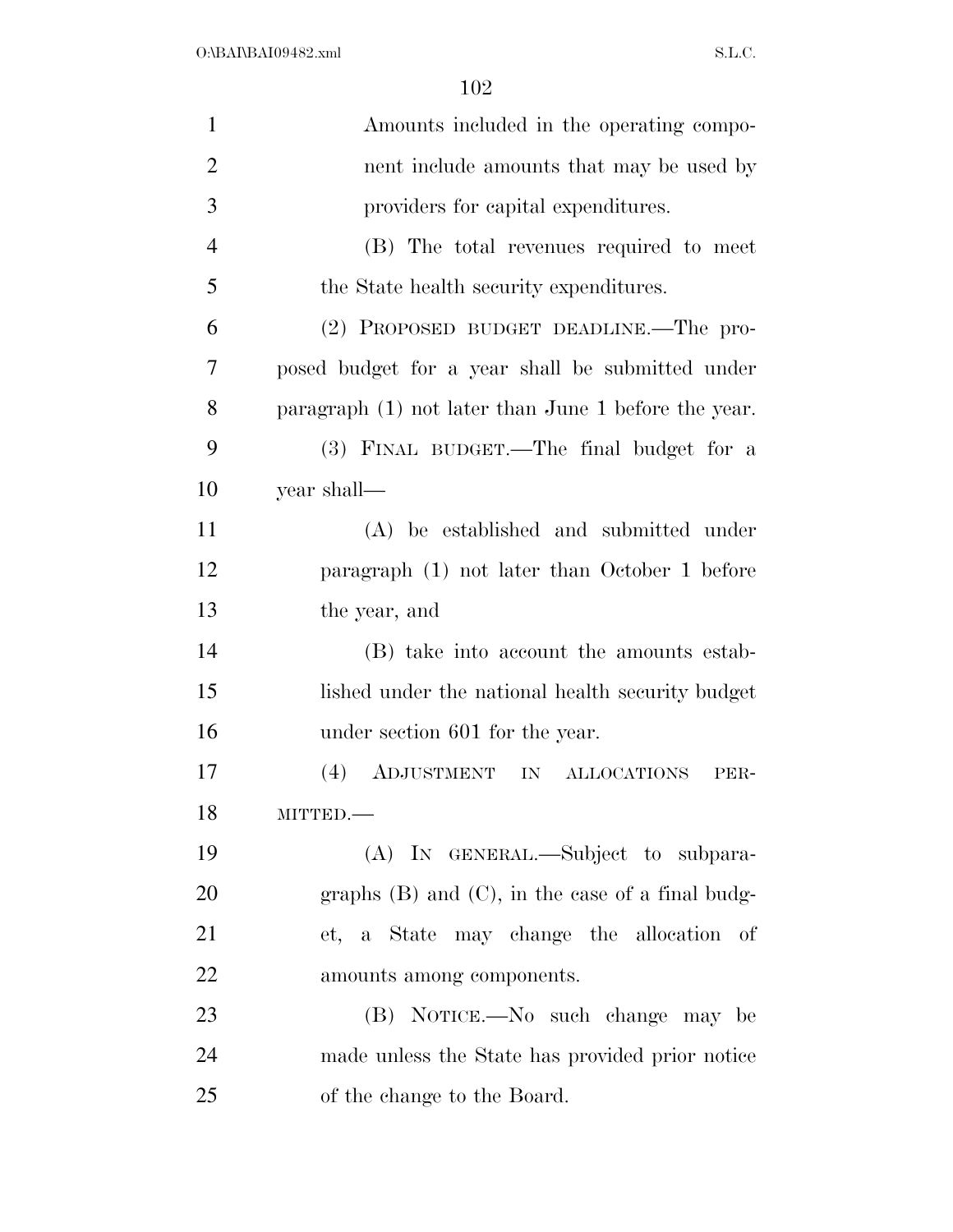(C) DENIAL.—Such a change may not be made if the Board, within such time period as the Board specifies, disapproves such change. (b) EXPENDITURE LIMITS.— (1) IN GENERAL.—The total expenditures speci- fied in each State health security budget under sub- section (a)(1) shall take into account Federal con- tributions made under section 604. (2) LIMIT ON CLAIMS PROCESSING AND BILL- ING EXPENDITURES.—Each State health security budget shall provide that State administrative ex- penditures, including expenditures for claims proc- essing and billing, shall not exceed 3 percent of the total expenditures under the State health security program, unless the Board determines, on a case-by- case basis, that additional administrative expendi- tures would improve health care quality and cost ef- fectiveness. (3) WORKER ASSISTANCE.—A State health se- curity program may provide that, for budgets for years before 2013, up to 1 percent of the budget may be used for purposes of programs providing as-sistance to workers who are currently performing

 functions in the administration of the health insur-ance system and who may experience economic dis-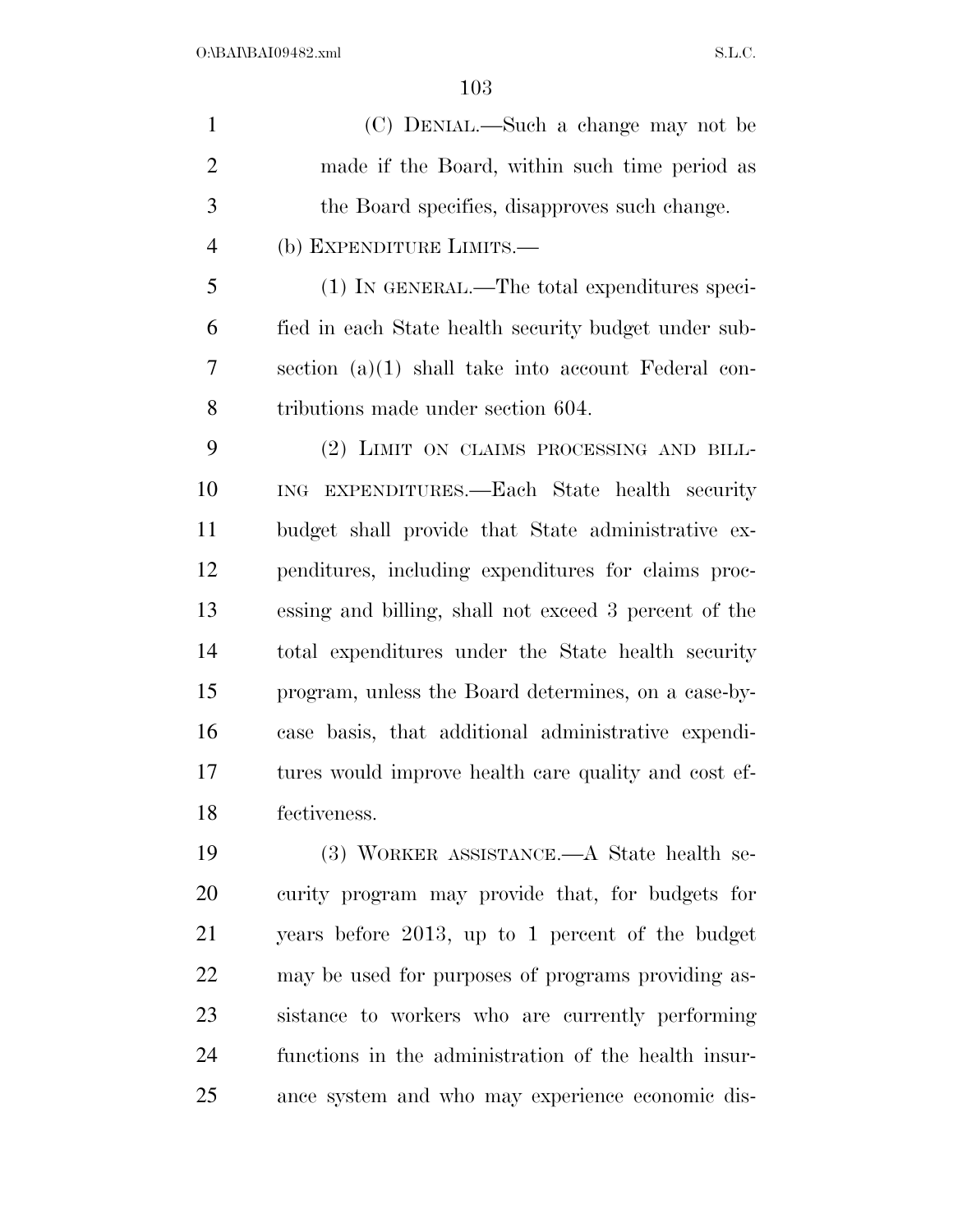location as a result of the implementation of the pro-gram.

 (c) APPROVAL PROCESS FOR CAPITAL EXPENDI- TURES PERMITTED.—Nothing in this title shall be con- strued as preventing a State health security program from providing for a process for the approval of capital expendi- tures based on information derived from regional planning agencies.

#### **SEC. 604. FEDERAL PAYMENTS TO STATES.**

 (a) IN GENERAL.—Each State with an approved State health security program is entitled to receive, from amounts in the American Health Security Trust Fund, on a monthly basis each year, of an amount equal to one-twelfth of the product of—

 (1) the State capitation amount (computed 16 under section  $602(a)(2)$  for the State for the year; and

 (2) the Federal contribution percentage (estab-lished under subsection (b)).

 (b) FEDERAL CONTRIBUTION PERCENTAGE.—The Board shall establish a formula for the establishment of a Federal contribution percentage for each State. Such formula shall take into consideration a State's per capita income and revenue capacity and such other relevant eco-nomic indicators as the Board determines to be appro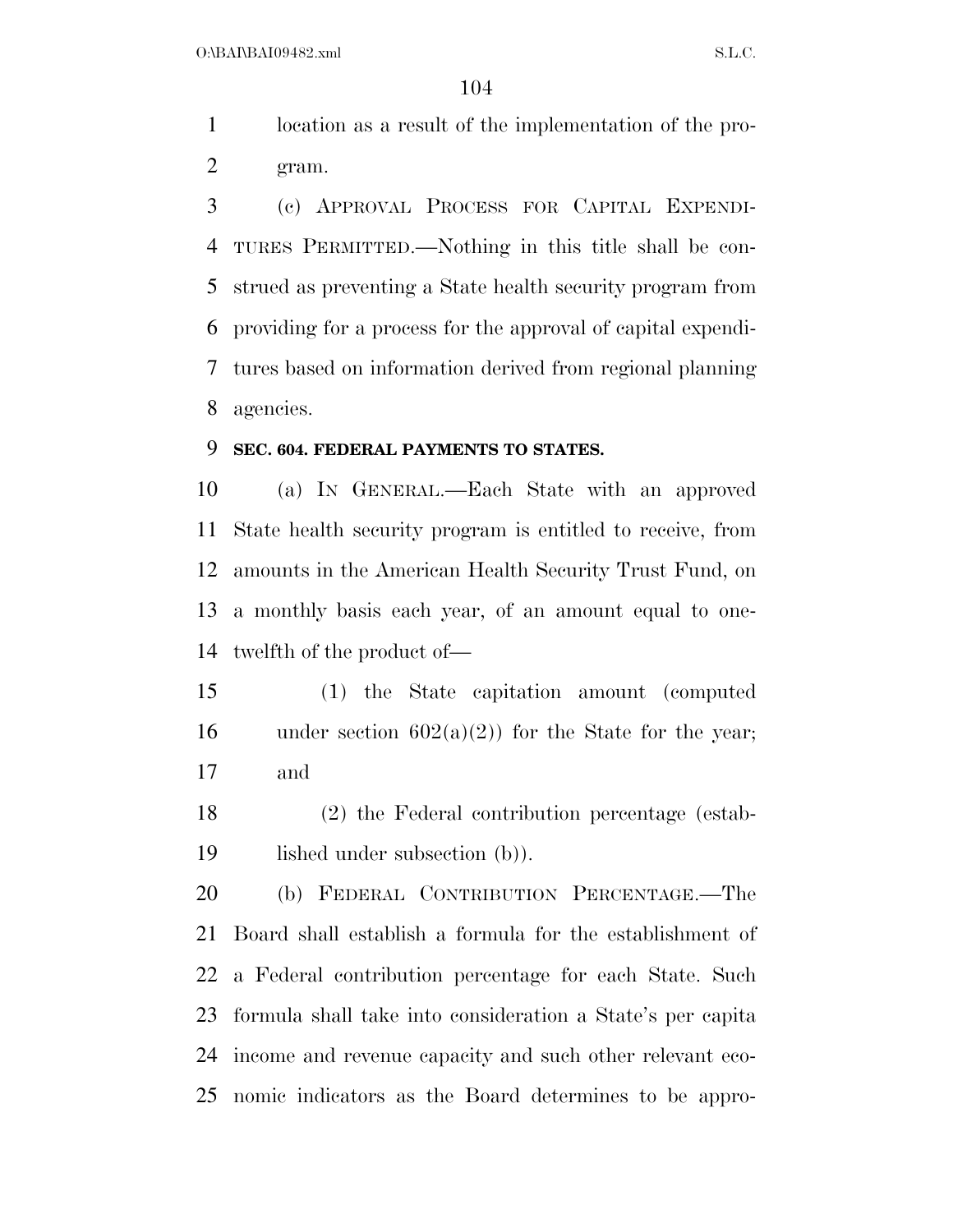$O:\beta A \Gamma \beta A 109482 \ldots$  S.L.C.

 priate. In addition, during the 5-year period beginning with 2010, the Board may provide for a transition adjust- ment to the formula in order to take into account current expenditures by the State (and local governments thereof) for health services covered under the State health security program. The weighted-average Federal contribution per- centage for all States shall equal 86 percent and in no event shall such percentage be less than 81 percent nor more than 91 percent.

 (c) USE OF PAYMENTS.—All payments made under this section may only be used to carry out the State health security program.

13 (d) EFFECT OF SPENDING EXCESS OR SURPLUS. (1) SPENDING EXCESS.—If a State exceeds it's budget in a given year, the State shall continue to fund covered health services from its own revenues. (2) SURPLUS.—If a State provides all covered health services for less than the budgeted amount for a year, it may retain its Federal payment for that year for uses consistent with this Act.

 **SEC. 605. ACCOUNT FOR HEALTH PROFESSIONAL EDU-CATION EXPENDITURES.** 

 (a) SEPARATE ACCOUNT.—Each State health secu-rity program shall—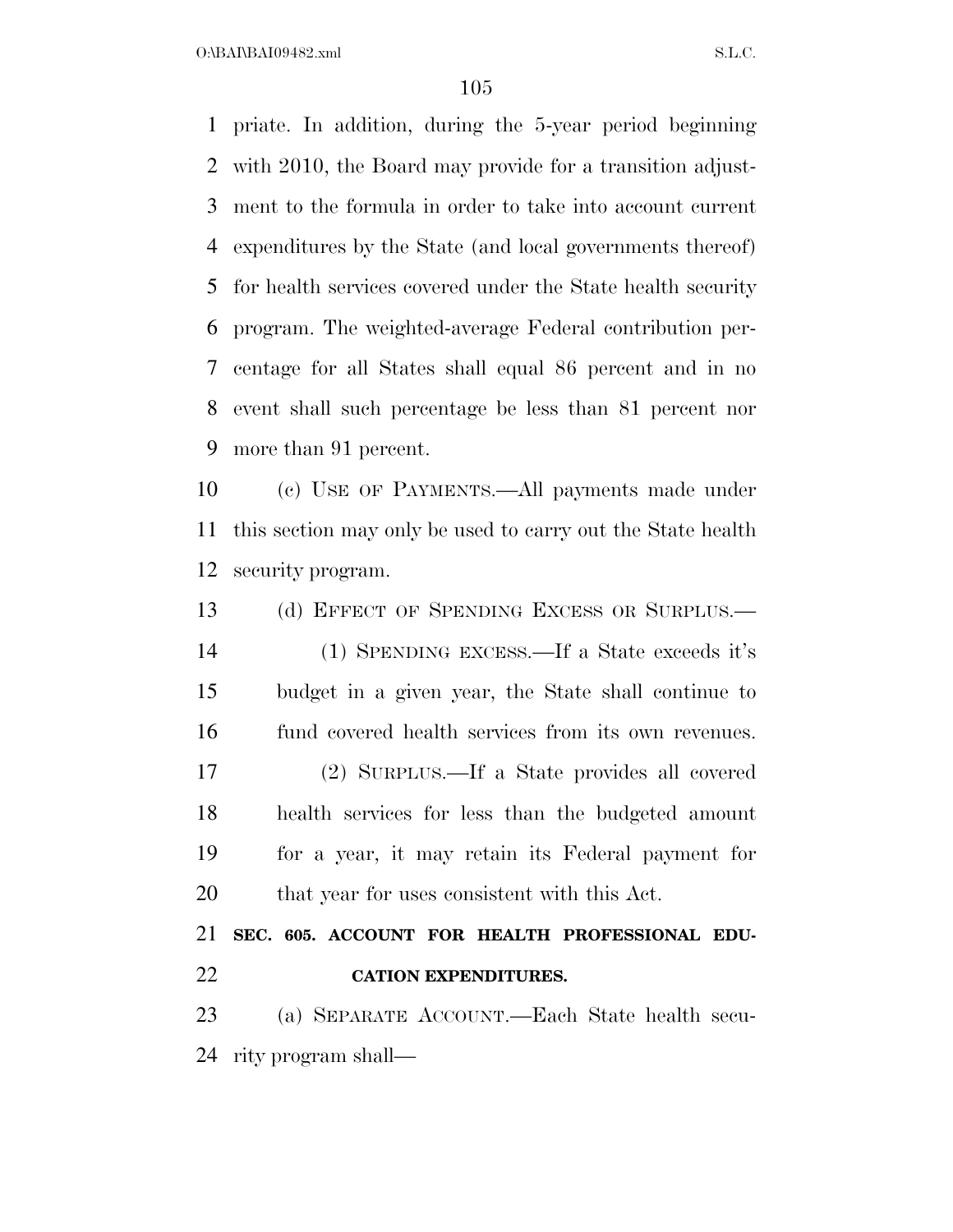| $\mathbf{1}$   | (1) include a separate account for health pro-               |
|----------------|--------------------------------------------------------------|
| $\overline{2}$ | fessional education expenditures; and                        |
| 3              | (2) specify the general manner, consistent with              |
| $\overline{4}$ | subsection (b), in which such expenditures are to be         |
| 5              | distributed among different types of institutions and        |
| 6              | the different areas of the State.                            |
| 7              | DISTRIBUTION RULES.—The distribution of<br>(b)               |
| 8              | funds to hospitals and other health care facilities from the |
| 9              | account must conform to the following principles:            |
| 10             | (1) The disbursement of funds must be con-                   |
| 11             | sistent with achievement of the national and pro-            |
| 12             | gram goals (specified in section $701(b)$ ) within the       |
| 13             | State health security program and the distribution           |
| 14             | of funds from the account must be conditioned upon           |
| 15             | the receipt of such reports as the Board may require         |
| 16             | in order to monitor compliance with such goals.              |
| 17             | $(2)$ The distribution of funds from the account             |
| 18             | must take into account the potentially higher costs          |
| 19             | of placing health professional students in clinical          |
| 20             | education programs in health professional shortage           |
| 21             | areas.                                                       |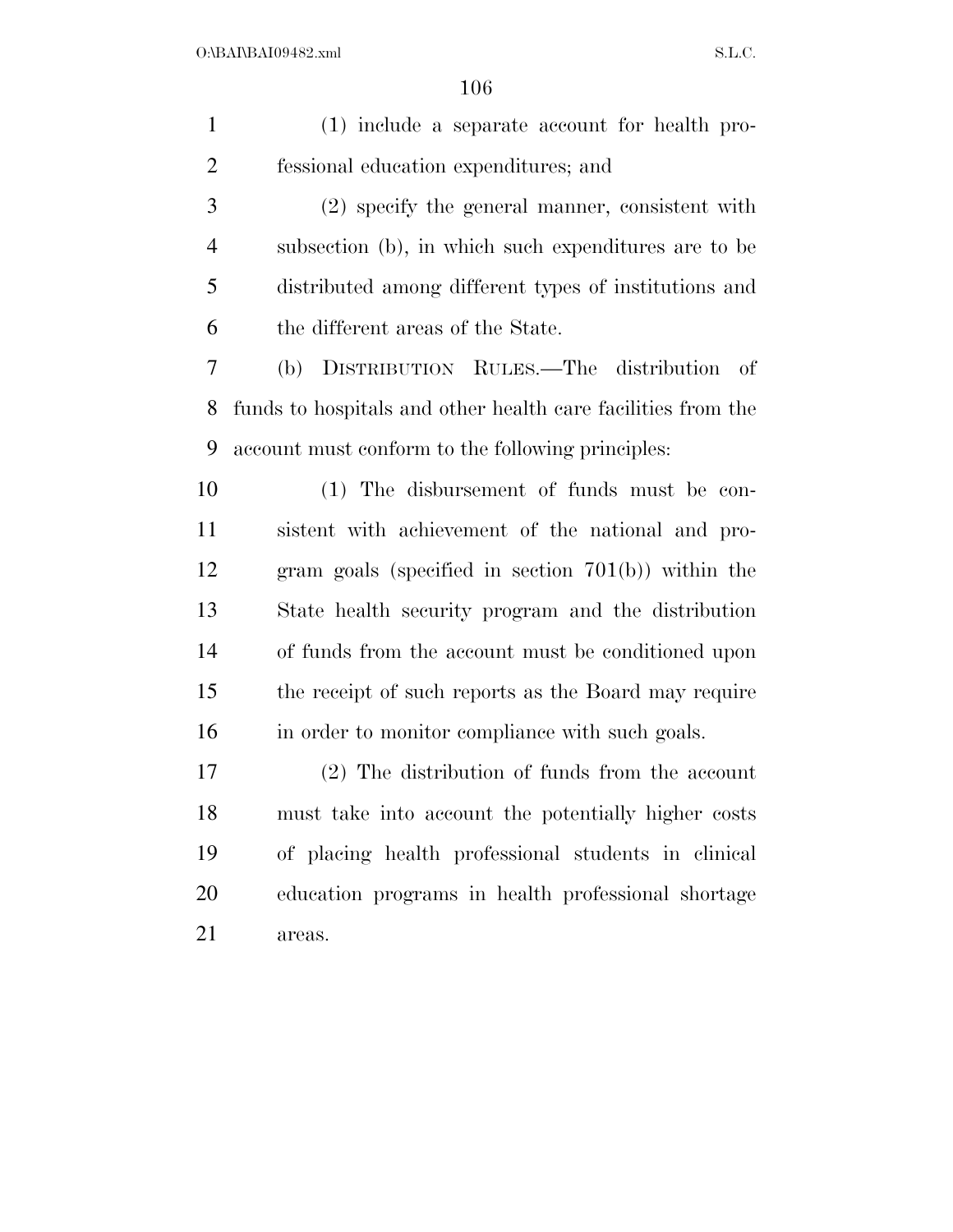# **Subtitle B—Payments by States to Providers**

 **SEC. 611. PAYMENTS TO HOSPITALS AND OTHER FACILITY- BASED SERVICES FOR OPERATING EXPENSES ON THE BASIS OF APPROVED GLOBAL BUDG-ETS.** 

 (a) DIRECT PAYMENT UNDER GLOBAL BUDGET.— Payment for operating expenses for institutional and facil- ity-based care, including hospital services and nursing fa- cility services, under State health security programs shall be made directly to each institution or facility by each State health security program under an annual prospec- tive global budget approved under the program. Such a budget shall include payment for outpatient care and non- facility-based care that is furnished by or through the fa- cility. In the case of a hospital that is wholly owned (or controlled) by a comprehensive health service organization that is paid under section 614 on the basis of a global budget, the global budget of the organization shall include the budget for the hospital.

 (b) ANNUAL NEGOTIATIONS; BUDGET APPROVAL.— 22 (1) IN GENERAL.—The prospective global budg-et for an institution or facility shall—

 (A) be developed through annual negotia-tions between—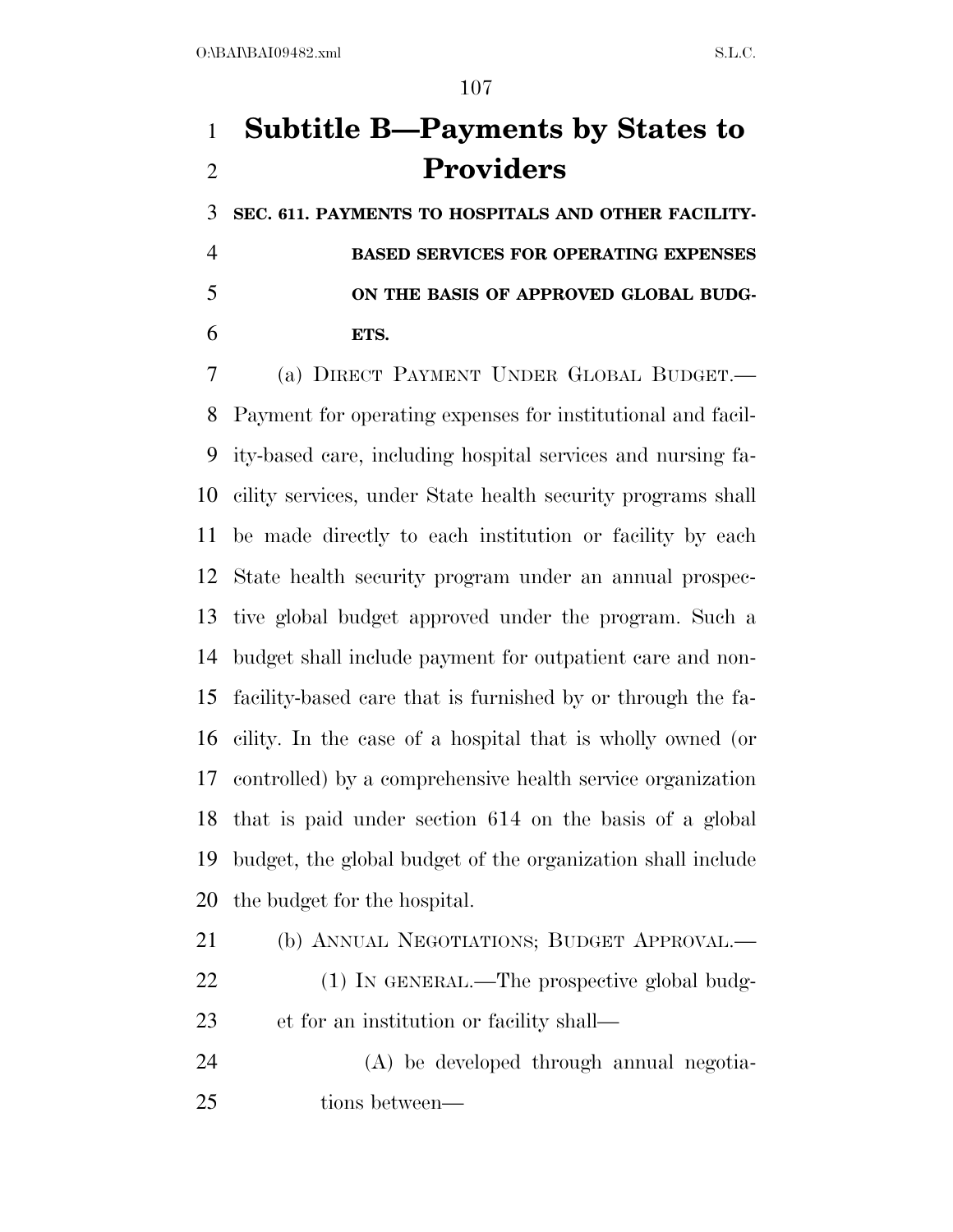| 1              | (i) a panel of individuals who are ap-              |
|----------------|-----------------------------------------------------|
| $\overline{2}$ | pointed by the Governor of the State and            |
| 3              | who represent consumers, labor, business,           |
| $\overline{4}$ | and the State government; and                       |
| 5              | (ii) the institution or facility; and               |
| 6              | (B) be based on a nationally uniform sys-           |
| 7              | tem of cost accounting established under stand-     |
| 8              | ards of the Board.                                  |
| 9              | (2) CONSIDERATIONS.—In developing a budget          |
| 10             | through negotiations, there shall be taken into ac- |
| 11             | count at least the following:                       |
| 12             | (A) With respect to inpatient hospital serv-        |
| 13             | ices, the number, and classification by diag-       |
| 14             | nosis-related group, of discharges.                 |
| 15             | (B) An institution's or facility's past ex-         |
| 16             | penditures.                                         |
| 17             | (C) The extent to which debt service for            |
| 18             | capital expenditures has been included in the       |
| 19             | proposed operating budget.                          |
| 20             | (D) The extent to which capital expendi-            |
| 21             | tures are financed directly or indirectly through   |
| 22             | reductions in direct care to patients, including    |
| 23             | (but not limited to) reductions in registered       |
| 24             | nursing staffing patterns or changes in emer-       |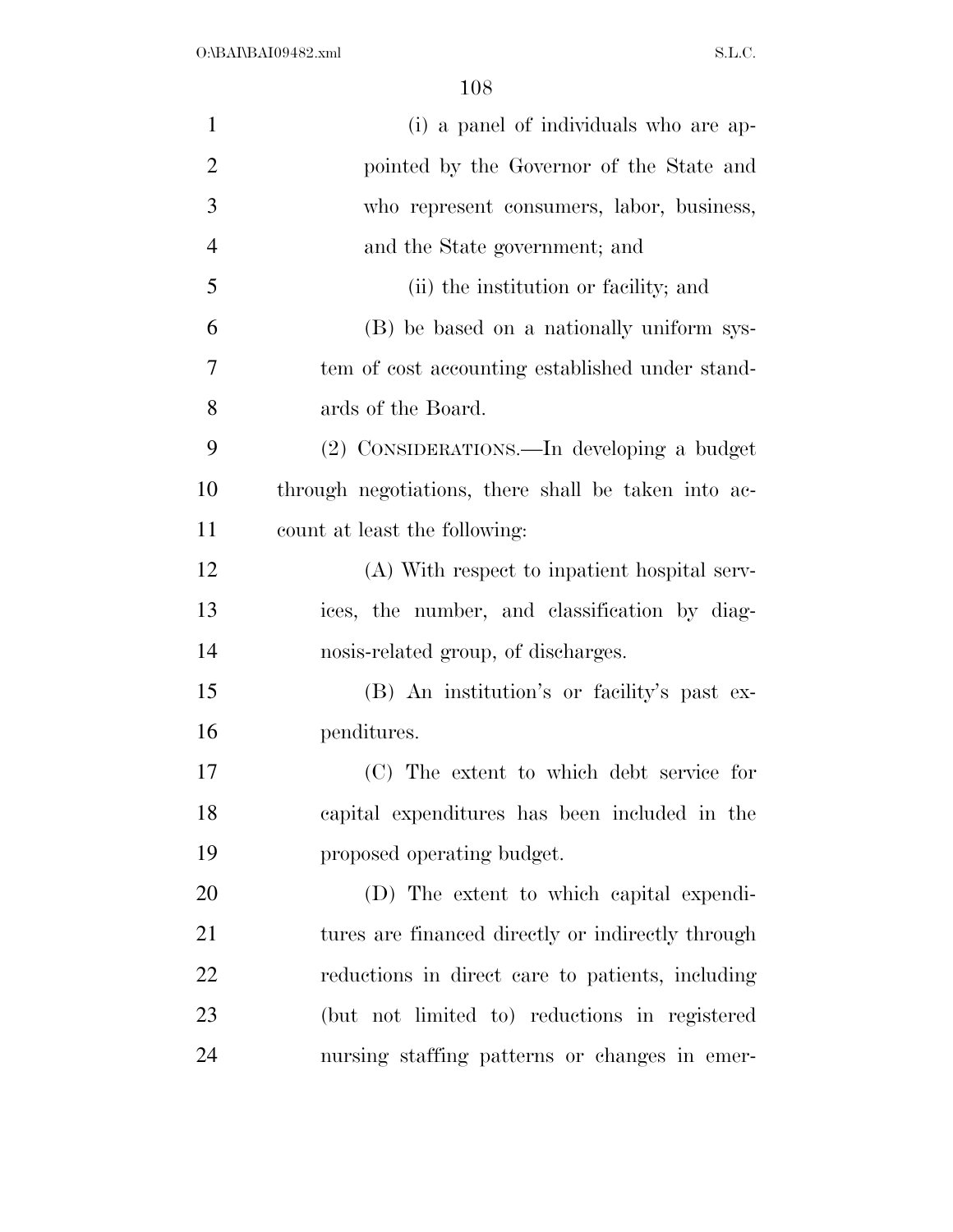| $\mathbf{1}$   | gency room or primary care services or avail-        |
|----------------|------------------------------------------------------|
| $\overline{2}$ | ability.                                             |
| 3              | (E) Change in the consumer price index               |
| $\overline{4}$ | and other price indices.                             |
| 5              | (F) The cost of reasonable compensation              |
| 6              | to health care practitioners.                        |
| 7              | (G) The compensation level of the institu-           |
| 8              | tion's or facility's work force.                     |
| 9              | (H) The extent to which the institution or           |
| 10             | facility is providing health care services to meet   |
| 11             | the needs of residents in the area served by the     |
| 12             | institution or facility, including the institution's |
| 13             | or facility's occupancy level.                       |
| 14             | (I) The institution's or facility's previous         |
| 15             | financial and clinical performance, based on uti-    |
| 16             | lization and outcomes data provided under this       |
| 17             | Act.                                                 |
| 18             | (J) The type of institution or facility, in-         |
| 19             | cluding whether the institution or facility is       |
| 20             | part of a clinical education program or serves       |
| 21             | a health professional education, research or         |
| 22             | other training purpose.                              |
| 23             | (K) Technological advances or changes.               |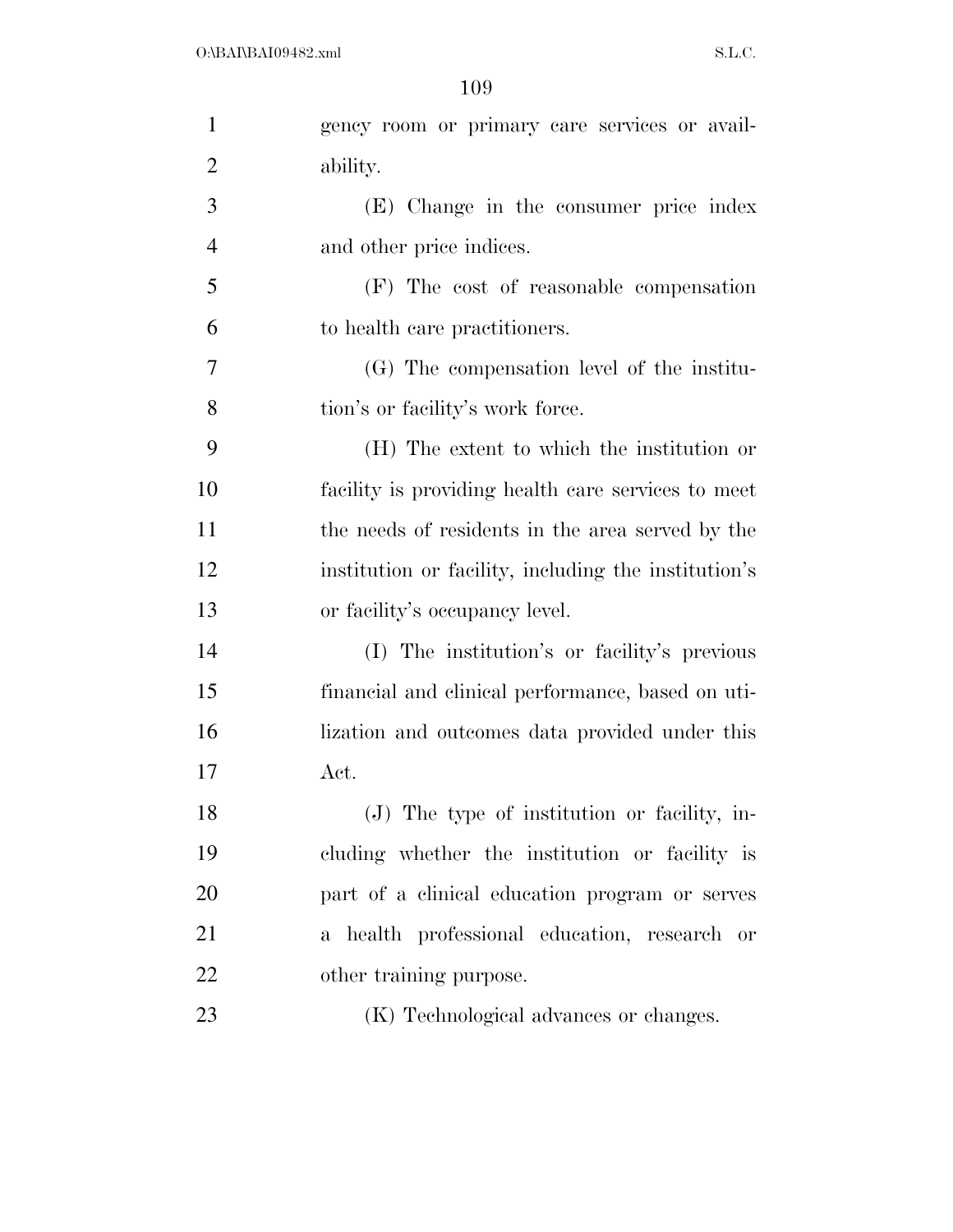| $\mathbf{1}$   | (L) Costs of the institution or facility asso-        |
|----------------|-------------------------------------------------------|
| $\overline{2}$ | ciated with meeting Federal and State regula-         |
| 3              | tions.                                                |
| $\overline{4}$ | (M) The costs associated with necessary               |
| 5              | public outreach activities.                           |
| 6              | (N) In the case of a for-profit facility, a           |
| 7              | reasonable rate of return on equity capital,          |
| 8              | independent of those operating expenses nec-          |
| 9              | essary to fulfill the objectives of this Act.         |
| 10             | (O) Incentives to facilities that maintain            |
| 11             | costs below previous reasonable budgeted levels       |
| 12             | without reducing the care provided.                   |
| 13             | (P) With respect to facilities that provide           |
| 14             | mental health services and substance abuse            |
| 15             | treatment services, any additional costs involved     |
| 16             | in the treatment of dually diagnosed individ-         |
| 17             | uals.                                                 |
| 18             | The portion of such a budget that relates to expendi- |
| 19             | tures for health professional education shall be con- |
| 20             | sistent with the State health security budget for     |
| 21             | such expenditures.                                    |
| <u>22</u>      | (3) PROVISION OF REQUIRED INFORMATION; DI-            |
| 23             | AGNOSIS-RELATED GROUP.—No budget for an insti-        |
| 24             | tution or facility for a year may be approved unless  |
| 25             | the institution or facility has submitted on a timely |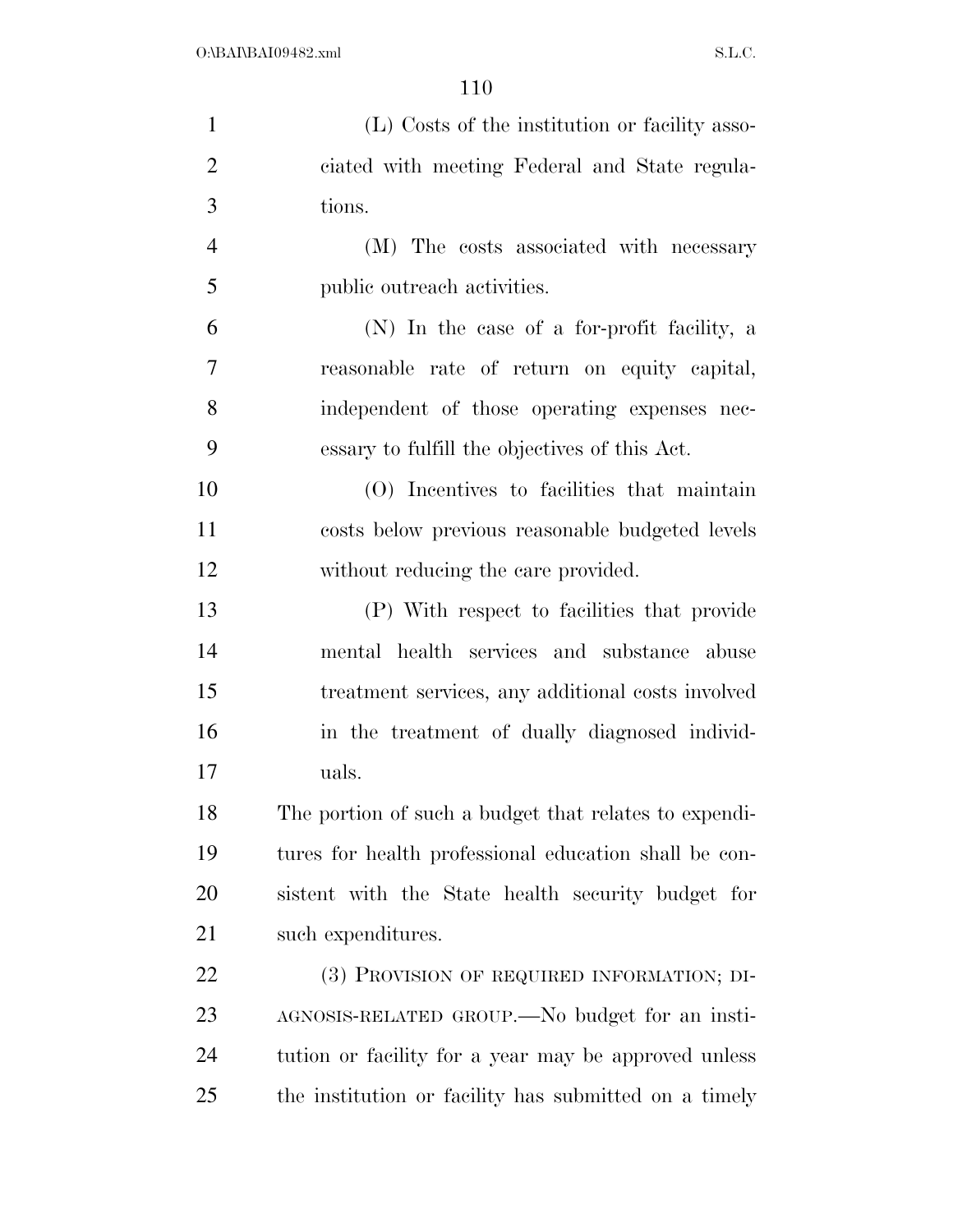$O:\beta A \Gamma \beta A109482 \ldots$  S.L.C.

 basis to the State health security program such in- formation as the program or the Board shall specify, including in the case of hospitals information on dis-charges classified by diagnosis-related group.

(c) ADJUSTMENTS IN APPROVED BUDGETS.—

 (1) ADJUSTMENTS TO GLOBAL BUDGETS THAT CONTRACT WITH COMPREHENSIVE HEALTH SERVICE ORGANIZATIONS.—Each State health security pro- gram shall develop an administrative mechanism for reducing operating funds to institutions or facilities in proportion to payments made to such institutions or facilities for services contracted for by a com-prehensive health service organization.

 (2) AMENDMENTS.—In accordance with stand- ards established by the Board, an operating and capital budget approved under this section for a year may be amended before, during, or after the year if there is a substantial change in any of the factors relevant to budget approval.

 (d) DONATIONS PERMISSIBLE.—The States health security programs may permit institutions and facilities to raise funds from private sources to pay for newly con- structed facilities, major renovations, and equipment. The expenditure of such funds, whether for operating or cap-ital expenditures, does not obligate the State health secu-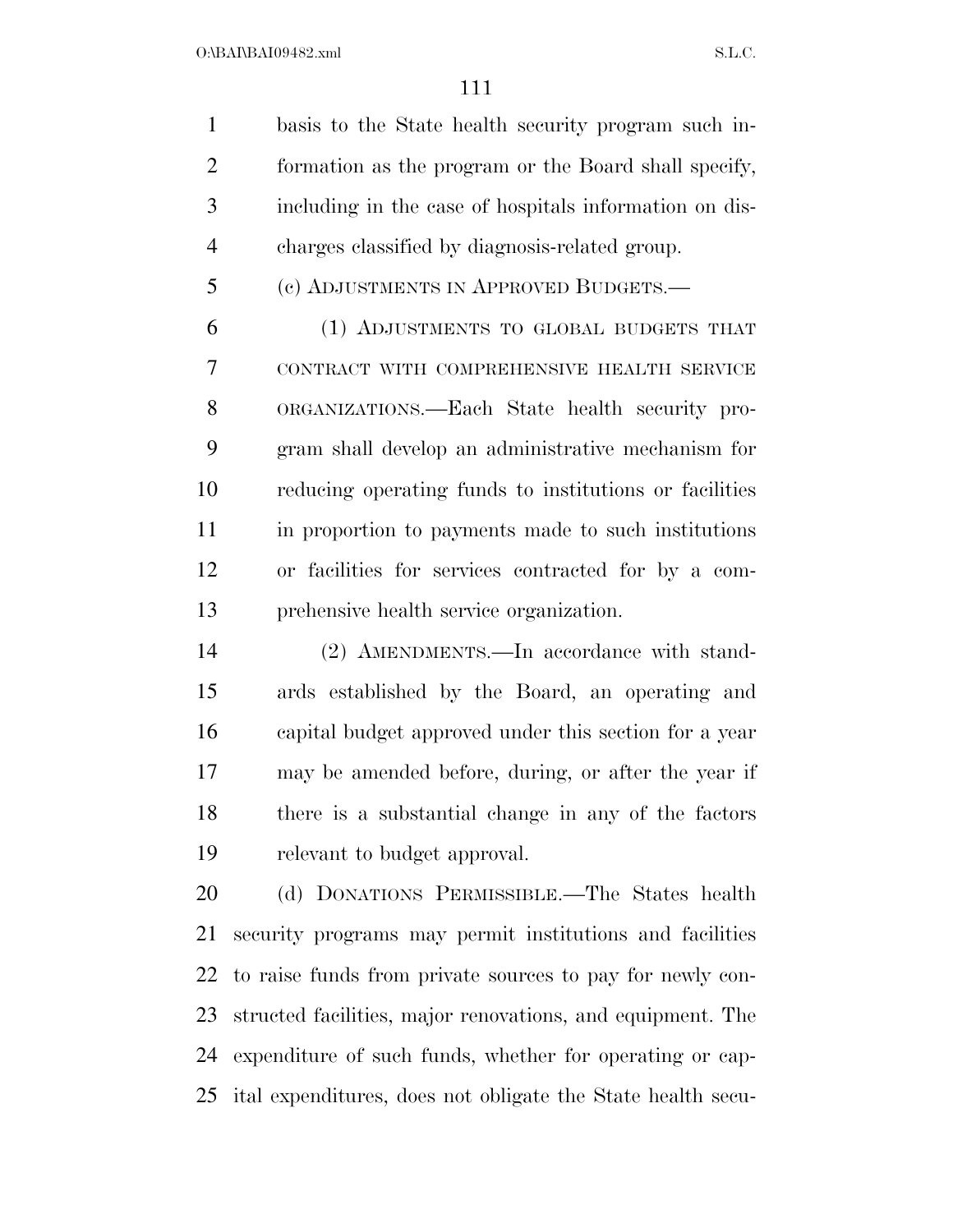rity program to provide for continued support for such ex- penditures unless included in an approved global budget. **SEC. 612. PAYMENTS TO HEALTH CARE PRACTITIONERS BASED ON PROSPECTIVE FEE SCHEDULE.** 

(a) FEE FOR SERVICE.—

 (1) IN GENERAL.—Every independent health care practitioner is entitled to be paid, for the provi- sion of covered health services under the State health security program, a fee for each billable cov-ered service.

11 (2) GLOBAL FEE PAYMENT METHODOLOGIES.— The Board shall establish models and encourage State health security programs to implement alter- native payment methodologies that incorporate glob- al fees for related services (such as all outpatient procedures for treatment of a condition) or for a basic group of services (such as primary care serv- ices) furnished to an individual over a period of time, in order to encourage continuity and efficiency 20 in the provision of services. Such methodologies shall be designed to ensure a high quality of care.

 (3) BILLING DEADLINES; ELECTRONIC BILL- ING.—A State health security program may deny payment for any service of an independent health care practitioner for which it did not receive a bill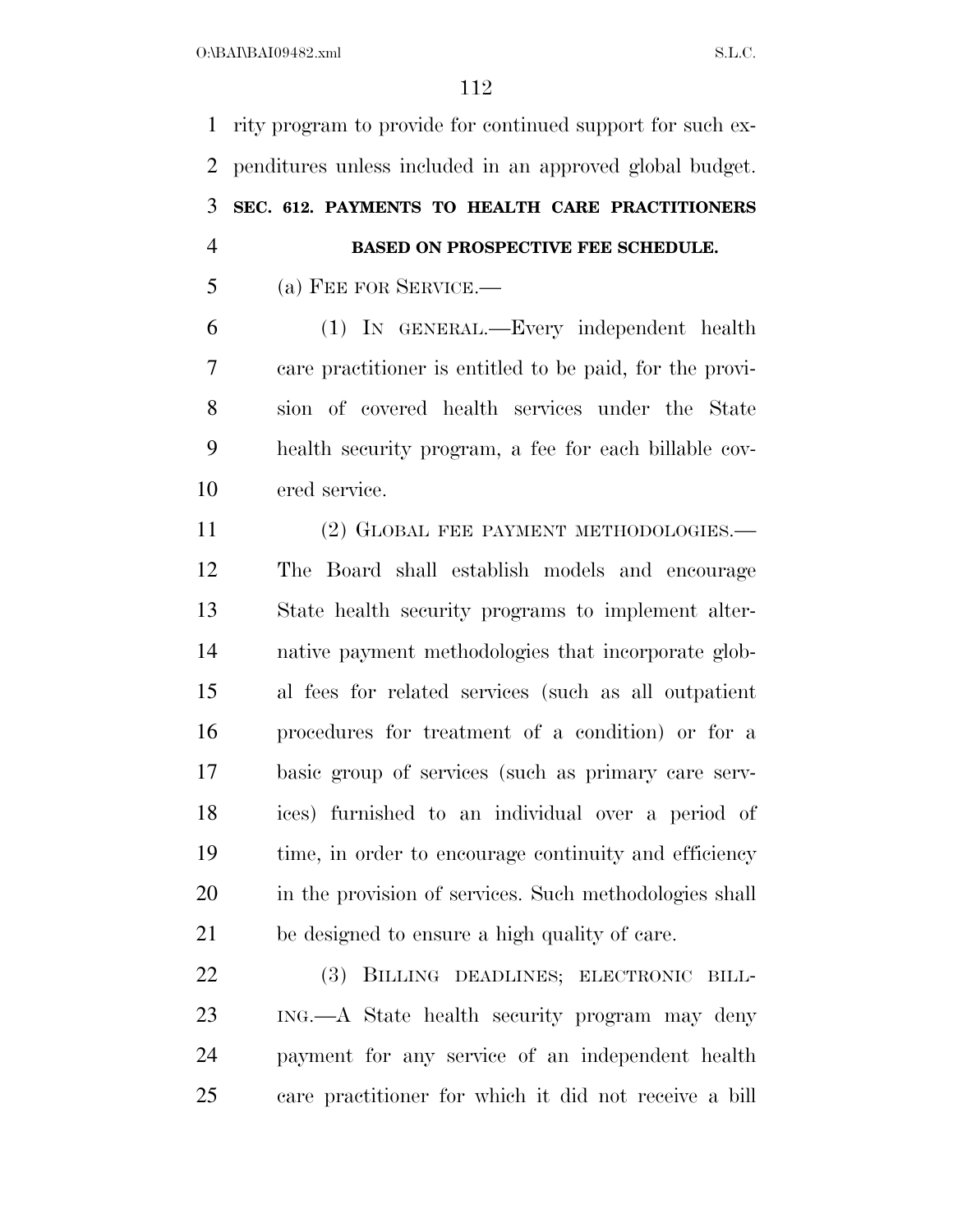and appropriate supporting documentation (which had been previously specified) within 30 days after the date the service was provided. Such a program may require that bills for services for which payment may be made under this section, or for any class of such services, be submitted electronically.

 (b) PAYMENT RATES BASED ON NEGOTIATED PRO- SPECTIVE FEE SCHEDULES.—With respect to any pay- ment method for a class of services of practitioners, the State health security program shall establish, on a pro- spective basis, a payment schedule. The State health secu- rity program may establish such a schedule after negotia- tions with organizations representing the practitioners in- volved. Such fee schedules shall be designed to provide in- centives for practitioners to choose primary care medicine, including general internal medicine and pediatrics, over medical specialization. Nothing in this section shall be con- strued as preventing a State from adjusting the payment schedule amounts on a quarterly or other periodic basis depending on whether expenditures under the schedule will exceed the budgeted amount with respect to such expendi-tures.

 (c) BILLABLE COVERED SERVICE DEFINED.—In this section, the term ''billable covered service'' means a service covered under section 201 for which a practitioner is enti-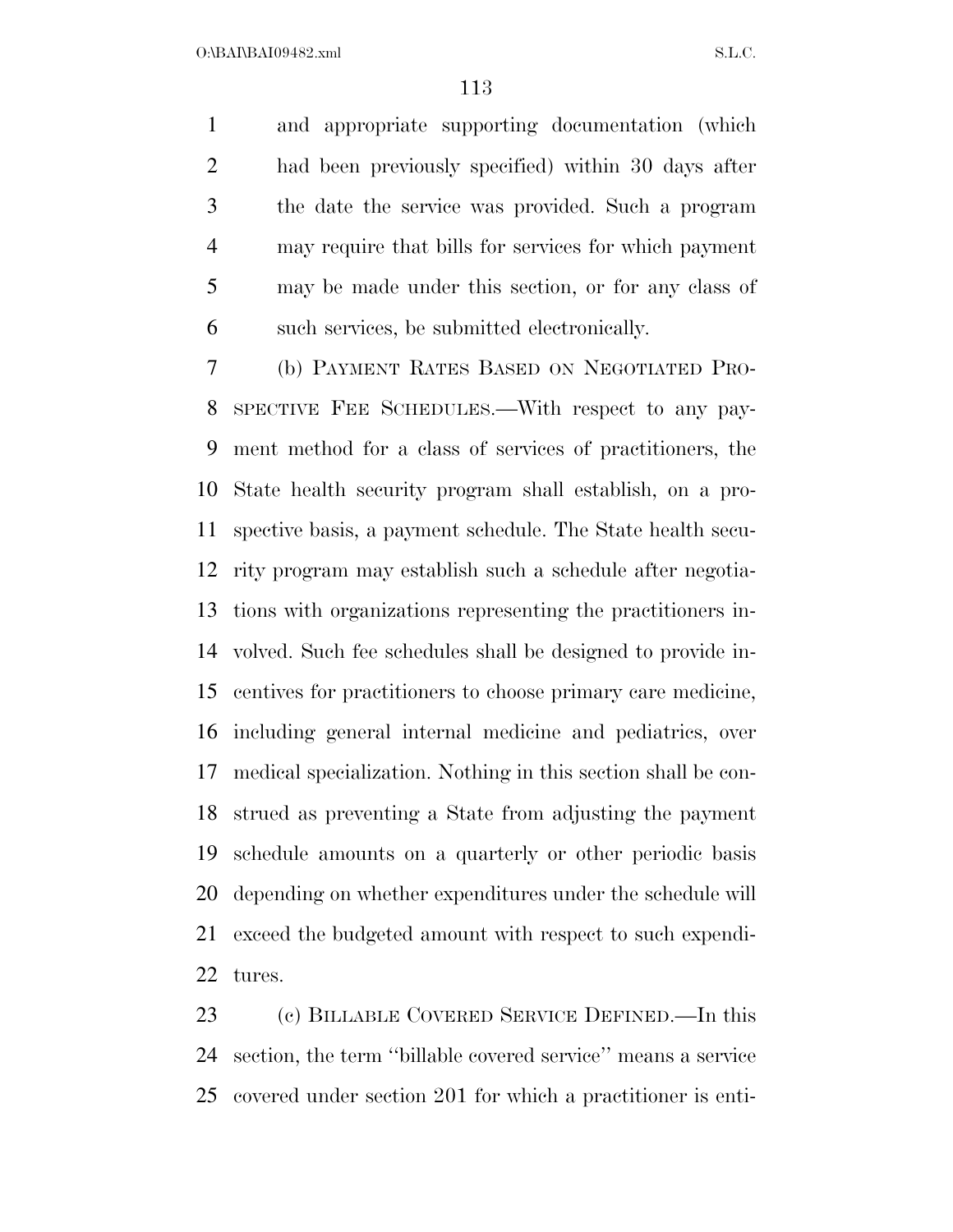tled to compensation by payment of a fee determined under this section.

### **SEC. 613. PAYMENTS TO COMPREHENSIVE HEALTH SERV-ICE ORGANIZATIONS.**

 (a) IN GENERAL.—Payment under a State health se- curity program to a comprehensive health service organi- zation to its enrollees shall be determined by the State— (1) based on a global budget described in sec-

tion 611; or

 (2) based on the basic capitation amount de-scribed in subsection (b) for each of its enrollees.

12 (b) BASIC CAPITATION AMOUNT.

 (1) IN GENERAL.—The basic capitation amount described in this subsection for an enrollee shall be determined by the State health security program on the basis of the average amount of expenditures that is estimated would be made under the State health security program for covered health care services for an enrollee, based on actuarial characteristics (as de-fined by the State health security program).

 (2) ADJUSTMENT FOR SPECIAL HEALTH NEEDS.—The State health security program shall adjust such average amounts to take into account the special health needs, including a disproportionate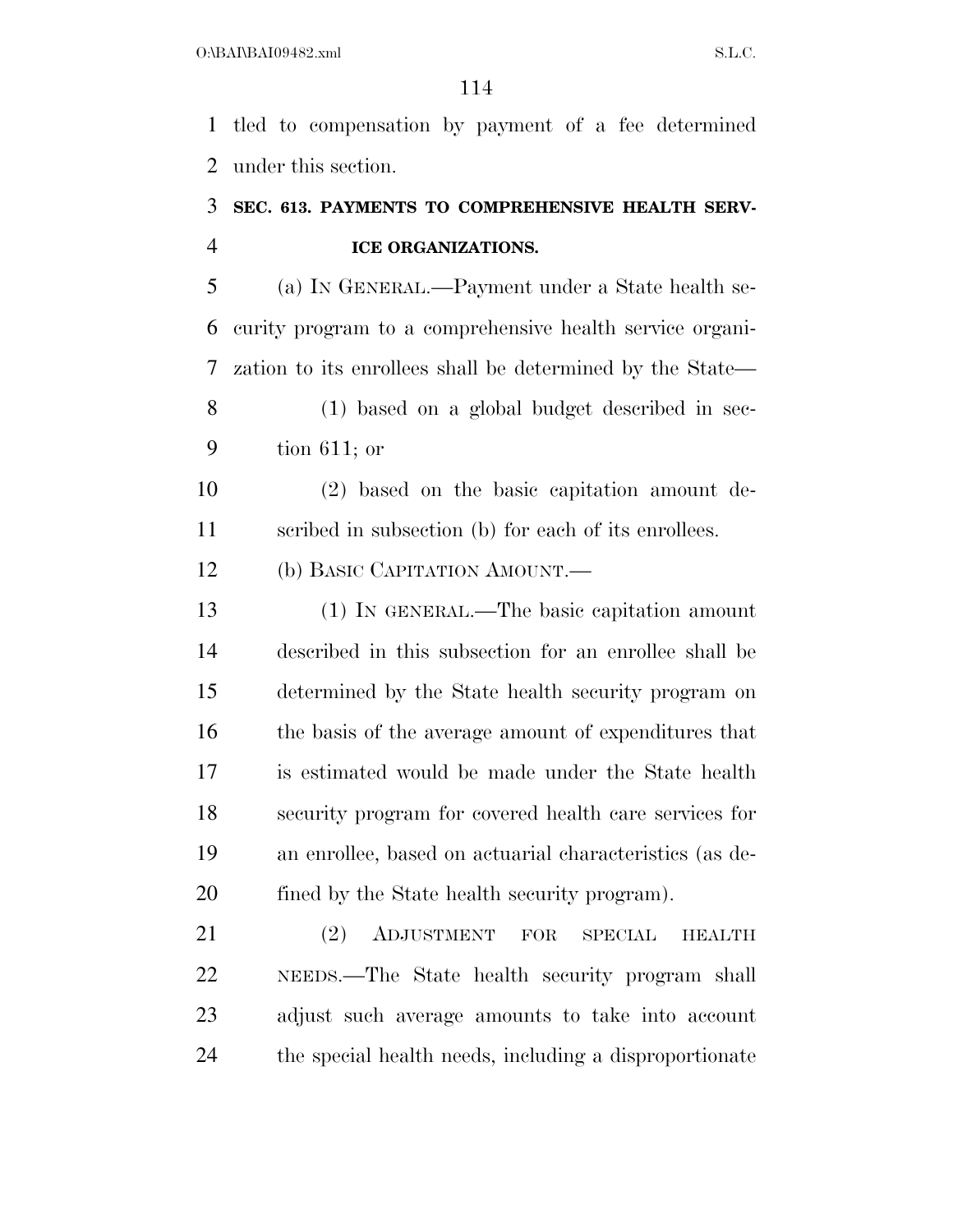$O:\bbox{BANBAI09482.xml} \qquad \qquad \text{S.L.C.}$ 

| number of medically underserved individuals, of pop-        |
|-------------------------------------------------------------|
| ulations served by the organization.                        |
| (3) ADJUSTMENT FOR SERVICES NOT<br>PRO-                     |
| VIDED.—The State health security program shall ad-          |
| just such average amounts to take into account the          |
| cost of covered health care services that are not pro-      |
| vided by the comprehensive health service organiza-         |
| tion under section $303(a)$ .                               |
| SEC. 614. PAYMENTS FOR COMMUNITY-BASED PRIMARY              |
| <b>HEALTH SERVICES.</b>                                     |
| (a) IN GENERAL.—In the case of community-based              |
| primary health services, subject to subsection (b), pay-    |
| ments under a State health security program shall—          |
| (1) be based on a global budget described in                |
| section $611;$                                              |
| $(2)$ be based on the basic primary care capita-            |
| tion amount described in subsection (c) for each in-        |
| dividual enrolled with the provider of such services;       |
| or                                                          |
| $(3)$ be made on a fee-for-service basis under              |
| section 612.                                                |
| (b) PAYMENT ADJUSTMENT.—Payments under sub-                 |
| section (a) may include, consistent with the budgets devel- |
| oped under this title—                                      |
|                                                             |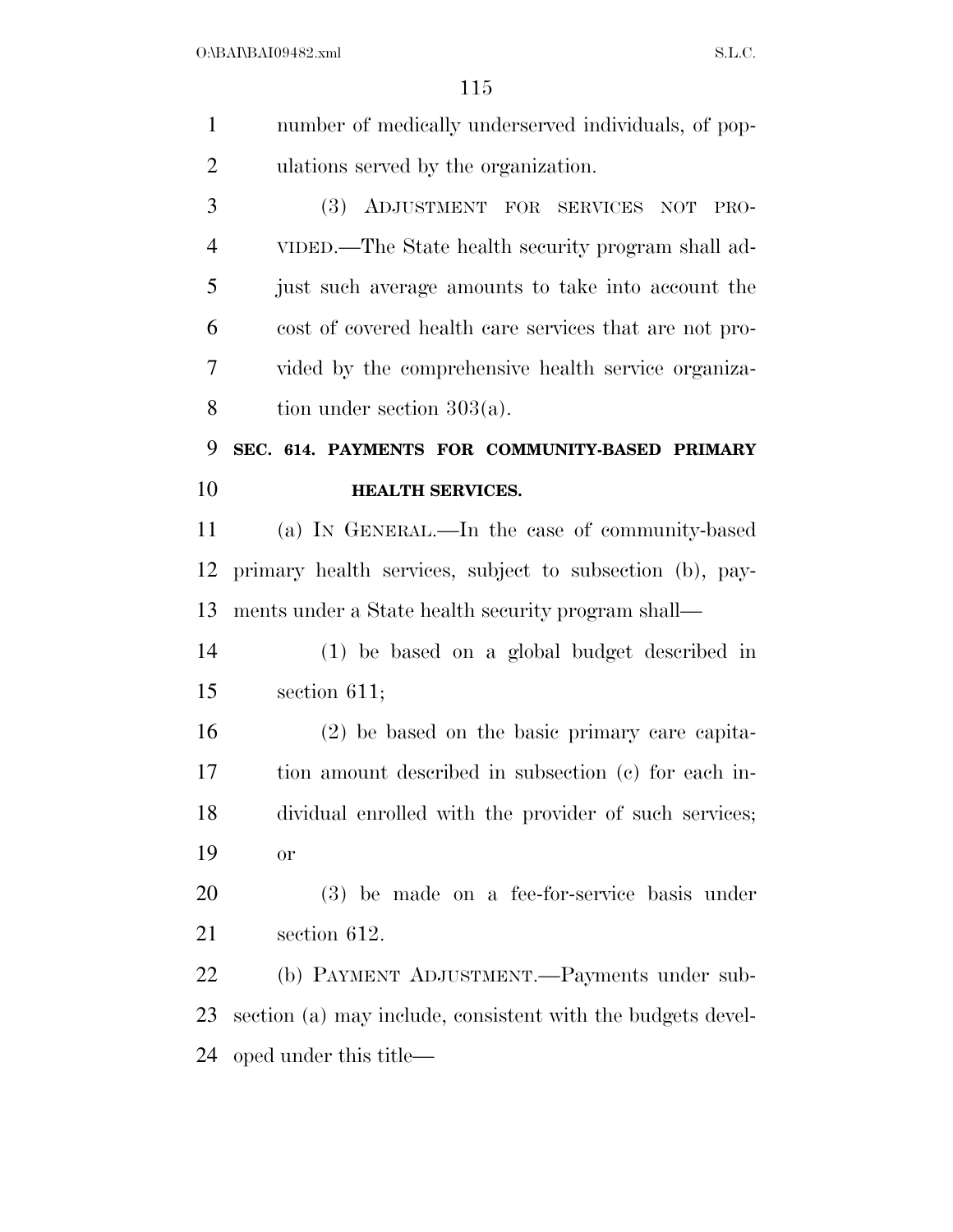(1) an additional amount, as set by the State health security program, to cover the costs incurred by a provider which serves persons not covered by this Act whose health care is essential to overall community health and the control of communicable disease, and for whom the cost of such care is other-wise uncompensated;

 (2) an additional amount, as set by the State health security program, to cover the reasonable costs incurred by a provider that furnishes case management services (as defined in section 1915(g)(2) of the Social Security Act), transpor-tation services, and translation services; and

 (3) an additional amount, as set by the State health security program, to cover the costs incurred by a provider in conducting health professional edu- cation programs in connection with the provision of such services.

(c) BASIC PRIMARY CARE CAPITATION AMOUNT.—

20 (1) IN GENERAL.—The basic primary care capi-21 tation amount described in this subsection for an en-22 rollee with a provider of community-based primary health services shall be determined by the State health security program on the basis of the average amount of expenditures that is estimated would be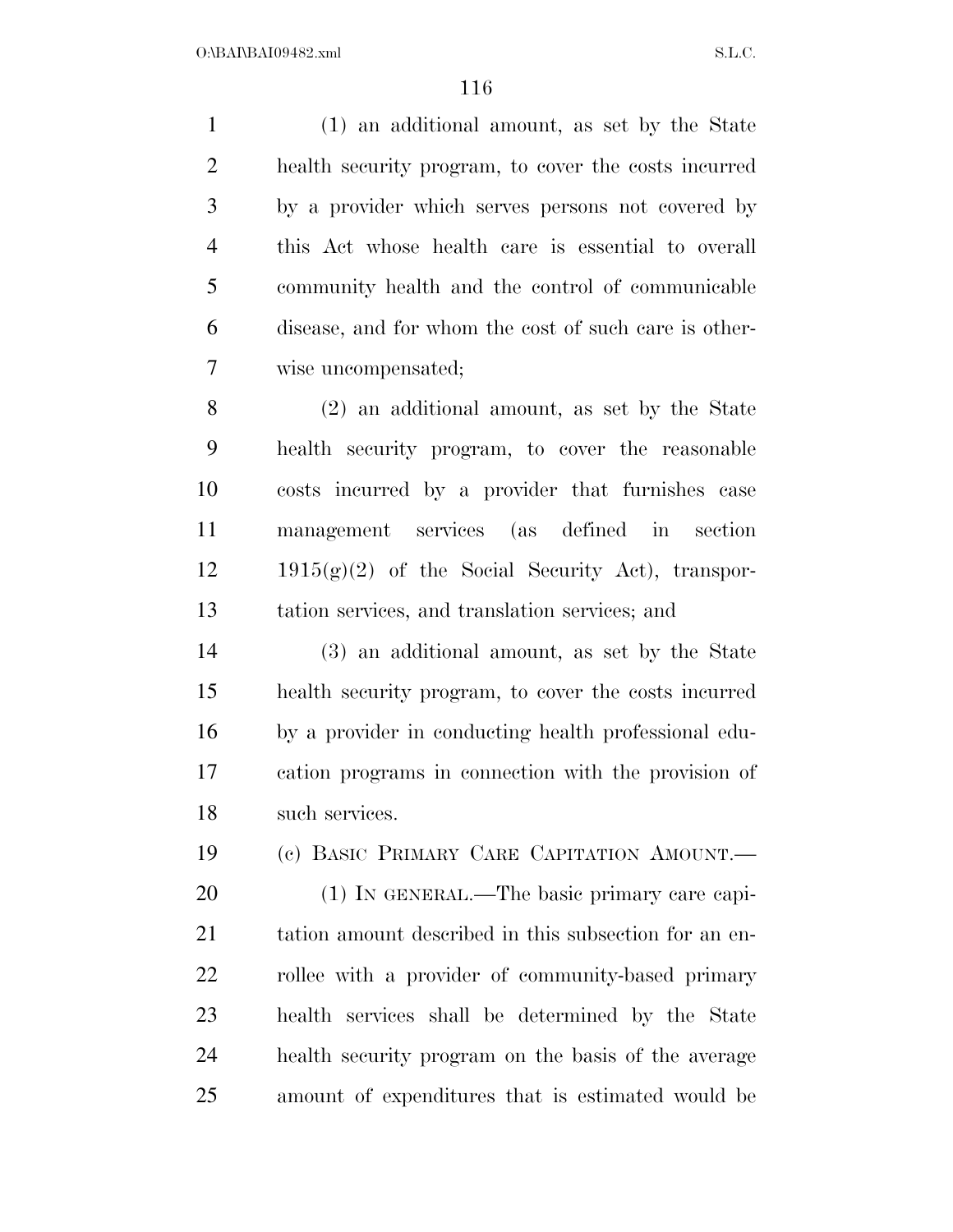| $\mathbf{1}$   | made under the State health security program for         |
|----------------|----------------------------------------------------------|
| $\overline{2}$ | such an enrollee, based on actuarial characteristics     |
| 3              | (as defined by the State health security program).       |
| $\overline{4}$ | (2)<br>ADJUSTMENT FOR SPECIAL<br><b>HEALTH</b>           |
| 5              | NEEDS.—The State health security program shall           |
| 6              | adjust such average amounts to take into account         |
| 7              | the special health needs, including a disproportionate   |
| 8              | number of medically underserved individuals, of pop-     |
| 9              | ulations served by the provider.                         |
| 10             | (3) ADJUSTMENT FOR SERVICES NOT<br>PRO-                  |
| 11             | VIDED.—The State health security program shall ad-       |
| 12             | just such average amounts to take into account the       |
| 13             | cost of community-based primary health services          |
| 14             | that are not provided by the provider.                   |
| 15             | (d) COMMUNITY-BASED PRIMARY HEALTH SERVICES              |
| 16             | DEFINED.—In this section, the term "community-based      |
| 17             | primary health services" has the meaning given such term |
|                | 18 in section $202(a)$ .                                 |
| 19             | SEC. 615. PAYMENTS FOR PRESCRIPTION DRUGS.               |
| 20             | (a) ESTABLISHMENT OF LIST.—                              |
| 21             | (1) IN GENERAL.—The Board shall establish a              |
| 22             | list of approved prescription drugs and biologicals      |
| 23             | that the Board determines are necessary for the          |
| 24             | maintenance or restoration of health or of employ-       |
|                |                                                          |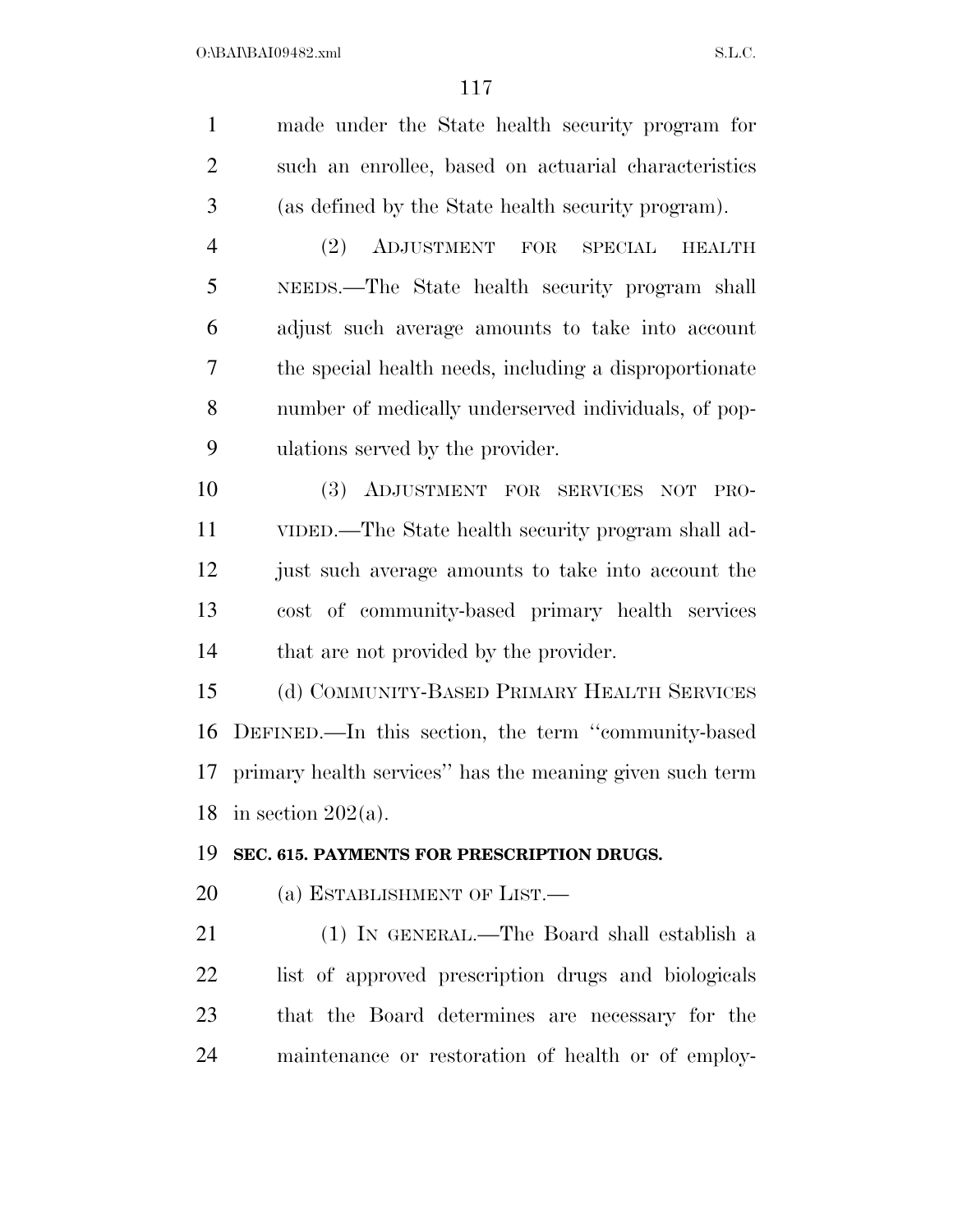$O:\beta A \Gamma \beta A 109482 \ldots$  S.L.C.

 ability or self-management and eligible for coverage under this Act.

 (2) EXCLUSIONS.—The Board may exclude re- imbursement under this Act for ineffective, unsafe, or over-priced products where better alternatives are determined to be available.

 (b) PRICES.—For each such listed prescription drug or biological covered under this Act, for insulin, and for medical foods, the Board shall from time to time deter- mine a product price or prices which shall constitute the maximum to be recognized under this Act as the cost of a drug to a provider thereof. The Board may conduct ne- gotiations, on behalf of State health security programs, with product manufacturers and distributors in deter-mining the applicable product price or prices.

 (c) CHARGES BY INDEPENDENT PHARMACIES.— Each State health security program shall provide for pay- ment for a prescription drug or biological or insulin fur- nished by an independent pharmacy based on the drug's cost to the pharmacy (not in excess of the applicable prod- uct price established under subsection (b)) plus a dis- pensing fee. In accordance with standards established by the Board, each State health security program, after con- sultation with representatives of the pharmaceutical pro-fession, shall establish schedules of dispensing fees, de-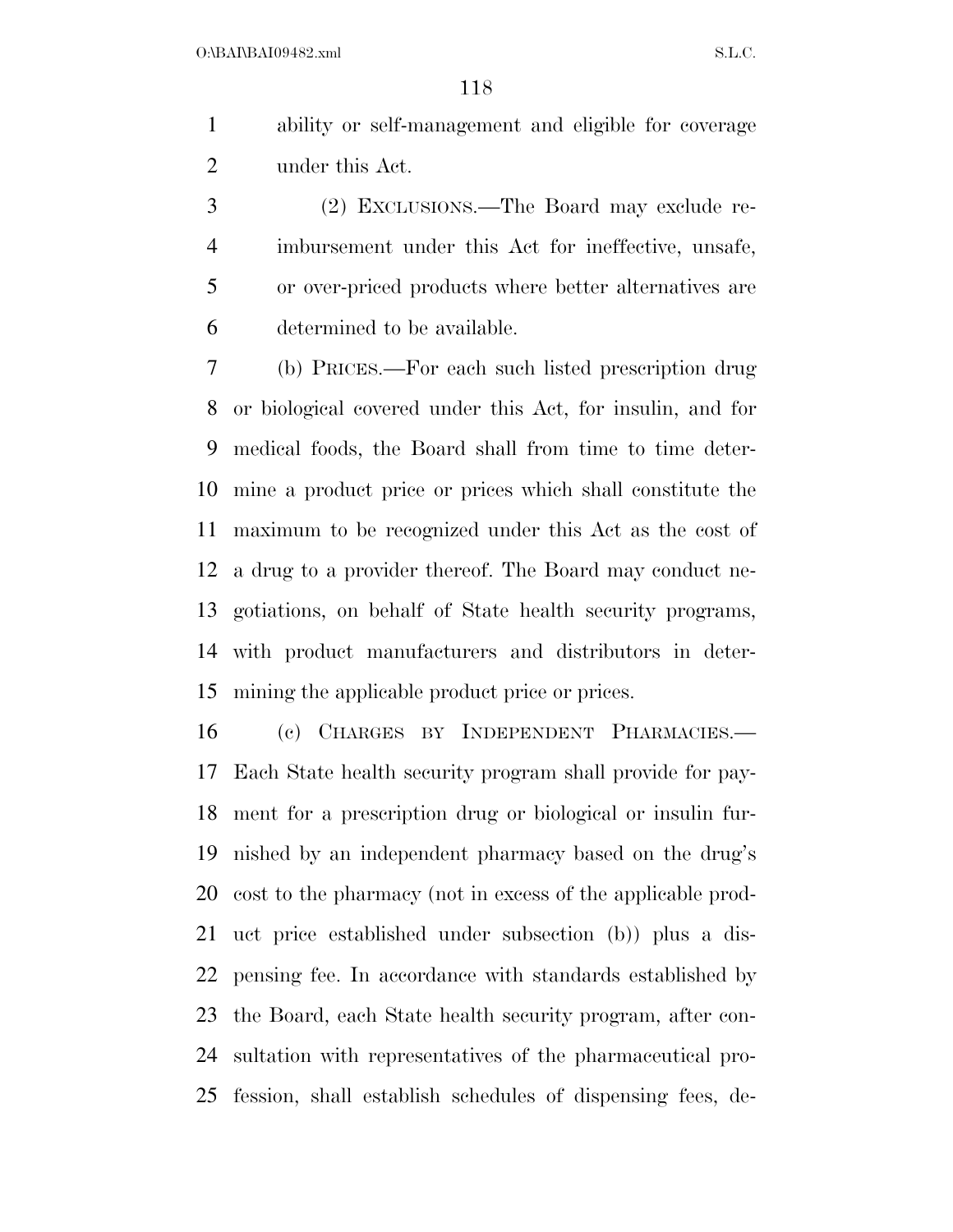signed to afford reasonable compensation to independent pharmacies after taking into account variations in their cost of operation resulting from regional differences, dif- ferences in the volume of prescription drugs dispensed, dif- ferences in services provided, the need to maintain expend- itures within the budgets established under this title, and other relevant factors.

### **SEC. 616. PAYMENTS FOR APPROVED DEVICES AND EQUIP-MENT.**

 (a) ESTABLISHMENT OF LIST.—The Board shall es- tablish a list of approved durable medical equipment and therapeutic devices and equipment (including eyeglasses, hearing aids, and prosthetic appliances), that the Board determines are necessary for the maintenance or restora- tion of health or of employability or self-management and eligible for coverage under this Act.

 (b) CONSIDERATIONS AND CONDITIONS.—In estab- lishing the list under subsection (a), the Board shall take into consideration the efficacy, safety, and cost of each item contained on such list, and shall attach to any item such conditions as the Board determines appropriate with respect to the circumstances under which, or the frequency with which, the item may be prescribed.

 (c) PRICES.—For each such listed item covered under this Act, the Board shall from time to time determine a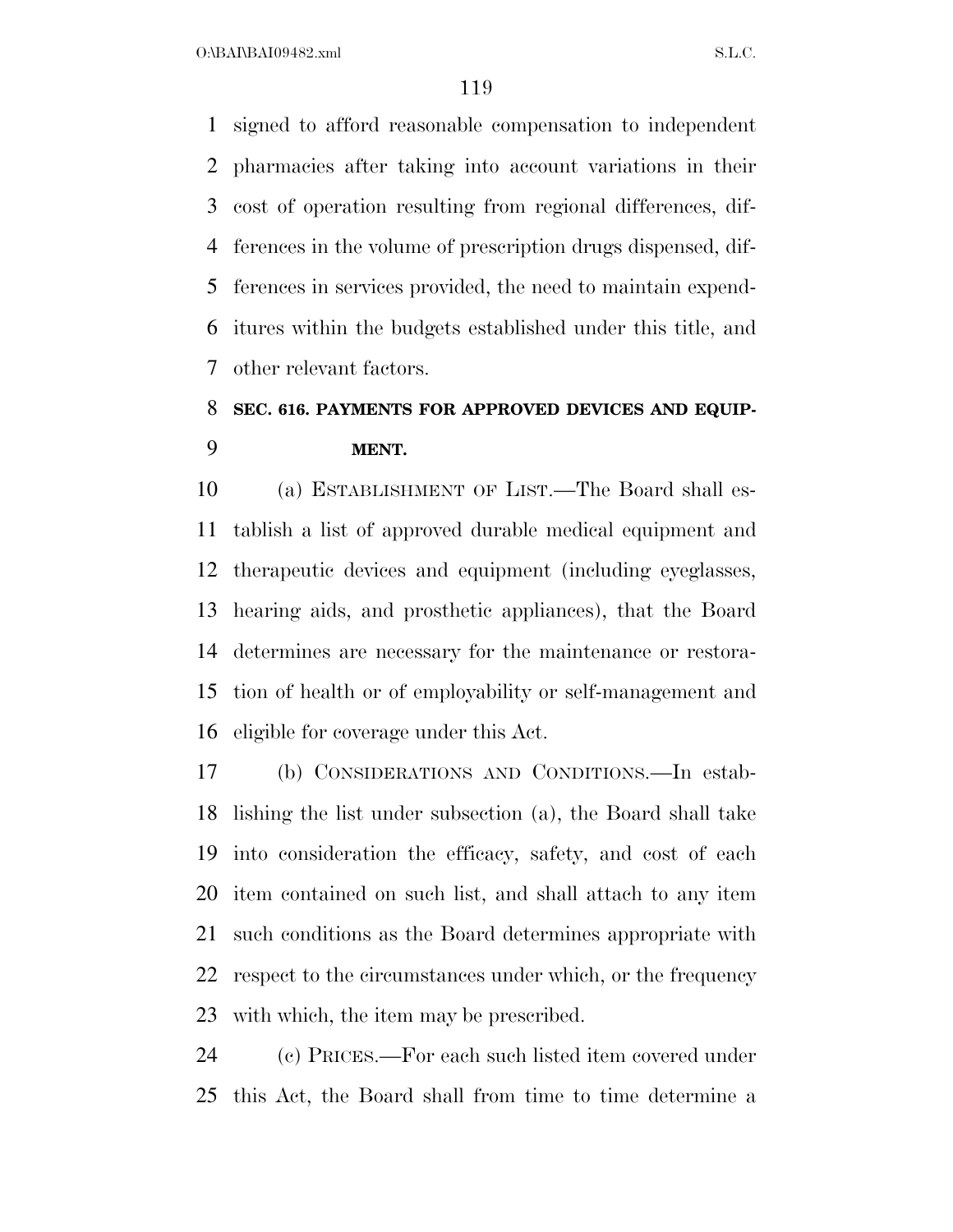product price or prices which shall constitute the max- imum to be recognized under this Act as the cost of the item to a provider thereof. The Board may conduct nego- tiations, on behalf of State health security programs, with equipment and device manufacturers and distributors in determining the applicable product price or prices.

 (d) EXCLUSIONS.—The Board may exclude from cov- erage under this Act ineffective, unsafe, or overpriced products where better alternatives are determined to be available.

#### **SEC. 617. PAYMENTS FOR OTHER ITEMS AND SERVICES.**

 In the case of payment for other covered health serv- ices, the amount of payment under a State health security program shall be established by the program—

 (1) in accordance with payment methodologies which are specified by the Board, after consultation with the American Health Security Advisory Coun- cil, or methodologies established by the State under section 620; and

 (2) consistent with the State health security budget.

### **SEC. 618. PAYMENT INCENTIVES FOR MEDICALLY UNDER-SERVED AREAS.**

 (a) MODEL PAYMENT METHODOLOGIES.—In addi-tion to the payment amounts otherwise provided in this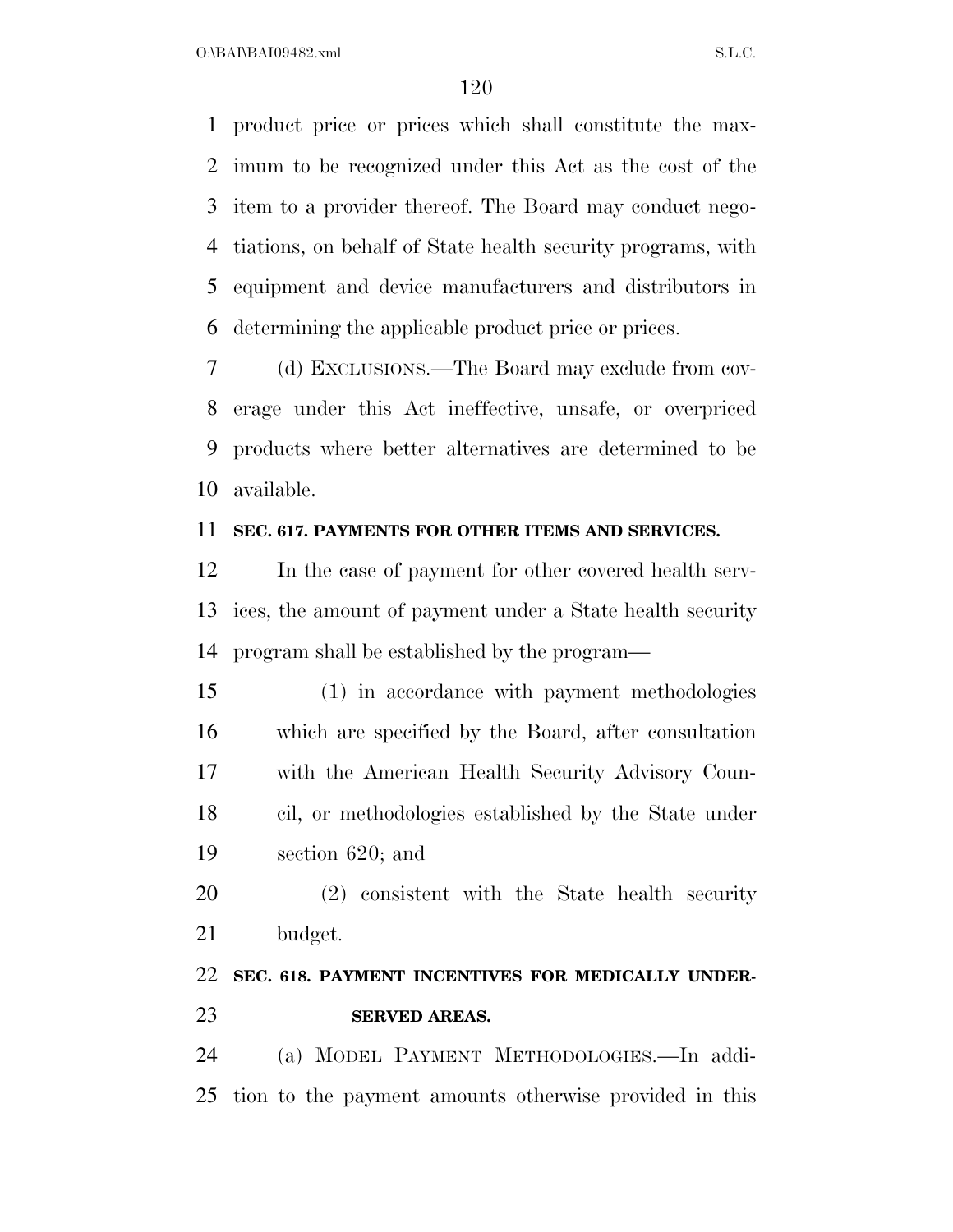title, the Board shall establish model payment methodolo- gies and other incentives that promote the provision of covered health care services in medically underserved areas, particularly in rural and inner-city underserved areas.

 (b) CONSTRUCTION.—Nothing in this title shall be construed as limiting the authority of State health security programs to increase payment amounts or otherwise pro- vide additional incentives, consistent with the State health security budget, to encourage the provision of medically necessary and appropriate services in underserved areas. **SEC. 619. AUTHORITY FOR ALTERNATIVE PAYMENT METH-ODOLOGIES.** 

 A State health security program, as part of its plan under section 404(a), may use a payment methodology other than a methodology required under this subtitle so long as—

 (1) such payment methodology does not affect the entitlement of individuals to coverage, the weighting of fee schedules to encourage an increase 21 in the number of primary care providers, the ability of individuals to choose among qualified providers, the benefits covered under the program, or the com- pliance of the program with the State health security budget under subtitle A; and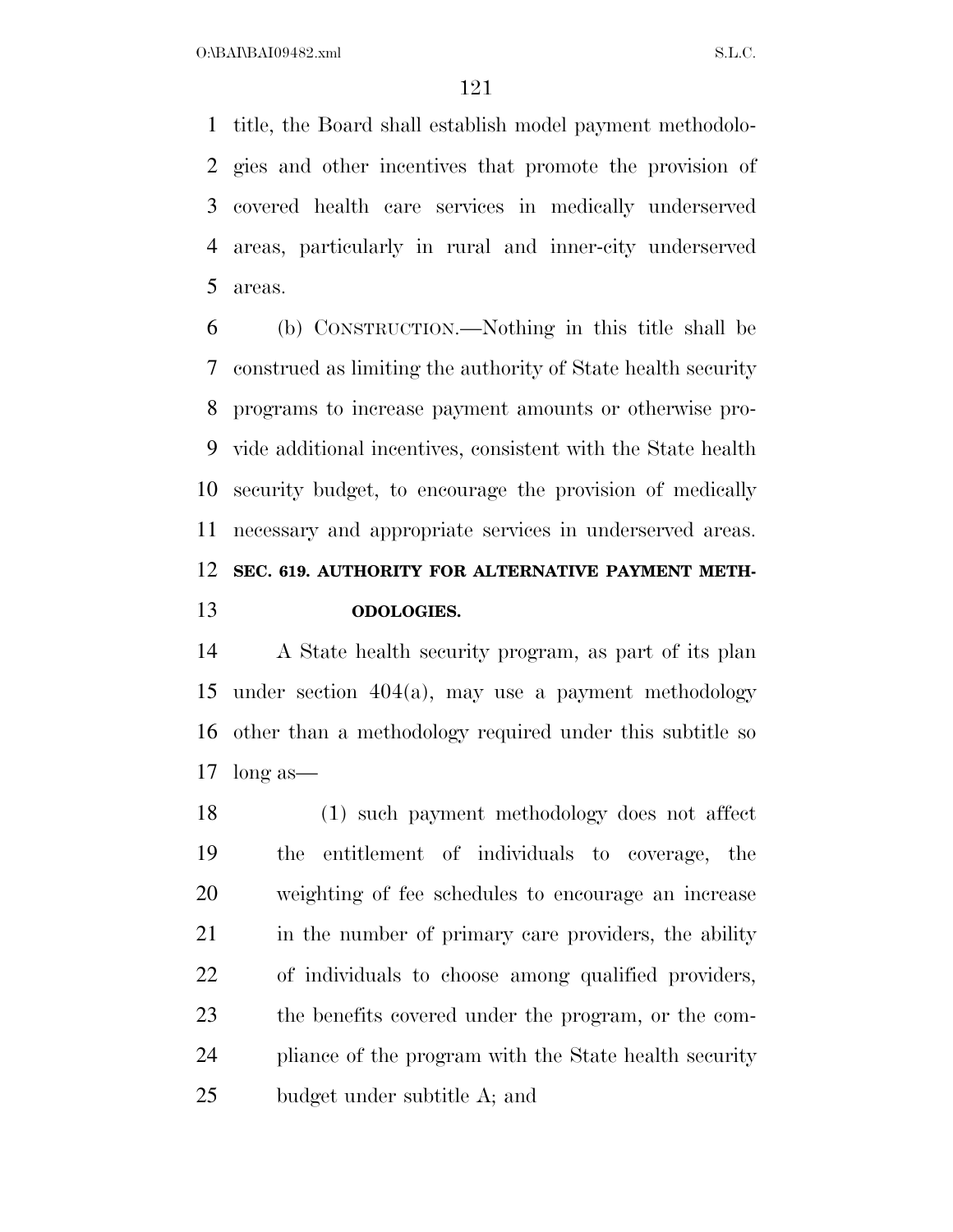(2) the program submits periodic reports to the Board showing the operation and effectiveness of the alternative methodology, in order for the Board to evaluate the appropriateness of applying the alter-native methodology to other States.

# **Subtitle C—Mandatory Assignment and Administrative Provisions**

#### **SEC. 631. MANDATORY ASSIGNMENT.**

 (a) NO BALANCE BILLING.—Payments for benefits under this Act shall constitute payment in full for such benefits and the entity furnishing an item or service for which payment is made under this Act shall accept such payment as payment in full for the item or service and may not accept any payment or impose any charge for any such item or service other than accepting payment from the State health security program in accordance with this Act.

 (b) ENFORCEMENT.—If an entity knowingly and will- fully bills for an item or service or accepts payment in violation of subsection (a), the Board may apply sanctions against the entity in the same manner as sanctions could 22 have been imposed under section  $1842(j)(2)$  of the Social 23 Security Act for a violation of section  $1842(j)(1)$  of such Act. Such sanctions are in addition to any sanctions that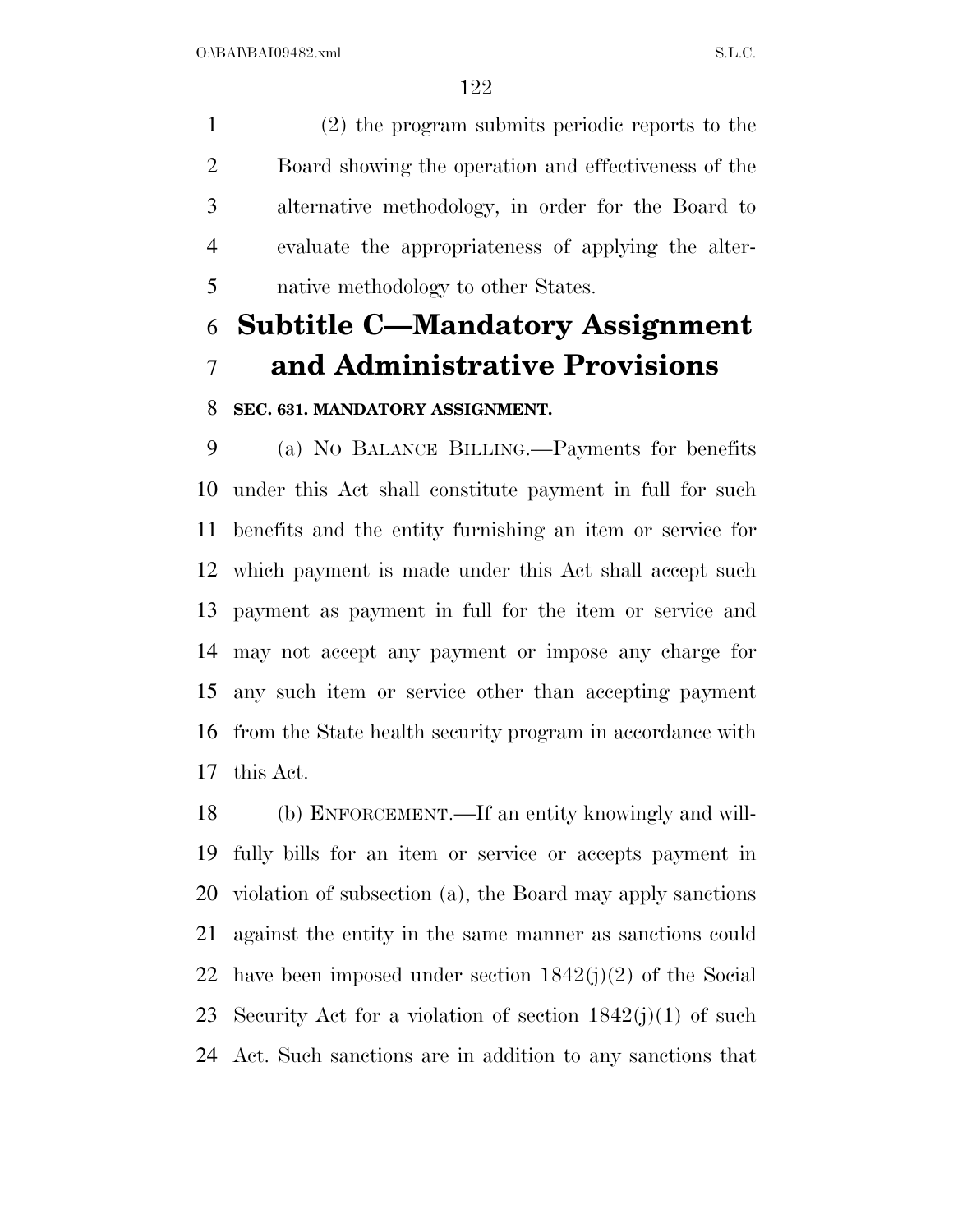a State may impose under its State health security pro-gram.

### **SEC. 632. PROCEDURES FOR REIMBURSEMENT; APPEALS.**

 (a) PROCEDURES FOR REIMBURSEMENT.—In accord- ance with standards issued by the Board, a State health security program shall establish a timely and administra- tively simple procedure to assure payment within 60 days of the date of submission of clean claims by providers under this Act.

 (b) APPEALS PROCESS.—Each State health security program shall establish an appeals process to handle all grievances pertaining to payment to providers under this title.

# **TITLE VII—PROMOTION OF PRI- MARY HEALTH CARE; DEVEL- OPMENT OF HEALTH SERV- ICE CAPACITY; PROGRAMS TO ASSIST THE MEDICALLY UN- DERSERVED Subtitle A—Promotion and Expan- sion of Primary Care Profes- sional Training SEC. 701. ROLE OF BOARD; ESTABLISHMENT OF PRIMARY CARE PROFESSIONAL OUTPUT GOALS.**  (a) IN GENERAL.—The Board is responsible for—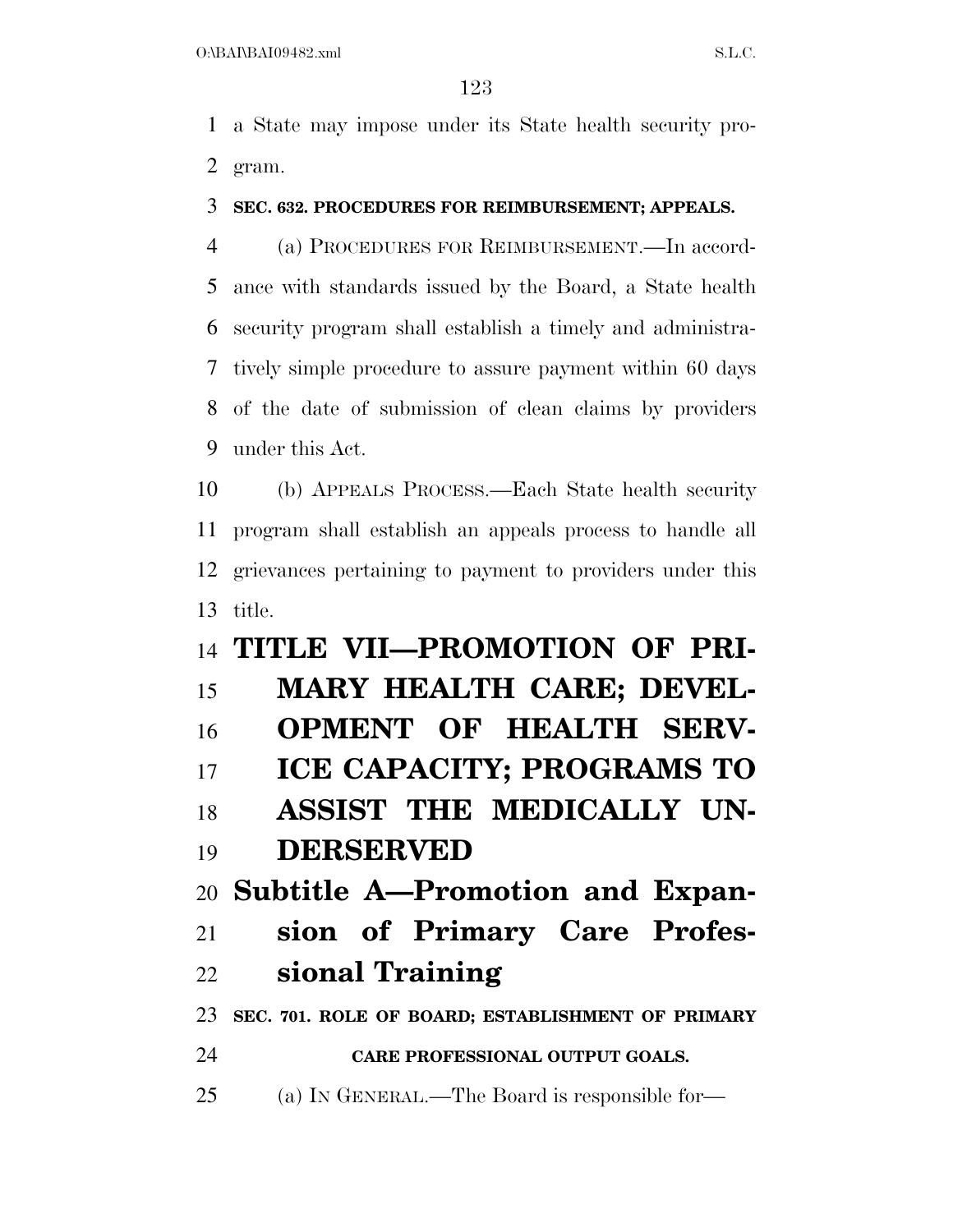| $\mathbf{1}$   | (1) coordinating health professional education         |
|----------------|--------------------------------------------------------|
| $\overline{2}$ | policies and goals, in consultation with the Secretary |
| 3              | of Health and Human Services (in this title referred   |
| $\overline{4}$ | to as the "Secretary"), to achieve the national goals  |
| 5              | specified in subsection (b);                           |
| 6              | (2) overseeing the health professional education       |
| 7              | expenditures of the State health security programs     |
| 8              | from the account established under section $602(e)$ ;  |
| 9              | (3) developing and maintaining, in cooperation         |
| 10             | with the Secretary, a system to monitor the number     |
| 11             | and specialties of individuals through their health    |
| 12             | professional education, any postgraduate training,     |
| 13             | and professional practice; and                         |
| 14             | (4) developing, coordinating, and promoting            |
| 15             | other policies that expand the number of primary       |
| 16             | care practitioners.                                    |
| 17             | (b) NATIONAL GOALS.—The national goals specified       |
| 18             | in this subsection are as follows:                     |
| 19             | (1) GRADUATE MEDICAL EDUCATION.—By not                 |
| 20             | later than 5 years after the date of the enactment     |
| 21             | of this Act, at least 50 percent of the residents in   |
| 22             | medical residency education programs (as defined in    |
| 23             | subsection $(e)(1)$ are primary care residents (as de- |
| 24             | fined in subsection $(e)(3)$ ).                        |
|                |                                                        |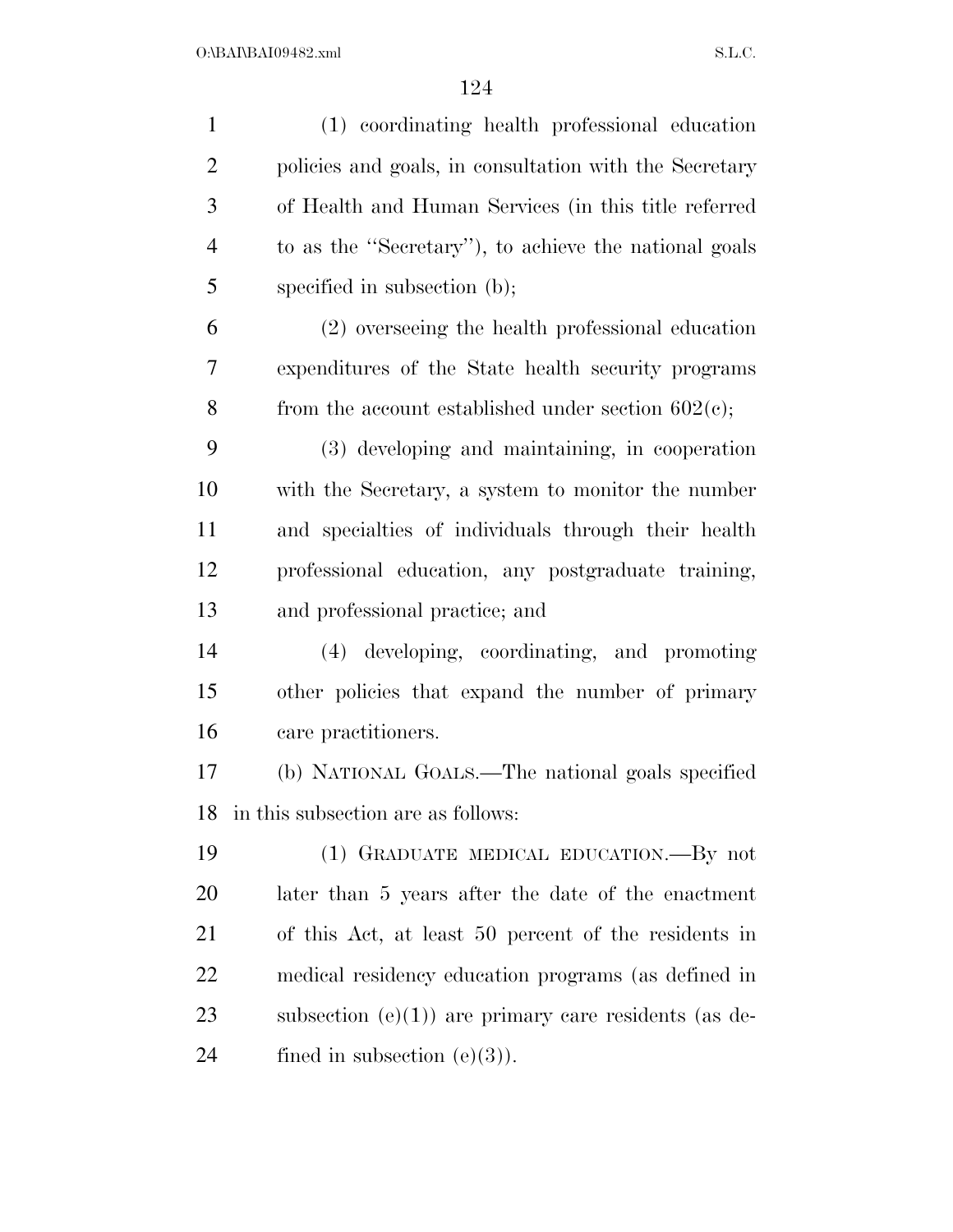| $\mathbf{1}$   | (2)<br><b>MIDLEVEL</b><br>PRIMARY<br>CARE<br>PRACTI-   |
|----------------|--------------------------------------------------------|
| $\overline{2}$ | TIONERS.—To assure an adequate supply of primary       |
| 3              | care practitioners, there shall be a number, specified |
| $\overline{4}$ | by the Board, of midlevel primary care practitioners   |
| 5              | (as defined in subsection $(e)(2)$ ) employed in the   |
| 6              | health care system as of January 1, 2013.              |
| 7              | (3) DENTISTRY.—To assure an adequate supply            |
| 8              | of dental care practitioners, there shall be a number, |
| 9              | specified by the Board, of dentists (as defined in     |
| 10             | subsection $(e)(1)$ employed in the health care sys-   |
| 11             | tem as of January 1, 2013.                             |
| 12             | (c) METHOD FOR ATTAINMENT OF NATIONAL GOAL             |
|                |                                                        |
| 13             | GRADUATE<br>MEDICAL<br>EDUCATION; PROGRAM<br>FOR.      |
| 14             | GOALS.—                                                |
| 15             | (1) IN GENERAL.—The Board shall establish a            |
| 16             | method of applying the national goal in subsection     |
| 17             | $(b)(1)$ to program goals for each medical residency   |
| 18             | education program or to medical residency education    |
| 19             | consortia.                                             |
| 20             | CONSIDERATION.—The program<br>(2)<br>goals             |
| 21             | under paragraph (1) shall be based on the distribu-    |
| 22             | tion of medical schools and other teaching facilities  |
| 23             | within each State health security program, and the     |
| 24             | number of positions for graduate medical education.    |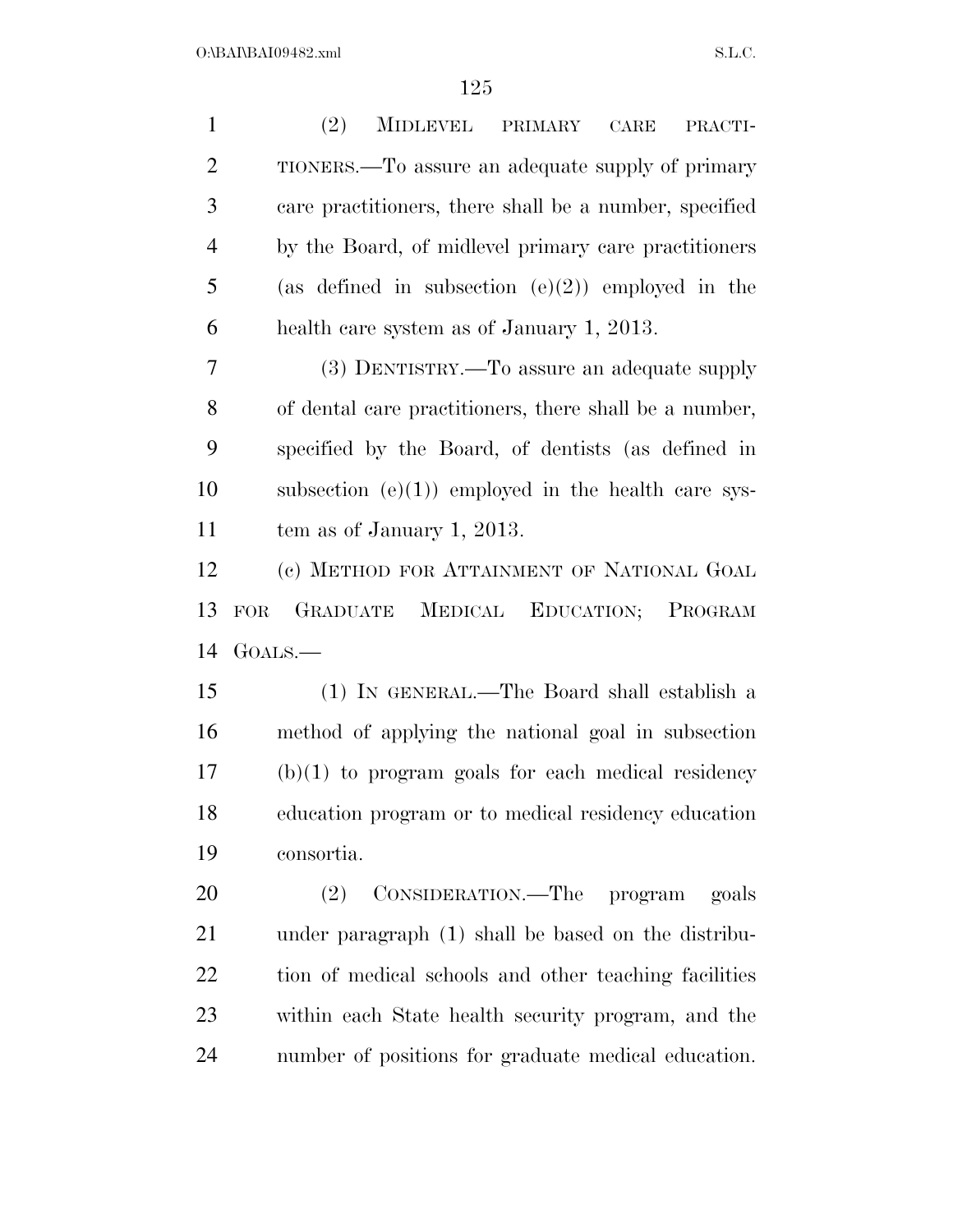| $\mathbf{1}$   | (3) MEDICAL RESIDENCY EDUCATION CONSOR-                      |
|----------------|--------------------------------------------------------------|
| $\overline{2}$ | TIUM.—In this subsection, the term "medical resi-            |
| 3              | dency education consortium" means a consortium of            |
| $\overline{4}$ | medical residency education programs in a contig-            |
| 5              | uous geographic area (which may be an interstate             |
| 6              | area) if the consortium—                                     |
| 7              | (A) includes at least 1 medical school with                  |
| 8              | a teaching hospital and related teaching set-                |
| 9              | tings; and                                                   |
| 10             | (B) has an affiliation with qualified com-                   |
| 11             | munity-based primary health service providers                |
| 12             | described in section $202(a)$ and with at least 1            |
| 13             | comprehensive health service organization es-                |
| 14             | tablished under section 303.                                 |
| 15             | (4) ENFORCEMENT THROUGH STATE HEALTH                         |
| 16             | SECURITY BUDGETS.—The Board shall develop a                  |
| 17             | formula for reducing payments to State health secu-          |
| 18             | rity programs (that provide for payments to a med-           |
| 19             | ical residency education program) that failed to meet        |
| 20             | the goal for the program established under this sub-         |
| 21             | section.                                                     |
| 22             | (d) METHOD FOR ATTAINMENT OF NATIONAL GOAL                   |
| 23             | FOR MIDLEVEL PRIMARY CARE PRACTITIONERS.-To as-              |
| 24             | sist in attaining the national goal identified in subsection |
| 25             | $(b)(2)$ , the Board shall—                                  |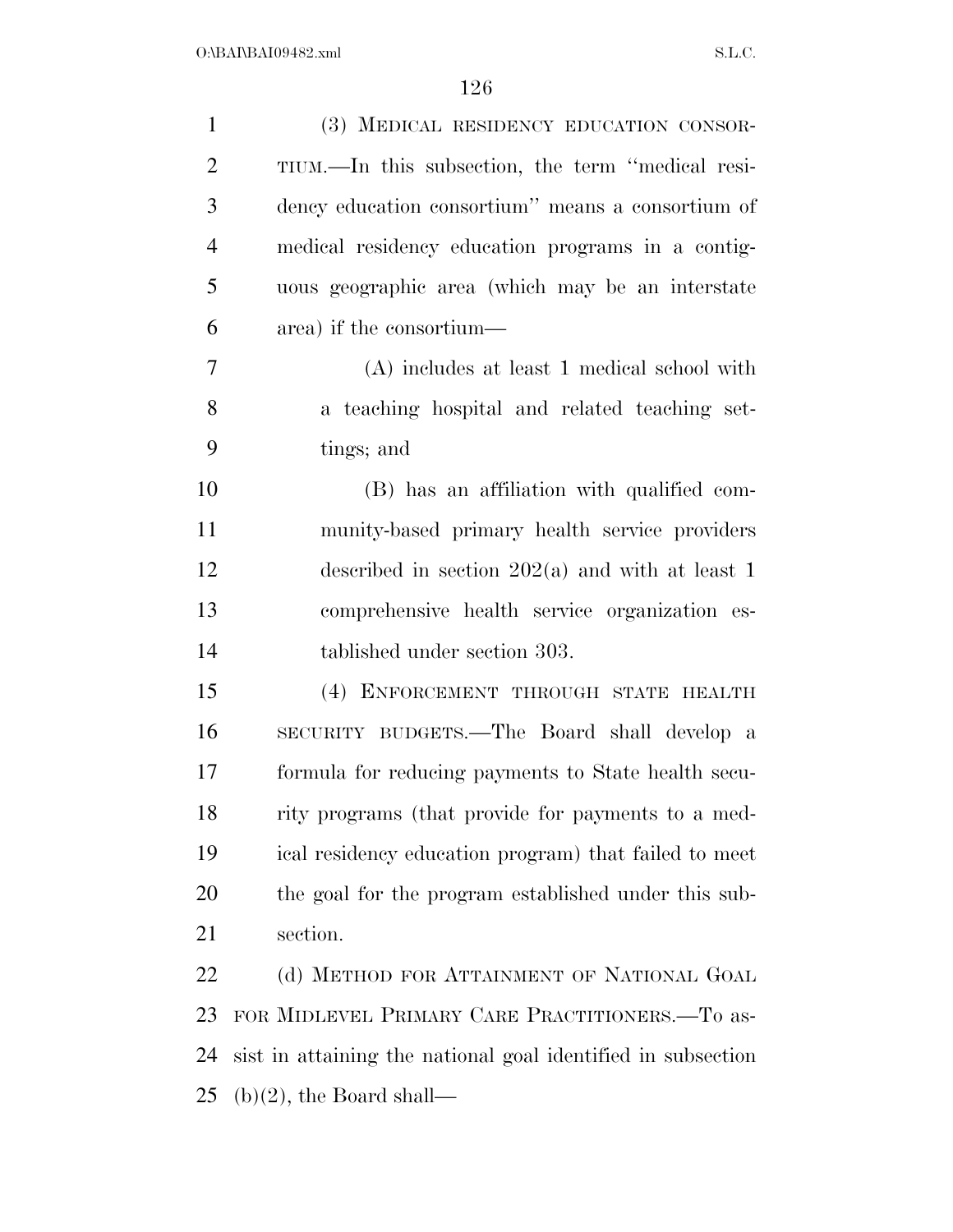(1) advise the Public Health Service on alloca- tions of funding under titles VII and VIII of the Public Health Service Act, the National Health Service Corps, and other programs in order to in- crease the supply of midlevel primary care practi-tioners; and

 (2) commission a study of the potential benefits and disadvantages of expanding the scope of practice authorized under State laws for any class of midlevel primary care practitioners.

(e) DEFINITIONS.—In this title:

 (1) DENTIST.—The term ''dentist'' means a practitioner who performs the evaluation, diagnosis, prevention or treatment (nonsurgical, surgical or re- lated procedures) of diseases, disorders or conditions of the oral cavity, maxillofacial area or the adjacent and associated structures and their impact on the human body, within the scope of his or her edu- cation, training and experience, in accordance with the ethics of the profession and applicable law.

 (2) MEDICAL RESIDENCY EDUCATION PRO- GRAM.—The term ''medical residency education pro- gram'' means a program that provides education and training to graduates of medical schools in order to meet requirements for licensing and certification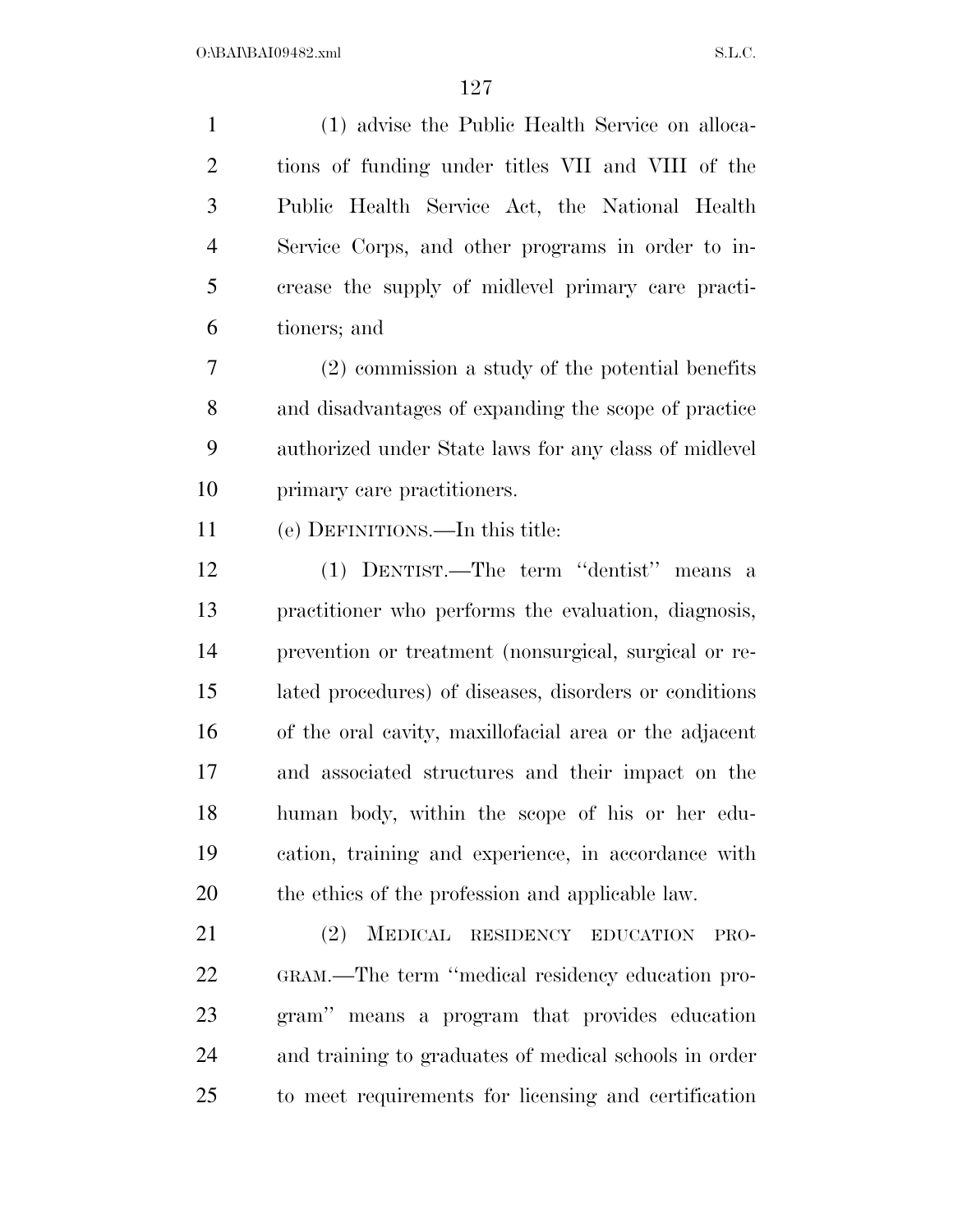| $\mathbf{1}$   | as a physician, and includes the medical school su-       |
|----------------|-----------------------------------------------------------|
| $\overline{2}$ | pervising the program and includes the hospital or        |
| 3              | other facility in which the program is operated.          |
| $\overline{4}$ | (3)<br><b>MIDLEVEL</b><br>PRIMARY<br>CARE<br>PRACTI-      |
| 5              | TIONER.—The term "midlevel primary care practi-           |
| 6              | tioner" means a clinical nurse practitioner, certified    |
| 7              | nurse midwife, physician assistance, or other non-        |
| 8              | physician practitioner, specified by the Board, as au-    |
| 9              | thorized to practice under State law.                     |
| 10             | (4) PRIMARY CARE RESIDENT.—The term "pri-                 |
| 11             | mary care resident" means (in accordance with cri-        |
| 12             | teria established by the Board) a resident being          |
| 13             | trained in a distinct program of family practice med-     |
| 14             | icine, general practice, general internal medicine, or    |
| 15             | general pediatrics.                                       |
| 16             | SEC. 702. ESTABLISHMENT OF ADVISORY COMMITTEE ON          |
| 17             | HEALTH PROFESSIONAL EDUCATION.                            |
| 18             | (a) IN GENERAL.—The Board shall provide for an            |
| 19             | Advisory Committee on Health Professional Education (in   |
| 20             | this section referred to as the "Committee" to advise the |
| 21             | Board on its activities under section 701.                |
| 22             | (b) MEMBERSHIP.—The Committee shall be com-               |
| 23             | posed of—                                                 |
| 24             | (1) the Chair of the Board, who shall serve as            |
|                |                                                           |

Chair of the Committee; and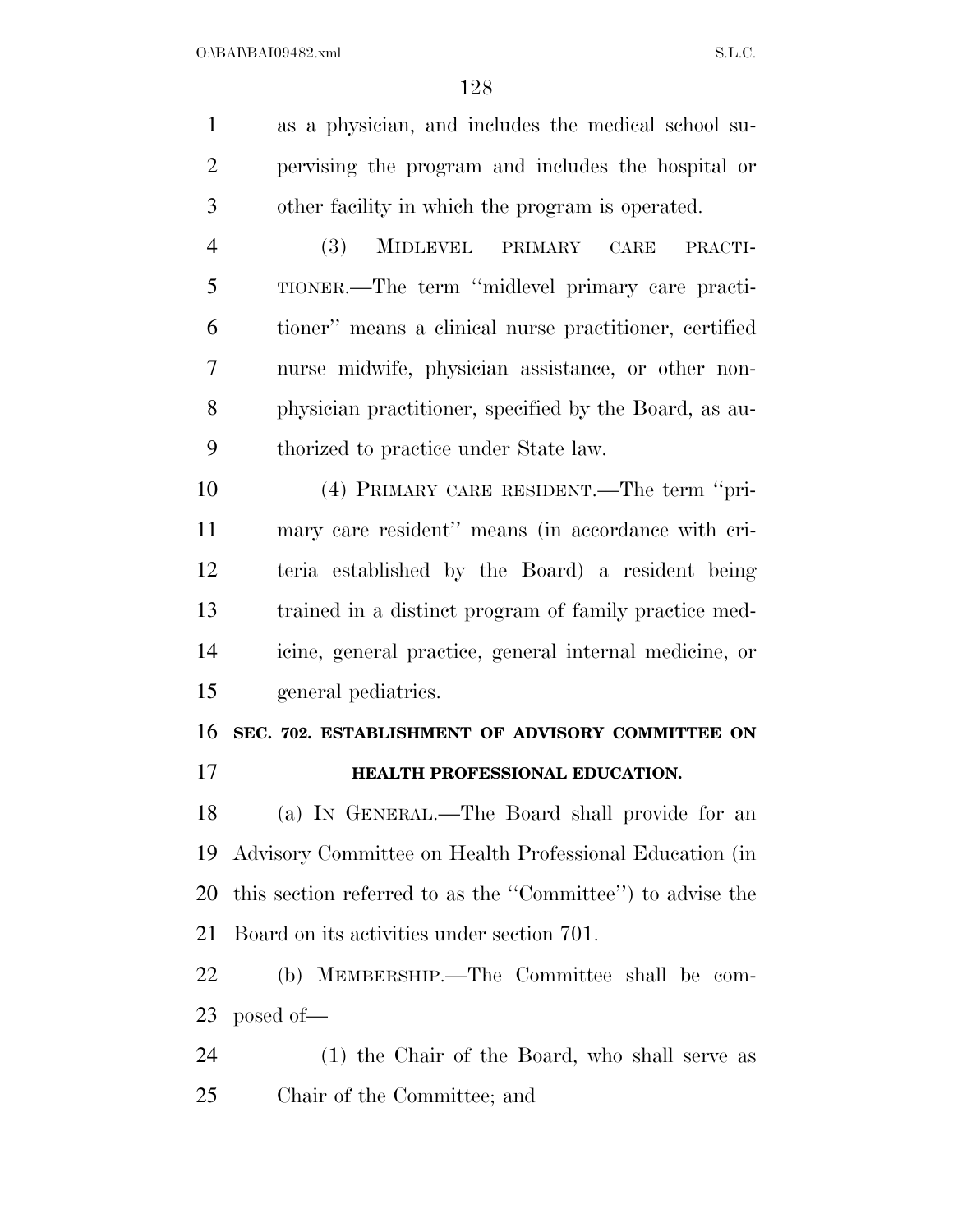(2) 12 members, not otherwise in the employ of the United States, appointed by the Board without regard to the provisions of title 5, United States Code, governing appointments in the competitive service.

 The appointed members shall provide a balanced point of view with respect to health professional education, primary care disciplines, and health care policy and shall include individuals who are representative of medical schools, other health professional schools, residency programs, pri- mary care practitioners, teaching hospitals, professional associations, public health organizations, State health se-curity programs, and consumers.

 (c) TERMS OF MEMBERS.—Each appointed member shall hold office for a term of 5 years, except that—

 (1) any member appointed to fill a vacancy oc- curring during the term for which the member's predecessor was appointed shall be appointed for the remainder of that term; and

 (2) the terms of the members first taking office shall expire, as designated by the Board at the time of appointment, 2 at the end of the second year, 2 at the end of the third year, 2 at the end of the fourth year, and 3 at the end of the fifth year after the date of enactment of this Act.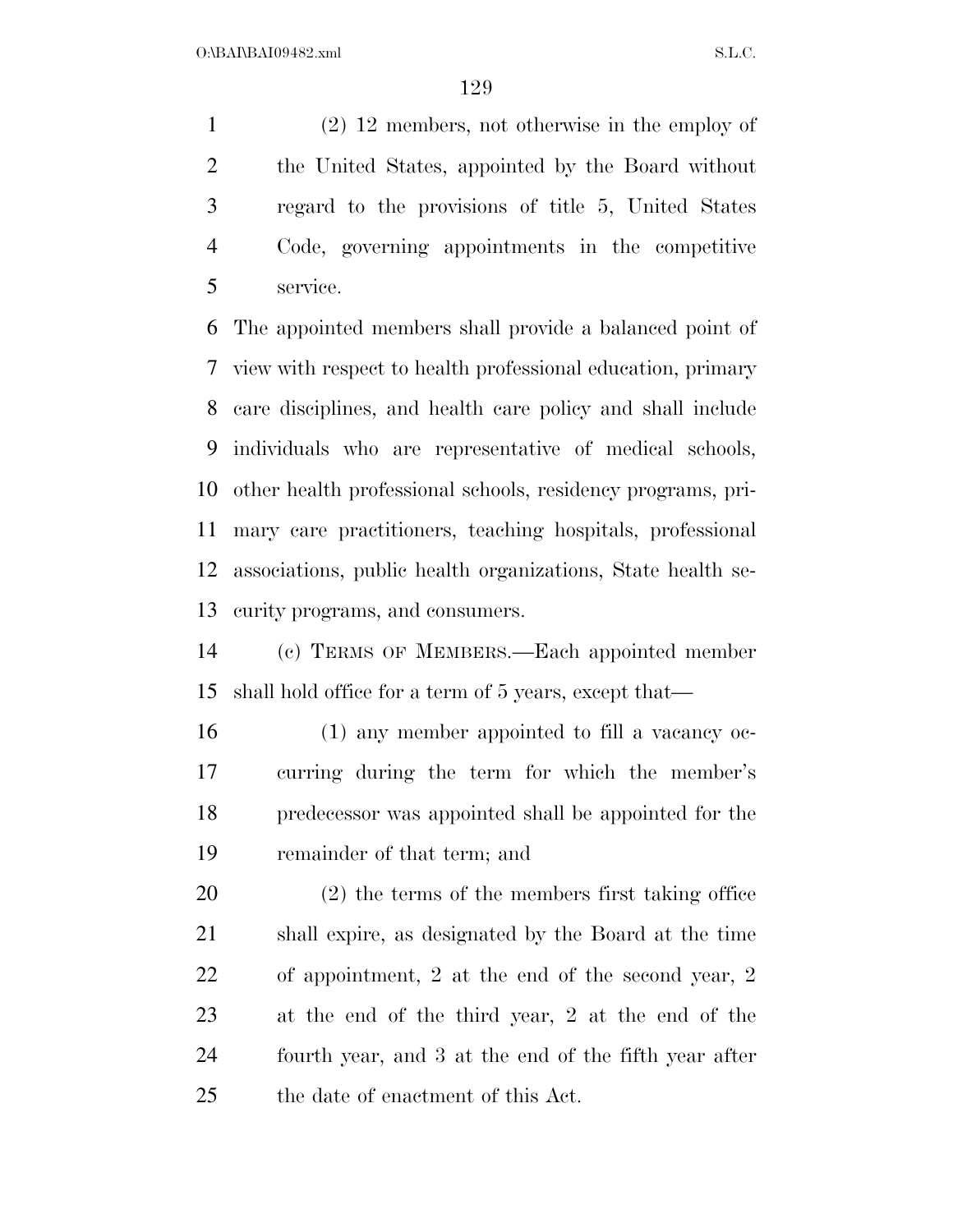(d) VACANCIES.—

 (1) IN GENERAL.—The Board shall fill any va- cancy in the membership of the Committee in the same manner as the original appointment. The va- cancy shall not affect the power of the remaining members to execute the duties of the Committee.

 (2) VACANCY APPOINTMENTS.—Any member appointed to fill a vacancy shall serve for the re- mainder of the term for which the predecessor of the member was appointed.

 (3) REAPPOINTMENT.—The Board may re- appoint an appointed member of the Committee for a second term in the same manner as the original appointment.

 (e) DUTIES.—It shall be the duty of the Committee to advise the Board concerning graduate medical edu-cation policies under this title.

 (f) STAFF.—The Committee, its members, and any committees of the Committee shall be provided with such secretarial, clerical, or other assistance as may be author- ized by the Board for carrying out their respective func-tions.

 (g) MEETINGS.—The Committee shall meet as fre- quently as the Board deems necessary, but not less than 4 times each year. Upon request by 4 or more members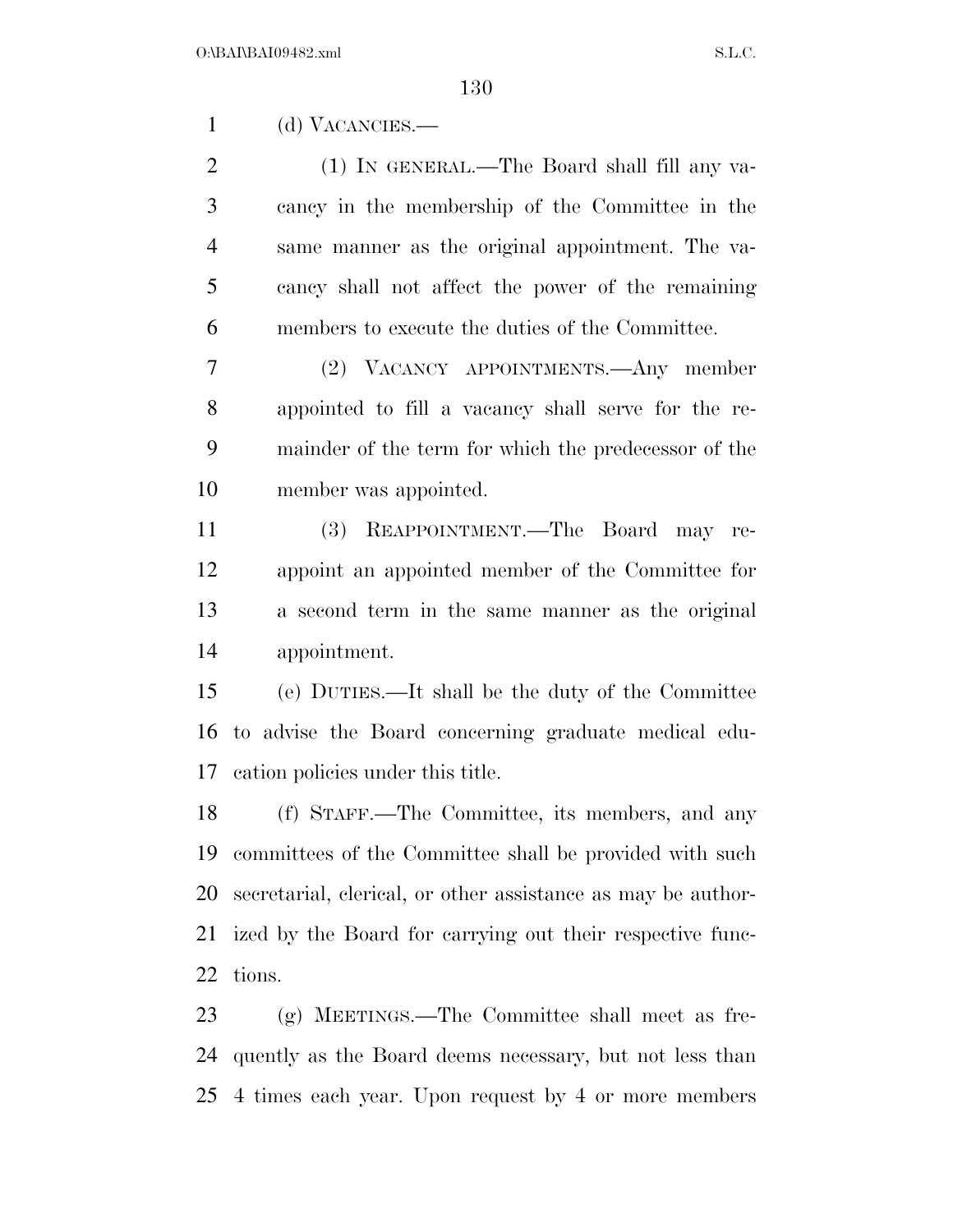it shall be the duty of the Chair to call a meeting of the Committee.

 (h) COMPENSATION.—Members of the Committee shall be reimbursed by the Board for travel and per diem in lieu of subsistence expenses during the performance of duties of the Board in accordance with subchapter I of chapter 57 of title 5, United States Code.

 (i) FACA NOT APPLICABLE.—The provisions of the Federal Advisory Committee Act shall not apply to the Committee.

## **SEC. 703. GRANTS FOR HEALTH PROFESSIONS EDUCATION, NURSE EDUCATION, AND THE NATIONAL HEALTH SERVICE CORPS.**

 (a) TRANSFERS TO PUBLIC HEALTH SERVICE.—The Board shall make transfers from the American Health Se- curity Trust Fund to the Public Health Service under sub- part II of part D of title III, title VII, and title VIII of the Public Health Service Act for the support of the Na- tional Health Service Corps, health professions education, and nursing education, including education of clinical nurse practitioners, certified registered nurse anesthetists, certified nurse midwives, and physician assistants. The amounts transferred for the support of the National Health Service Corps shall be in the following amounts for the fiscal year indicated: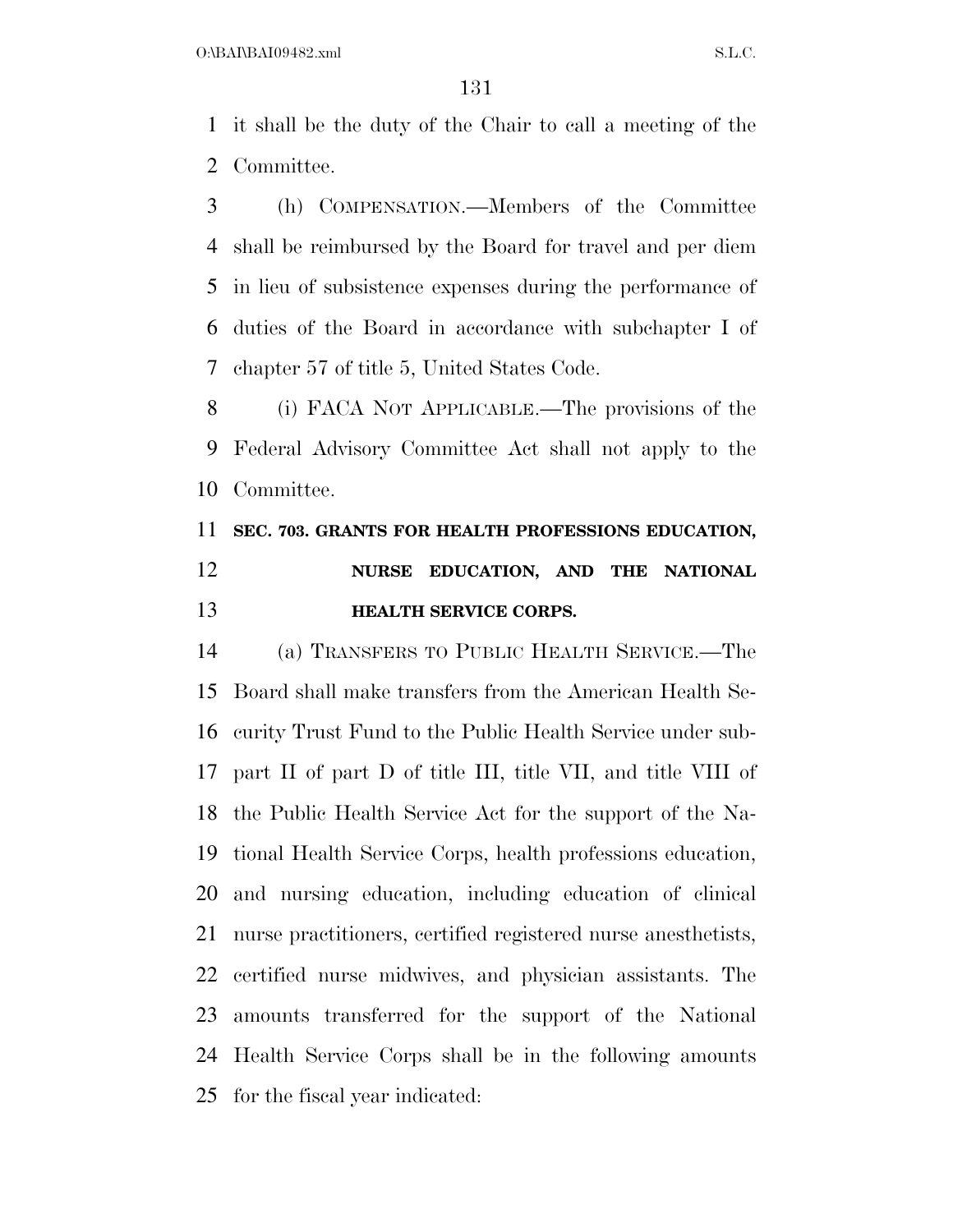| $\mathbf{1}$   | $(1)$ For fiscal year 2010, \$320,461,632.                                    |
|----------------|-------------------------------------------------------------------------------|
| $\overline{2}$ | $(2)$ For fiscal year 2011, \$414,095,394.                                    |
| 3              | $(3)$ For fiscal year 2012, \$535,087,442.                                    |
| $\overline{4}$ | $(4)$ For fiscal year 2013, \$691,431,432.                                    |
| 5              | $(5)$ For fiscal year 2014, \$893,456,433.                                    |
| 6              | $(6)$ For fiscal year 2015, \$1,154,510,336.                                  |
| 7              | (7) For fiscal year 2016, and each subsequent                                 |
| 8              | fiscal year, the amount transferred for the preceding                         |
| 9              | fiscal year adjusted by the product of—                                       |
| 10             | $(A)$ one plus the average percentage in-                                     |
| 11             | crease in the costs of health professions edu-                                |
| 12             | cation during the prior fiscal year; and                                      |
| 13             | one plus the average percentage<br>(B)                                        |
| 14             | change in the number of individuals residing in                               |
| 15             | health professions shortage areas designated                                  |
| 16             | under section 333 during the prior fiscal year,                               |
| 17             | relative to the number of individuals residing in                             |
| 18             | such areas during the previous fiscal year.                                   |
| 19             | (b) RANGE OF FUNDS.—The amount of transfers                                   |
| 20             | under subsection (a) for any fiscal year for title VII and                    |
| 21             | VIII shall be an amount (specified by the Board each                          |
| 22             | year) not less than $\frac{3}{100}$ percent and not to exceed $\frac{4}{100}$ |
| 23             | percent of the amounts the Board estimates will be ex-                        |
| 24             | pended from the Trust Fund in the fiscal year.                                |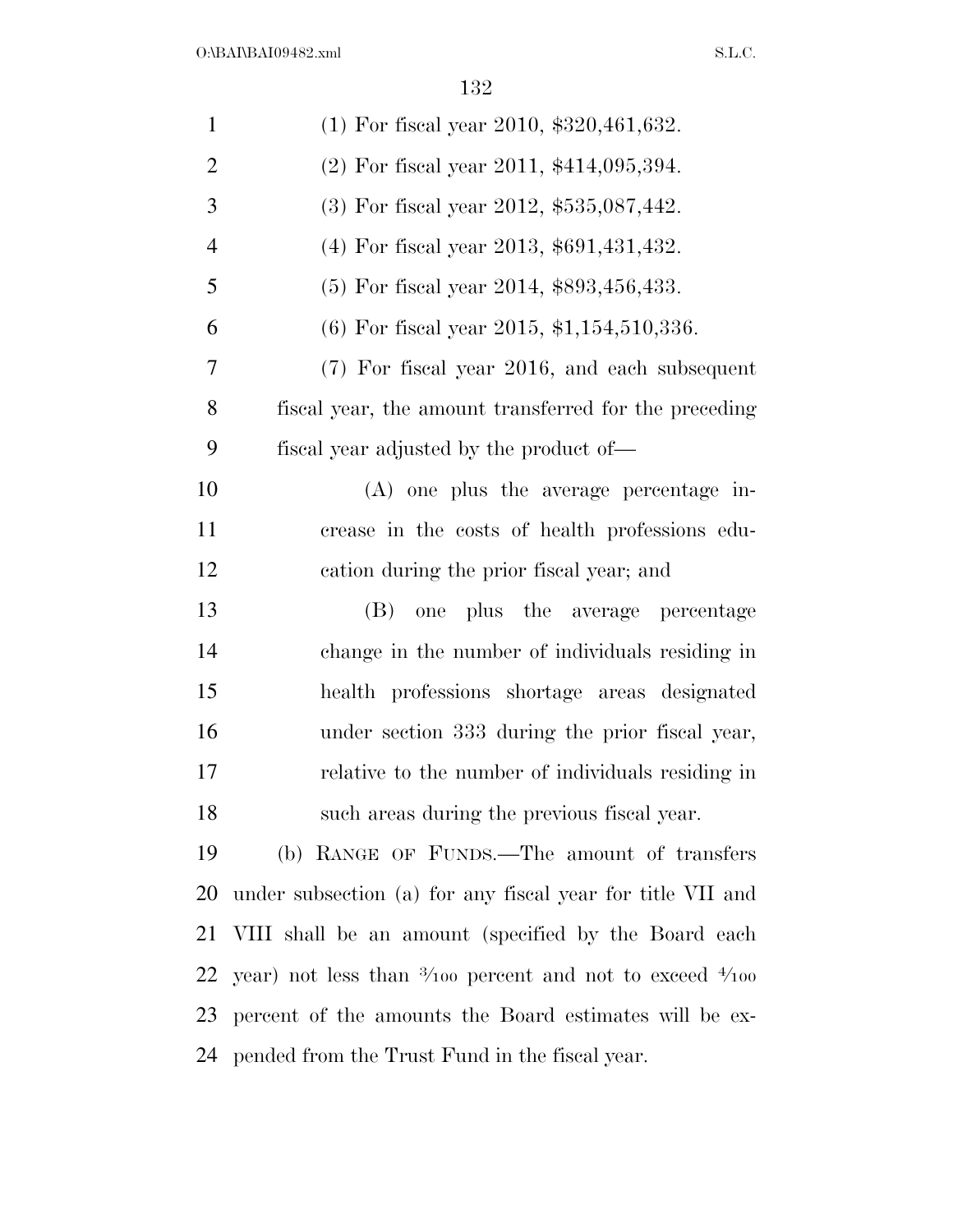$O:\beta A \Gamma \beta A 109482 \ldots$  S.L.C.

 (c) FUNDS SUPPLEMENTAL TO OTHER FUNDS.—The funds provided under this section with respect to provision of services are in addition to, and not in replacement of, funds made available under the provisions referred to in subsection (a) and shall be administered in accordance with the terms of such provisions. The Board shall make no transfer of funds under this section for any fiscal year for which the total appropriations for the programs au- thorized by such provisions are less than the total amount appropriated for such programs in fiscal year 2009.

# **Subtitle B—Direct Health Care Delivery**

### **SEC. 711. SET-ASIDE FOR PUBLIC HEALTH.**

 (a) TRANSFERS TO PUBLIC HEALTH SERVICE.— From the amounts provided under subsection (c), the Board shall make transfers from the American Health Se- curity Trust Fund to the Public Health Service for the following purposes (other than payment for services cov-ered under title II):

 (1) For payments to States under the maternal and child health block grants under title V of the Social Security Act.

 (2) For prevention and treatment of tuber- culosis under section 317 of the Public Health Serv-ice Act.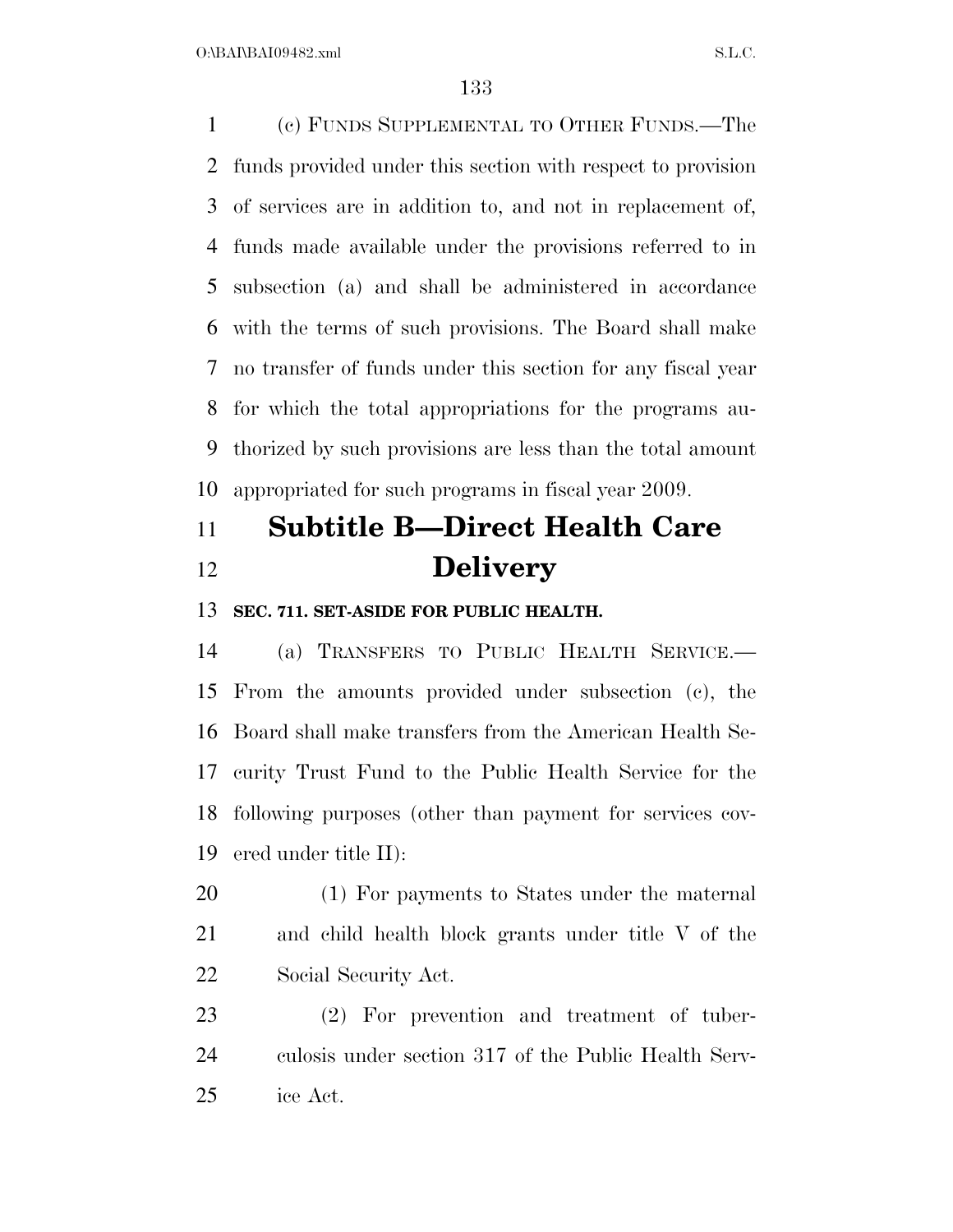| $\mathbf{1}$   | (3) For the prevention and treatment of sexu-                        |
|----------------|----------------------------------------------------------------------|
| $\overline{2}$ | ally transmitted diseases under section 318 of the                   |
| 3              | Public Health Service Act.                                           |
| 4              | $(4)$ Preventive health block grants under part A                    |
| 5              | of title XIX of the Public Health Service Act.                       |
| 6              | (5) Grants to States for community mental                            |
| $\overline{7}$ | health services under subpart I of part B of title                   |
| 8              | XIX of the Public Health Service Act.                                |
| 9              | (6) Grants to States for prevention and treat-                       |
| 10             | ment of substance abuse under subpart II of part B                   |
| 11             | of title XIX of the Public Health Service Act.                       |
| 12             | (7) Grants for HIV health care services under                        |
| 13             | parts A, B, and C of title XXVI of the Public                        |
| 14             | Health Service Act.                                                  |
| 15             | (8) Public health formula grants described in                        |
| 16             | subsection (d).                                                      |
| 17             | (b) RANGE OF FUNDS.—The amount of transfers                          |
| 18             | under subsection (a) for any fiscal year shall be an amount          |
| 19             | (specified by the Board each year) not less than $\frac{1}{10}$ per- |
| 20             | cent and not to exceed $14/100$ percent of the amounts the           |
| 21             | Board estimates will be expended from the Trust Fund                 |
| 22             | in the fiscal year.                                                  |
| 23             | (c) FUNDS SUPPLEMENTAL TO OTHER FUNDS.—The                           |
| 24             | funds provided under this section with respect to provision          |

of services are in addition to, and not in replacement of,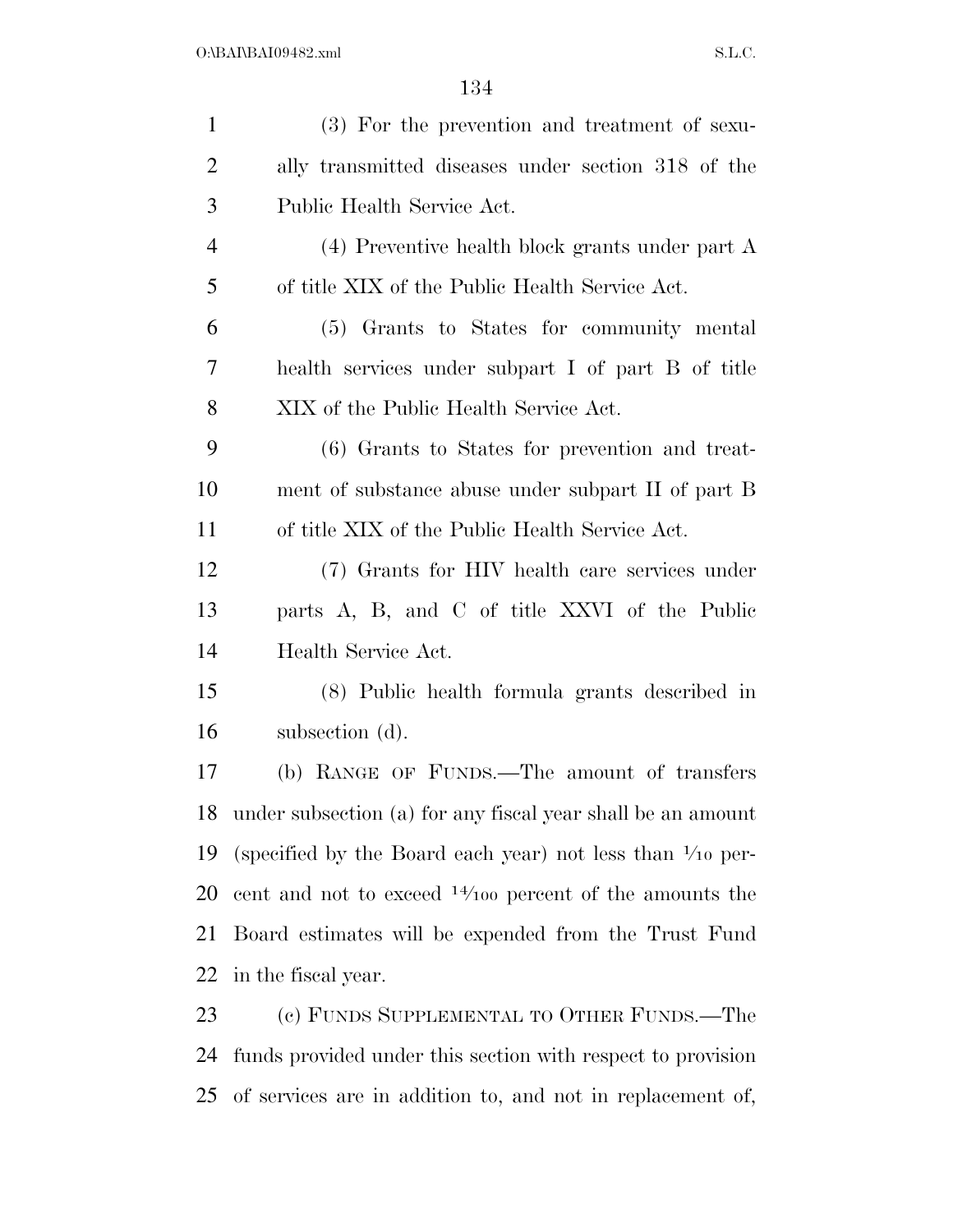$O:\beta A \Gamma B A I09482$ .xml  $S.L.C.$ 

 funds made available under the programs referred to in subsection (a) and shall be administered in accordance with the terms of such programs.

 (d) REQUIRED REPORTS ON HEALTH STATUS.—The Secretary shall require each State receiving funds under this section to submit annual reports to the Secretary on the health status of the population and measurable objec- tives for improving the health of the public in the State. Such reports shall include the following:

 (1) A comparison of the measures of the State and local public health system compared to relevant objectives set forth in ''Healthy People 2000'' or subsequent national objectives set by the Secretary.

 (2) A description of health status measures to be improved within the State (at the State and local levels) through expanded public health functions and health promotion and disease prevention programs.

 (3) Measurable outcomes and process objectives for improving health status, and a report on out-comes from the previous year.

 (4) Information regarding how Federal funding has improved population-based prevention activities and programs.

 (5) A description of the core public health func-tions to be carried out at the local level.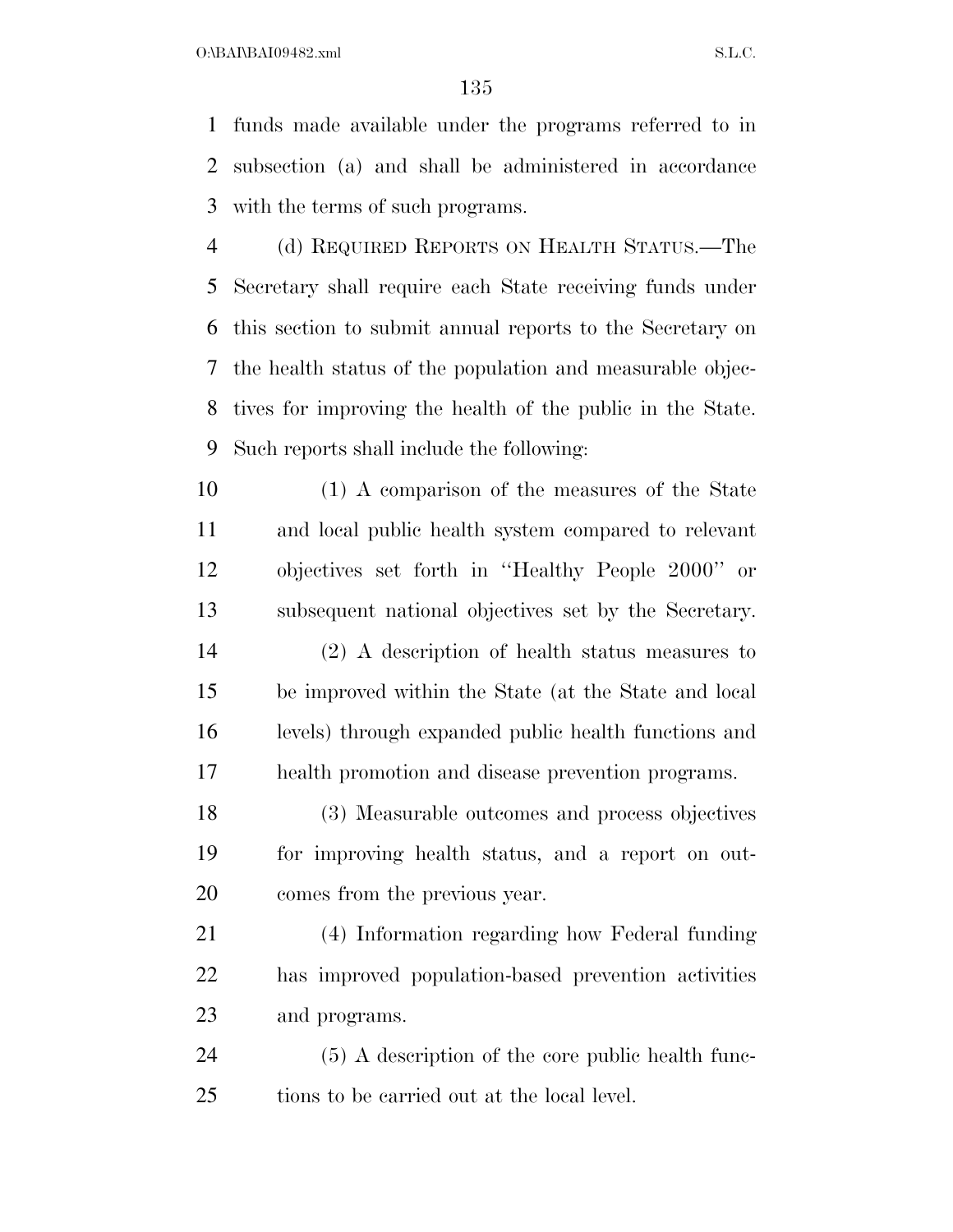(6) A description of the relationship between the State's public health system, community-based health promotion and disease prevention providers, and the State health security program.

 (e) LIMITATION ON FUND TRANSFERS.—The Board shall make no transfer of funds under this section for any fiscal year for which the total appropriations for such pro- grams are less than the total amount appropriated for such programs in fiscal year 2008.

 (f) PUBLIC HEALTH FORMULA GRANTS.—The Sec- retary shall provide stable funds to States through for- mula grants for the purpose of carrying out core public health functions to monitor and protect the health of com- munities from communicable diseases and exposure to toxic environmental pollutants, occupational hazards, harmful products, and poor health outcomes. Such func-tions include the following:

 (1) Data collection, analysis, and assessment of public health data, vital statistics, and personal health data to assess community health status and outcomes reporting. This function includes the ac- quisition and installation of hardware and software, and personnel training and technical assistance to operate and support automated and integrated infor-mation systems.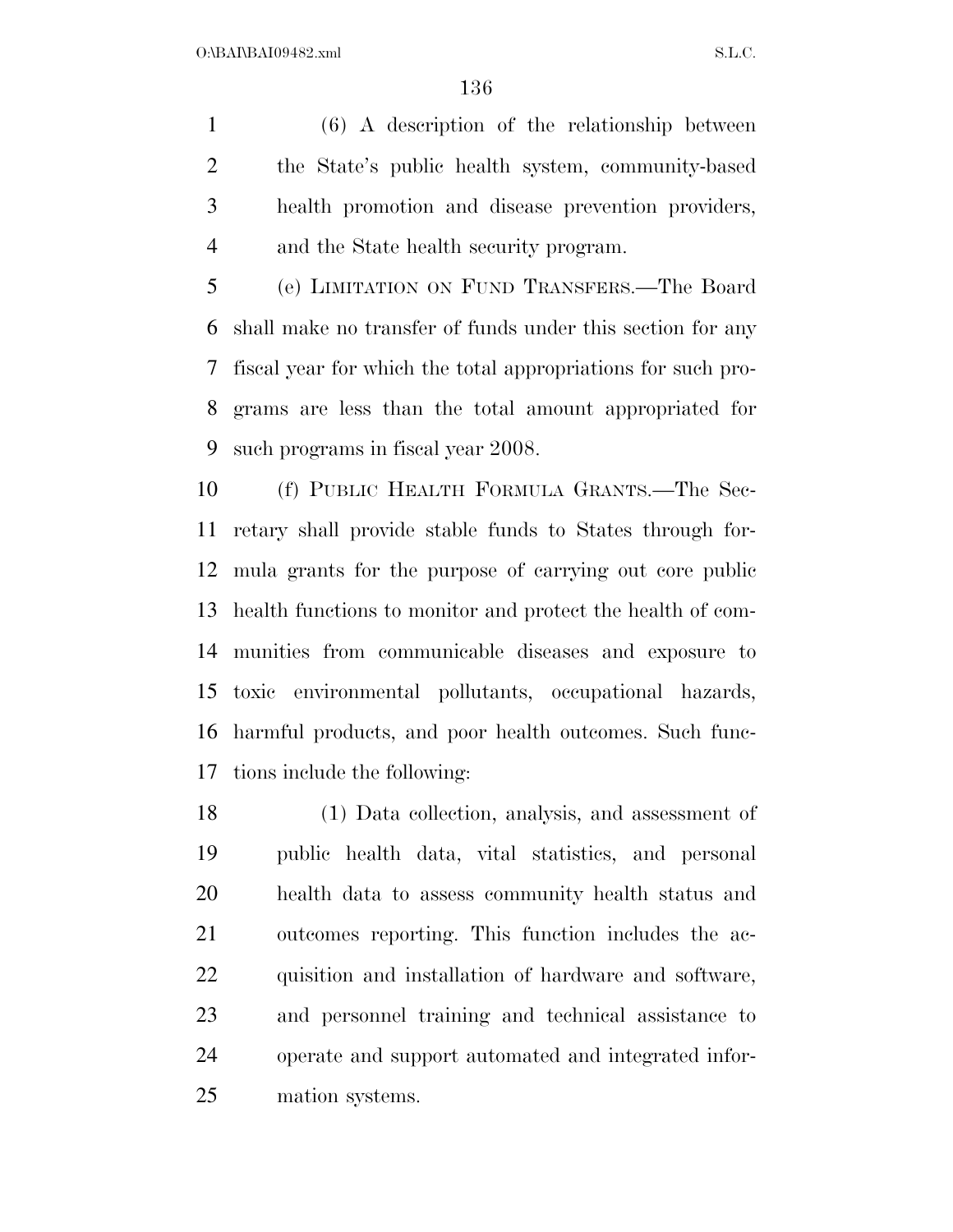(2) Activities to protect the environment and to assure the safety of housing, workplaces, food, and water. (3) Investigation and control of adverse health conditions, and threats to the health status of indi-viduals and the community. This function includes

 tious disease, patterns of chronic disease and injury, and cooperative activities to reduce the levels of vio-lence.

the identification and control of outbreaks of infec-

 (4) Health promotion and disease prevention activities for which there is a significant need and a high priority of the Public Health Service.

 (5) The provision of public health laboratory services to complement private clinical laboratory services, including—

 (A) screening tests for metabolic diseases in newborns;

 (B) toxicology assessments of blood lead levels and other environmental toxins;

 (C) tuberculosis and other diseases requir-22 ing partner notification; and

 (D) testing for infectious and food-borne diseases.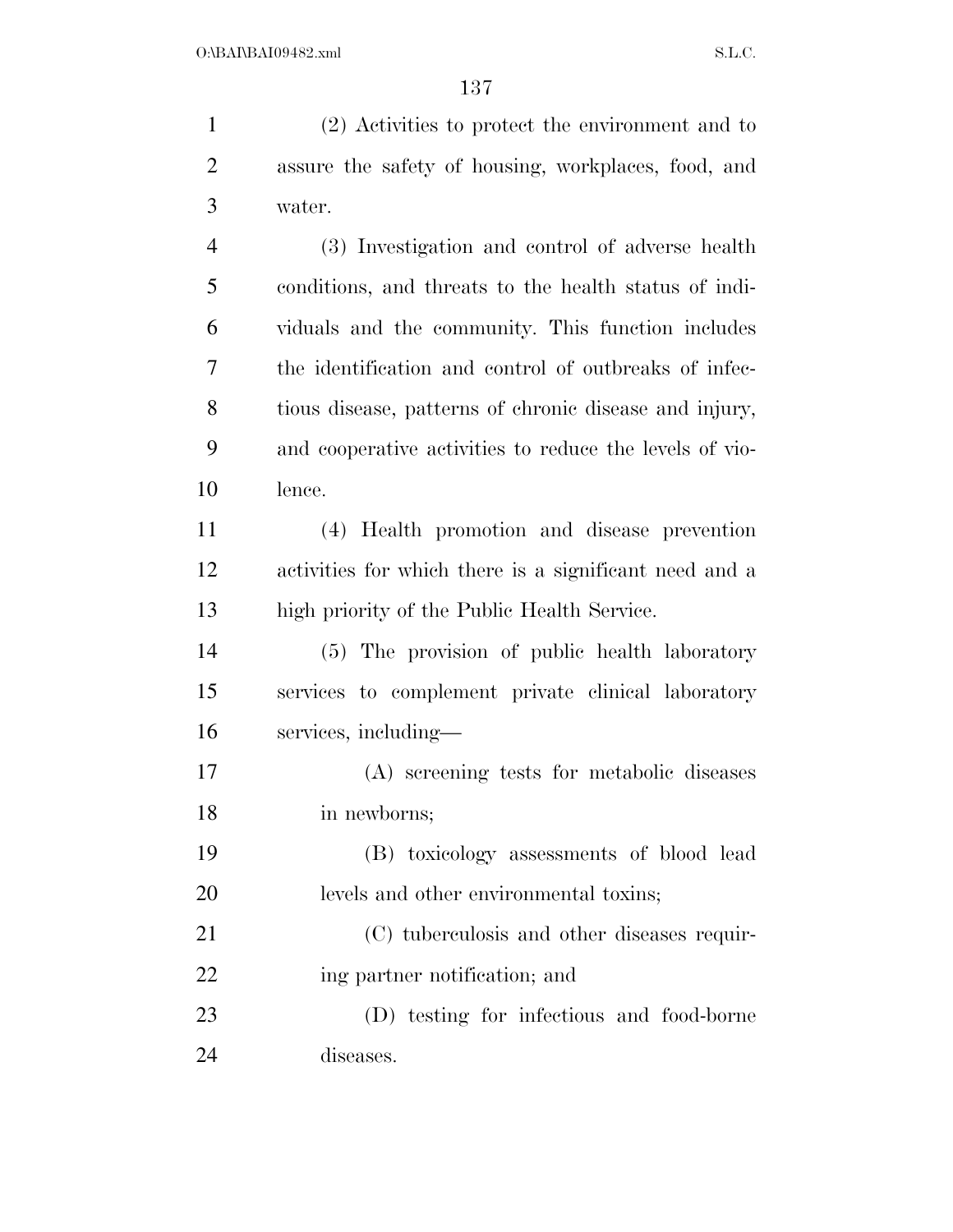(6) Training and education for the public health professions. (7) Research on effective and cost-effective pub-

 lic health practices. This function includes the devel- opment, testing, evaluation, and publication of re- sults of new prevention and public health control interventions.

 (8) Integration and coordination of the preven- tion programs and services of community-based pro- viders, local and State health departments, and other sectors of State and local government that af-fect health.

### **SEC. 712. SET-ASIDE FOR PRIMARY HEALTH CARE DELIV-ERY.**

 (a) TRANSFERS TO SECTION 330 PROGRAM OF THE PUBLIC HEALTH SERVICE ACT.—The Board shall make transfers from the American Health Security Trust Fund to the Public Health Service for the program authorized under section 330 of the Public Health Service Act (42 U.S.C. 254b) in the following amounts for the fiscal year indicated:

- (1) For fiscal year 2010, \$2,988,821,592.
- (2) For fiscal year 2011, \$3,862,107,440.
- (3) For fiscal year 2012, \$4,990,553,440.
- (4) For fiscal year 2013, \$6,448,713,307.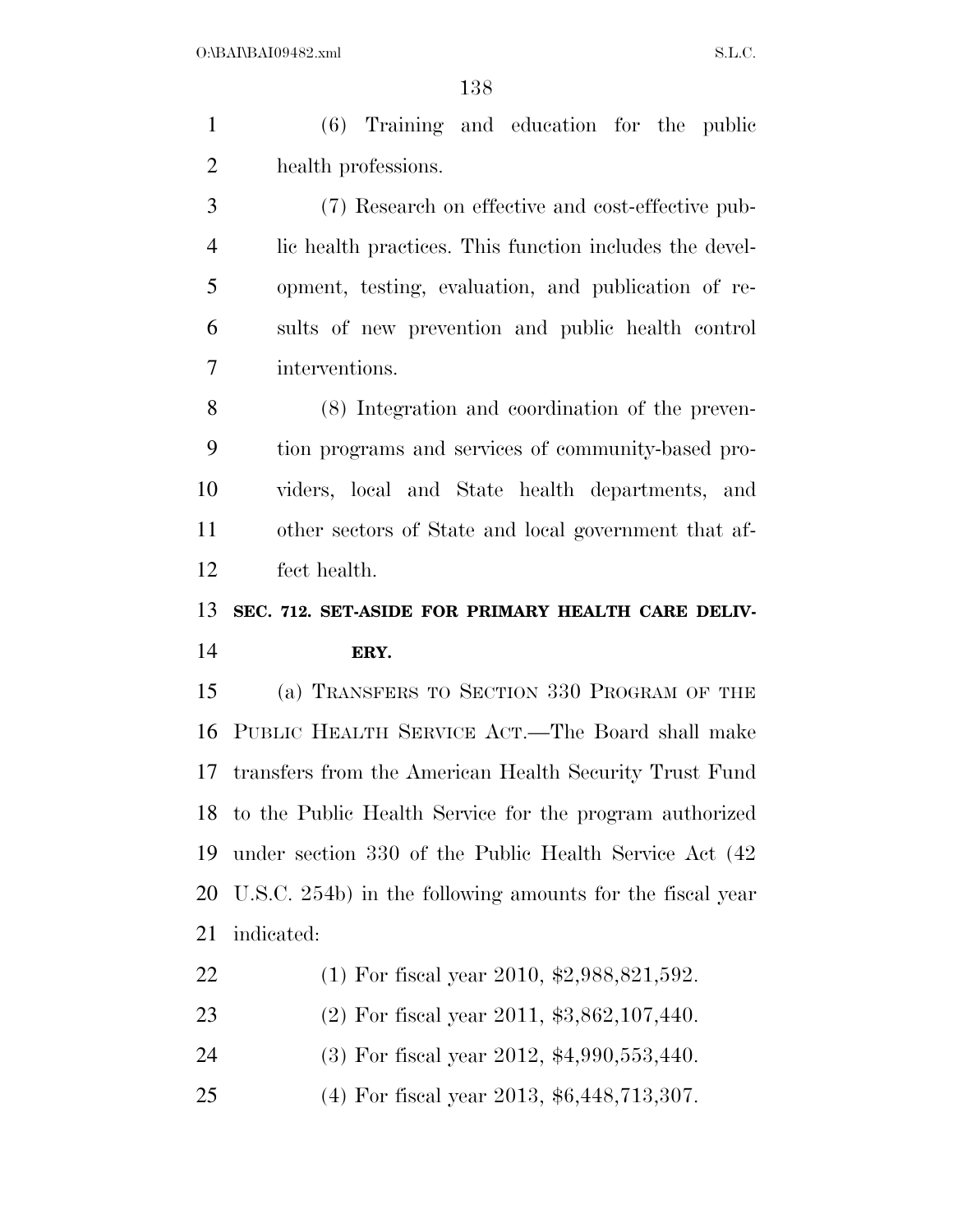| $\mathbf{1}$   | $(5)$ For fiscal year 2014, \$7,332,924,155.                          |
|----------------|-----------------------------------------------------------------------|
| $\overline{2}$ | $(6)$ For fiscal year 2015, \$8,332,924,155.                          |
| 3              | (7) For fiscal year 2016 and each subsequent                          |
| $\overline{4}$ | fiscal year, the amount transferred for the preceding                 |
| 5              | fiscal year adjusted by the product of—                               |
| 6              | $(A)$ one plus the average percentage in-                             |
| 7              | crease in costs incurred per patient served by                        |
| 8              | entities receiving funding under such section;                        |
| 9              | and                                                                   |
| 10             | (B) one plus the average percentage in-                               |
| 11             | crease in the total number of patients served by                      |
| 12             | entities receiving funding under such section.                        |
| 13             | (b) TRANSFERS TO PUBLIC HEALTH SERVICE.-                              |
| 14             | From the amounts provided under subsection (d), the                   |
| 15             | Board shall make transfers from the American Health Se-               |
| 16             | curity Trust Fund to the Public Health Service for the                |
| 17             | program of primary care service expansion grants under                |
| 18             | subpart V of part D of title III of the Public Health Serv-           |
| 19             | ice Act (as added by section 713 of this Act).                        |
| 20             | (c) RANGE OF FUNDS.—The amount of transfers                           |
| 21             | under subsection (b) for any fiscal year shall be an amount           |
| 22             | (specified by the Board each year) not less than $\frac{6}{100}$ per- |
| 23             | cent and not to exceed $\frac{1}{10}$ percent of the amounts the      |
| 24             | Board estimates will be expended from the Trust Fund                  |
| 25             | in the fiscal year.                                                   |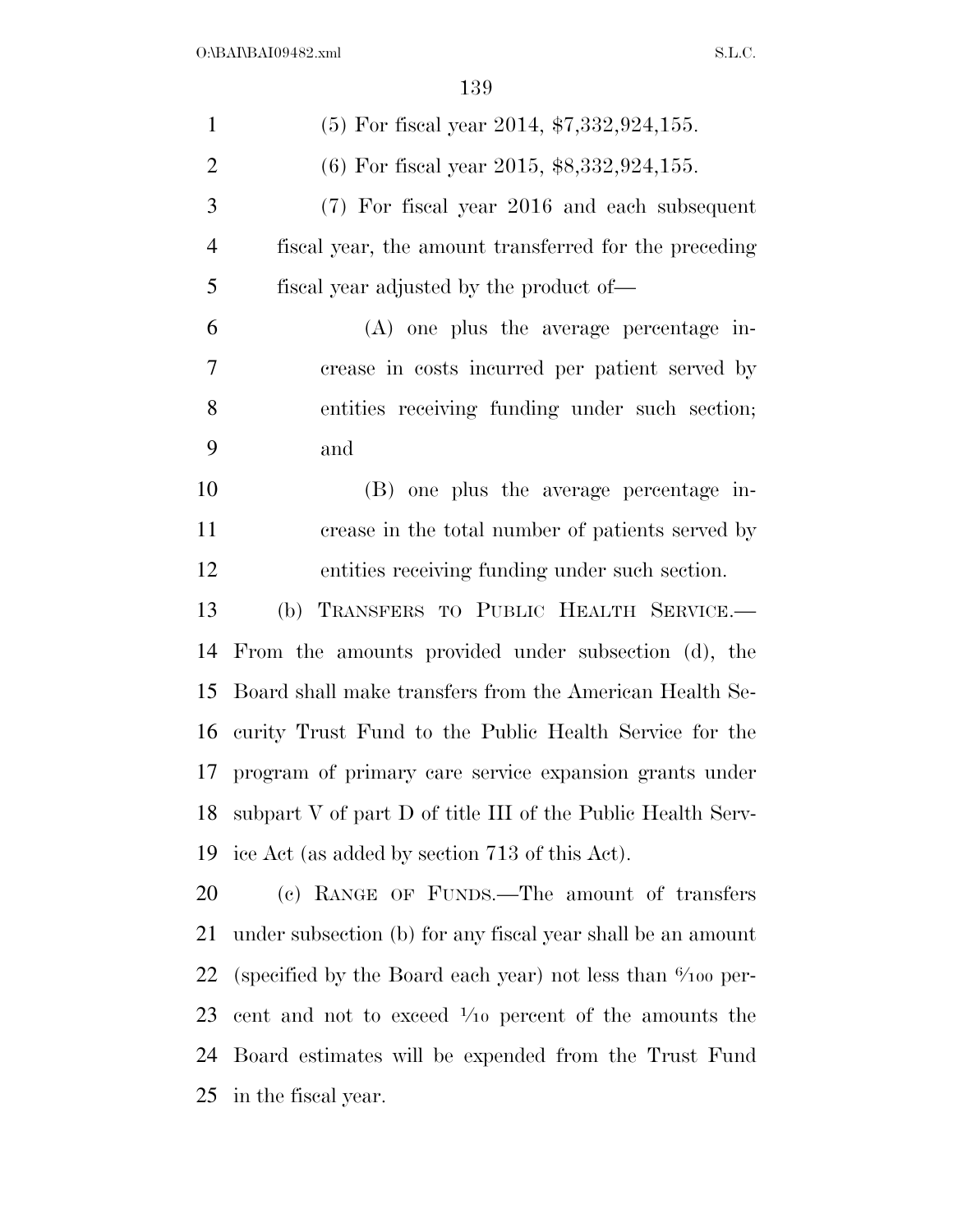$O:\beta A \Gamma \beta A 109482 \ldots$  S.L.C.

 (d) FUNDS SUPPLEMENTAL TO OTHER FUNDS.— The funds provided under this section with respect to pro- vision of services are in addition to, and not in replace- ment of, funds made available under the sections 340A, 1001, and 2655 of the Public Health Service Act. The Board shall make no transfer of funds under this section for any fiscal year for which the total appropriations for such sections are less than the total amount appropriated under such sections in fiscal year 2008.

#### **SEC. 713. PRIMARY CARE SERVICE EXPANSION GRANTS.**

 Part D of title III of the Public Health Service Act (42 U.S.C. 254b et seq.) is amended by adding at the end thereof the following new subpart:

### **''Subpart XI—Primary Care Expansion**

### **''SEC. 340H. EXPANDING PRIMARY CARE DELIVERY CAPAC-**

**ITY IN URBAN AND RURAL AREAS.** 

 ''(a) GRANTS FOR PRIMARY CARE CENTERS.—From the amounts described in subsection (c), the American Health Security Standards Board shall make grants to public and nonprofit private entities for projects to plan and develop primary care centers which will serve medi- cally underserved populations (as defined in section  $23 \quad 330(b)(3)$  in urban and rural areas and to deliver primary care services to such populations in such areas. The funds provided under such a grant may be used for the same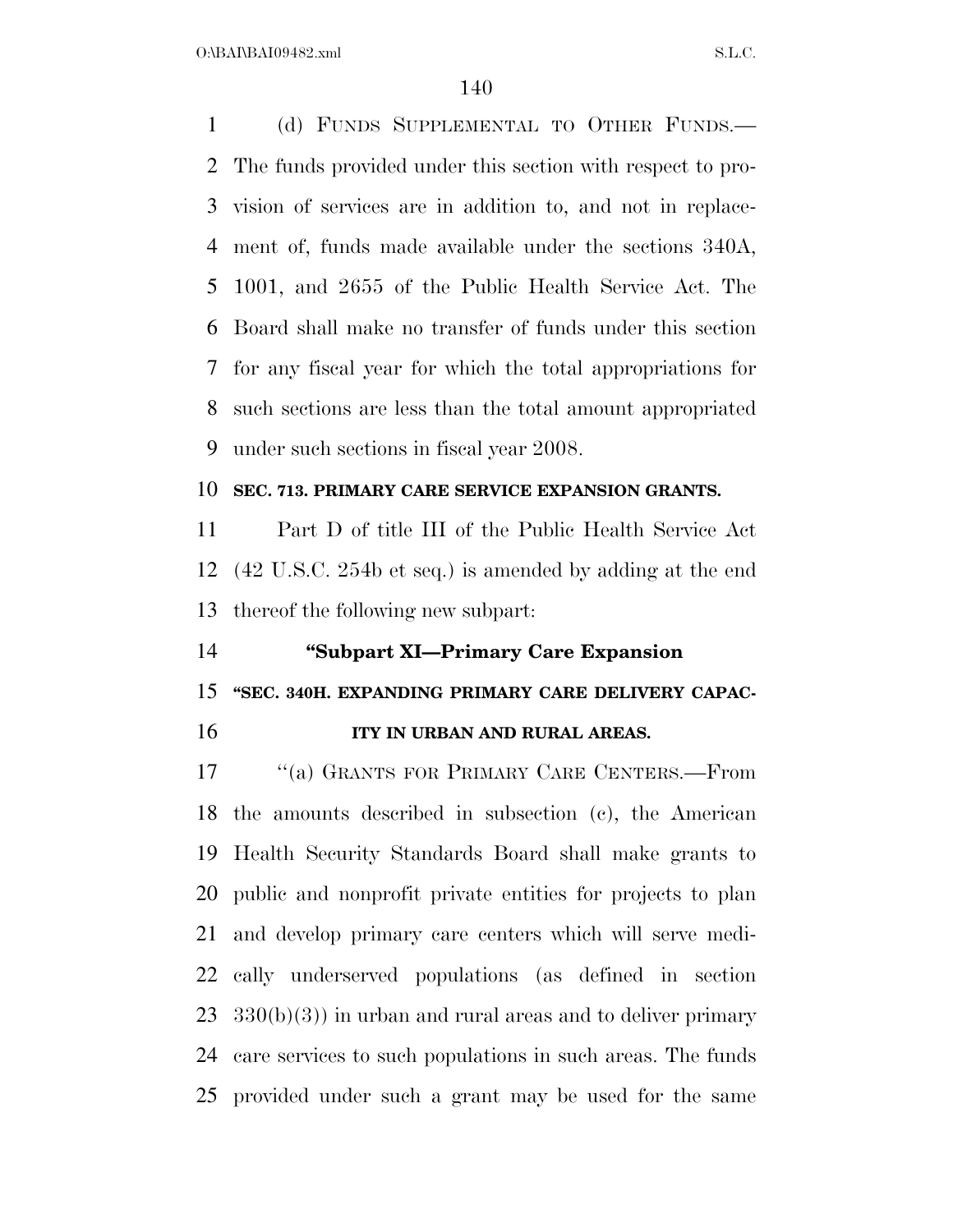purposes for which a grant may be made under subsection (c), (e), (f), (g), (h), or (i) of section 330.

 ''(b) PROCESS OF AWARDING GRANTS.—The provi- sions of subsection (k)(1) of section 330 shall apply to a grant under this section in the same manner as they apply to a grant under the corresponding subsection of 7 such section. The provisions of subsection  $(r)(2)(A)$  of such section shall apply to grants for projects to plan and develop primary care centers under this section in the same manner as they apply to grants under such section. 11 "(c) FUNDING AS SET-ASIDE FROM TRUST FUND.— Funds in the American Health Security Trust Fund (es-tablished under section 801 of the act) shall be available

to carry out this section.

 ''(d) PRIMARY CARE CENTER DEFINED.—In this sec-tion, the term 'primary care center' means—

 ''(1) a health center (as defined in section 18  $330(a)(1)$ ;

19  $\frac{1}{2}$  an entity qualified to receive a grant under section 330, 1001, or 2651; or

21 ''(3) a Federally-qualified health center (as de-22 fined in section  $1905(l)(2)(B)$  of the Social Security Act).''.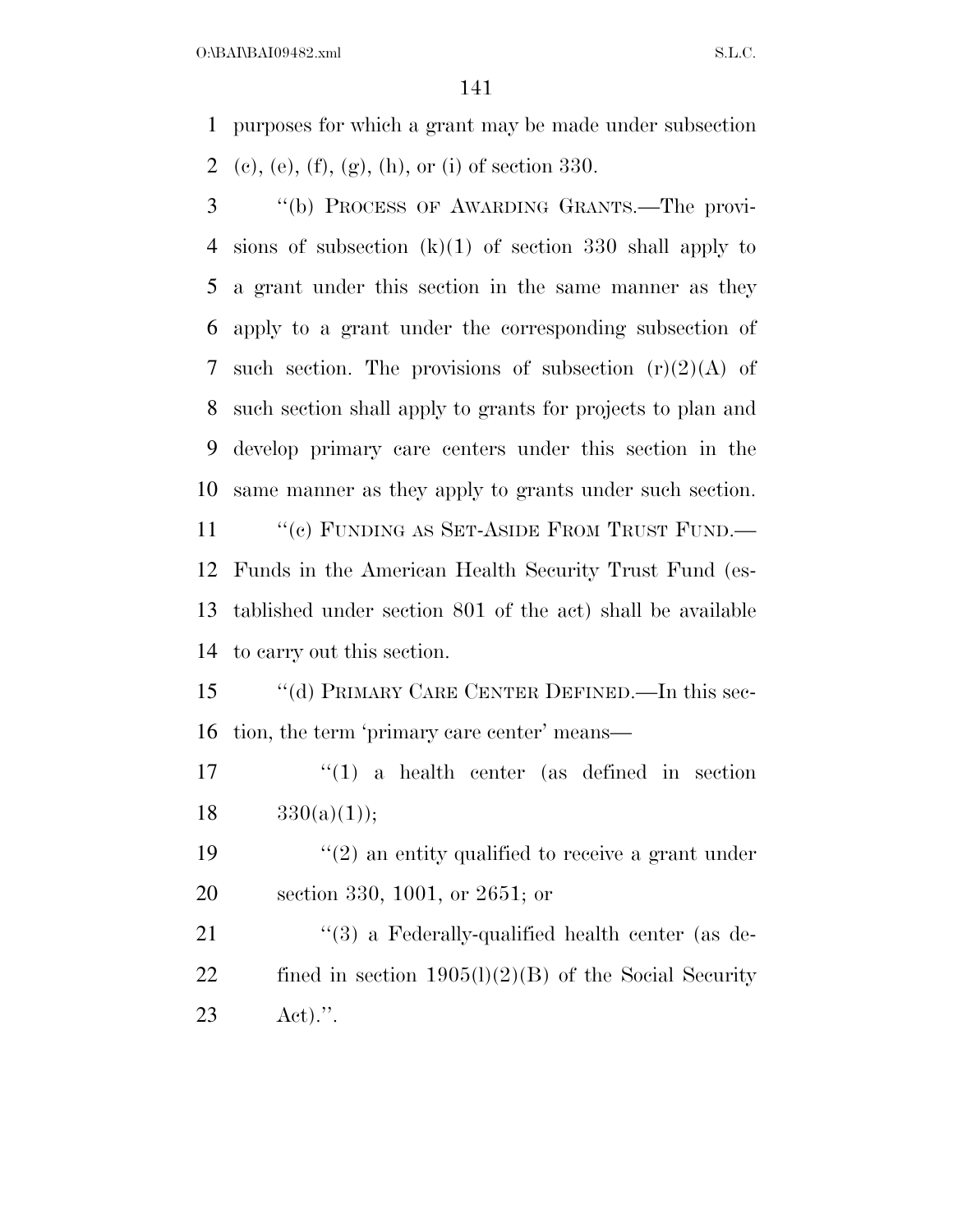# **Subtitle C—Primary Care and Outcomes Research**

**SEC. 721. SET-ASIDE FOR OUTCOMES RESEARCH.** 

 (a) GRANTS FOR OUTCOMES RESEARCH.—The Board shall make transfers from the American Health Se- curity Trust Fund to the Agency for Health Care Policy and Research under title IX of the Public Health Service Act for the purpose of carrying out activities under such title. The Secretary shall assure that there is a special em-phasis placed on pediatric outcomes research.

 (b) RANGE OF FUNDS.—The amount of transfers under subsection (a) for any fiscal year shall be an amount 13 (specified by the Board each year) not less than  $\frac{1}{100}$  per-14 cent and not to exceed  $\frac{2}{100}$  percent of the amounts the Board estimates will be expended from the Trust Fund in the fiscal year.

 (c) FUNDS SUPPLEMENTAL TO OTHER FUNDS.—The funds provided under this section with respect to provision of services are in addition to, and not in replacement of, funds made available to the Agency for Health Care Policy and Research under 937 of the Public Health Service Act. The Board shall make no transfer of funds under this sec- tion for any fiscal year for which the total appropriations under such section are less than the total amount appro-priated under such section and title in fiscal year 2008.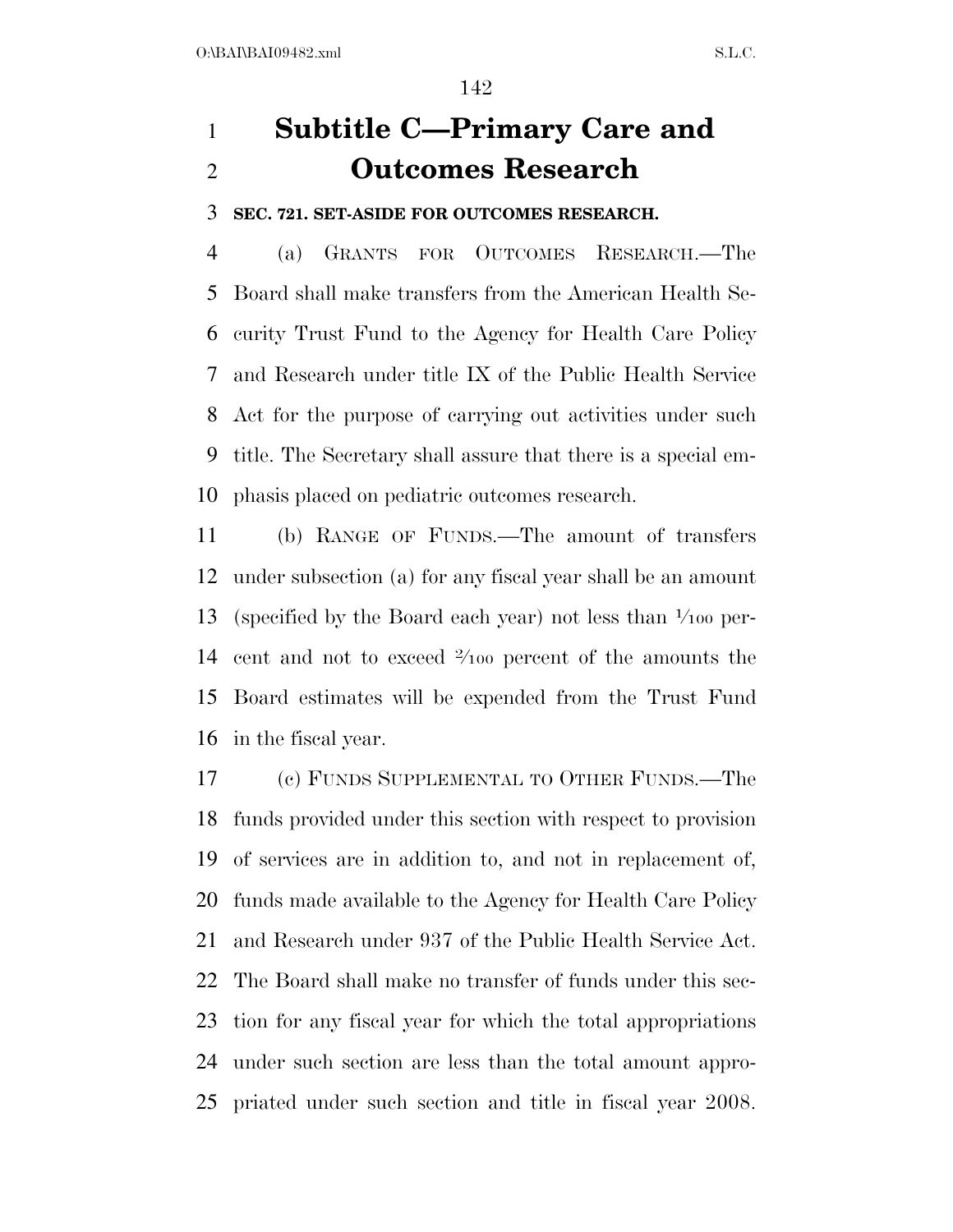(d) CONFORMING AMENDMENT.—Section 937(b) of the Public Health Service Act (42 U.S.C. 299c–6(b)) is amended by inserting after ''of the fiscal years 2001 through 2005'' the following: ''and of fiscal year 2010 and each subsequent year''. **SEC. 722. OFFICE OF PRIMARY CARE AND PREVENTION RE- SEARCH.**  (a) IN GENERAL.—Title IV of the Public Health Service Act is amended— (1) by redesignating parts G through I as parts H through J, respectively; and (2) by inserting after part F the following new part: **''PART G—RESEARCH ON PRIMARY CARE AND PREVENTION ''SEC. 486E. OFFICE OF PRIMARY CARE AND PREVENTION RESEARCH.**  ''(a) ESTABLISHMENT.—There is established within the Office of the Director of NIH an office to be known as the Office of Primary Care and Prevention Research (in this part referred to as the 'Office'). The Office shall be headed by a director, who shall be appointed by the Director of NIH. ''(b) PURPOSE.—The Director of the Office shall—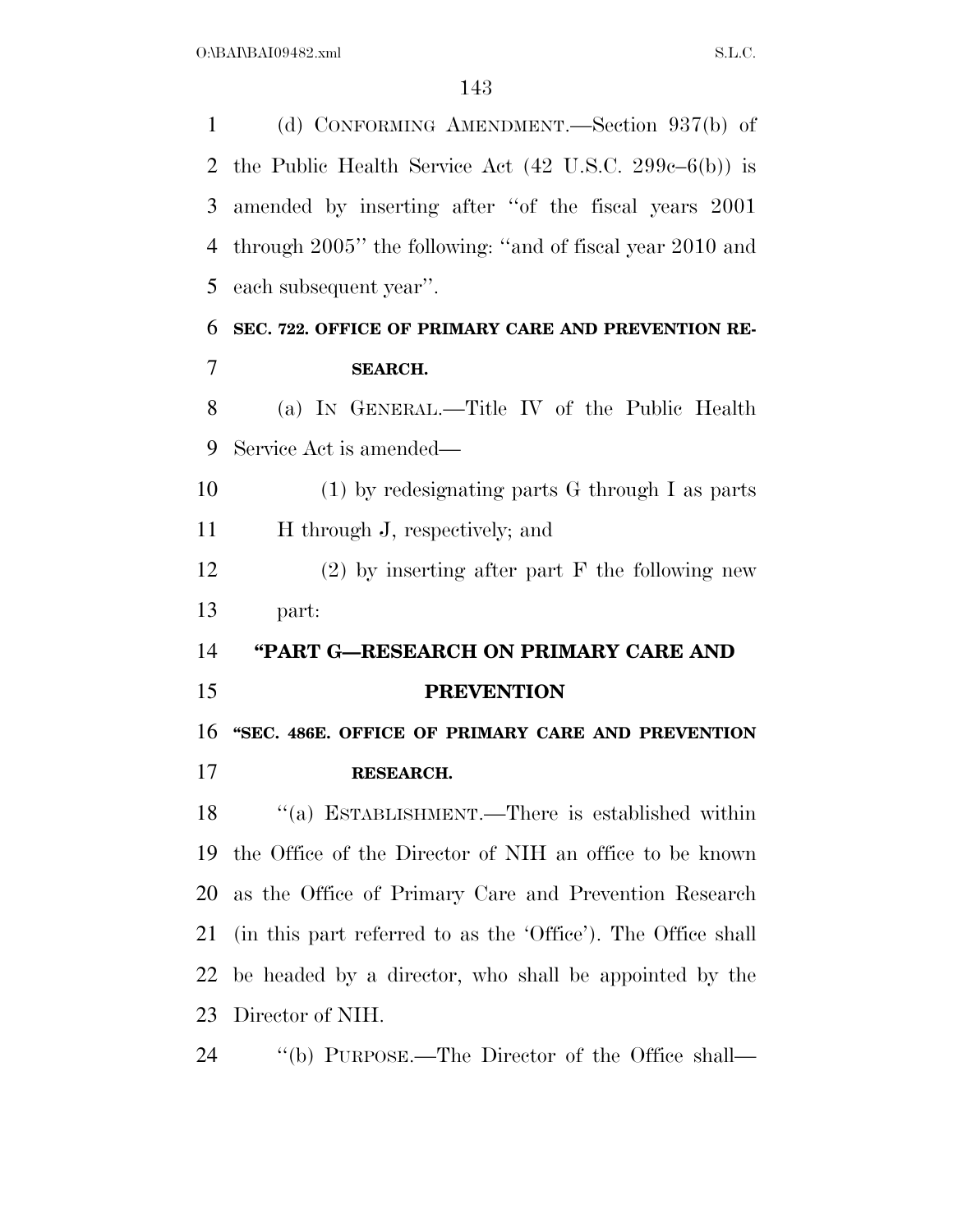| $\mathbf{1}$   | $\lq(1)$ identify projects of research on primary    |
|----------------|------------------------------------------------------|
| $\overline{2}$ | care and prevention, for children as well as adults, |
| 3              | that should be conducted or supported by the na-     |
| $\overline{4}$ | tional research institutes, with particular emphasis |
| 5              | $on$ —                                               |
| 6              | $\lq\lq$ clinical patient care, with special em-     |
| 7              | phasis on pediatric clinical care and diagnosis;     |
| 8              | $\lq\lq$ diagnostic effectiveness;                   |
| 9              | $\lq\lq$ (C) primary care education;                 |
| 10             | $\lq\lq$ (D) health and family planning services;    |
| 11             | $\lq\lq(E)$ medical effectiveness outcomes of pri-   |
| 12             | mary care procedures and interventions; and          |
| 13             | $\lq\lq(F)$ the use of multidisciplinary teams of    |
| 14             | health care practitioners;                           |
| 15             | $\lq(2)$ identify multidisciplinary research related |
| 16             | to primary care and prevention that should be so     |
| 17             | conducted;                                           |
| 18             | "(3) promote coordination and collaboration          |
| 19             | among entities conducting research identified under  |
| 20             | any of paragraphs $(1)$ and $(2)$ ;                  |
| 21             | $(4)$ encourage the conduct of such research by      |
| 22             | entities receiving funds from the national research  |
| 23             | institutes;                                          |
| 24             | $\cdot$ (5) recommend an agenda for conducting and   |
| 25             | supporting such research;                            |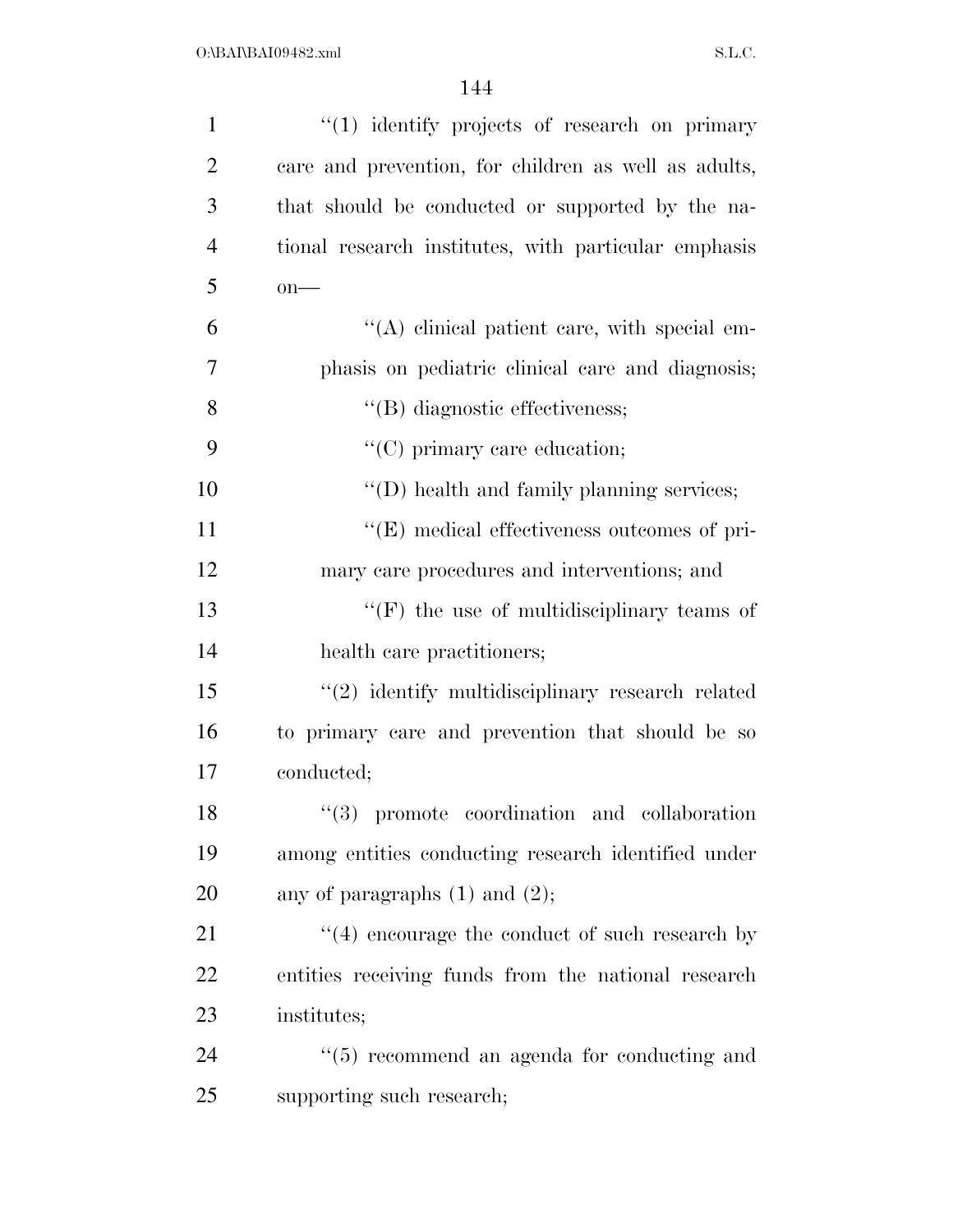1  $\frac{1}{6}$  from the sufficient allocation of the re- sources of the national research institutes for con-ducting and supporting such research; and

4 "(7) prepare the report required in section 486G.

 ''(c) PRIMARY CARE AND PREVENTION RESEARCH DEFINED.—For purposes of this part, the term 'primary care and prevention research' means research on improve- ment of the practice of family medicine, general internal medicine, and general pediatrics, and includes research re-lating to—

 ''(1) obstetrics and gynecology, dentistry, or mental health or substance abuse treatment when provided by a primary care physician or other pri-mary care practitioner; and

16 "(2) primary care provided by multidisciplinary teams.

**''SEC. 486F. NATIONAL DATA SYSTEM AND CLEARINGHOUSE** 

 **ON PRIMARY CARE AND PREVENTION RE-SEARCH.** 

 ''(a) DATA SYSTEM.—The Director of NIH, in con- sultation with the Director of the Office, shall establish a data system for the collection, storage, analysis, re- trieval, and dissemination of information regarding pri-mary care and prevention research that is conducted or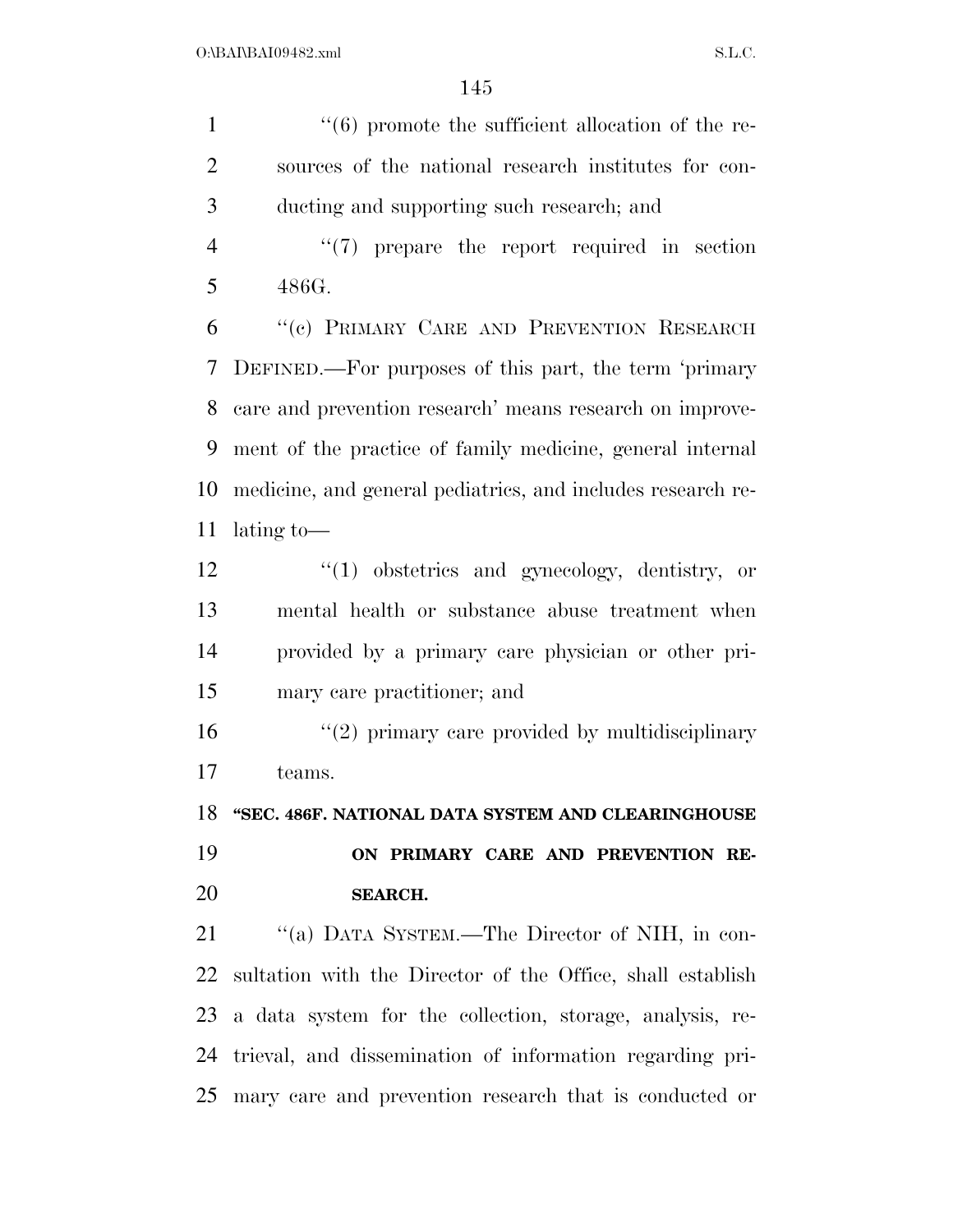supported by the national research institutes. Information from the data system shall be available through informa- tion systems available to health care professionals and pro-viders, researchers, and members of the public.

 ''(b) CLEARINGHOUSE.—The Director of NIH, in consultation with the Director of the Office and with the National Library of Medicine, shall establish, maintain, and operate a program to provide, and encourage the use of, information on research and prevention activities of the national research institutes that relate to primary care and prevention research.

### **''SEC. 486G. BIENNIAL REPORT.**

 ''(a) IN GENERAL.—With respect to primary care and prevention research, the Director of the Office shall, not later than 1 year after the date of the enactment of this part, and biennially thereafter, prepare a report—

 $\frac{1}{2}$   $\frac{1}{2}$  describing and evaluating the progress made during the preceding 2 fiscal years in research and treatment conducted or supported by the Na-20 tional Institutes of Health;

 ''(2) summarizing and analyzing expenditures made by the agencies of such Institutes (and by such Office) during the preceding 2 fiscal years; and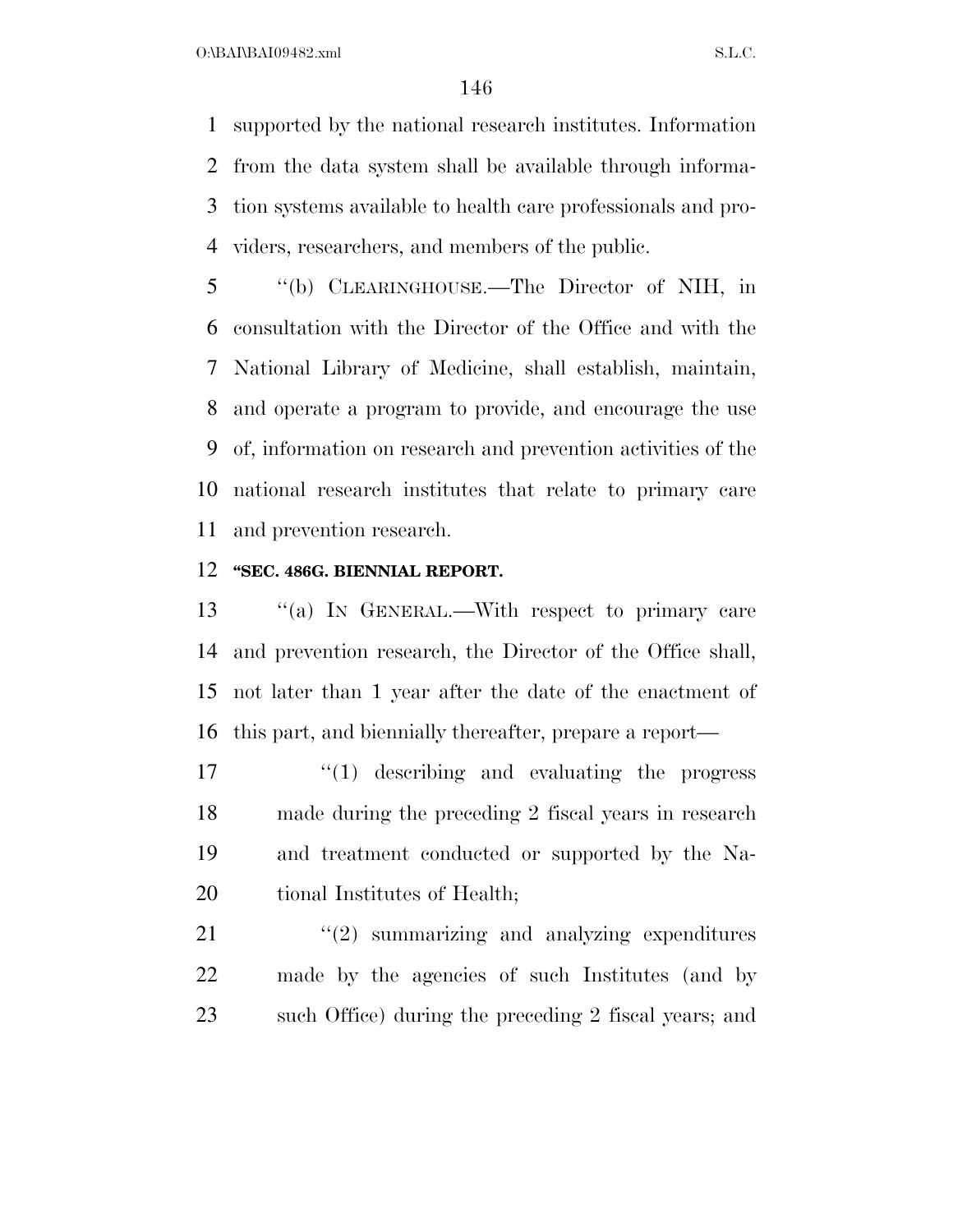1 ''(3) making such recommendations for legisla- tive and administrative initiatives as the Director of the Office determines to be appropriate.

 ''(b) INCLUSION IN BIENNIAL REPORT OF DIRECTOR OF NIH.—The Director of the Office shall submit each report prepared under subsection (a) to the Director of NIH for inclusion in the report submitted to the President and the Congress under section 403.

### **''SEC. 486H. AUTHORIZATION OF APPROPRIATIONS.**

 ''For the Office of Primary Care and Prevention Re- search, there are authorized to be appropriated \$150,000,000 for fiscal year 2010, \$180,000,000 for fis- cal year 2011, and \$216,000,000 for fiscal year 2012.''. (b) REQUIREMENT OF SUFFICIENT ALLOCATION OF RESOURCES OF INSTITUTES.—Section 402(b) of the Pub-

lic Health Service Act (42 U.S.C. 282(b)) is amended—

 (1) in paragraph (22), by striking ''and'' after the semicolon at the end;

 (2) in paragraph (23), by striking the period at 20 the end and inserting "; and"; and

 (3) by inserting after paragraph (23) the fol-lowing new paragraph:

23 "(24) after consultation with the Director of the Office of Primary Care and Prevention Re-search, shall ensure that resources of the National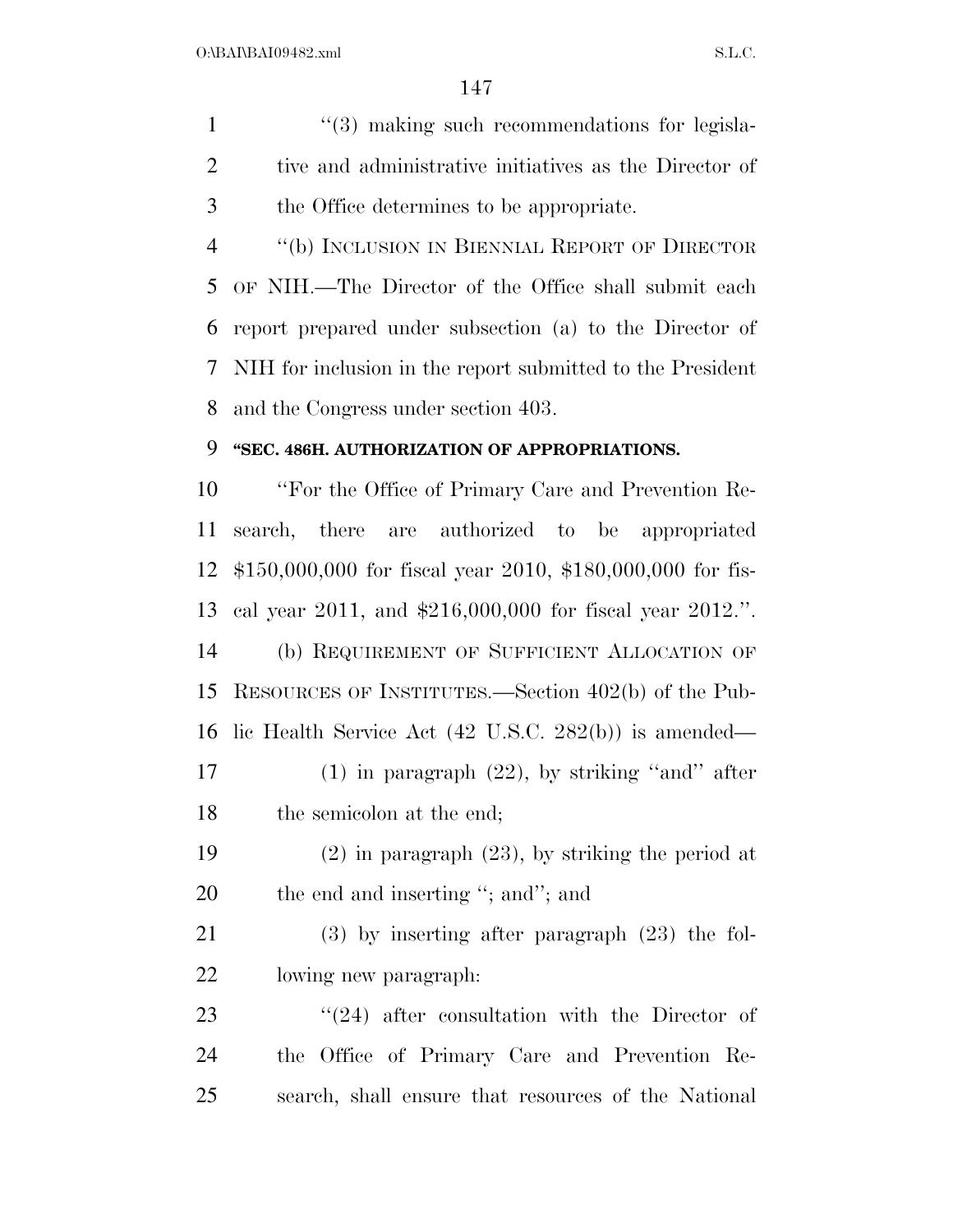Institutes of Health are sufficiently allocated for projects on primary care and prevention research that are identified under section 486E(b).''.

## **Subtitle D—School-Related Health Services**

### **SEC. 731. AUTHORIZATIONS OF APPROPRIATIONS.**

 (a) FUNDING FOR SCHOOL-RELATED HEALTH SERV- ICES.—For the purpose of carrying out this subtitle, there are authorized to be appropriated \$100,000,000 for fiscal year 2012, \$275,000,000 for fiscal year 2013, \$350,000,000 for fiscal year 2014, and \$400,000,000 for each of the fiscal years 2015 and 2016.

 (b) RELATION TO OTHER FUNDS.—The authoriza- tions of appropriations established in subsection (a) are in addition to any other authorizations of appropriations that are available for the purpose described in such sub-section.

### **SEC. 732. ELIGIBILITY FOR DEVELOPMENT AND OPER-ATION GRANTS.**

 (a) IN GENERAL.—Entities eligible to apply for and receive grants under section 734 or 735 are the following:

 (1) State health agencies that apply on behalf of local community partnerships and other commu- nities in need of health services for school-aged chil-dren within the State.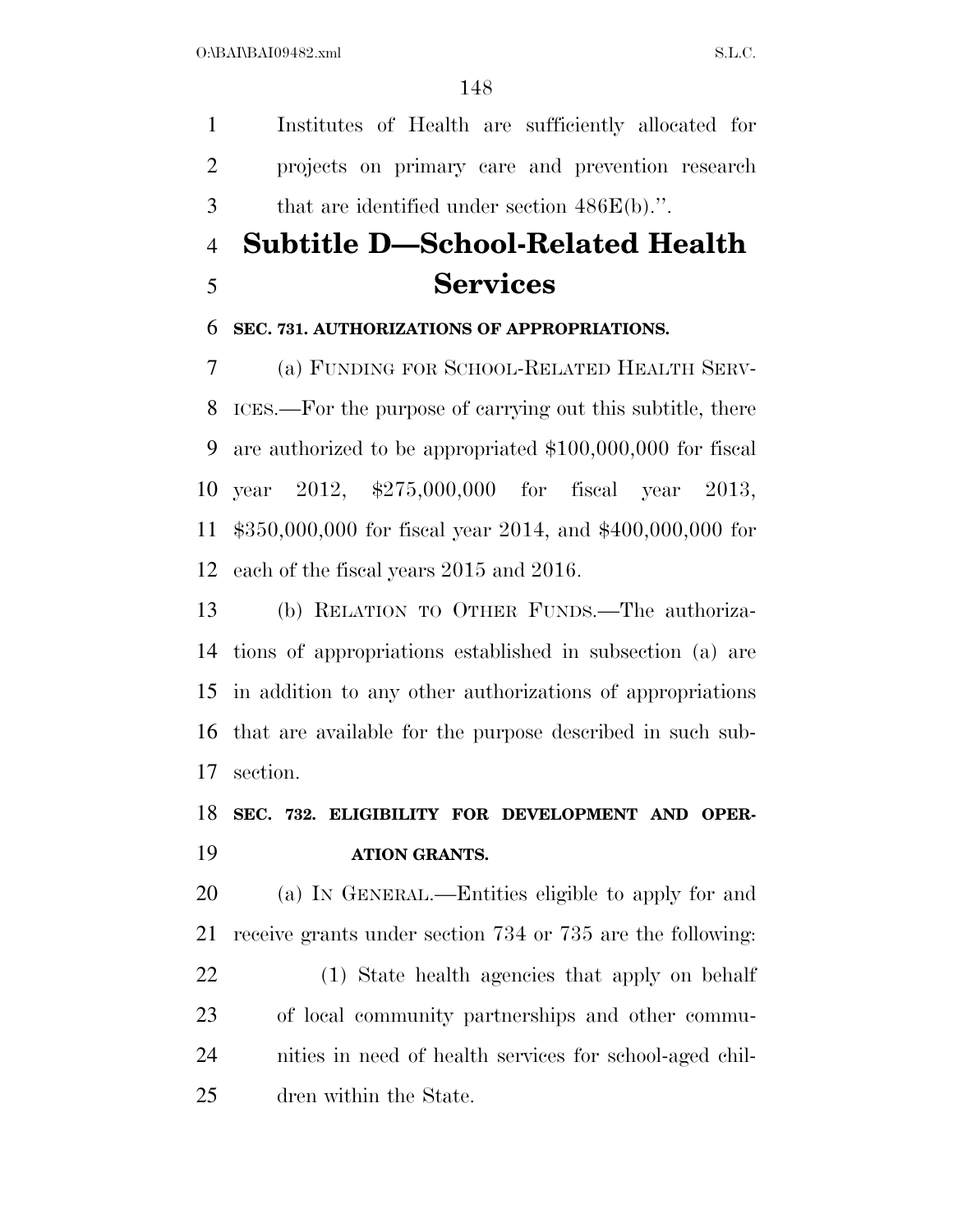| $\mathbf{1}$   | (2) Local community partnerships in States in          |
|----------------|--------------------------------------------------------|
| $\overline{2}$ | which health agencies have not applied.                |
| 3              | (b) LOCAL COMMUNITY PARTNERSHIPS.-                     |
| $\overline{4}$ | $(1)$ IN GENERAL.—A local community partner-           |
| 5              | ship under subsection $(a)(2)$ is an entity that, at a |
| 6              | minimum, includes—                                     |
| 7              | $(A)$ a local health care provider with expe-          |
| 8              | rience in delivering services to school-aged chil-     |
| 9              | dren;                                                  |
| 10             | (B) 1 or more local public schools; and                |
| 11             | (C) at least 1 community based organiza-               |
| 12             | tion located in the community to be served that        |
| 13             | has a history of providing services to school-         |
| 14             | aged children in the community who are at-risk.        |
| 15             | (2) PARTICIPATION.—A partnership described             |
| 16             | in paragraph (1) shall, to the maximum extent fea-     |
| 17             | sible, involve broad based community participation     |
| 18             | from parents and adolescent children to be served,     |
| 19             | health and social service providers, teachers and      |
| 20             | other public school and school board personnel, de-    |
| 21             | velopment and service organizations for adolescent     |
| 22             | children, and interested business leaders. Such par-   |
| 23             | ticipation may be evidenced through an expanded        |
| 24             | partnership, or an advisory board to such partner-     |
| 25             | ship.                                                  |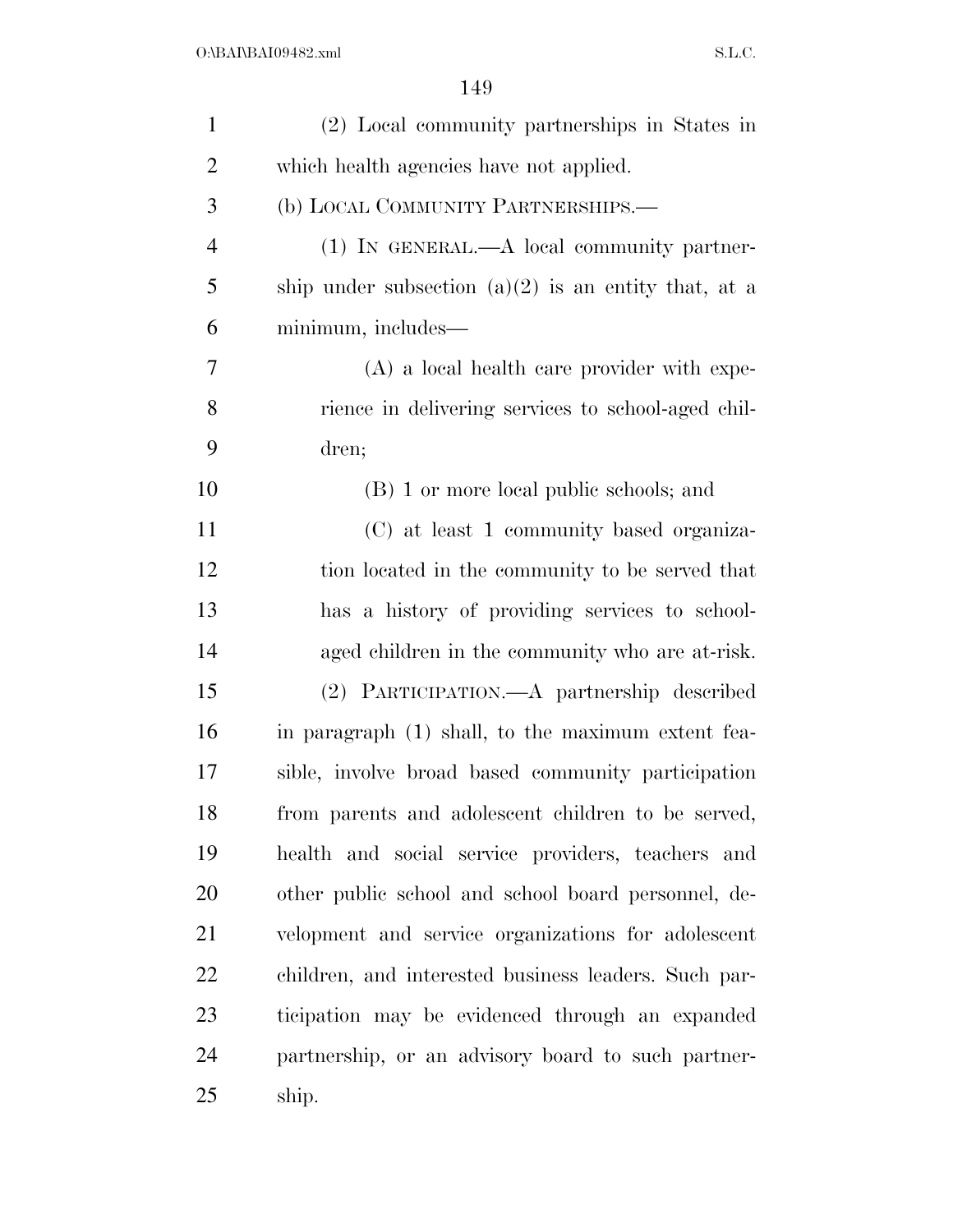(c) DEFINITIONS REGARDING CHILDREN.—For pur-poses of this subtitle:

 (1) The term ''adolescent children'' means school-aged children who are adolescents.

 (2) The term ''school-aged children'' means in- dividuals who are between the ages of 4 and 19 (in-clusive).

### **SEC. 733. PREFERENCES.**

 (a) IN GENERAL.—In making grants under sections 734 and 735, the Secretary shall give preference to appli- cants whose communities to be served show the most sub- stantial level of need for such services among school-aged children, as measured by indicators of community health including the following:

(1) High levels of poverty.

 (2) The presence of a medically underserved population.

 (3) The presence of a health professional short-age area.

 (4) High rates of indicators of health risk among school-aged children, including a high propor- tion of such children receiving services through the Individuals with Disabilities Education Act, adoles- cent pregnancy, sexually transmitted disease (includ-ing infection with the human immunodeficiency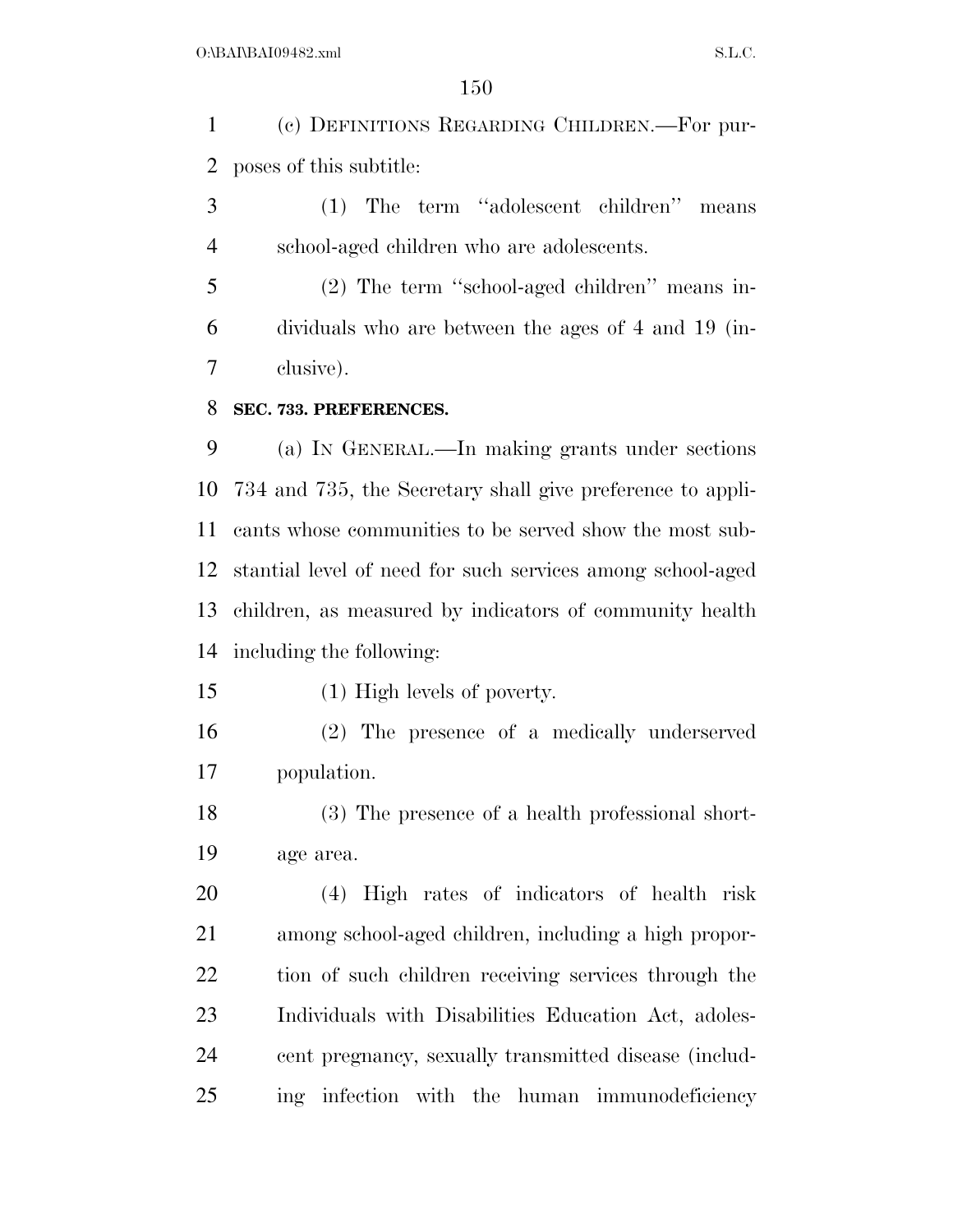virus), preventable disease, communicable disease, intentional and unintentional injuries, community and gang violence, unemployment among adolescent children, juvenile justice involvement, and high rates of drug and alcohol exposure.

 (b) LINKAGE TO COMMUNITY HEALTH CENTERS.— In making grants under sections 734 and 735, the Sec- retary shall give preference to applicants that demonstrate a linkage to community health centers.

### **SEC. 734. GRANTS FOR DEVELOPMENT OF PROJECTS.**

 (a) IN GENERAL.—The Secretary may make grants to State health agencies or to local community partner-ships to develop school health service sites.

 (b) USE OF FUNDS.—A project for which a grant may be made under subsection (a) may include but not be limited to the cost of the following:

 (1) Planning for the provision of school health services.

 (2) Recruitment, compensation, and training of health and administrative staff.

 (3) The development of agreements, and the ac- quisition and development of equipment and infor- mation services, necessary to support information exchange between school health service sites and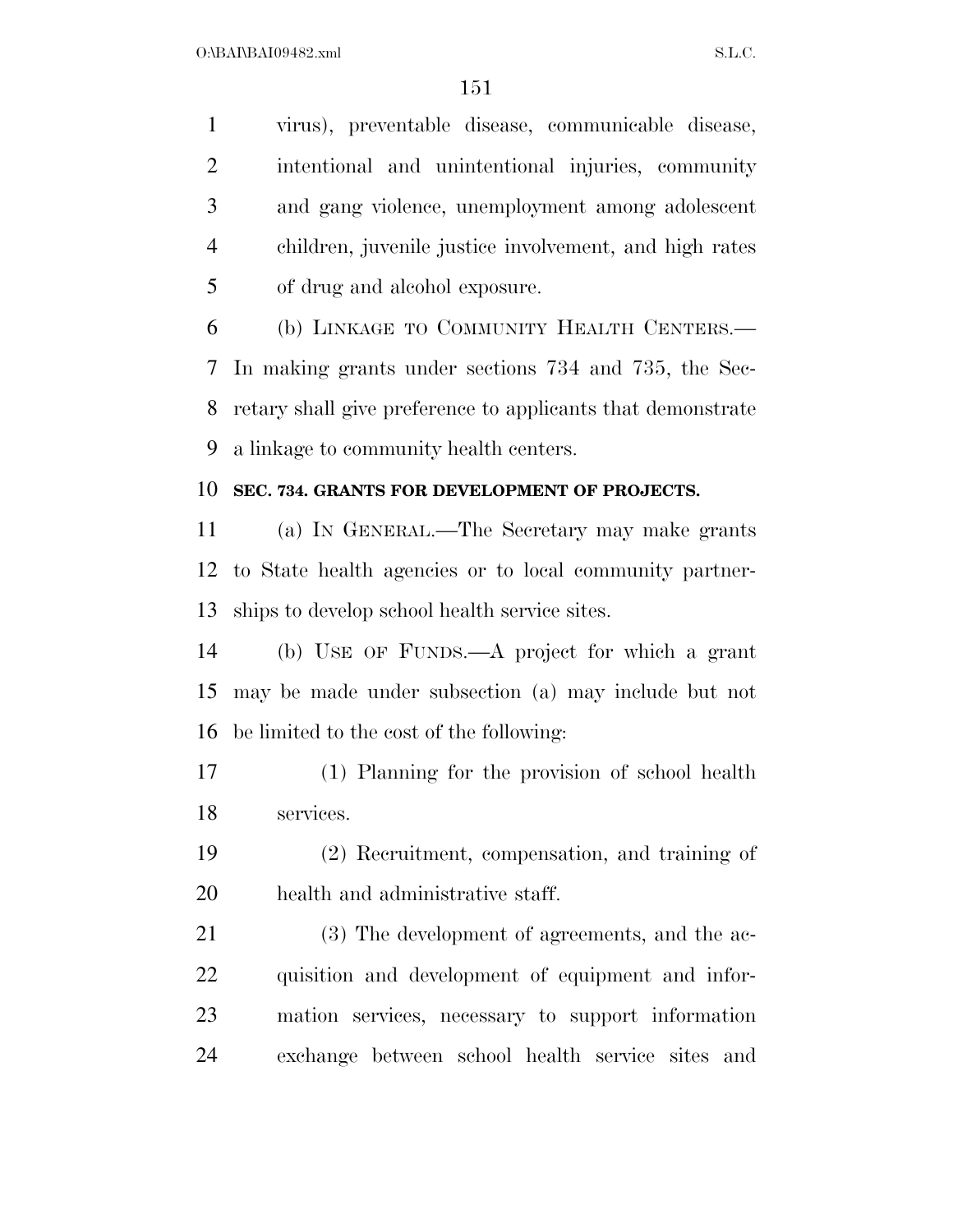| 1              | health plans, health providers, and other entities au- |
|----------------|--------------------------------------------------------|
| 2              | thorized to collect information under this Act.        |
| 3              | (4) Other activities necessary to assume oper-         |
| $\overline{4}$ | ational status.                                        |
| 5              | (c) APPLICATION FOR GRANT.—                            |
| 6              | (1) IN GENERAL.—Applicants shall submit ap-            |
| 7              | plications in a form and manner prescribed by the      |
| 8              | Secretary.                                             |
| 9              | (2) APPLICATIONS BY STATE HEALTH AGEN-                 |
| 10             | $CIES$ .                                               |
| 11             | (A) In the case of applicants that are State           |
| 12             | health agencies, the application shall contain         |
| 13             | assurances that the State health agency is ap-         |
| 14             | plying for funds—                                      |
| 15             | (i) on behalf of at least 1 local com-                 |
| 16             | munity partnership; and                                |
| 17             | (ii) on behalf of at least 1 other com-                |
| 18             | munity identified by the State as in need              |
| 19             | of the services funded under this subtitle             |
| 20             | but without a local community partnership.             |
| 21             | (B) In the case of the communities identi-             |
| <u>22</u>      | fied in applications submitted by State health         |
| 23             | agencies that do not yet have local community          |
| 24             | partnerships (including the community identi-          |
| 25             | fied under subparagraph $(A)(ii)$ , the State          |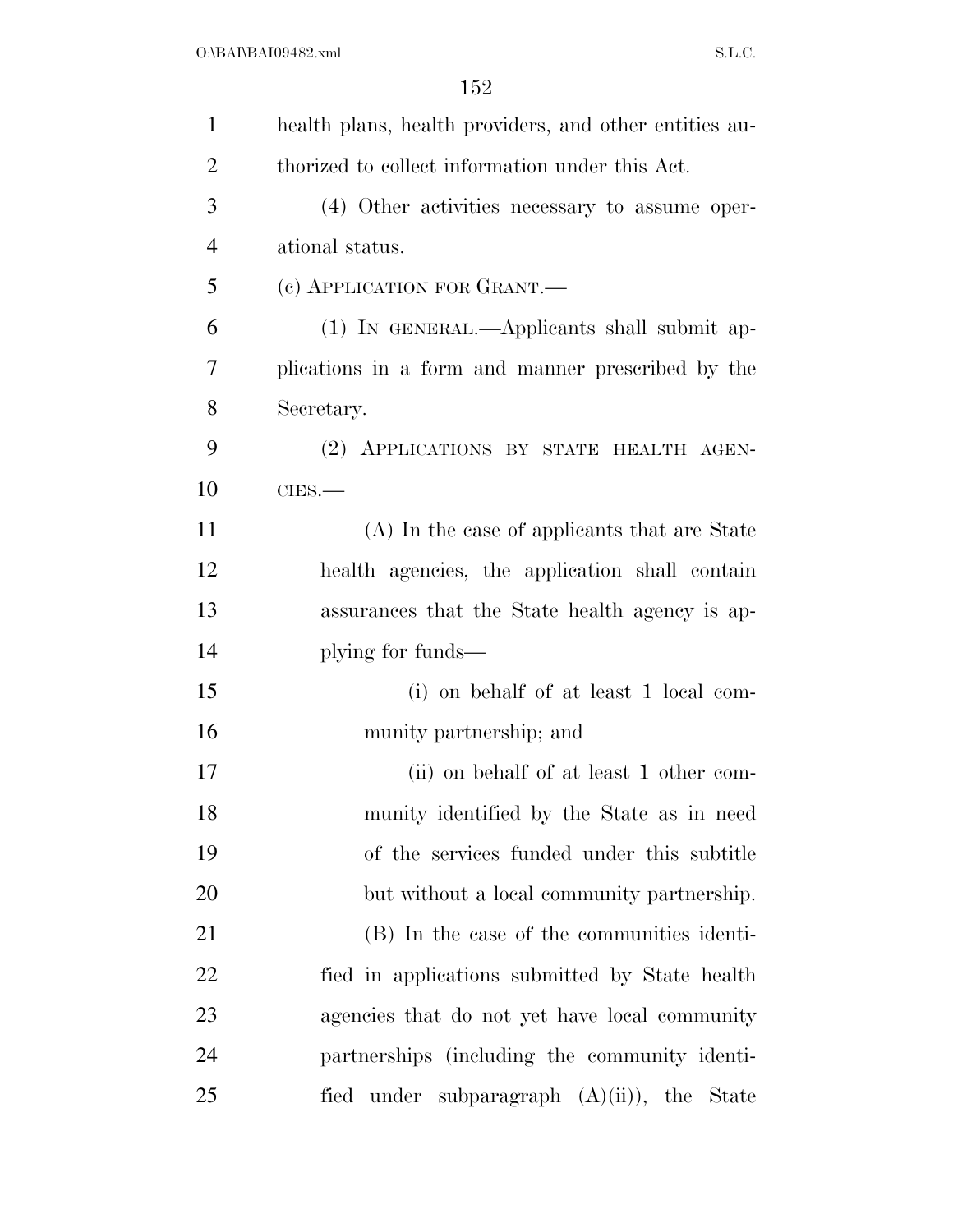shall describe the steps that will be taken to aid the communities in developing a local commu- nity partnership. (C) A State applying on behalf of local community partnerships and other communities may retain not more than 10 percent of grants awarded under this subtitle for administrative costs. 9 (d) CONTENTS OF APPLICATION.—In order to receive a grant under this section, an applicant must include in the application the following information: (1) An assessment of the need for school health services in the communities to be served, using the latest available health data and health goals and ob- jectives established by the Secretary. (2) A description of how the applicant will de- sign the proposed school health services to reach the maximum number of school-aged children who are at risk. (3) An explanation of how the applicant will in- tegrate its services with those of other health and social service programs within the community. (4) A description of a quality assurance pro- gram which complies with standards that the Sec-retary may prescribe.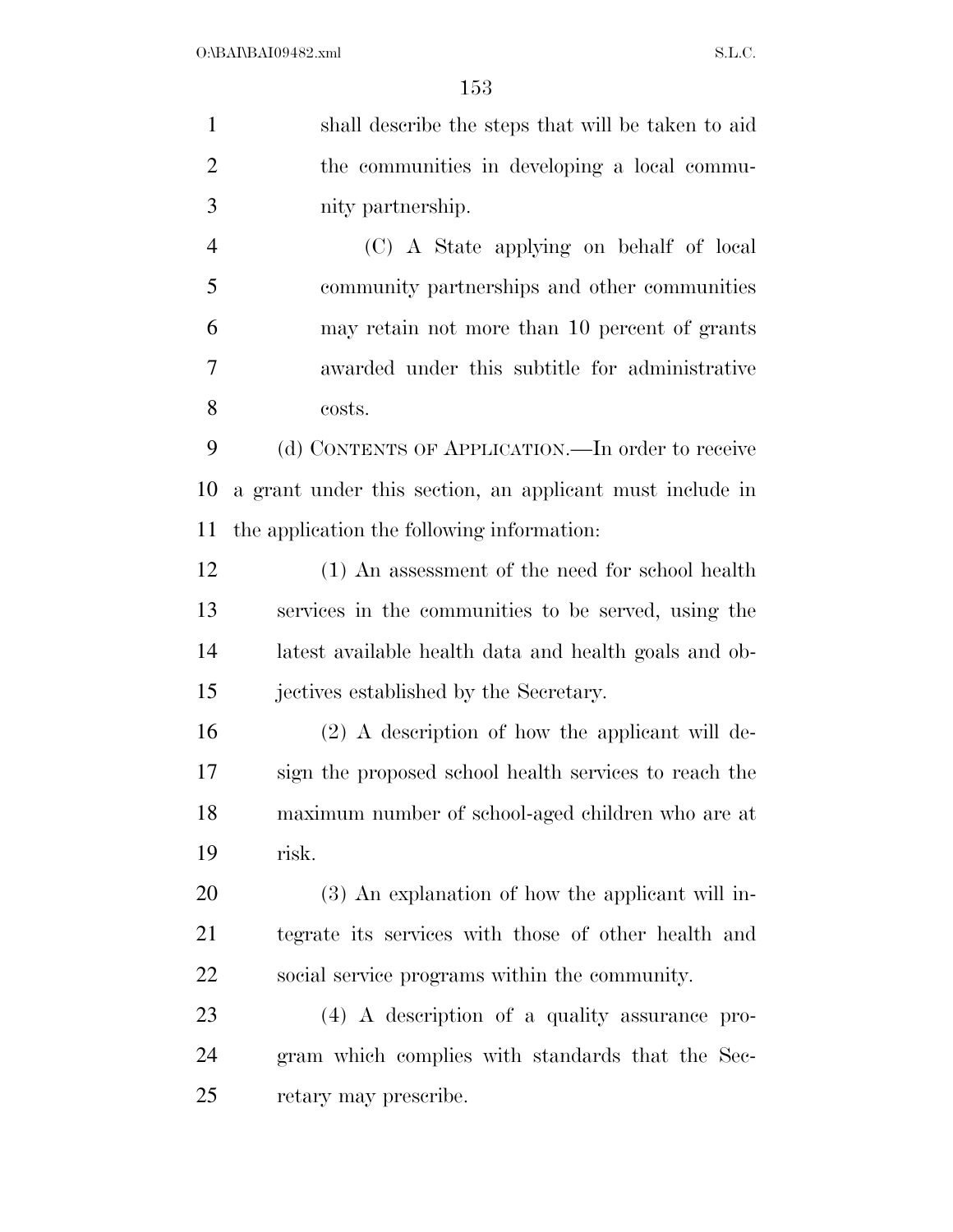(e) NUMBER OF GRANTS.—Not more than 1 planning grant may be made to a single applicant. A planning grant may not exceed 2 years in duration.

#### **SEC. 735. GRANTS FOR OPERATION OF PROJECTS.**

 (a) IN GENERAL.—The Secretary may make grants to State health agencies or to local community partner- ships for the cost of operating school health service sites. (b) USE OF GRANT.—The costs for which a grant may be made under this section include but are not limited to the following:

 (1) The cost of furnishing health services that are not otherwise covered under this Act or by any other public or private insurer.

 (2) The cost of furnishing services whose pur- pose is to increase the capacity of individuals to uti- lize available health services, including transpor- tation, community and patient outreach, patient education, translation services, and such other serv- ices as the Secretary determines to be appropriate in carrying out such purpose.

 (3) Training, recruitment and compensation of health professionals and other staff.

 (4) Outreach services to school-aged children who are at risk and to the parents of such children.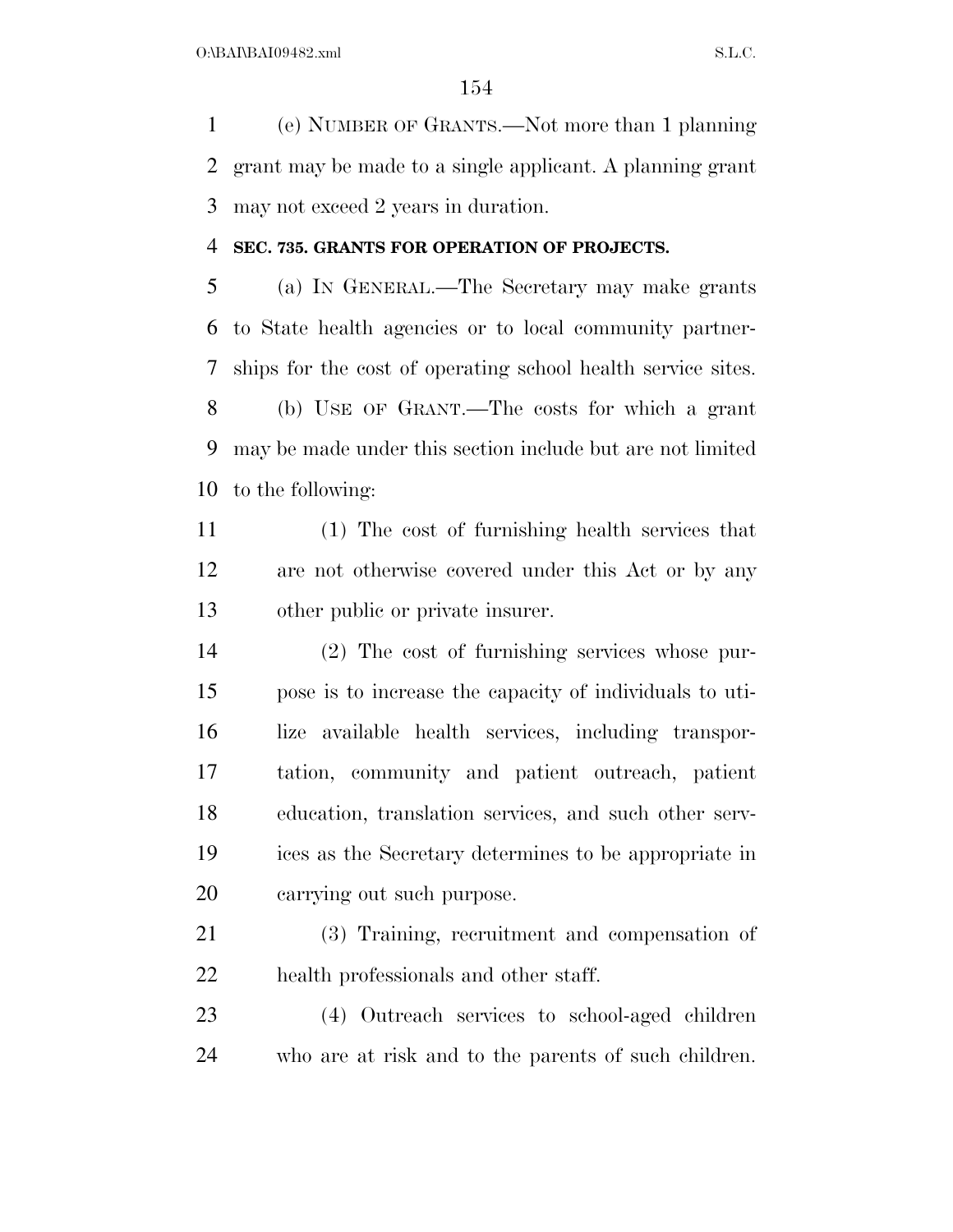| $\mathbf{1}$   | (5) Linkage of individuals to health plans, com-           |
|----------------|------------------------------------------------------------|
| $\overline{2}$ | munity health services and social services.                |
| 3              | (6) Other activities deemed necessary by the               |
| $\overline{4}$ | Secretary.                                                 |
| 5              | (c) APPLICATION FOR GRANT.—Applicants shall sub-           |
| 6              | mit applications in a form and manner prescribed by the    |
| 7              | Secretary. In order to receive a grant under this section, |
| 8              | an applicant must include in the application the following |
| 9              | information:                                               |
| 10             | (1) A description of the services to be furnished          |
| 11             | by the applicant.                                          |
| 12             | (2) The amounts and sources of funding that                |
| 13             | the applicant will expend, including estimates of the      |
| 14             | amount of payments the applicant will receive from         |
| 15             | sources other than the grant.                              |
| 16             | (3) Such other information as the Secretary de-            |
| 17             | termines to be appropriate.                                |
| 18             | (d) ADDITIONAL CONTENTS OF APPLICATION.-In                 |
| 19             | order to receive a grant under this section, an applicant  |
| 20             | must meet the following conditions:                        |
| 21             | (1) The applicant furnishes the following serv-            |
| 22             | ices:                                                      |
| 23             | (A) Diagnosis and treatment of simple ill-                 |
| 24             | nesses and minor injuries.                                 |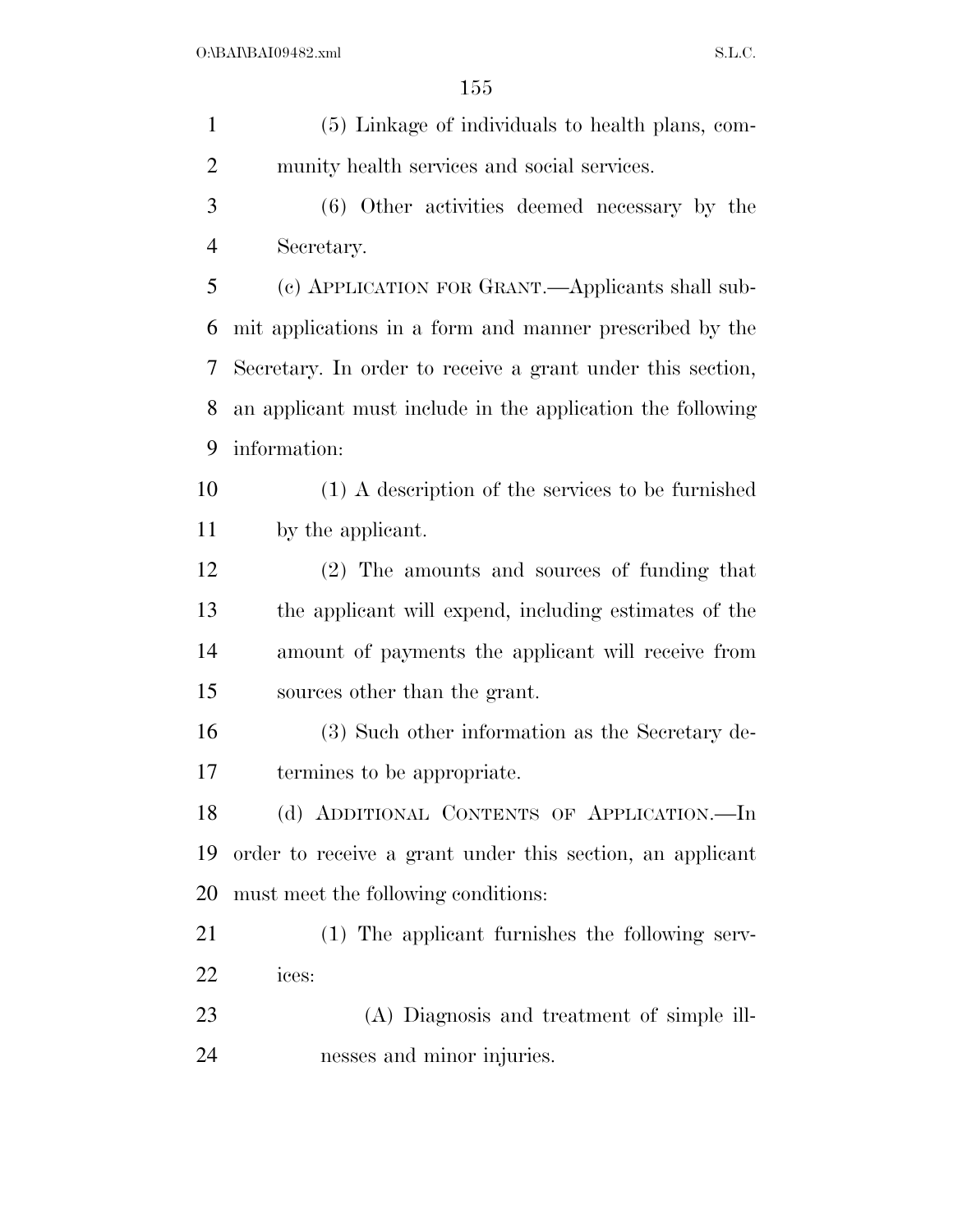| $\mathbf{1}$   | (B) Preventive health services, including               |
|----------------|---------------------------------------------------------|
| $\overline{2}$ | health screenings.                                      |
| 3              | (C) Services provided for the purpose de-               |
| $\overline{4}$ | scribed in subsection $(b)(2)$ .                        |
| 5              | (D) Referrals and followips in situations               |
| 6              | involving illness or injury.                            |
| 7              | (E) Health and social services, counseling              |
| 8              | services, and necessary referrals, including re-        |
| 9              | ferrals regarding mental health and substance           |
| 10             | abuse.                                                  |
| 11             | (F) Such other services as the Secretary                |
| 12             | determines to be appropriate.                           |
| 13             | (2) The applicant is a participating provider in        |
| 14             | the State's program for medical assistance under        |
| 15             | title XIX of the Social Security Act.                   |
| 16             | (3) The applicant does not impose charges on            |
| 17             | students or their families for services (including col- |
| 18             | lection of any cost-sharing for services under the      |
| 19             | comprehensive benefit package that otherwise would      |
| 20             | be required).                                           |
| 21             | (4) The applicant has reviewed and will periodi-        |
| 22             | cally review the needs of the population served by      |
| 23             | the applicant in order to ensure that its services are  |
| 24             | accessible to the maximum number of school-aged         |
| 25             | children in the area, and that, to the maximum ex-      |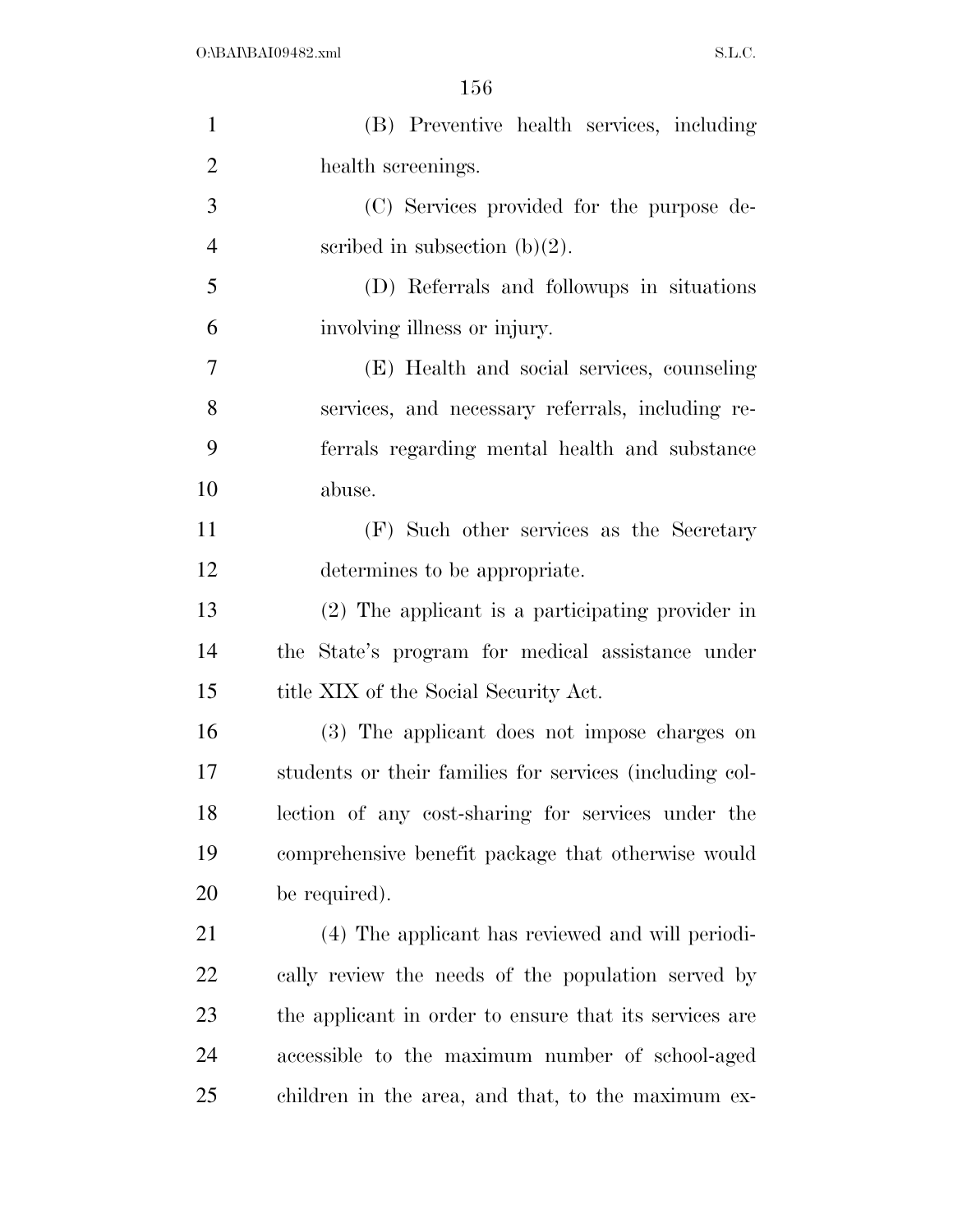tent possible, barriers to access to services of the ap- plicant are removed (including barriers resulting from the area's physical characteristics, its eco- nomic, social and cultural grouping, the health care utilization patterns of such children, and available transportation).

 (5) In the case of an applicant which serves a population that includes a substantial proportion of individuals of limited English speaking ability, the applicant has developed a plan to meet the needs of such population to the extent practicable in the lan- guage and cultural context most appropriate to such individuals.

 (6) The applicant will provide non-Federal con- tributions toward the cost of the project in an amount determined by the Secretary.

 (7) The applicant will operate a quality assur-ance program consistent with section 734(d).

 (e) DURATION OF GRANT.—A grant under this sec-tion shall be for a period determined by the Secretary.

 (f) REPORTS.—A recipient of funding under this sec- tion shall provide such reports and information as are re-quired in regulations of the Secretary.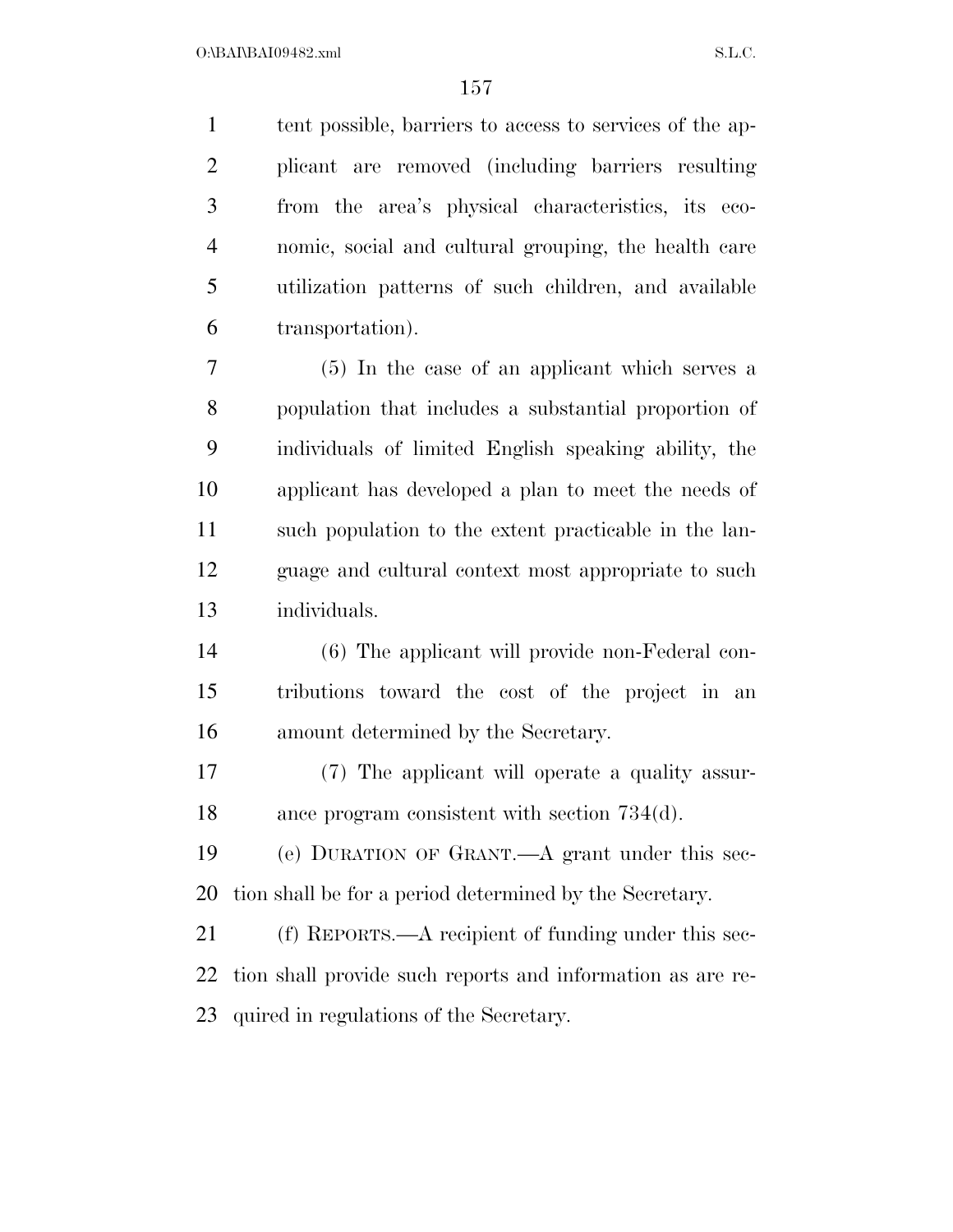### **SEC. 736. FEDERAL ADMINISTRATIVE COSTS.**

 Of the amounts made available under section 731, the Secretary may reserve not more than 5 percent for admin-istrative expenses regarding this subtitle.

### **SEC. 737. DEFINITIONS.**

For purposes of this subtitle:

 (1) The term ''adolescent children'' has the meaning given such term in section 732(c).

 (2) The term ''at risk'' means at-risk with re-spect to health.

 (3) The term ''community health center'' has the meaning given such term in section 330 of the Public Health Service Act.

 (4) The term ''health professional shortage area'' means a health professional shortage area des- ignated under section 332 of the Public Health Serv-ice Act.

 (5) The term ''medically underserved popu- lation'' has the meaning given such term in section 330 of the Public Health Service Act.

 (6) The term ''school-aged children'' has the meaning given such term in section 732(c).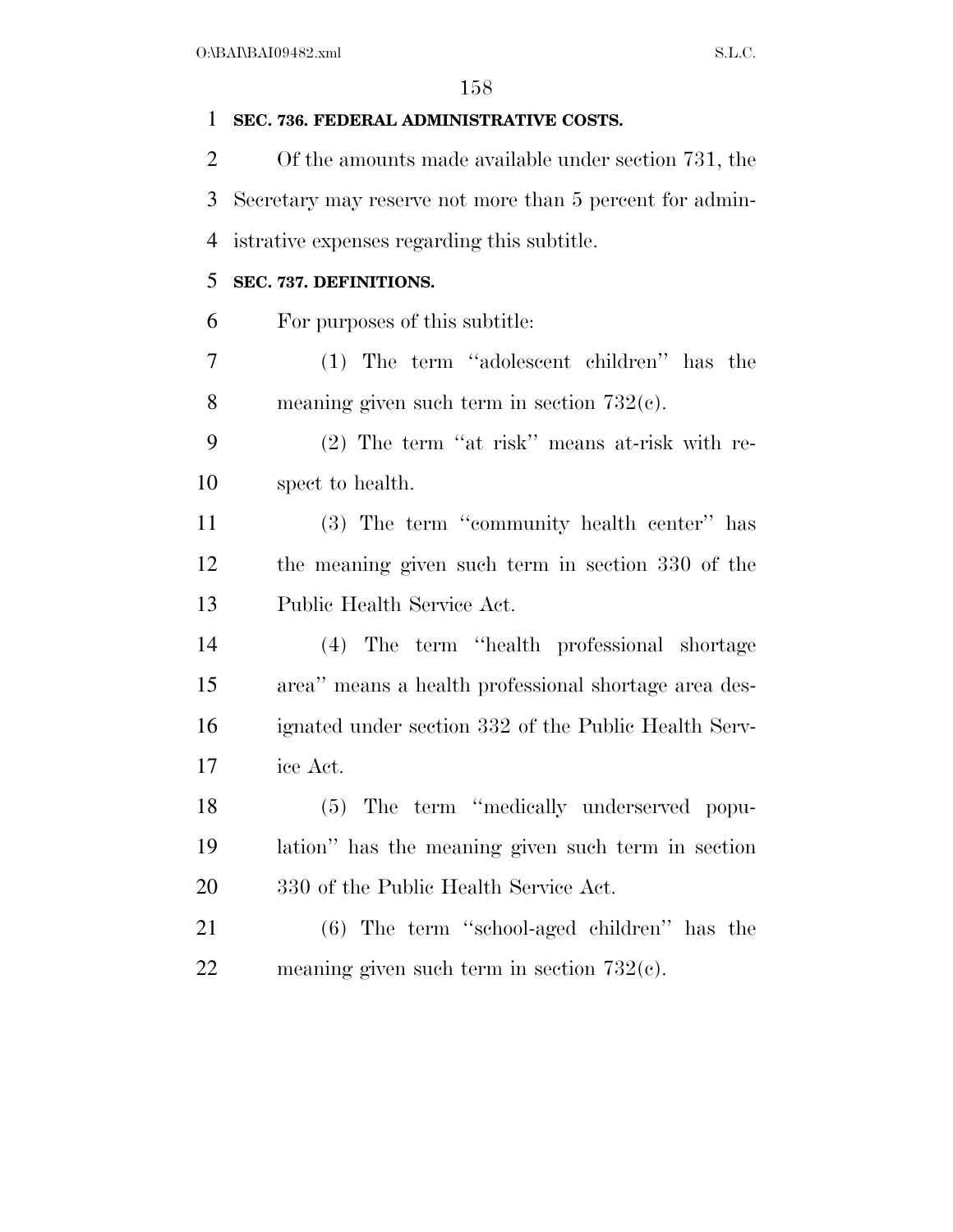## **TITLE VIII—FINANCING PROVI- SIONS; AMERICAN HEALTH SECURITY TRUST FUND**

**SEC. 800. AMENDMENT OF 1986 CODE; SECTION 15 NOT TO** 

**APPLY.** 

 (a) AMENDMENT OF 1986 CODE.—Except as other- wise expressly provided, whenever in this title an amend- ment or repeal is expressed in terms of an amendment to, or repeal of, a section or other provision, the reference shall be considered to be made to a section or other provi-sion of the Internal Revenue Code of 1986.

 (b) SECTION 15 NOT TO APPLY.—The amendments made by subtitle B shall not be treated as a change in a rate of tax for purposes of section 15 of the Internal Revenue Code of 1986.

## **Subtitle A—American Health Security Trust Fund**

**SEC. 801. AMERICAN HEALTH SECURITY TRUST FUND.** 

 (a) IN GENERAL.—There is hereby created on the books of the Treasury of the United States a trust fund to be known as the American Health Security Trust Fund (in this section referred to as the ''Trust Fund''). The Trust Fund shall consist of such gifts and bequests as may be made and such amounts as may be deposited in,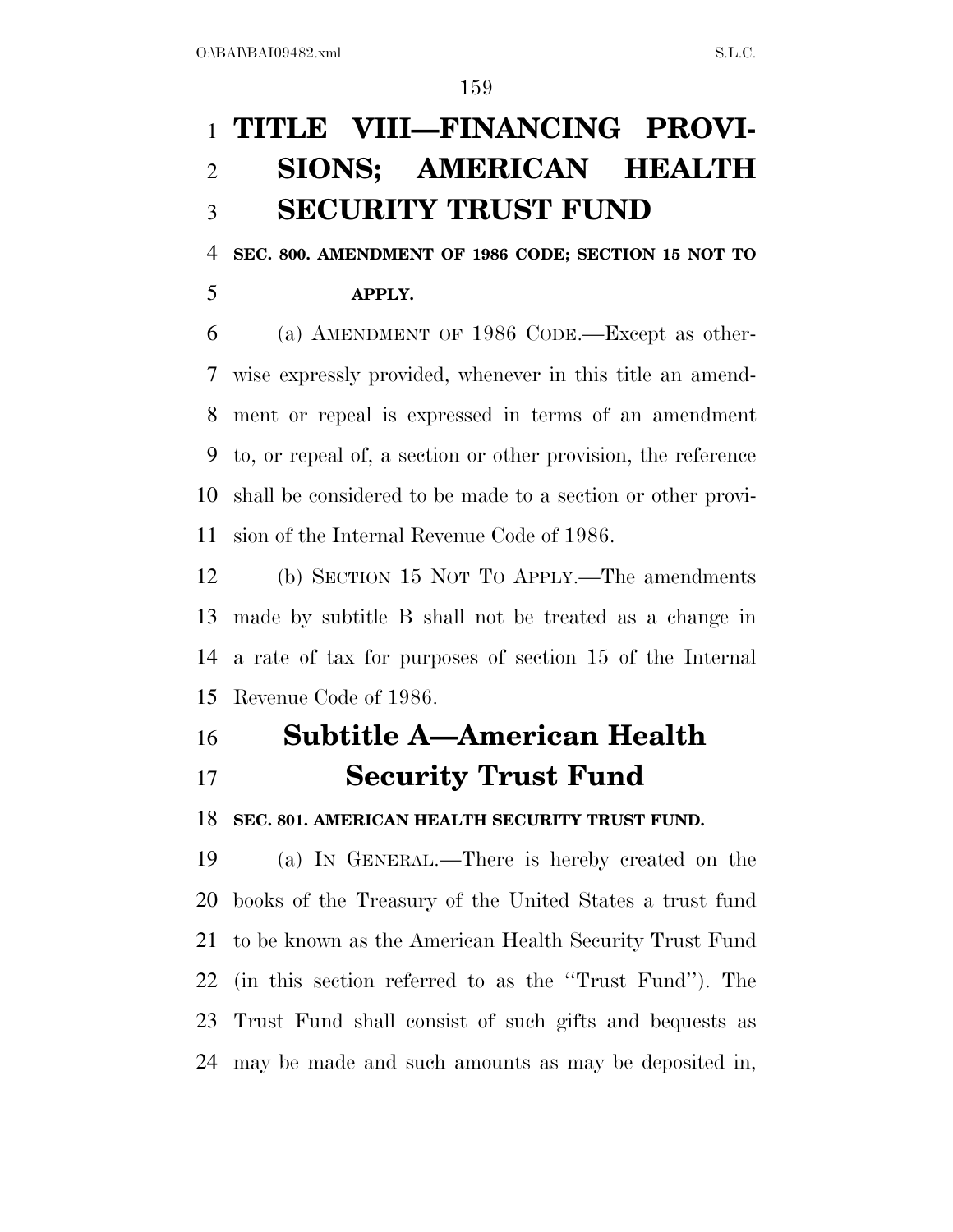or appropriated to, such Trust Fund as provided in this Act.

(b) APPROPRIATIONS INTO TRUST FUND.—

 (1) TAXES.—There are hereby appropriated to the Trust Fund for each fiscal year (beginning with fiscal year 2011), out of any moneys in the Treasury not otherwise appropriated, amounts equivalent to 100 percent of the aggregate increase in tax liabil- ities under the Internal Revenue Code of 1986 which is attributable to the application of the amendments made by this title. The amounts appropriated by the preceding sentence shall be transferred from time to time (but not less frequently than monthly) from the general fund in the Treasury to the Trust Fund, such amounts to be determined on the basis of esti- mates by the Secretary of the Treasury of the taxes paid to or deposited into the Treasury; and proper adjustments shall be made in amounts subsequently transferred to the extent prior estimates were in ex- cess of or were less than the amounts that should have been so transferred.

 (2) CURRENT PROGRAM RECEIPTS.—Notwith- standing any other provision of law, there are hereby appropriated to the Trust Fund for each fiscal year (beginning with fiscal year 2011) the amounts that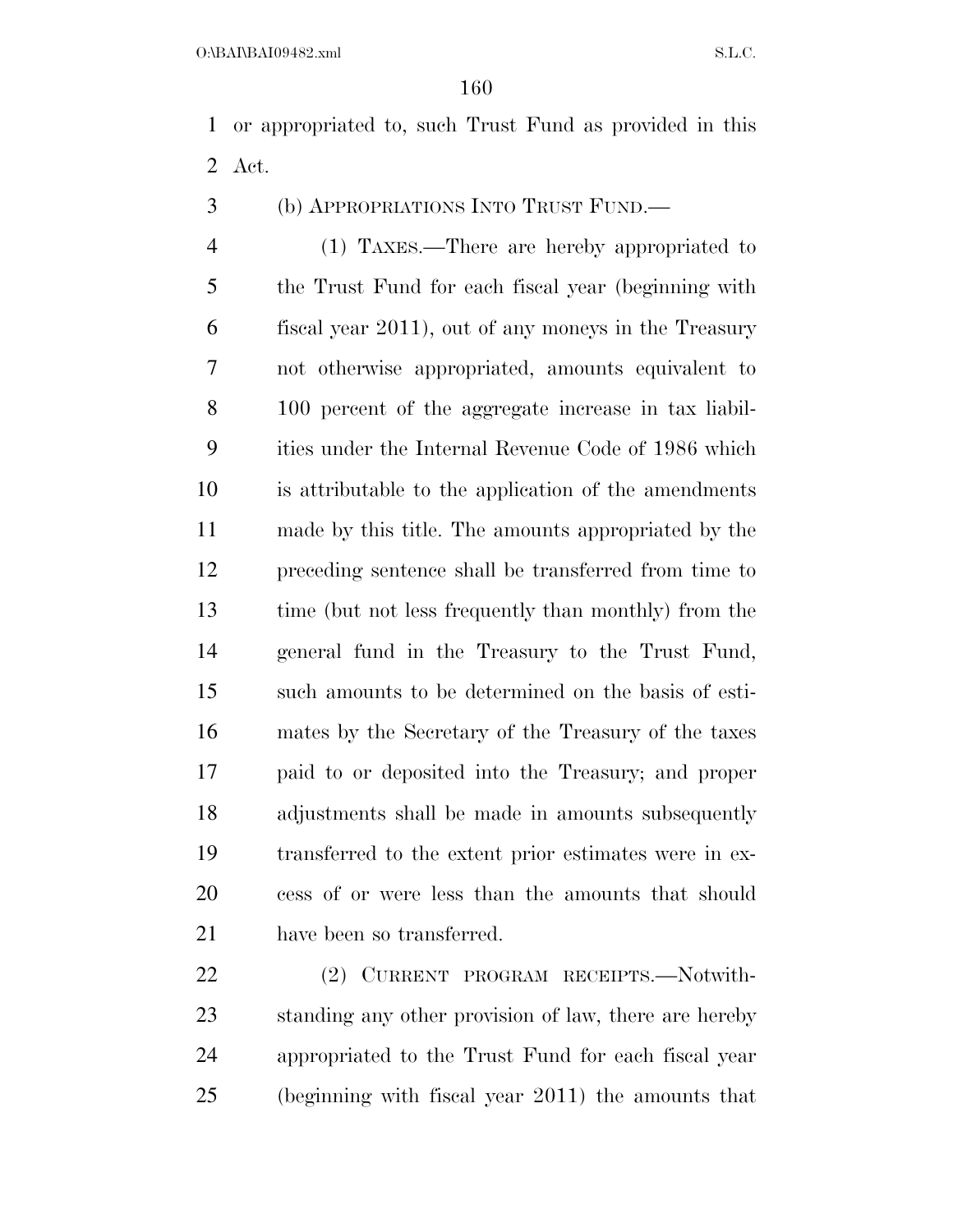| $\mathbf{1}$   | would otherwise have been appropriated to carry out |
|----------------|-----------------------------------------------------|
| $\overline{2}$ | the following programs:                             |
| 3              | $(A)$ The medicare program, under parts $A$ ,       |
| $\overline{4}$ | B, and D of title XVIII of the Social Security      |
| 5              | Act (other than amounts attributable to any         |
| 6              | premiums under such parts).                         |
| $\overline{7}$ | (B) The medicaid program, under State               |
| 8              | plans approved under title XIX of such Act.         |
| 9              | (C) The Federal employees health benefit            |
| 10             | program, under chapter 89 of title 5, United        |
| 11             | States Code.                                        |
| 12             | (D) The TRICARE program (formerly                   |
| 13             | known as the CHAMPUS program), under                |
| 14             | chapter 55 of title 10, United States Code.         |
| 15             | (E) The maternal and child health pro-              |
| 16             | gram (under title V of the Social Security Act),    |
| 17             | vocational rehabilitation programs, programs        |
| 18             | for drug abuse and mental health services           |
| 19             | under the Public Health Service Act, programs       |
| 20             | providing general hospital or medical assistance,   |
| 21             | and any other Federal program identified by         |
| 22             | the Board, in consultation with the Secretary of    |
| 23             | the Treasury, to the extent the programs pro-       |
| 24             | vide for payment for health services the pay-       |
| 25             | ment of which may be made under this Act.           |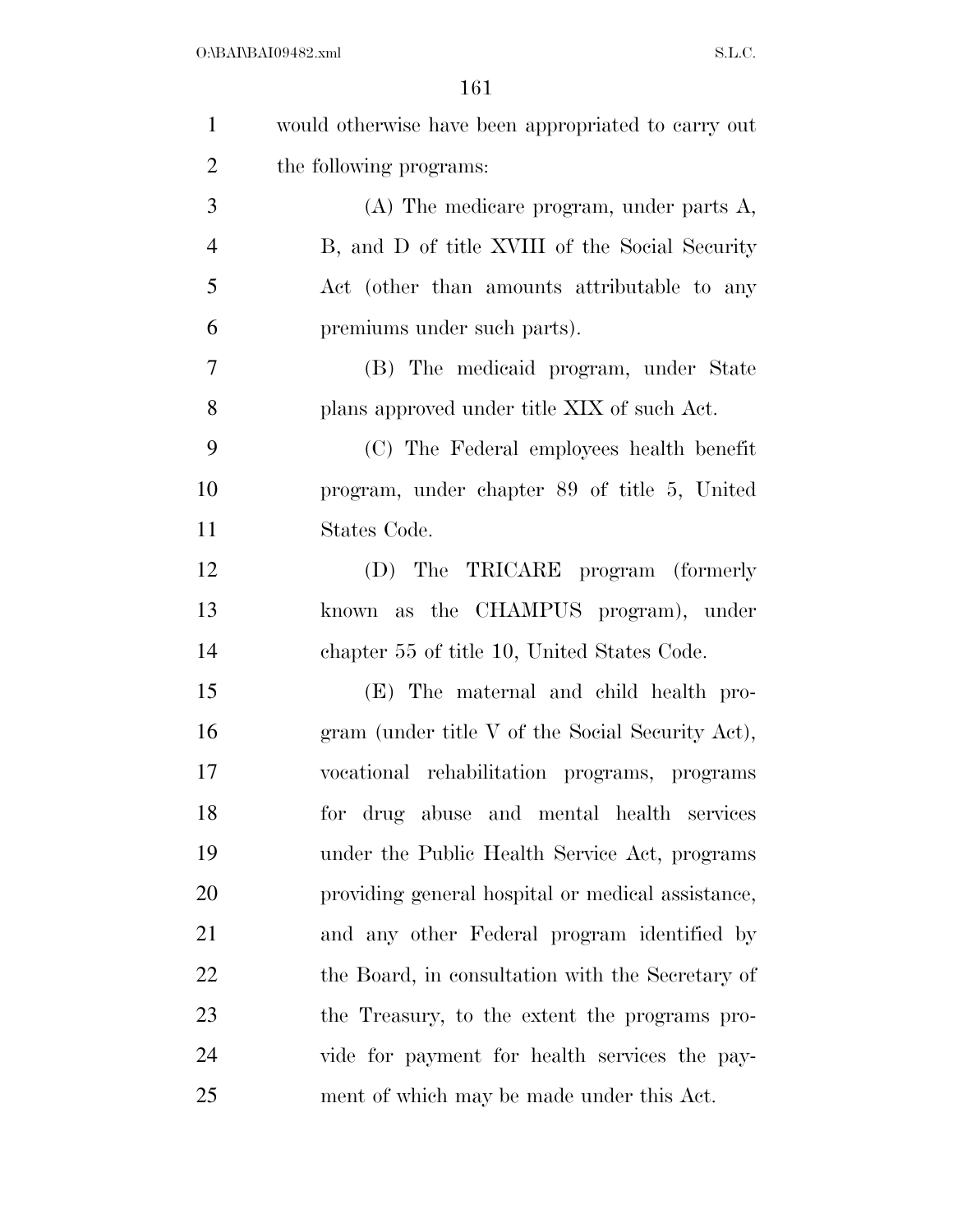(c) INCORPORATION OF PROVISIONS.—The provisions of subsections (b) through (i) of section 1817 of the Social Security Act shall apply to the Trust Fund under this Act in the same manner as they applied to the Federal Hos- pital Insurance Trust Fund under part A of title XVIII of such Act, except that the American Health Security Standards Board shall constitute the Board of Trustees of the Trust Fund.

 (d) TRANSFER OF FUNDS.—Any amounts remaining in the Federal Hospital Insurance Trust Fund or the Fed- eral Supplementary Medical Insurance Trust Fund after the settlement of claims for payments under title XVIII have been completed, shall be transferred into the Amer-ican Health Security Trust Fund.

## **Subtitle B—Taxes Based on Income and Wages**

### **SEC. 811. PAYROLL TAX ON EMPLOYERS.**

 (a) IN GENERAL.—Section 3111 (relating to tax on employers) is amended by redesignating subsection (c) as subsection (d) and inserting after subsection (b) the fol-lowing new subsection:

22 "(c) HEALTH CARE.—In addition to other taxes, there is hereby imposed on every employer an excise tax, with respect to having individuals in his employ, equal to 25 8.7 percent of the wages (as defined in section  $3121(a)$ )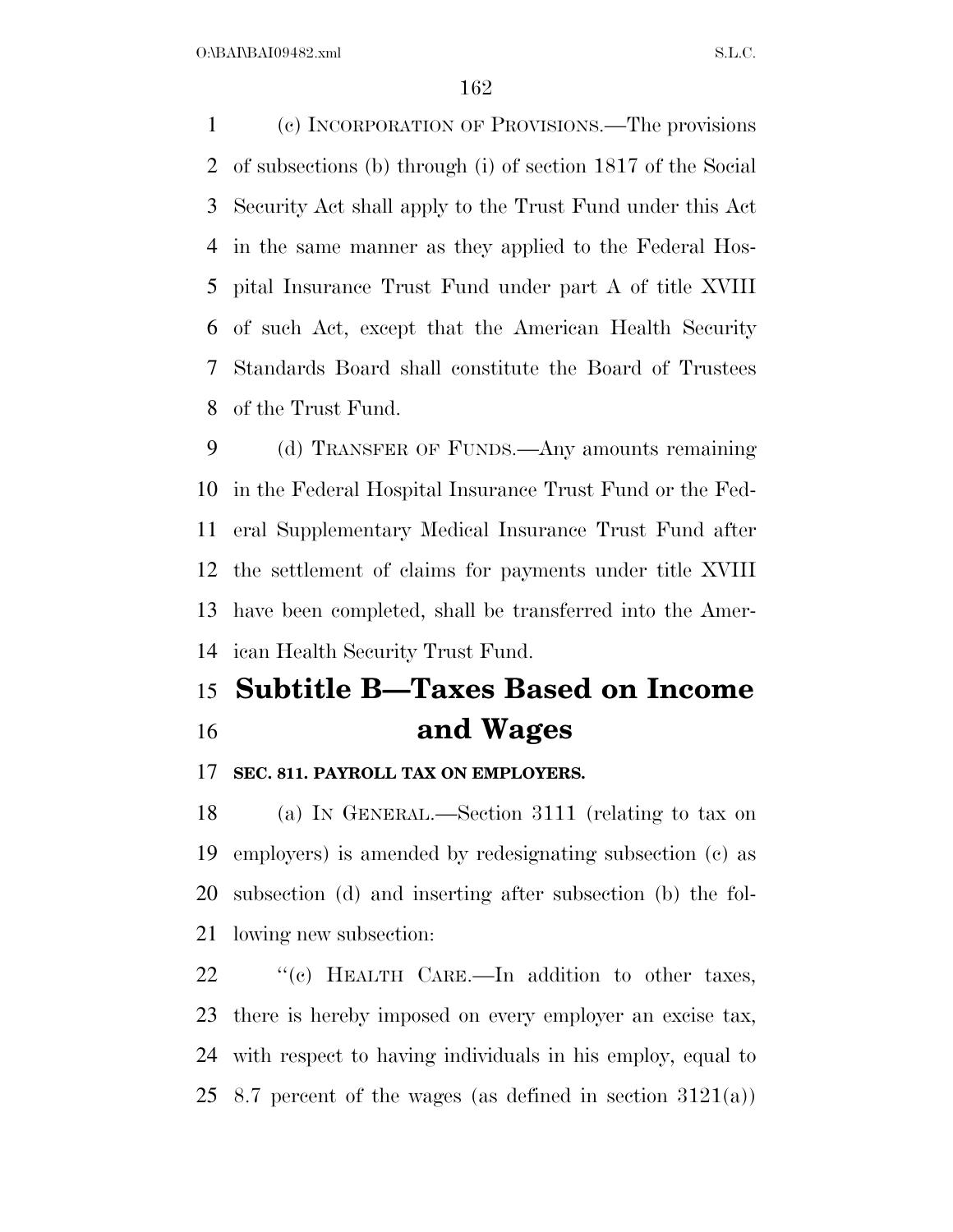$O:\beta A \Gamma B A I09482$ .xml  $S.L.C.$ 

 paid by him with respect to employment (as defined in section 3121(b)).''.

 (b) SELF-EMPLOYMENT INCOME.—Section 1401 (re- lating to rate of tax on self-employment income) is amend- ed by redesignating subsection (c) as subsection (d) and inserting after subsection (b) the following new subsection: ''(c) HEALTH CARE.—In addition to other taxes, there shall be imposed for each taxable year, on the self- employment income of every individual, a tax equal to 8.7 percent of the amount of the self-employment income for such taxable year.''.

 (c) COMPARABLE TAXES FOR RAILROAD SERV-ICES.—

 (1) TAX ON EMPLOYERS.—Section 3221 is amended by redesignating subsection (c) as sub- sections (d) and inserting after subsection (b) the following new subsection:

18 "(c) HEALTH CARE.—In addition to other taxes, there is hereby imposed on every employer an excise tax, with respect to having individuals in his employ, equal to 8.7 percent of the compensation paid by such employer for services rendered to such employer.''.

23 (2) TAX ON EMPLOYEE REPRESENTATIVES.— Section 3211 (relating to tax on employee represent-atives) is amended by redesignating subsection (c) as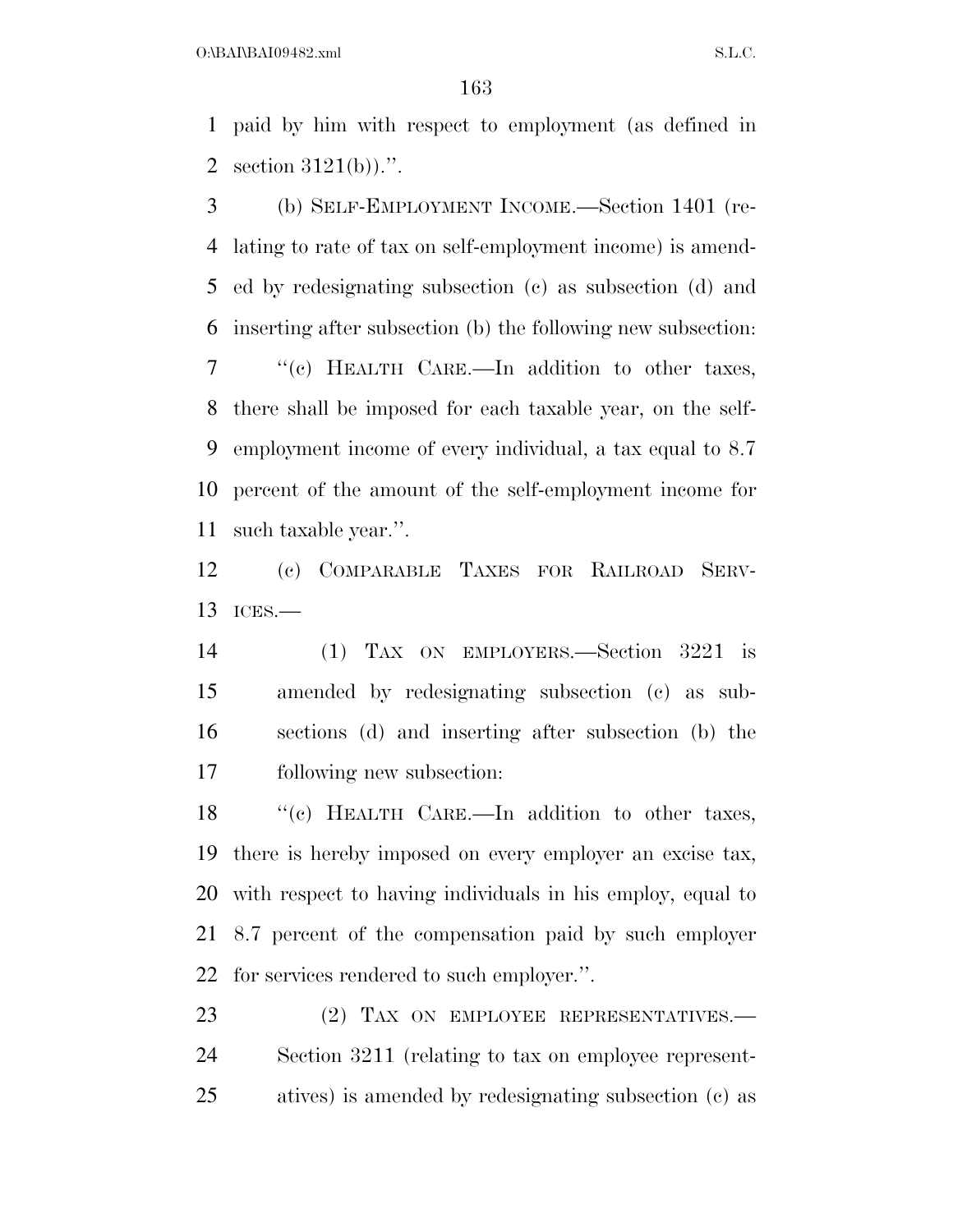$O:\beta A \Gamma B A I09482$ .xml  $S.L.C.$ 

| $\mathbf{1}$   | subsection (d) and inserting after subsection (b) the      |
|----------------|------------------------------------------------------------|
| $\overline{2}$ | following new paragraph.                                   |
| 3              | "(c) HEALTH CARE.-In addition to other taxes,              |
| 4              | there is hereby imposed on the income of each employee     |
| 5              | representative a tax equal to 8.7 percent of the compensa- |
| 6              | tion received during the calendar year by such employee    |
| 7              | representative for services rendered by such employee rep- |
| 8              | resentative.".                                             |
| 9              | (3) NO APPLICABLE BASE.—Subparagraph (A)                   |
| 10             | of section $3231(e)(2)$ is amended by adding at the        |
| 11             | end thereof the following new clause:                      |
| 12             | "(iv) HEALTH CARE TAXES.—Clause                            |
| 13             | (i) shall not apply to the taxes imposed by                |
| 14             | sections $3221(e)$ and $3211(e)$ .".                       |
| 15             | (4) TECHNICAL AMENDMENT.                                   |
| 16             | $(A)$ Subsection $(d)$ of section 3211, as re-             |
| 17             | designated by paragraph $(2)$ , is amended by              |
| 18             | striking "and (b)" and inserting ", (b), and               |
| 19             | $(c)$ ".                                                   |
| 20             | $(B)$ Subsection (d) of section 3221, as re-               |
| 21             | designated by paragraph $(1)$ , is amended by              |
| 22             | striking "and (b)" and inserting ", (b), and               |
| 23             | $(e)$ ".                                                   |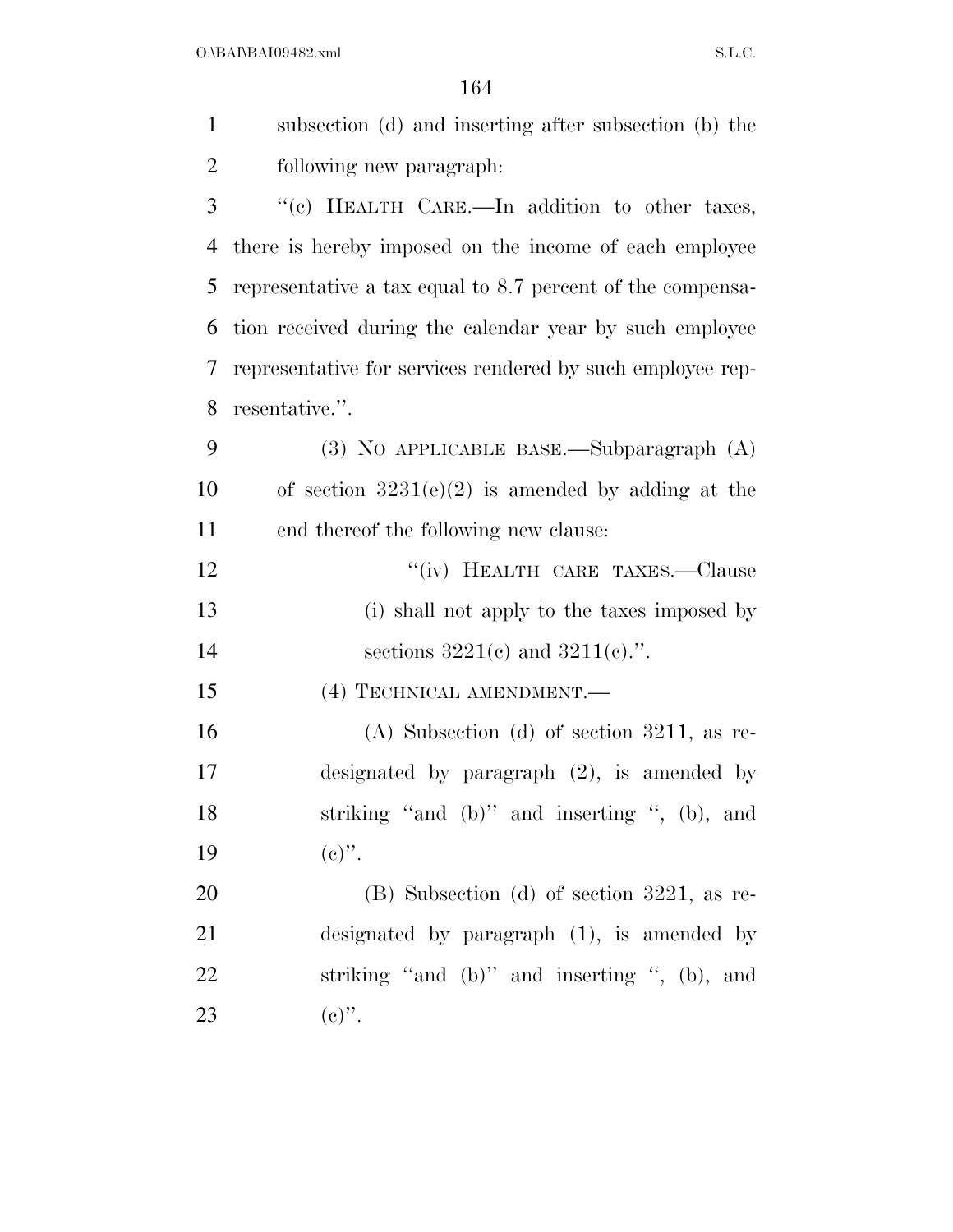(d) EFFECTIVE DATE.—The amendments made by this section shall apply to remuneration paid after Decem-ber 31, 2010.

### **SEC. 812. HEALTH CARE INCOME TAX.**

 (a) GENERAL RULE.—Subchapter A of chapter 1 (re- lating to determination of tax liability) is amended by add-ing at the end thereof the following new part:

## **''PART VIII—HEALTH CARE INCOME TAX ON INDIVIDUALS**

''Sec. 59B. Health care income tax.

### **''SEC. 59B. HEALTH CARE INCOME TAX.**

 ''(a) IMPOSITION OF TAX.—In the case of an indi- vidual, there is hereby imposed a tax (in addition to any other tax imposed by this subtitle) equal to 2.2 percent of the taxable income of the taxpayer for the taxable year. ''(b) NO CREDITS AGAINST TAX; NO EFFECT ON MINIMUM TAX.—The tax imposed by this section shall not be treated as a tax imposed by this chapter for purposes of determining—

19 ''(1) the amount of any credit allowable under this chapter, or

21  $\langle \cdot (2) \rangle$  the amount of the minimum tax imposed by section 55.

23 "(c) SPECIAL RULES.—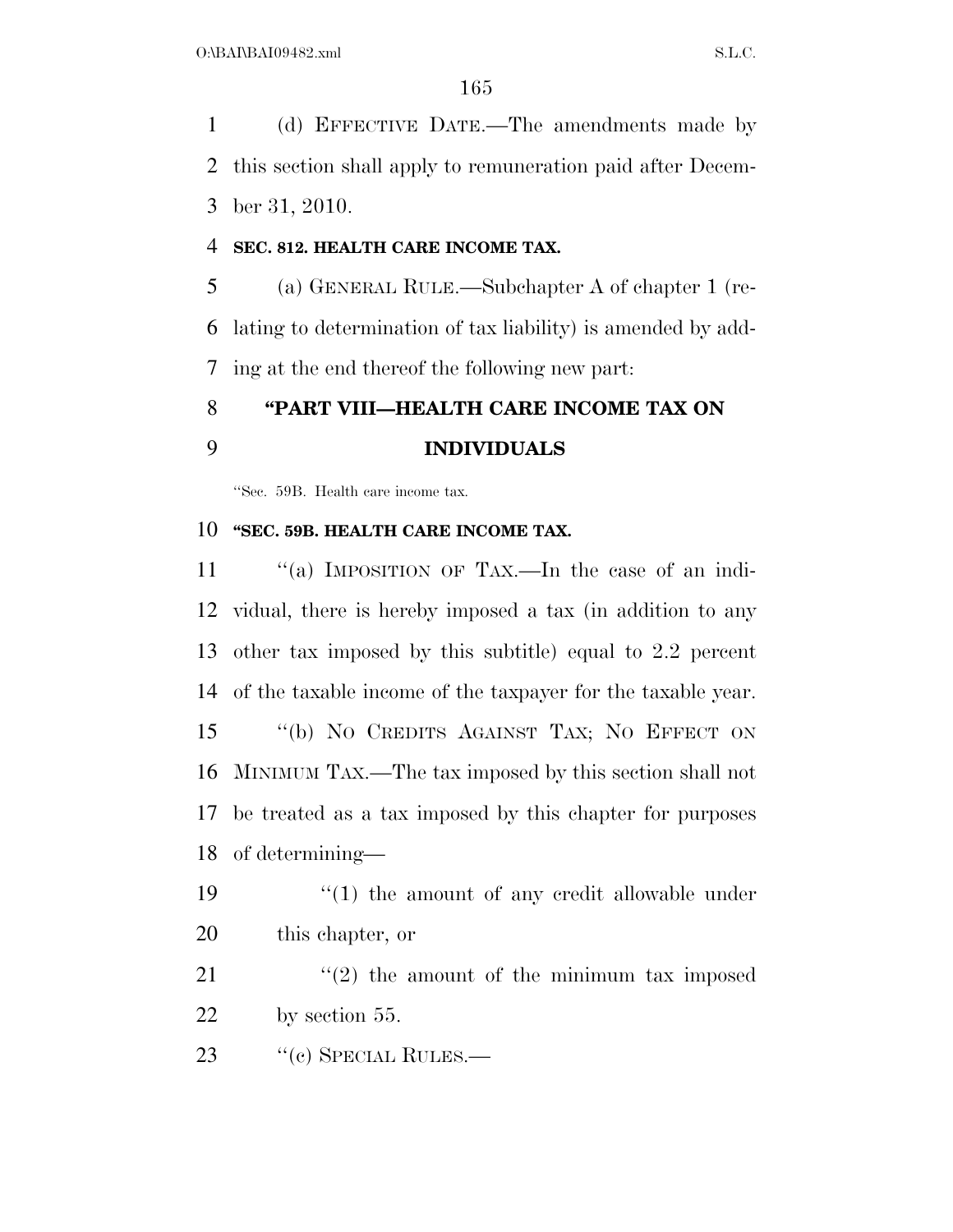December 31, 2010.

| $\mathbf{1}$   | "(1) TAX TO BE WITHHELD, ETC.-For pur-                       |
|----------------|--------------------------------------------------------------|
| $\overline{2}$ | poses of this title, the tax imposed by this section         |
| 3              | shall be treated as imposed by section 1.                    |
| $\overline{4}$ | "(2) REIMBURSEMENT OF TAX BY EMPLOYER                        |
| 5              | NOT INCLUDIBLE IN GROSS INCOME.—The gross in-                |
| 6              | come of an employee shall not include any payment            |
| 7              | by his employer to reimburse the employee for the            |
| 8              | tax paid by the employee under this section.                 |
| 9              | $(3)$ OTHER RULES.—The rules of section                      |
| 10             | $59A(d)$ shall apply to the tax imposed by this sec-         |
| 11             | tion.".                                                      |
| 12             | (b) CLERICAL AMENDMENT.—The table of parts for               |
| 13             | subchapter A of chapter 1 is amended by adding at the        |
| 14             | end the following new item:                                  |
|                | "PART VIII. HEALTH CARE INCOME TAX ON INDIVIDUALS".          |
| 15             | (c) EFFECTIVE DATE.—The amendments made by                   |
|                | 16 this section shall apply to taxable years beginning after |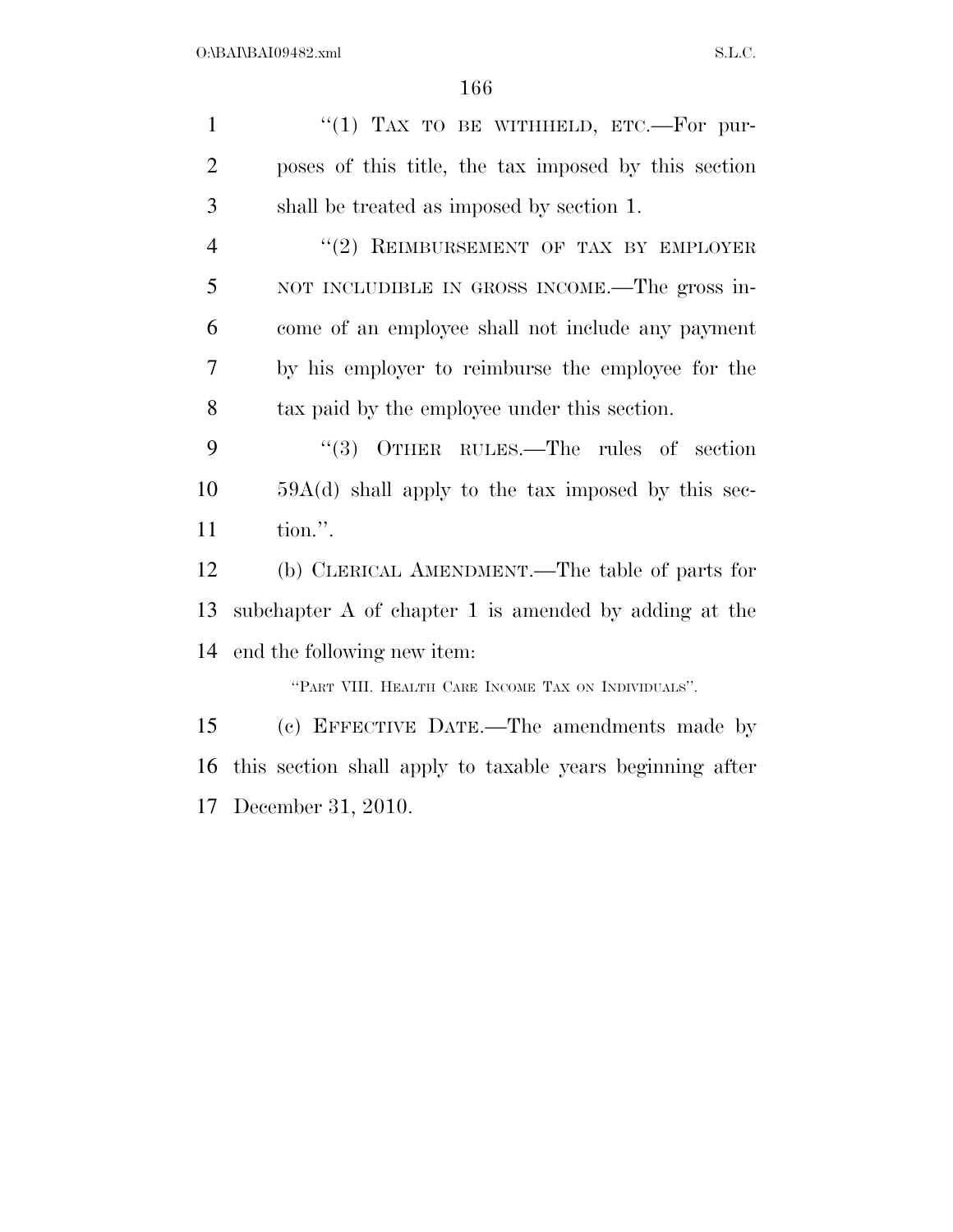# **TITLE IX—CONFORMING AMEND- MENTS TO THE EMPLOYEE RETIREMENT INCOME SECU- RITY ACT OF 1974 SEC. 901. ERISA INAPPLICABLE TO HEALTH COVERAGE AR- RANGEMENTS UNDER STATE HEALTH SECU- RITY PROGRAMS.**  Section 4 of the Employee Retirement Income Secu- rity Act of 1974 (29 U.S.C. 1003) is amended— 10 (1) in subsection (a), by striking  $(6)$  or  $(e)$ . 11 and inserting  $\lq\lq(b)$ , (c), or (d)"; and (2) by adding at the end the following new sub- section: ''(d) The provisions of this title shall not apply to any arrangement forming a part of a State health security

 program established pursuant to section 101(b) of the American Health Security Act of 2009.''.

### **SEC. 902. EXEMPTION OF STATE HEALTH SECURITY PRO-GRAMS FROM ERISA PREEMPTION.**

 Section 514(b) of the Employee Retirement Income Security Act of 1974 (29 U.S.C. 1144(b)) (as amended 22 by sections  $904(b)(3)(B)$  and  $1002(b)$  of this Act) is amended by adding at the end the following new para-graph: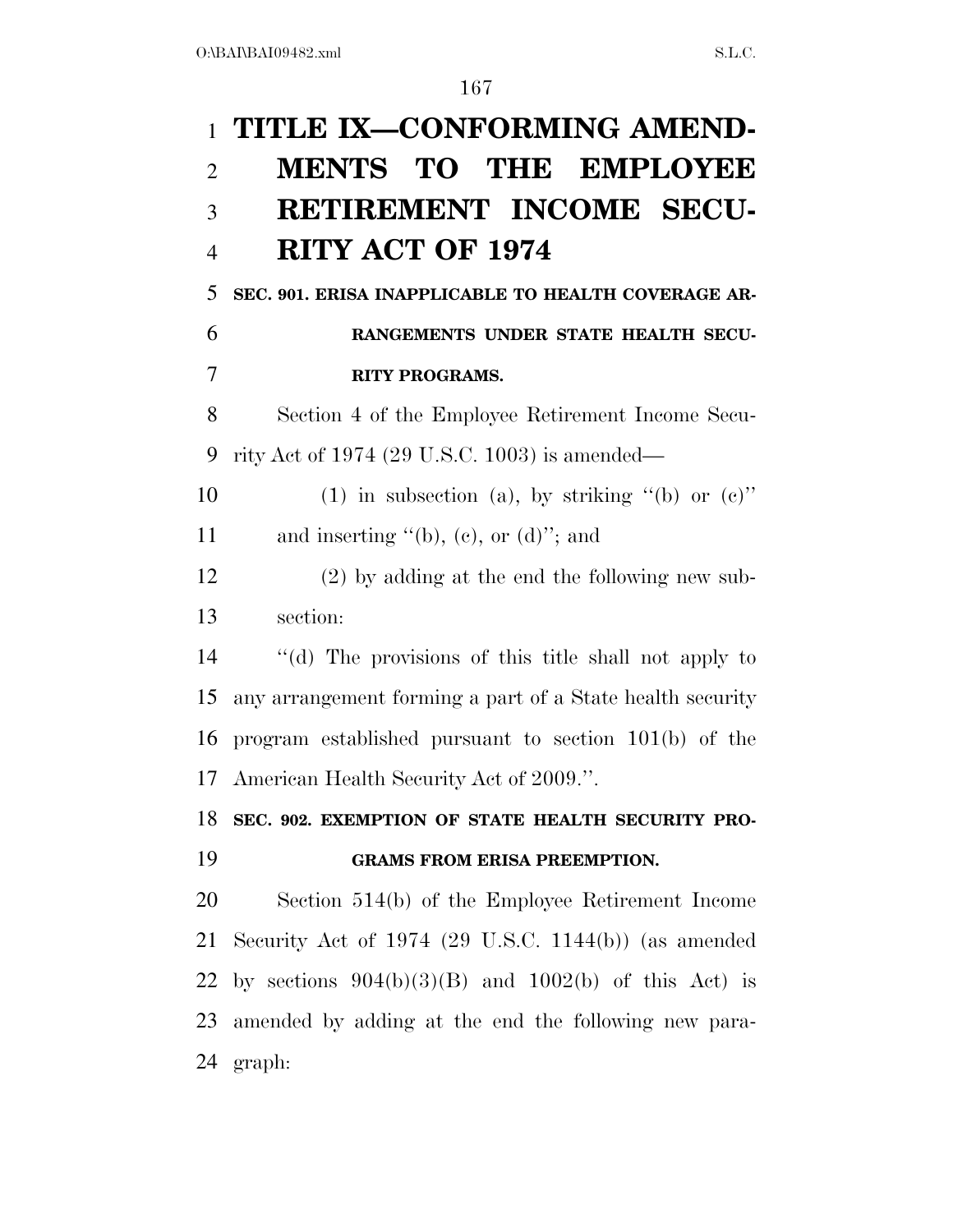''(8) Subsection (a) of this section shall not apply to State health security programs established pursuant to section 101(b) of the American Health Security Act of  $4\quad 2009."$ 

## **SEC. 903. PROHIBITION OF EMPLOYEE BENEFITS DUPLICA- TIVE OF BENEFITS UNDER STATE HEALTH SECURITY PROGRAMS; COORDINATION IN CASE OF WORKERS' COMPENSATION.**

 (a) IN GENERAL.—Part 5 of subtitle B of title I of the Employee Retirement Income Security Act of 1974 is amended by adding at the end the following new section: ''PROHIBITION OF EMPLOYEE BENEFITS DUPLICATIVE OF STATE HEALTH SECURITY PROGRAM BENEFITS; CO- ORDINATION IN CASE OF WORKERS' COMPENSATION ''SEC. 519. (a) Subject to subsection (b), no employee benefit plan may provide benefits which duplicate payment for any items or services for which payment may be made under a State health security program established pursu- ant to section 101(b) of the American Health Security Act of 2009.

 ''(b)(1) Each workers compensation carrier that is liable for payment for workers compensation services fur- nished in a State shall reimburse the State health security plan for the State in which the services are furnished for the cost of such services.

26  $\frac{1}{2}$  (2) In this subsection: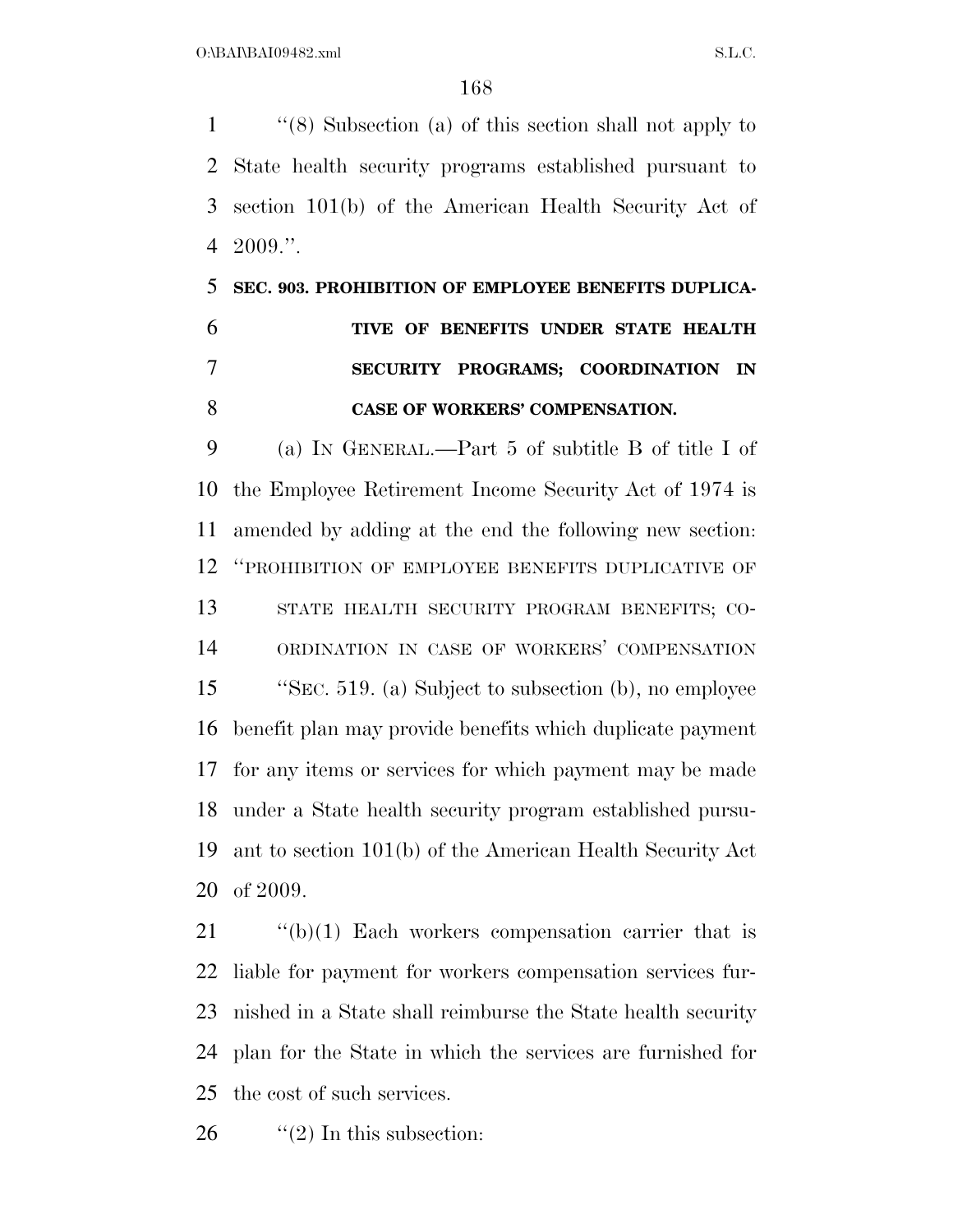1 "(A) The term 'workers compensation carrier' means an insurance company that underwrites work- ers compensation medical benefits with respect to 1 or more employers and includes an employer or fund that is financially at risk for the provision of work-ers compensation medical benefits.

7 "'(B) The term 'workers compensation medical benefits' means, with respect to an enrollee who is an employee subject to the workers compensation laws of a State, the comprehensive medical benefits for work-related injuries and illnesses provided for under such laws with respect to such an employee.  $\frac{1}{2}$  (C) The term 'workers compensation services' means items and services included in workers com- pensation medical benefits and includes items and services (including rehabilitation services and long- term-care services) commonly used for treatment of work-related injuries and illnesses.''.

 (b) CONFORMING AMENDMENT.—Section 4(b) of such Act (29 U.S.C. 1003(b)) is amended by adding at the end the following: ''Paragraph (3) shall apply subject to section 519(b) (relating to reimbursement of State health security plans by workers compensation carriers).''.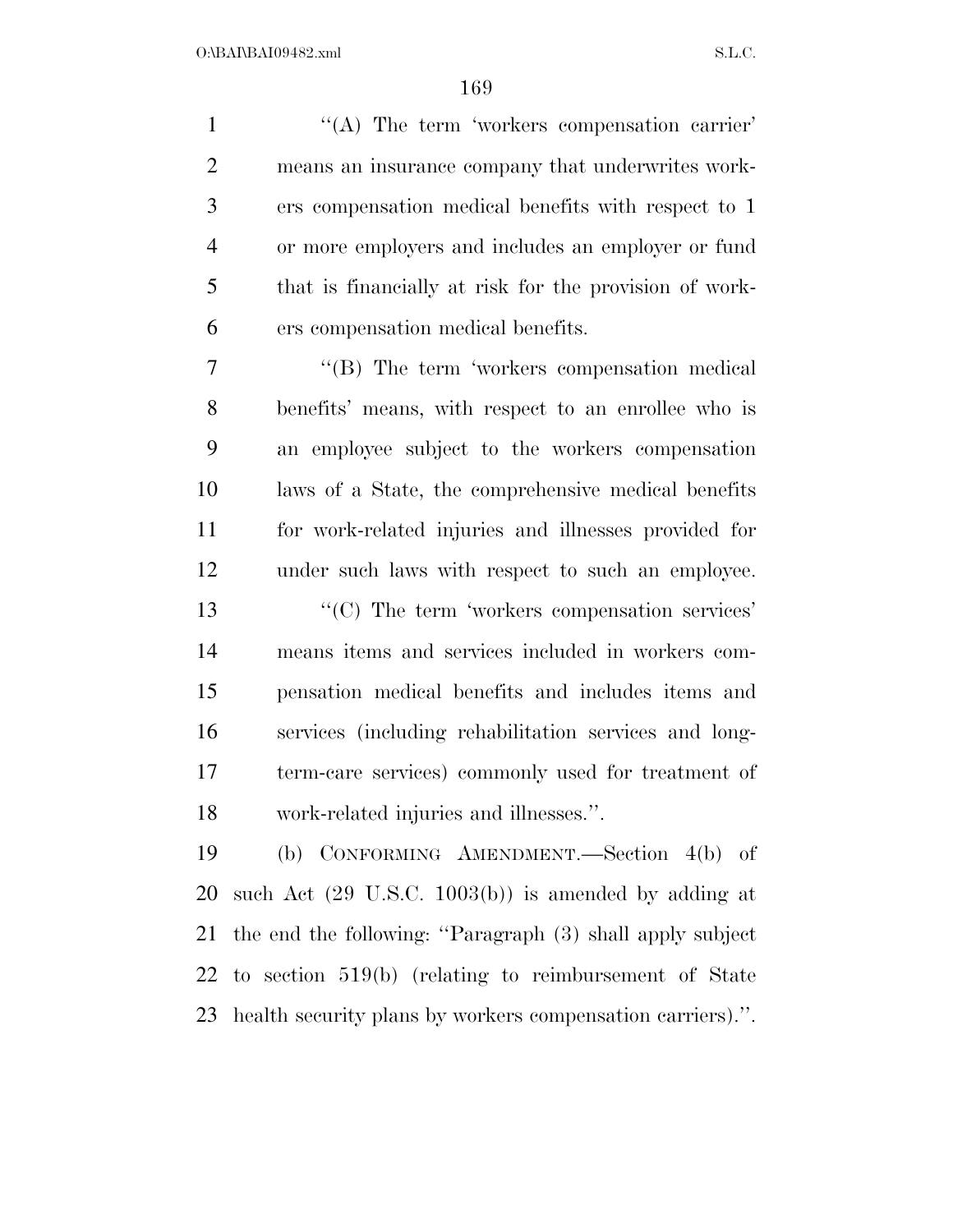| 1              | (c) CLERICAL AMENDMENT.—The table of contents                                                                                                               |
|----------------|-------------------------------------------------------------------------------------------------------------------------------------------------------------|
| $\overline{2}$ | in section 1 of such Act is amended by inserting after the                                                                                                  |
| 3              | item relating to section 518 the following new items:                                                                                                       |
|                | "Sec. 519. Prohibition of employee benefits duplicative of state health security<br>program benefits; coordination in case of workers' compensa-<br>tion.". |
| $\overline{4}$ | SEC. 904. REPEAL OF CONTINUATION COVERAGE REQUIRE-                                                                                                          |
| 5              | MENTS UNDER ERISA AND CERTAIN OTHER                                                                                                                         |
| 6              | <b>REQUIREMENTS</b><br><b>RELATING</b><br><b>TO</b><br><b>GROUP</b>                                                                                         |
| 7              | <b>HEALTH PLANS.</b>                                                                                                                                        |
| 8              | (a) IN GENERAL.—Part 6 of subtitle B of title I of                                                                                                          |
| 9              | the Employee Retirement Income Security Act of 1974                                                                                                         |
| 10             | $(29 \text{ U.S.C. } 1161 \text{ et seq.})$ is repealed.                                                                                                    |
| 11             | (b) CONFORMING AMENDMENTS.—                                                                                                                                 |
| 12             | (1) Section $502(a)$ of such Act (29 U.S.C.                                                                                                                 |
| 13             | $1132(a)$ is amended—                                                                                                                                       |
| 14             | $(A)$ by striking paragraph $(7)$ ; and                                                                                                                     |
| 15             | $(B)$ by redesignating paragraphs $(8)$ , $(9)$ ,                                                                                                           |
| 16             | and $(10)$ as paragraphs $(7)$ , $(8)$ , and $(9)$ , re-                                                                                                    |
| 17             | spectively.                                                                                                                                                 |
| 18             | (2) Section $502(c)(1)$ of such Act (29 U.S.C.                                                                                                              |
| 19             | $1132(c)(1)$ is amended by striking "paragraph $(1)$                                                                                                        |
| 20             | or $(4)$ of section 606,".                                                                                                                                  |
| 21             | $(3)$ Section 514(b) of such Act $(29 \text{ U.S.C.})$                                                                                                      |
| 22             | $1144(b)$ ) is amended—                                                                                                                                     |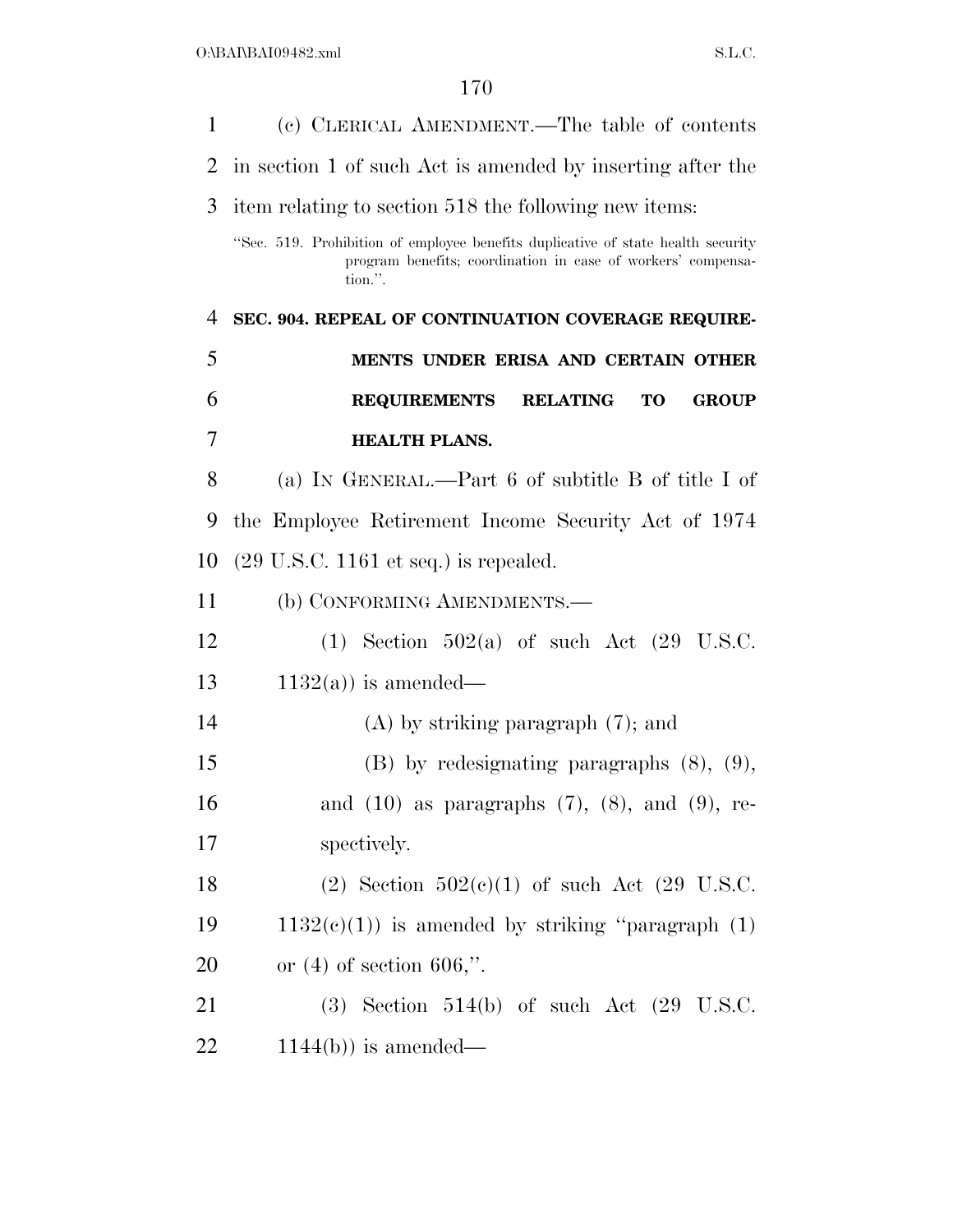| $\mathbf{1}$   | $(A)$ in paragraph $(7)$ , by striking "section"           |
|----------------|------------------------------------------------------------|
| $\overline{2}$ | $206(d)(3)(B(i))$ ," and all that follows and in-          |
| 3              | serting "section $206(d)(3)(B(i))$ "; and                  |
| $\overline{4}$ | $(B)$ by striking paragraph $(8)$ .                        |
| 5              | $(4)$ The table of contents in section 1 of the            |
| 6              | Employee Retirement Income Security Act of 1974            |
| 7              | is amended by striking the items relating to part 6        |
| 8              | of subtitle B of title I of such Act.                      |
| 9              | SEC. 905. EFFECTIVE DATE OF TITLE.                         |
| 10             | The amendments made by this title shall take effect        |
| 11             | January 1, 2012.                                           |
| 12             | <b>TITLE X-ADDITIONAL</b>                                  |
| 13             | <b>CONFORMING AMENDMENTS</b>                               |
| 14             | SEC. 1001. REPEAL OF CERTAIN PROVISIONS IN INTERNAL        |
| 15             | <b>REVENUE CODE OF 1986.</b>                               |
| 16             | The provisions of titles III and IV of the Health In-      |
| 17             | surance Portability and Accountability Act of 1996, other  |
| 18             | than subtitles D and H of title III and section 342, are   |
| 19             | repealed and the provisions of law that were amended or    |
| 20             | repealed by such provisions are hereby restored as if such |
| 21             | provisions had not been enacted.                           |
|                |                                                            |